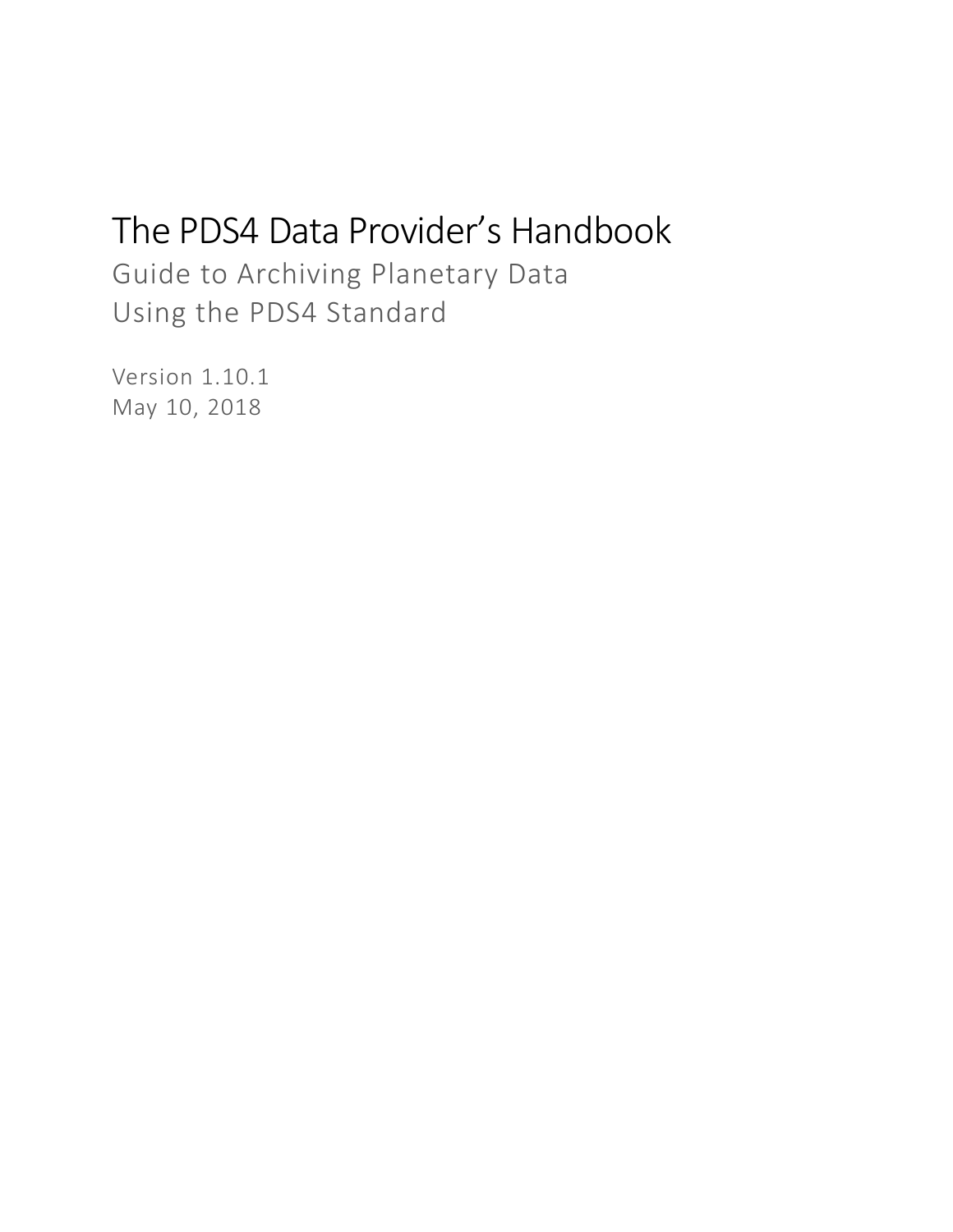## Contents

| $\mathbf{1}$   |       |  |                                                                                    |  |  |
|----------------|-------|--|------------------------------------------------------------------------------------|--|--|
| 1.1            |       |  |                                                                                    |  |  |
|                | 1.2   |  |                                                                                    |  |  |
|                | 1.3   |  |                                                                                    |  |  |
|                | 1.4   |  |                                                                                    |  |  |
|                | 1.4.1 |  |                                                                                    |  |  |
|                | 1.4.2 |  |                                                                                    |  |  |
|                | 1.4.3 |  |                                                                                    |  |  |
|                | 1.4.4 |  |                                                                                    |  |  |
| $\overline{2}$ |       |  |                                                                                    |  |  |
|                | 2.1   |  |                                                                                    |  |  |
|                | 2.2   |  |                                                                                    |  |  |
|                | 2.2.1 |  |                                                                                    |  |  |
|                | 2.2.2 |  |                                                                                    |  |  |
|                | 2.3   |  |                                                                                    |  |  |
|                | 2.4   |  |                                                                                    |  |  |
|                | 2.5   |  |                                                                                    |  |  |
|                | 2.6   |  |                                                                                    |  |  |
| 3              |       |  |                                                                                    |  |  |
| 4              |       |  |                                                                                    |  |  |
|                | 4.1   |  |                                                                                    |  |  |
|                | 4.2   |  |                                                                                    |  |  |
|                | 4.2.1 |  |                                                                                    |  |  |
|                | 4.2.2 |  | PDS Policy on Formats for Science Data, Supplemental Data, and Documentation<br>13 |  |  |
|                | 4.2.3 |  |                                                                                    |  |  |
|                | 4.2.4 |  |                                                                                    |  |  |
|                | 4.3   |  |                                                                                    |  |  |
|                | 4.3.1 |  |                                                                                    |  |  |
|                | 4.3.2 |  |                                                                                    |  |  |
|                | 4.3.3 |  |                                                                                    |  |  |
| 5              |       |  |                                                                                    |  |  |
| 5.1            |       |  |                                                                                    |  |  |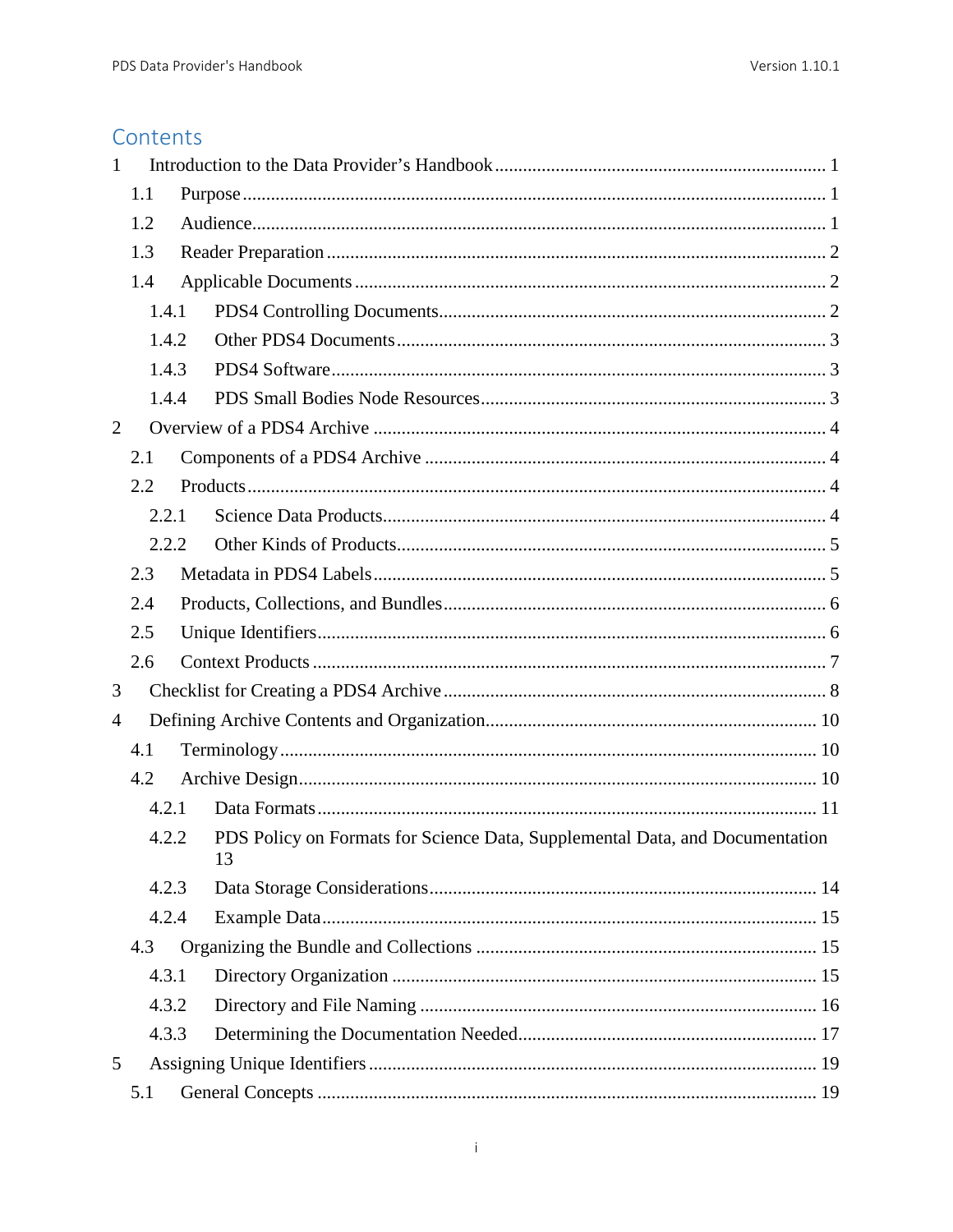|   | 5.2 |       |  |
|---|-----|-------|--|
|   |     | 5.2.1 |  |
|   | 5.3 |       |  |
|   | 5.4 |       |  |
|   |     | 5.4.1 |  |
| 6 |     |       |  |
|   | 6.1 |       |  |
|   | 6.2 |       |  |
|   |     | 6.2.1 |  |
|   |     | 6.2.2 |  |
|   |     | 6.2.3 |  |
|   |     | 6.2.4 |  |
|   |     | 6.2.5 |  |
|   |     | 6.2.6 |  |
|   | 6.3 |       |  |
|   |     | 6.3.1 |  |
|   |     | 6.3.2 |  |
|   | 6.4 |       |  |
|   |     | 6.4.1 |  |
|   |     | 6.4.2 |  |
| 7 |     |       |  |
| 8 |     |       |  |
|   | 8.1 |       |  |
|   | 8.2 |       |  |
|   | 8.3 |       |  |
|   | 8.4 |       |  |
|   | 8.5 |       |  |
|   | 8.6 |       |  |
|   | 8.7 |       |  |
|   | 8.8 |       |  |
| 9 |     |       |  |
|   | 9.1 |       |  |
|   | 9.2 |       |  |
|   | 9.3 |       |  |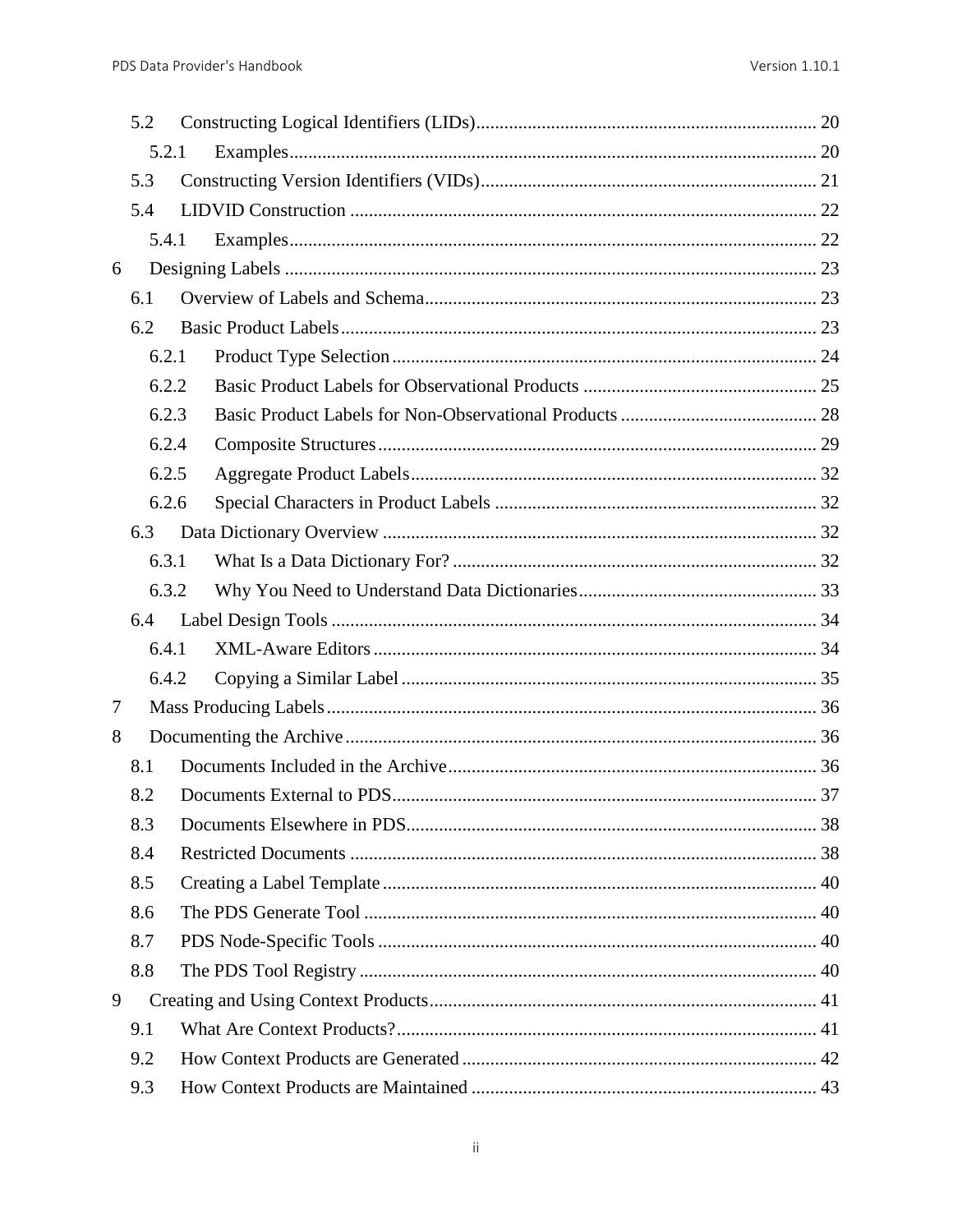| 9.4                                                                         |  |
|-----------------------------------------------------------------------------|--|
| 10                                                                          |  |
| 11                                                                          |  |
| 11.1                                                                        |  |
| 11.2                                                                        |  |
| 11.3                                                                        |  |
| 11.4                                                                        |  |
| 11.5                                                                        |  |
| 11.5.1                                                                      |  |
| 11.5.2                                                                      |  |
| 11.5.3                                                                      |  |
| 11.5.4                                                                      |  |
| 11.5.5                                                                      |  |
| 11.5.6                                                                      |  |
| 12                                                                          |  |
| 12.1                                                                        |  |
| 12.2                                                                        |  |
|                                                                             |  |
| 13.1                                                                        |  |
| 13.1.1                                                                      |  |
| 13.1.2                                                                      |  |
| 13.1.3                                                                      |  |
| 13.1.4                                                                      |  |
| 13.2                                                                        |  |
| 13.2.1                                                                      |  |
| 13.2.2                                                                      |  |
| 13.3                                                                        |  |
| What Should Be Changed in the Labels of Revised Data Products  58<br>13.3.1 |  |
| 13.3.2                                                                      |  |
| 13.4                                                                        |  |
| Appendix A                                                                  |  |
| Appendix B                                                                  |  |
| Appendix C                                                                  |  |
| C.1                                                                         |  |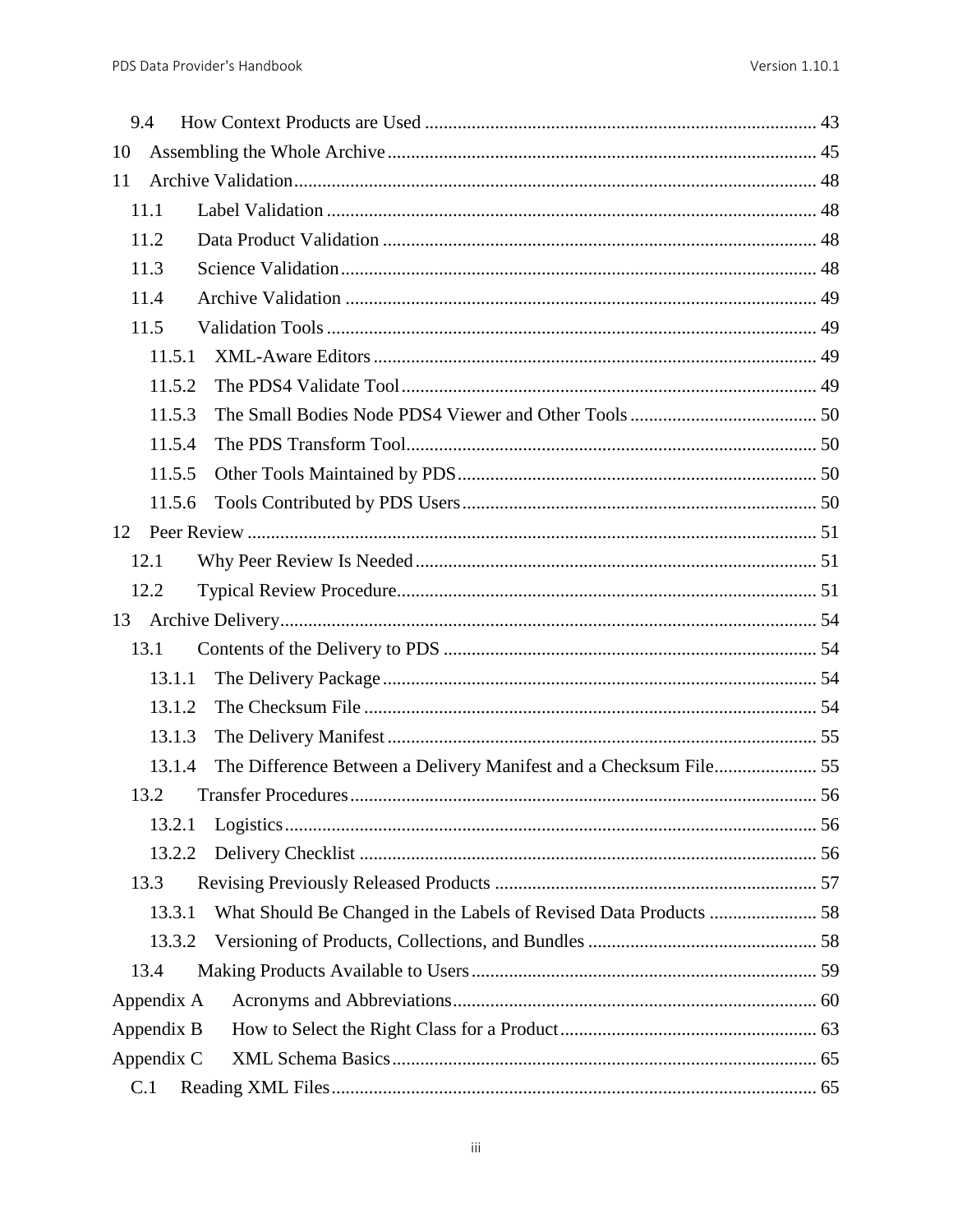| C.2            |                                                               |  |
|----------------|---------------------------------------------------------------|--|
| Appendix D     |                                                               |  |
| D.1            |                                                               |  |
| D.2            |                                                               |  |
| D.3            |                                                               |  |
| Appendix E     |                                                               |  |
| E.1            |                                                               |  |
| E.2            |                                                               |  |
| E.2.1          |                                                               |  |
| E.2.2          |                                                               |  |
| E.2.3          |                                                               |  |
| E.2.4          |                                                               |  |
| E.2.5          |                                                               |  |
| E.2.6          |                                                               |  |
| E.3            |                                                               |  |
| E.3.1          |                                                               |  |
| E.3.2          |                                                               |  |
| E.3.3          |                                                               |  |
| E.3.4          |                                                               |  |
| E.3.5          |                                                               |  |
| E.3.6          |                                                               |  |
| E.4            |                                                               |  |
| Appendix F     |                                                               |  |
| Appendix G     |                                                               |  |
| Appendix H     |                                                               |  |
| Appendix I     |                                                               |  |
| Appendix J     |                                                               |  |
| Appendix K     | Generating Labels for Collection Inventories and Bundles  107 |  |
| K.1            |                                                               |  |
| K.1.1          |                                                               |  |
| K.1.2          |                                                               |  |
| K.1.3          |                                                               |  |
| K <sub>2</sub> |                                                               |  |
| K.2.1          |                                                               |  |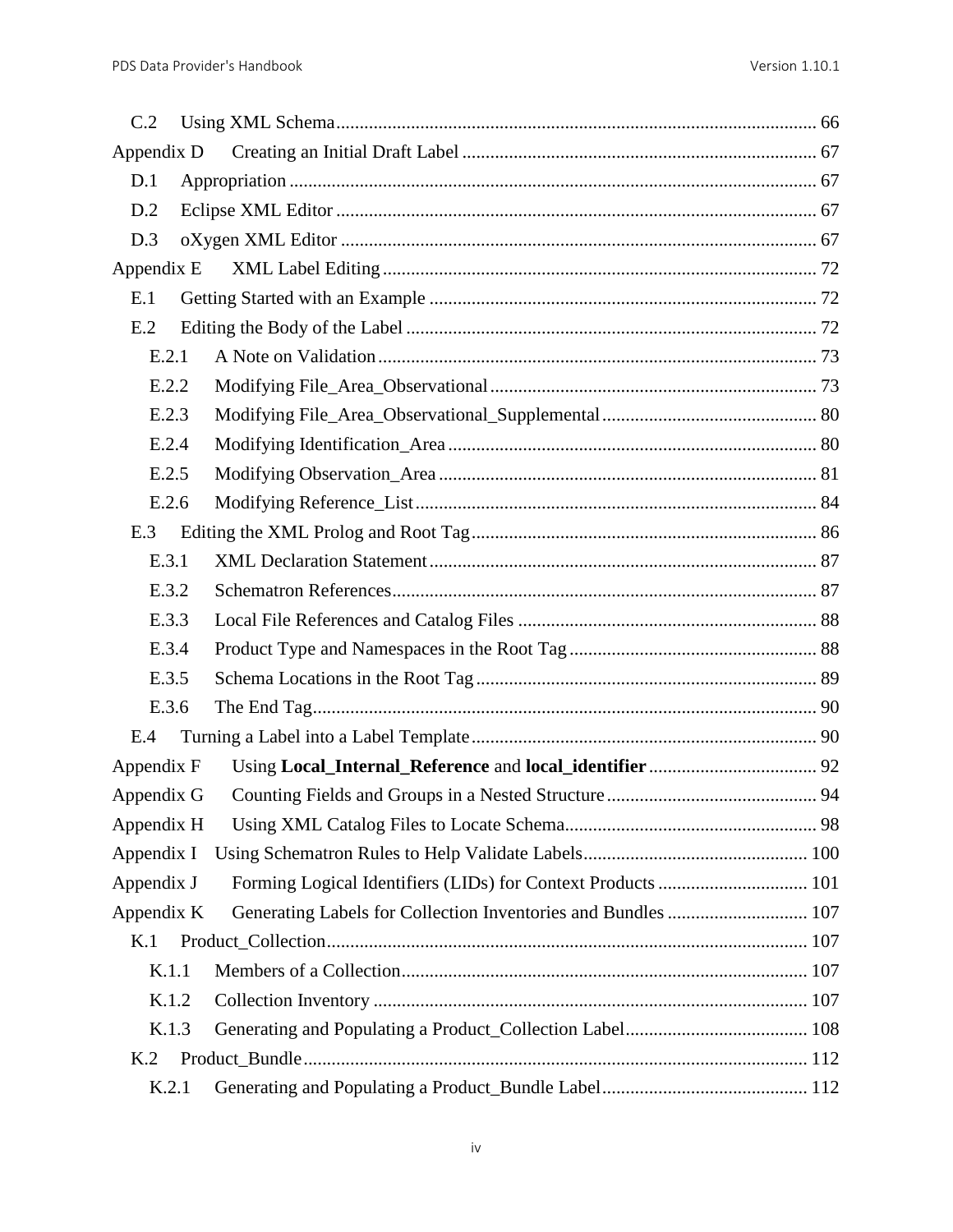|--|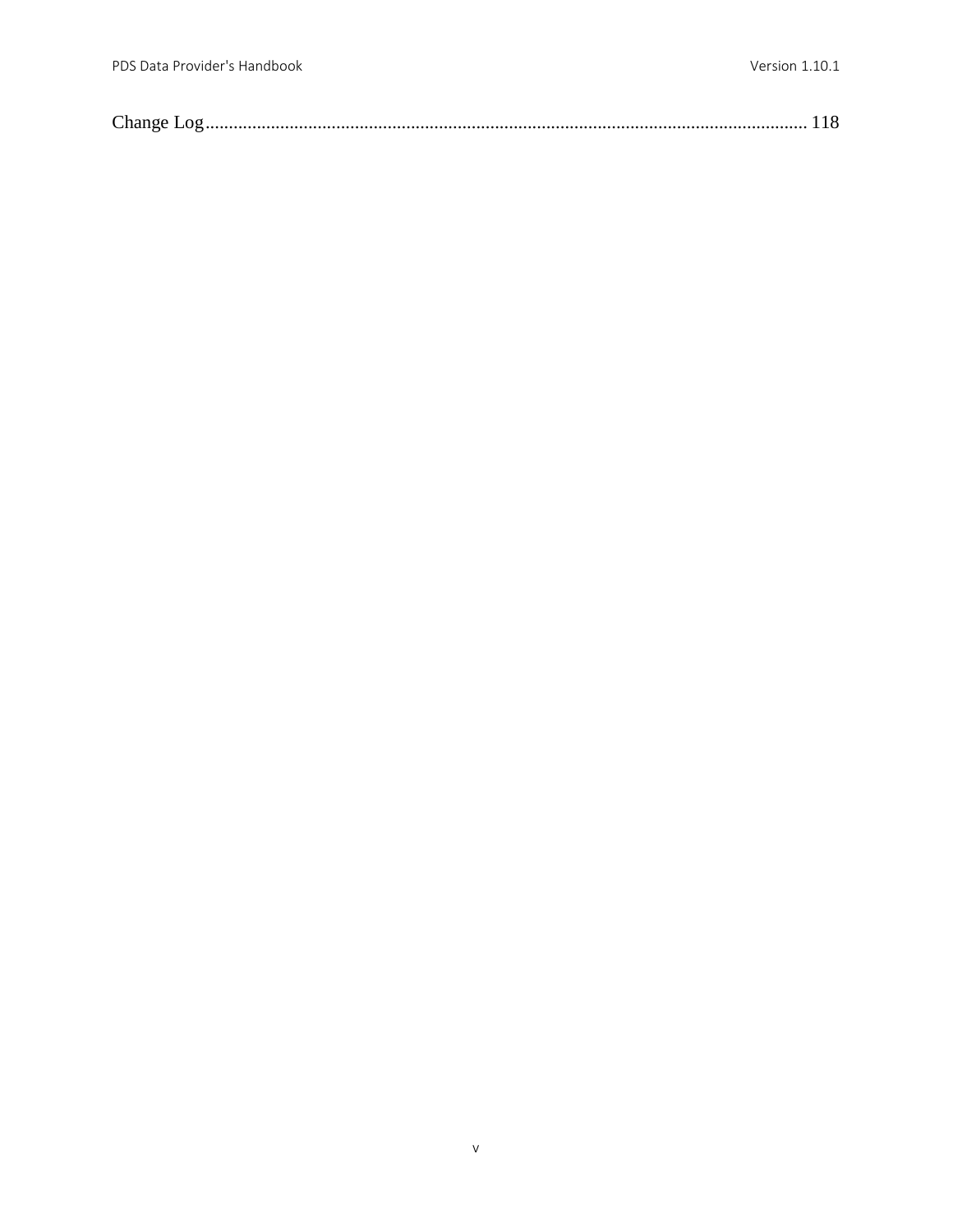## Tables and Figures

| Figure 9-2. Example of Context Product LIDs in Product_Observational Label 44 |  |
|-------------------------------------------------------------------------------|--|
|                                                                               |  |
|                                                                               |  |
|                                                                               |  |
|                                                                               |  |
|                                                                               |  |
|                                                                               |  |
|                                                                               |  |
|                                                                               |  |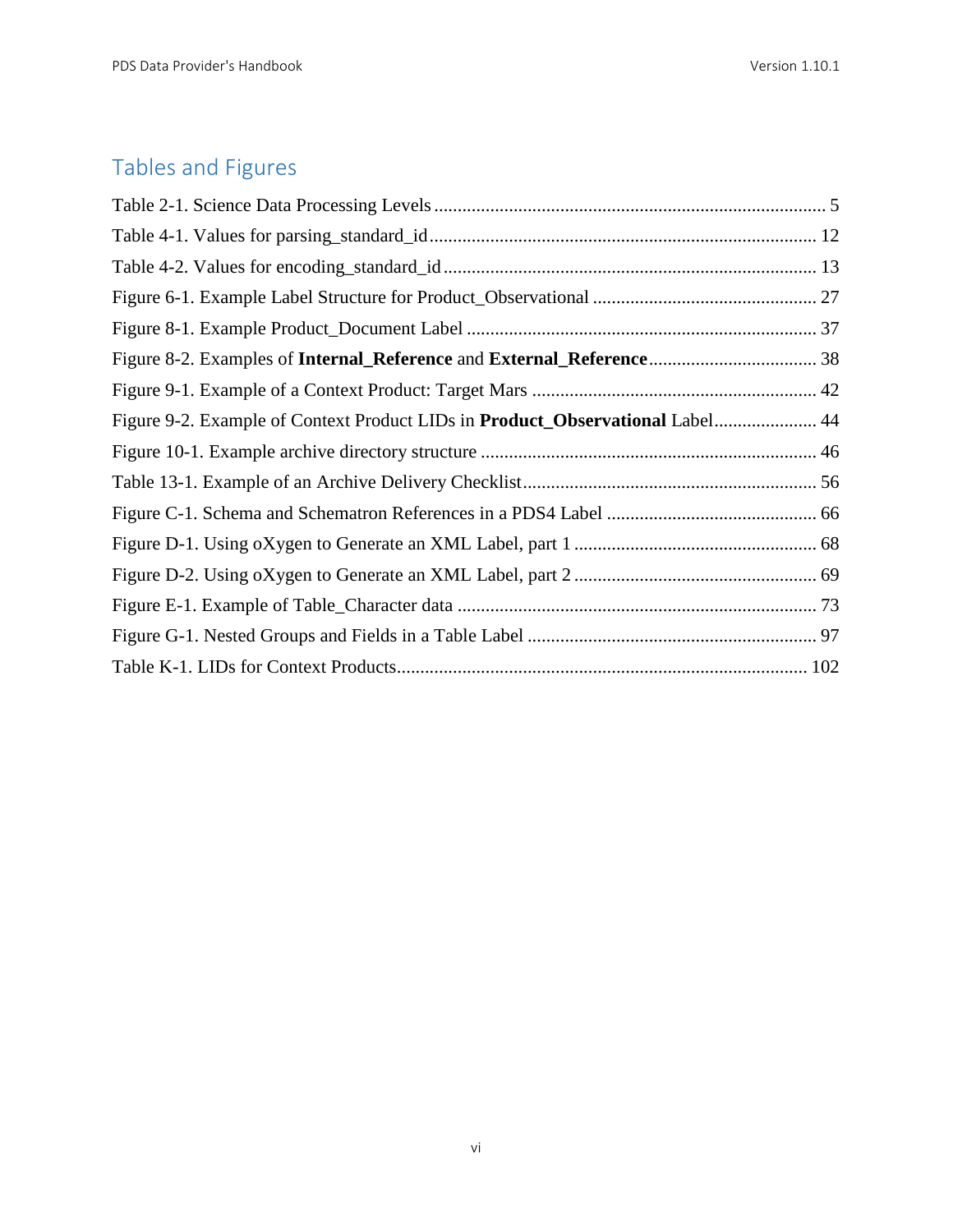### <span id="page-7-0"></span>1 Introduction to the Data Provider's Handbook

The NASA Planetary Data System (PDS) has been archiving and distributing planetary science data since the 1980s. Starting in 2013 PDS began archiving data using a new standard known as Planetary Data System Version 4 (PDS4).

PDS4 represents a departure from previous versions of the PDS. It has been designed using contemporary information technology concepts and tools that were not available for earlier PDS versions. The system is built around a data model that rigorously defines each of its components and the relationships among them. There are only four fundamental data structures, but many extensions are possible — each rigorously defined. By carefully controlling product definitions and relationships, PDS can accurately track each product entering the system, compute detailed inventories of holdings, design sophisticated services that users can request to act on subsets of the archive (such as transformations and displays, in addition to the expected search and retrieval functions), and connect data products to relevant internal and external documentation.

The basis of PDS4 is the *Information Model* (IM) [1]. This is a set of defined concepts, objects, relationships, rules, and operations that represent the PDS archives. The model drives the development of PDS4 documentation and tools. This version of the *Data Provider's Handbook* (*DPH*) conforms to version 1.9.0 of the *PDS4 Information Model*. The IM is revised as the needs of data providers and users evolve, usually no more frequently than twice a year. As the IM is revised, this handbook will be revised as needed.

#### <span id="page-7-1"></span>1.1 Purpose

The *DPH* is a guide for the preparation of data being submitted to PDS. As a data provider for a mission instrument team or an individual project, you are probably required to submit your science data to PDS. You should be assigned one of the PDS discipline nodes (Atmospheres, Cartography and Imaging Sciences, Geosciences, Navigation and Ancillary Information Facility, Planetary Plasma Interactions, Ring-Moon Systems, or Small Bodies) to work with you to prepare your data submission. The *DPH* should be used in conjunction with advice from staff at your *consulting node*. They will walk you through the preparation of products, collections of products, and bundles of collections, which are the units in which deliveries are made to PDS4.

#### <span id="page-7-2"></span>1.2 Audience

The *DPH* is written for scientists and engineers in the planetary science community who are planning to submit new or restored data to PDS4 (data providers)<sup>[1](#page-7-3)</sup>. The document is applicable to all such submissions, whether from mission instrument teams or individual data providers.

When the text directly addresses the reader as "you", it is referring to the data provider. When it says "we", it means PDS personnel.

<span id="page-7-3"></span> <sup>1</sup> PDS4 standards are, in general, not backward-compatible with version 3 (PDS3). Some PDS3 structures are no longer supported under PDS4.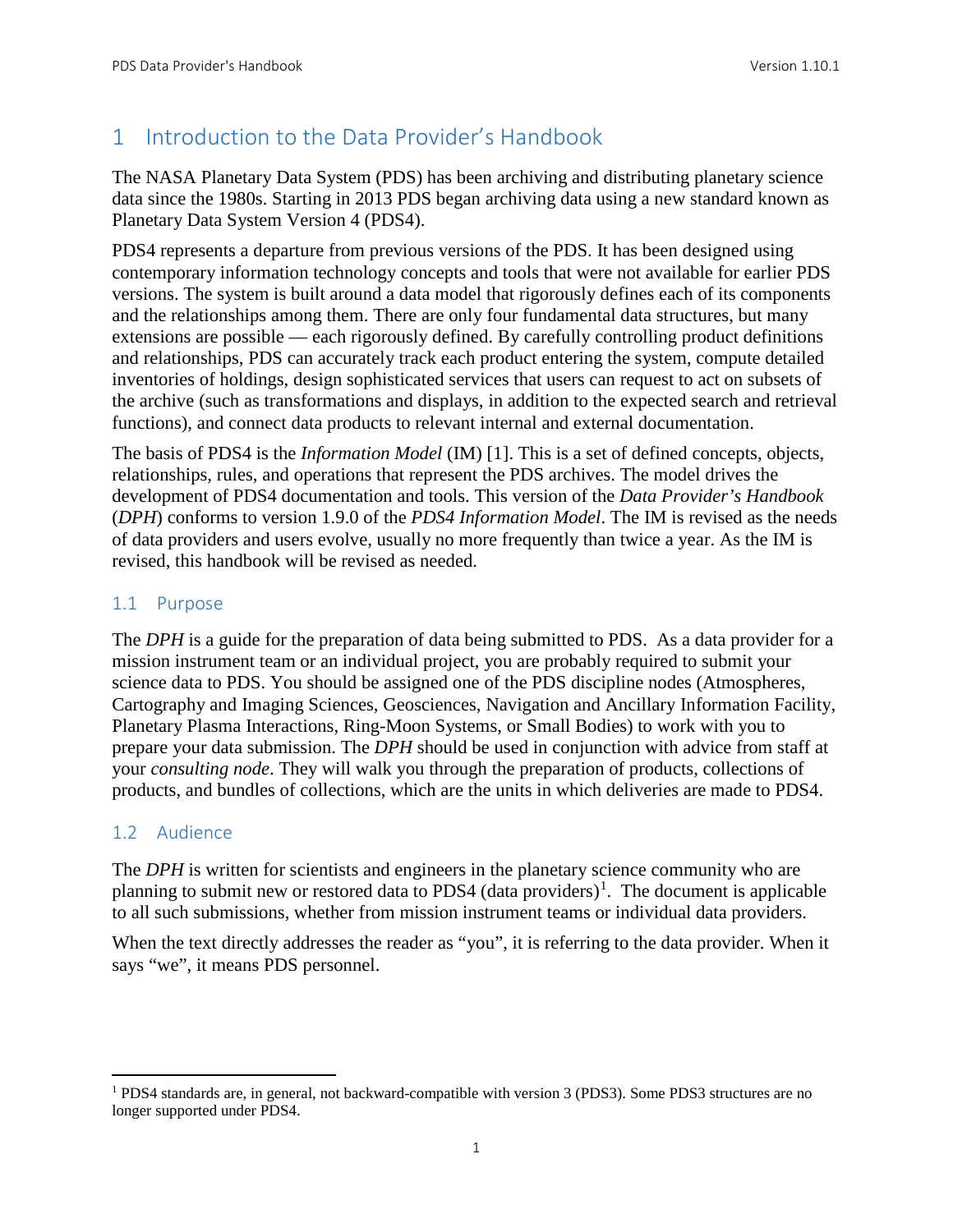#### <span id="page-8-0"></span>1.3 Reader Preparation

This handbook addresses all aspects of creating a PDS archive from defining the archive contents to delivery of the archive to PDS. The topics are presented in the sequence in which they are likely to occur during archiving preparation, and the discussions go from the general to the specific, with very detailed instructions removed to appendices so as not to disrupt the flow of the text. In Section 2 you will be introduced to the components that make up a PDS archive. Section 3 provides a checklist of archive preparation tasks, and the sections that follow address each item in the checklist at length. Appendix A spells out the many acronyms and abbreviations used in the handbook. The other appendices give detailed instructions for particular tasks, and they are mentioned in the main text where relevant.

The *DPH* is associated with a set of example archives online at [https://pds.nasa.gov/pds4/doc/examples.](https://pds.nasa.gov/pds4/doc/examples) The text will often refer to these examples, and excerpts from the examples are reproduced in the text to illustrate the discussion.

The instructions in this handbook mention PDS requirements and PDS recommendations. When a requirement is mentioned, a reference is given to one of the controlling documents (see Section 1.4.1 below) where the requirement is fully stated. When a recommendation is given, it is based on the accumulated experience and recognized best practices of PDS personnel. If a statement in this handbook is found to conflict with a statement in one of the controlling documents, the controlling document will prevail. If you are in doubt about the best course to take, consult your PDS discipline node.

All readers, even those very familiar with previous versions of PDS, should read the *PDS4 Concepts* document [5, below] before beginning the *Data Provider's Handbook.* The *Concepts* document also includes a glossary of PDS-related terms that you may wish to keep handy.

#### <span id="page-8-1"></span>1.4 Applicable Documents

The *DPH* is one of several documents that describe the PDS4 system. Some of these documents are considered to represent the official PDS4 Standards; these are listed in Section 1.4.1 below. Other documents are provided to help readers understand and use PDS4. The *DPH* is in the latter category. Throughout this handbook you will find references to these documents by their title and number in the list, e.g. *PDS Standards Reference* [2].

The *DPH* should be used in conjunction with the *PDS Standards Reference* [2], the *PDS4 Data Dictionary* [3], and the *PDS4 Common XML Schema and PDS4 Schematron*[2](#page-8-3) [4], which collectively provide the information necessary to develop a PDS4-compliant archive.

#### <span id="page-8-2"></span>1.4.1 PDS4 Controlling Documents

The following documents are derived directly from the PDS4 Information Model and collectively represent the PDS4 Standards.

<span id="page-8-3"></span><sup>&</sup>lt;sup>2</sup> The PDS4 Schema and Schematron files are software-readable representations of the PDS4 Information Model. They are discussed in Section 6.1.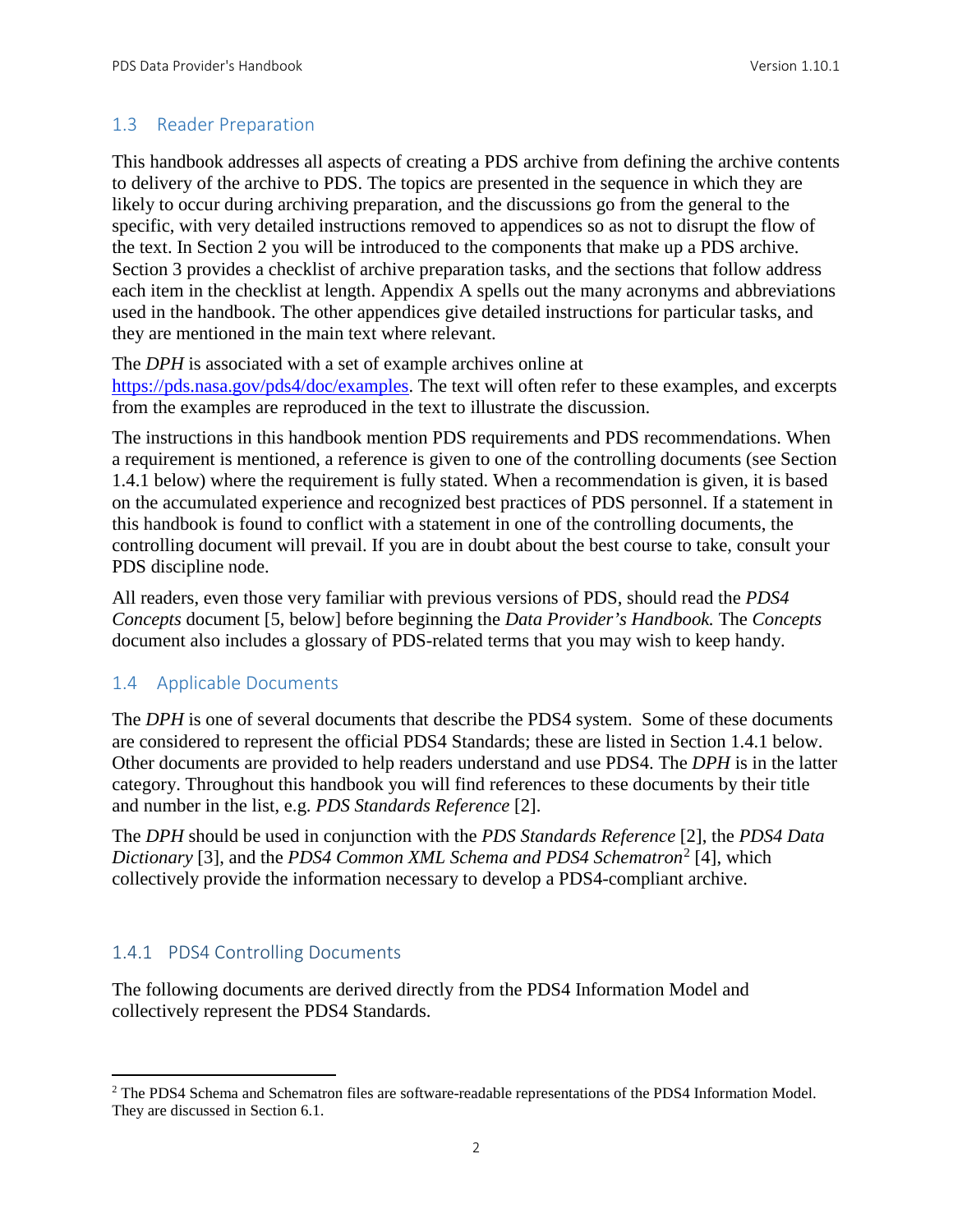- 1. *Planetary Data System (PDS) PDS4 Information Model Specification*, Version 1.9.0.0, [https://pds.nasa.gov/pds4/doc/im/current/,](https://pds.nasa.gov/pds4/doc/im/current/) September 28, 2016.
- 2. *Planetary Data System Standards Reference*, Version 1.9.0, [https://pds.nasa.gov/pds4/doc/sr/current/,](https://pds.nasa.gov/pds4/doc/sr/current/) September 15, 2016.
- 3. *PDS4 Data Dictionary, Abridged*, Version 1.9.0.0, [https://pds.nasa.gov/pds4/doc/dd/current/,](https://pds.nasa.gov/pds4/doc/dd/current/) September 28, 2016.
- 4. *PDS4 Common XML Schema and PDS4 Schematron*, Version 1.9.0.0, September 30, 2017, and other Schemas and Schematron files recognized in PDS4, [https://pds.nasa.gov/pds4/schema/released/.](https://pds.nasa.gov/pds4/schema/released/)

#### <span id="page-9-0"></span>1.4.2 Other PDS4 Documents

- 5. *PDS4 Concepts*, Version 1.9.0, [https://pds.nasa.gov/pds4/doc/concepts/,](https://pds.nasa.gov/pds4/doc/concepts/) September 1, 2017. This document provides a high-level overview of PDS4, and should be the first document read by someone new to PDS4.
- 6. *PDS4 Data Provider's Handbook*, Version 1.9.0, [https://pds.nasa.gov/pds4/doc/dph/current/,](https://pds.nasa.gov/pds4/doc/dph/current/) September 1, 2017. This is the document you are currently reading.
- 7. *PDS4 Data Provider's Examples*, Version 1.9.0.0, [https://pds.nasa.gov/pds4/doc/examples,](https://pds.nasa.gov/pds4/doc/examples) October 1, 2017. The examples are sets of products, collections, and bundles that illustrate the use of PDS4.
- 8. *Ingest LDD Users Guide*, Version 1.2.1, November 4, 2015. This document is included in the LDDTool (Local Data Dictionary Tool) software package on the PDS4 Software web site, [https://pds.nasa.gov/pds4/software/ldd/.](https://pds.nasa.gov/pds4/software/ldd/)

In general all PDS4 documents can be found online at [https://pds.nasa.gov/pds4/doc.](https://pds.nasa.gov/pds4/doc) For questions concerning these documents, consult your PDS discipline node or contact the PDS Operator at [pds\\_operator@jpl.nasa.gov](mailto:pds_operator@jpl.nasa.gov) or 818-393-7165.

#### <span id="page-9-1"></span>1.4.3 PDS4 Software

PDS provides software tools to aid in generating, validating, and transforming PDS4 data products and labels. These tools are online at [https://pds.nasa.gov/pds4/software/.](http://pds.nasa.gov/pds4/software/)

PDS also maintains a Tool Registry in which data providers and users may share tools they have created for use with PDS4 data. Submissions to the Tool Registry are vetted by the PDS Engineering Node. The Tool Registry is online at [https://pds.nasa.gov/tools/tool-registry/.](https://pds.nasa.gov/tools/tool-registry/)

#### <span id="page-9-2"></span>1.4.4 PDS Small Bodies Node Resources

The PDS Small Bodies Node maintains a set of web pages and a Wiki site to help explain PDS4 to users who are unfamiliar with it. The material is for PDS4 archive developers both inside and outside of the Small Bodies Node. The web pages begin at [http://pdssbn.astro.umd.edu/howto/understand\\_PDS4.shtml.](http://pdssbn.astro.umd.edu/howto/understand_PDS4.shtml)

The wiki is available at [http://sbndev.astro.umd.edu/wiki/SBN\\_PDS4\\_Wiki](http://sbndev.astro.umd.edu/wiki/SBN_PDS4_Wiki).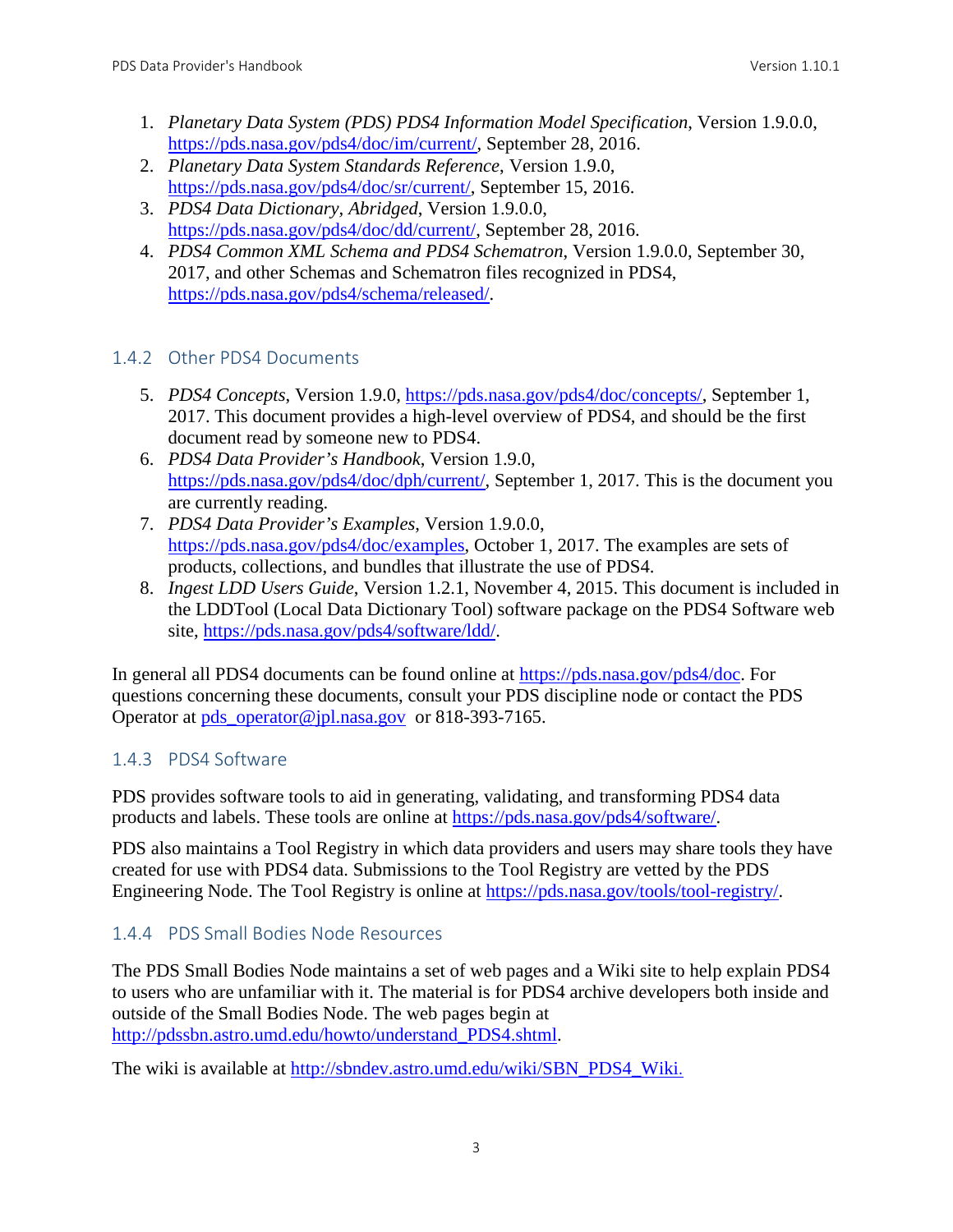## <span id="page-10-0"></span>2 Overview of a PDS4 Archive

#### <span id="page-10-1"></span>2.1 Components of a PDS4 Archive

PDS holdings include many archives of planetary data going back to the early years of space exploration in the 1960s and 1970s. Often you will hear the whole of PDS holdings called the PDS Archive, but usually PDS users speak of *an archive*, meaning a set of data products, documentation, and related material created by a data provider. PDS4 introduced the specific terms *bundle* and *collection*, which are explained below, but the term *archive* is still used. The important point is that a PDS archive contains more than just science data. It includes descriptions of each product — sufficient documentation to enable a user who is unfamiliar with the archive to read, understand, and use the data — and often other kinds of products that may help the user, such as calibration data or browse data (quick-look versions of data to make searching easier).

This section describes the components of an archive and defines some PDS4-specific terms.

#### <span id="page-10-2"></span>2.2 Products

Products are, of course, the heart of an archive. Before diving into what products contain — the science data, calibrations, documentation, etc. — we need to spend a moment on terminology. A product is the combination of one or more data *objects* and their associated *description objects*; the descriptions are sometimes called *metadata* (data about data), which are concatenated into a PDS *label*, a separate ASCII file. A data object and its associated description object is sometimes called an *information object*.

There are three kinds of data objects. *Digital objects* are the things we find in PDS archives that carry the scientific measurements — tables, images, spectra, etc. Usually one digital object is contained in one file. No digital object may extend beyond a single file, and while a file may contain more than one digital object, they may not overlap within the file. *Physical objects* are things that are important to planetary exploration but that we can't put into the archive because they aren't digital — planets, satellites, telescopes, spacecraft, etc. *Conceptual objects* also don't fit in the archive; they are ideas, organizations, plans, etc., which don't exist in a physical sense but are still important. Note that an atlas of Mercury or plans to explore asteroids may be printed on paper or stored in computer files — the latter are digital objects; but Mercury and the exploration plans themselves are physical and conceptual objects, respectively. Even though we won't find physical and conceptual objects in PDS, we can still create descriptions (labels) for them; the resulting products (actually the labels only) can be included in PDS archives.

#### <span id="page-10-3"></span>2.2.1 Science Data Products

Science digital objects are generated by instruments on spacecraft visiting solar system bodies or in laboratories or observatories on Earth. They may be wrapped with other digital objects, labeled, and delivered to PDS by mission instrument teams or by individual investigators. They range in processing level from the raw measurements recorded by an instrument to highly derived products such as topographic maps.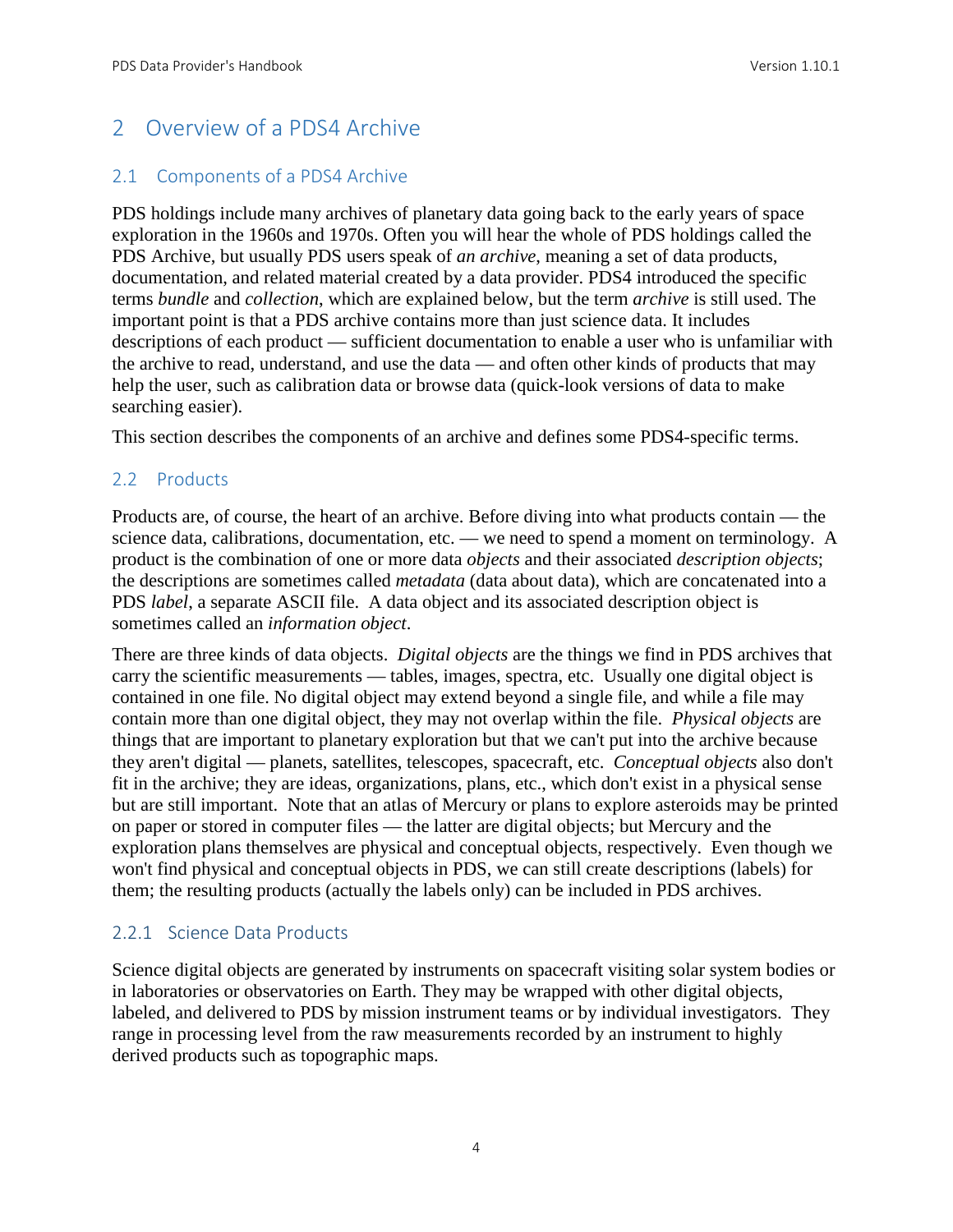PDS recognizes five broad levels for categorizing science data processing; see the PDS Policy on Data Processing Levels on the *PDS Policies* web page [\(https://pds.nasa.gov/policy/\)](http://pds.nasa.gov/policy/). These are shown in Table 2-1.

| <b>Processing Level</b>    | <b>Definition</b>                                                                                                                                                                                                                                                                                                                                                                                  |
|----------------------------|----------------------------------------------------------------------------------------------------------------------------------------------------------------------------------------------------------------------------------------------------------------------------------------------------------------------------------------------------------------------------------------------------|
| <b>Telemetry</b>           | An encoded byte stream used to transfer data from one or more<br>instruments to temporary storage where the raw instrument data will be<br>extracted. PDS does not archive telemetry data.                                                                                                                                                                                                         |
| Raw                        | Original data from an instrument. If compression, reformatting,<br>packetization, or other translation has been applied to facilitate data<br>transmission or storage, those processes will be reversed so that the<br>archived data are in a PDS-approved archive format.                                                                                                                         |
| <b>Partially Processed</b> | Data that have been processed beyond the raw stage but which have not yet<br>reached calibrated status.                                                                                                                                                                                                                                                                                            |
| <b>Calibrated</b>          | Data converted to physical units, which makes values independent of the<br>instrument.                                                                                                                                                                                                                                                                                                             |
| <b>Derived</b>             | Results that have been distilled from one or more calibrated data products<br>(for example, maps, gravity or magnetic fields, or ring particle size<br>distributions). Supplementary data used to interpret observational data,<br>such as calibration tables or tables of viewing geometry, should also be<br>classified as derived data if not easily matched to one of the other<br>categories. |

Data providers may find this breakdown useful when deciding what archives to submit to PDS. It is not necessary to archive all processing levels from raw to derived; however, based on requests from the science community, PDS encourages providers of raw data to submit calibrated data also. The archive requirements for metadata and documentation are the same regardless of processing level.

#### <span id="page-11-0"></span>2.2.2 Other Kinds of Products

PDS4 is designed using the principle "Everything is a product." For example, a table of science measurements is a product once it has been labeled (per the previous section). A document that describes the experiment is also a product (with its label). An image showing a plot of the measurements (and its label) is a product. Examples of products other than science data products are calibration data, calibration reports, browse images, user's guides, published papers (with the journal's permission), and any other kind of documentation that is needed to use the science data.

#### <span id="page-11-1"></span>2.3 Metadata in PDS4 Labels

Metadata is defined simply as "data about data". A product – in particular, a science data product – is useless without accompanying information about its content and structure. Metadata about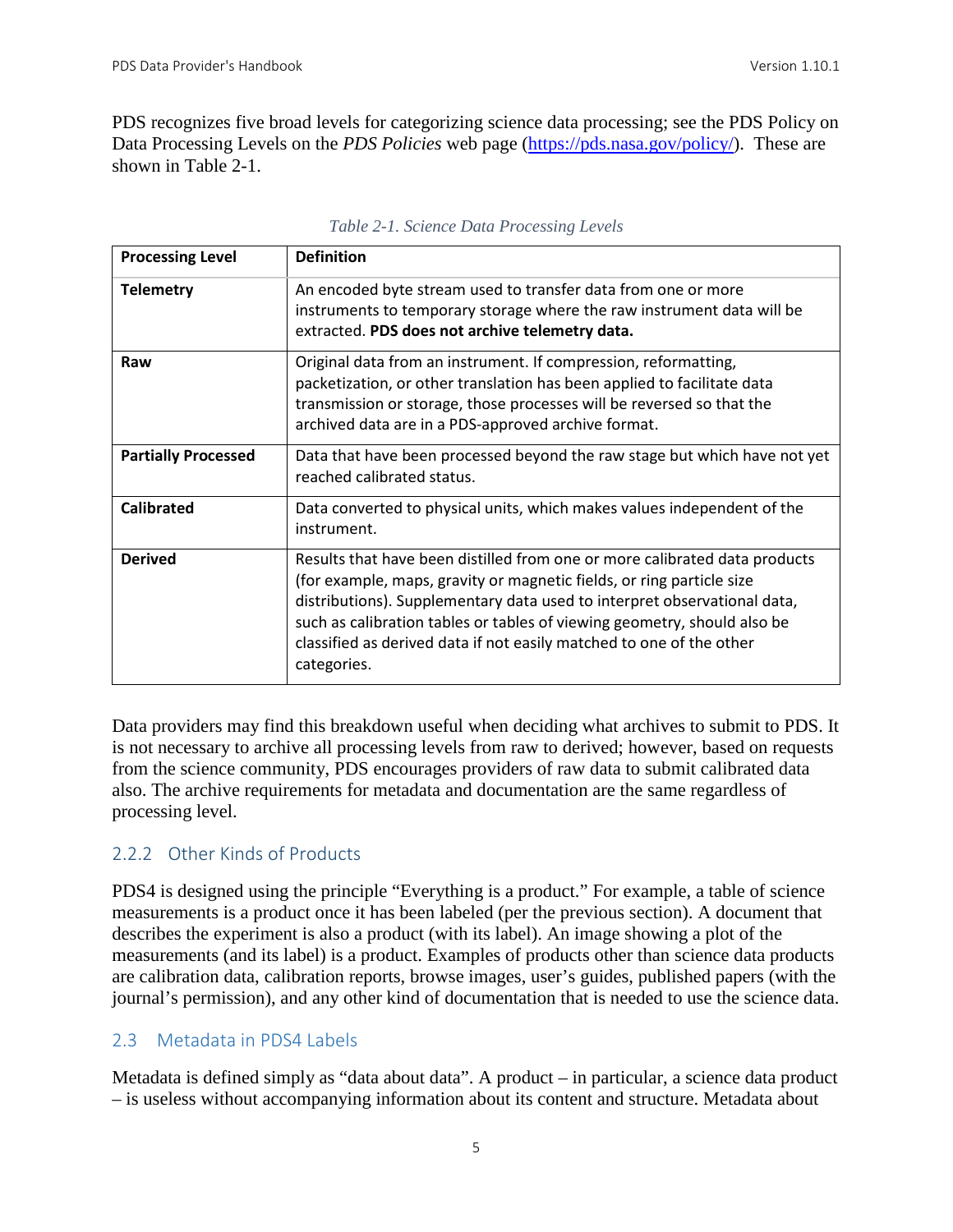content may include, for instance, the time and location of a science observation, the instrument that made the observation, and the conditions of the observation. Metadata about structure includes the information needed to read the digital object, such as the dimensions and data type of an image, or the description, size, and data types of columns in a table.

PDS4 labels are written in eXtensible Markup Language (XML). XML was chosen because it is a language that can be read both by humans and by software and because it is a widely used international standard for which a large amount of software already exists. We will discuss XML labels in more detail in Section 6 and in Appendix C and Appendix D.

To see examples of XML labels for PDS4 products, visit

[https://pds.nasa.gov/pds4/doc/examples/,](https://pds.nasa.gov/pds4/doc/examples/) choose the latest set of PDS4 Example Products, and look through the subdirectories for files with the .xml extension.

#### <span id="page-12-0"></span>2.4 Products, Collections, and Bundles

Section 8 of *Concepts* [5] is a good introduction to the topic of products, collections, and bundles. Section 2A of the *Standards Reference* [2] develops the topic further. To summarize, products that are related in some way may be grouped together in a collection, and, similarly, related collections may be grouped together into a bundle. These are the three levels of data organization in a PDS archive. Typically, a bundle is what you deliver to PDS.[3](#page-12-2)

For example, data providers for a planetary mission could decide that each instrument team will deliver data from its instrument in a separate bundle. An instrument team could decide that its bundle will consist of a separate collection for each processing level of science data products – raw, calibrated, and derived – along with a document collection and perhaps a collection of browse products. These choices are made in consultation with the instrument team's assigned PDS discipline node, and with the PDS node that is assigned to be the lead node for the whole mission.

An individual data provider will probably have a simpler arrangement, delivering a single bundle consisting of one or more data collections and a document collection. Again, the decision is made in consultation with your PDS node.

To see an example of a PDS4 bundle with a typical set of collections, visit [https://pds.nasa.gov/pds4/doc/examples/,](https://pds.nasa.gov/pds4/doc/examples/) and follow the latest link to a PDS4 Example Archive.

#### <span id="page-12-1"></span>2.5 Unique Identifiers

Every product in a PDS4 archive has a unique Logical Identifier (LID). It also has a Version Identifier (VID). These are often used together as a LIDVID. When a product is revised, its LID remains the same but its VID is incremented. A LIDVID is guaranteed to be unique across the whole PDS system. To ensure uniqueness, when you create LIDVIDs for your products you must follow the rules for forming a LIDVID as specified in the *Standards Reference* [2] Section 6D. We will discuss this in detail later in Section 5 of this handbook. For now, an example will illustrate the concept.

<span id="page-12-2"></span><sup>&</sup>lt;sup>3</sup> For archives that accumulate over time, such as for a planetary mission, a delivery to PDS may consist of a subset of a bundle, perhaps only a collection or part of a collection.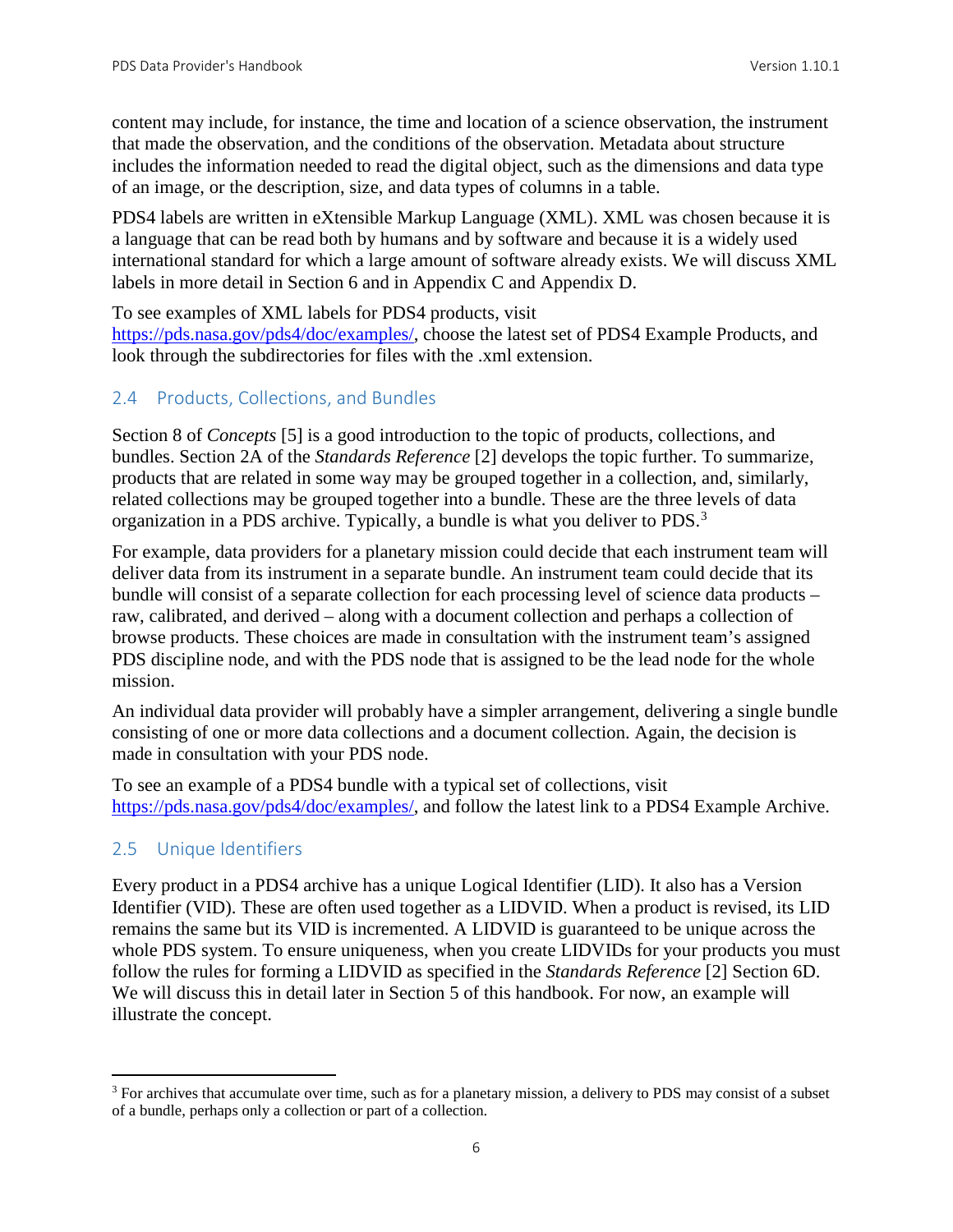#### LIDVID formation rule:

```
urn:nasa:pds:<br/>chundle_id>:<collection_id>:<product_id>::<version_id>
```
#### Example:

urn:nasa:pds:bopps2014:calibrated:ceha\_1\_024109424\_n011\_0244e\_fit::1.0

The example LIDVID is for version 1.0 of the data product

ceha\_1\_024109424\_n011\_0244e\_fit in the calibrated collection of the bopps2014 bundle. The prefix urn:nasa:pds is required for all PDS LIDVIDs. (*Standards Reference* [2], Section 6D.2.)

As mentioned above, everything in PDS4 is a product. Collections and bundles are also considered products, and they also have unique LIDVIDs. In the above example, the bundle LIDVID is  $urn: nasa: pds: bopps2014::1.0$  and the collection LIDVID is urn:nasa:pds:bopps2014:calibrated::1.0.

In this document the term *basic product* refers to all types of products except collection and bundle products.

#### <span id="page-13-0"></span>2.6 Context Products

Context products are a special category of PDS4 products. They provide a way to associate the digital material in an archive with a physical or conceptual object that is outside the archive. Context products are described in Section 8B of the *Standards Reference* [2], so we'll only summarize here.

Context products exist for physical and conceptual objects relevant to a product, collection, or bundle — mission, spacecraft, instrument, laboratory, observatory, telescope, planetary body, etc. Context products can be created by data providers, but they are finalized and managed in a PDS master context bundle so that all data providers can access and use the same material.

Because the context product references a physical or conceptual object, it consists of a label only. The label contains information that identifies and very briefly describes the physical or conceptual object; it also includes references to published documents for more complete information. Section 4.1 below tells more about the different kinds of objects covered. Section 9 goes into detail about creating and using context products. If a context product already exists for your data object, you should review its content for scope and accuracy; if it is sufficient, you do not need to do anything more.

Like all products, context products have LIDVIDs. If your archive will require the creation of new context products (or upgrading of existing context products), you will need to work with your consulting node and the PDS Engineering Node (EN) to choose the right LIDVIDs for them. The PDS Engineering Node is the steward of context products; EN staff approve LIDs for these products. Appendix J is a guide to forming LIDs for context products.

To see examples of context products, visit [https://pds.nasa.gov/pds4/doc/examples/,](https://pds.nasa.gov/pds4/doc/examples/) follow the link to a PDS4 Example Archive, and look in the context directory, if there is one. (A bundle is not required to include context products, and some of the example bundles do not.) Or ask your PDS node representative.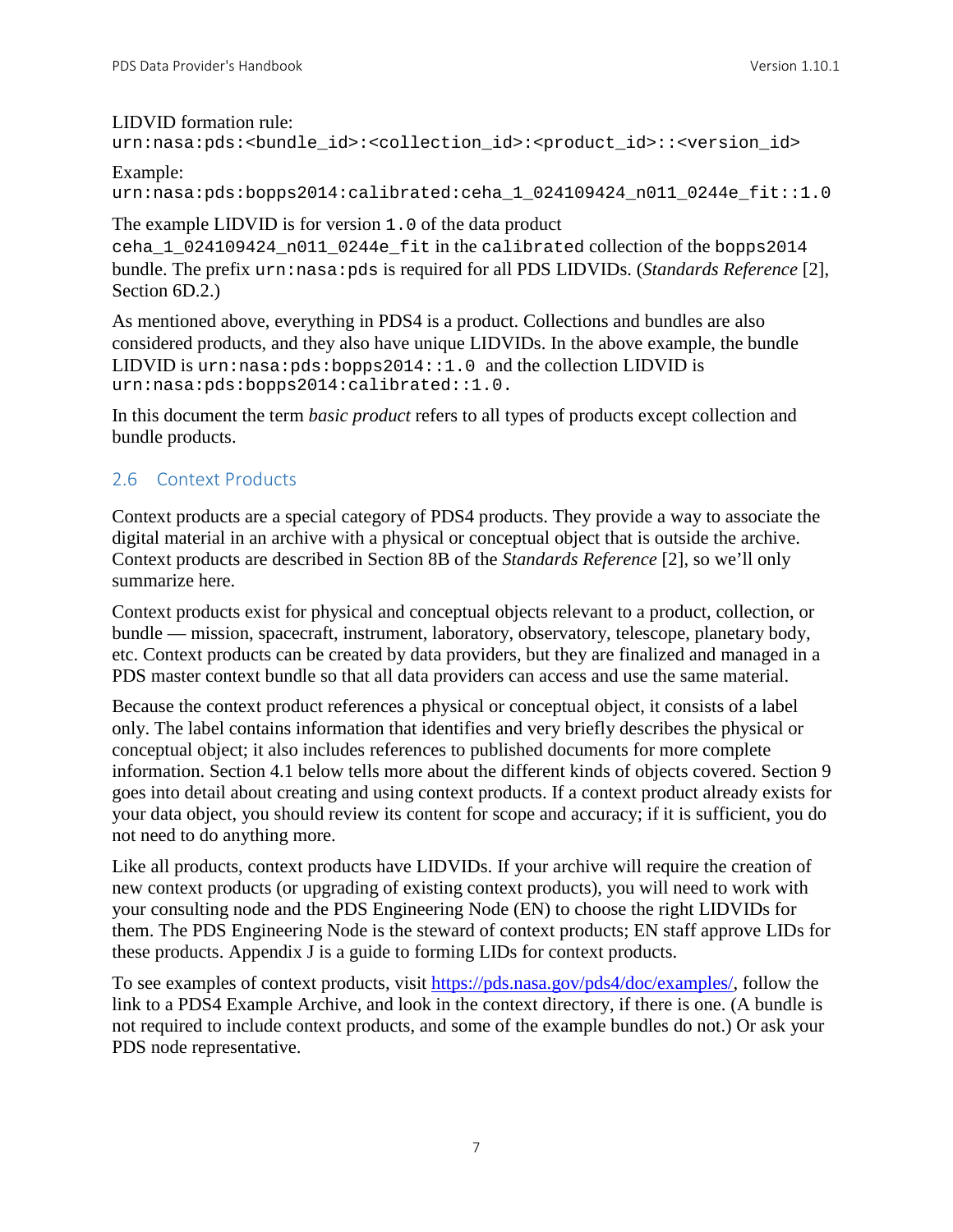## <span id="page-14-0"></span>3 Checklist for Creating a PDS4 Archive

The following checklist is provided to help you plan the development of your archive. The steps are given in the order that they should be accomplished. Each item is discussed fully in the following sections.

- 1. Define archive contents: data products, documentation, and any additional material (Section 4).
- 2. Define archive organization: collections, bundles, directory structure (Section 4).
- 3. Assign unique LIDs to collections and bundles; determine LID scheme and file naming scheme for data products (Section 5).
- 4. Design labels for data products, documents, and any additional material (Section 6).
- 5. Develop procedures for generating many labels systematically (Section 7).
- 6. Generate products and labels (Section 7).
- 7. Generate documentation for the archive (Section 8).
- 8. Create context products if they do not already exist (Section 9).
- 9. Assemble archive (Section 10).
- 10. Validate archive (Section 11).
- 11. Submit archive to peer review (Section 12).
- 12. Submit final archive to PDS according to delivery schedule (Section 13).

If your archive will be one among many generated by an active mission, consider these additional points. Your PDS node representative can provide more information.

- Think of archiving as an integral part of the mission, not an additional activity. Typically a mission assigns a point of contact to coordinate all the archives, and establishes a Data and Archive Working Group with representatives from all instrument teams and their representative PDS nodes. This group usually develops an Archive Plan to guide the work of the individual instrument teams.
- PDS and the mission should begin archive planning early; face-to-face discussion is particularly useful.
- PDS and the mission should design an archive schedule so that due dates do not clash with other scheduled mission activities.
- PDS and the mission should agree on some archive conventions to be observed by all the data providers, the earlier the better. This is as much about coordinating among groups within the mission as it is about coordinating the mission with PDS.
	- o Determine what data products will be archived at each processing level (raw, calibrated, high level). This is usually provided as a table in the Archive Plan.
	- o Establish the mission-wide archive organization (define bundles and collections and how products will be assigned to them).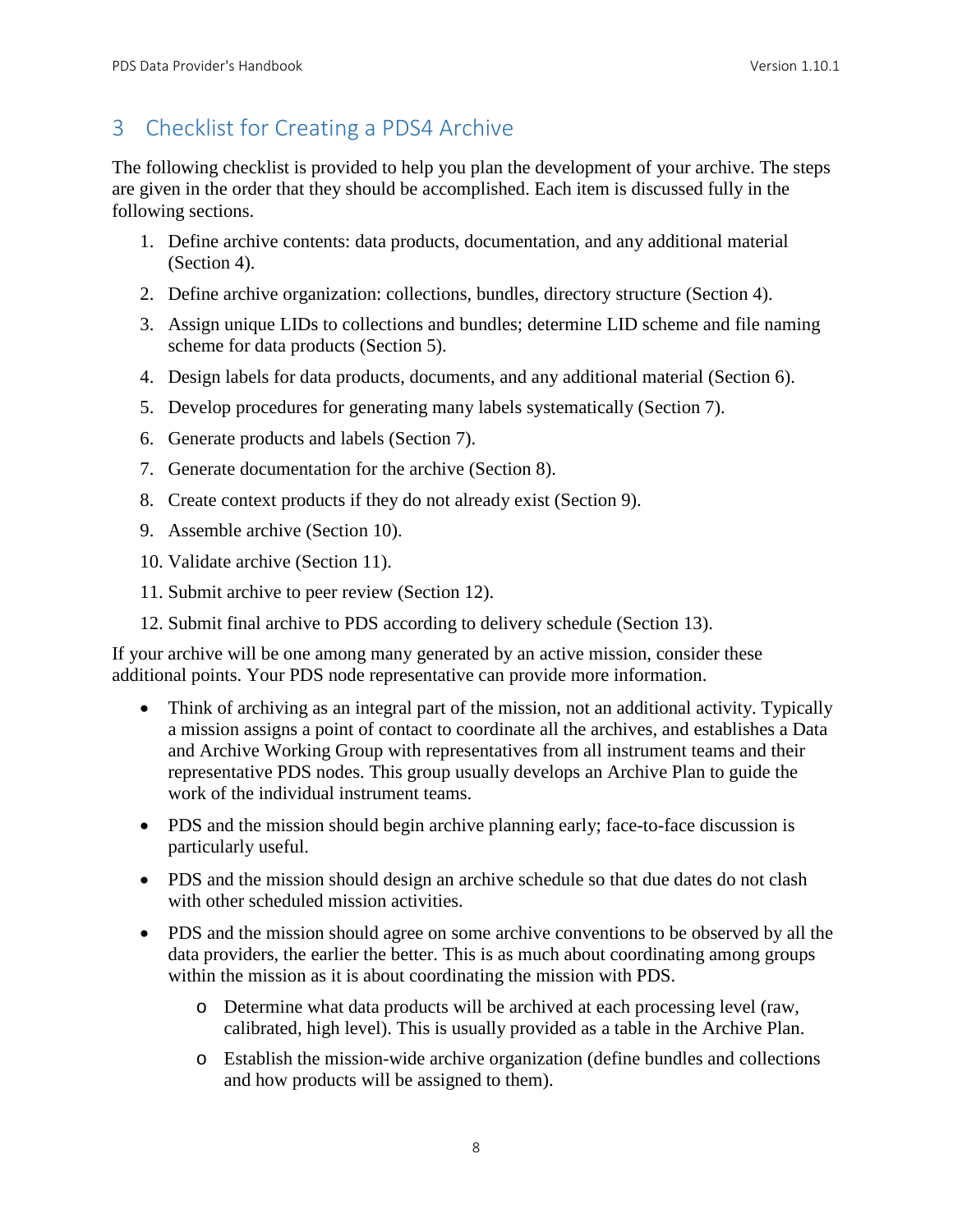- o Agree on a versioning scheme for the components of the archive (what represents a new version of a data product or a document, and how will the versions be represented?).
- o Agree on mission-wide naming conventions for bundles, collections, products, directories, and files.
- o Agree on a set of common time formats (for example, yyyy-mm-ddThh:mm:ss; see *SR* [2] Section 5A.2).
- o Agree on a set of common data formats, as applicable (for example, tabular data in fixed-width ASCII tables).
- o Determine the archive development schedule leading up to launch, and the schedule of deliveries to PDS once operations begin. This is usually provided in the Archive Plan.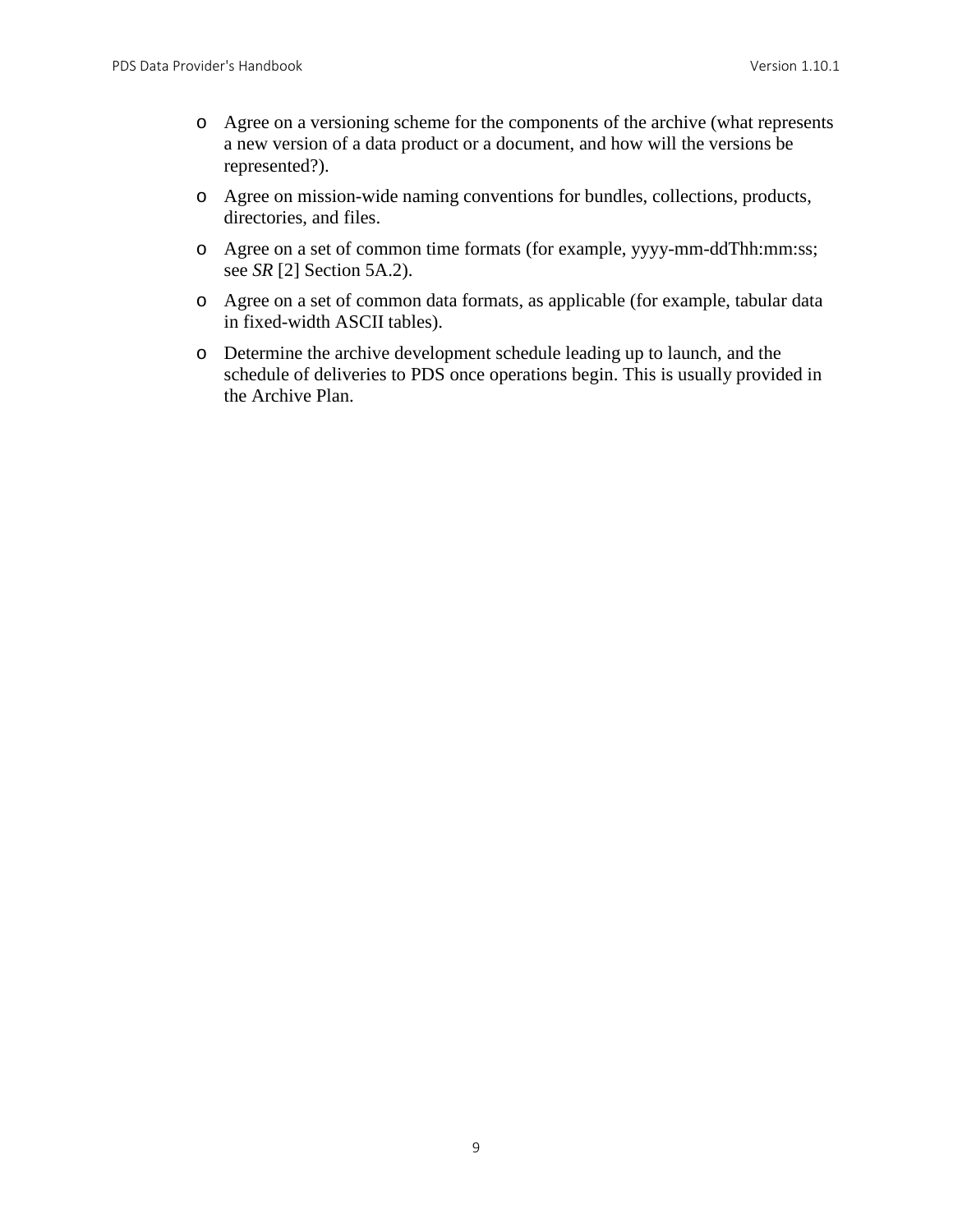## <span id="page-16-0"></span>4 Defining Archive Contents and Organization

#### <span id="page-16-1"></span>4.1 Terminology

As defined in Section 2.2, PDS recognizes three kinds of data objects — digital, physical, and conceptual. Each of the three can be combined with a description object to form an information object, and one or more information objects may then be wrapped into a product. Of the three types of data objects, only digital objects will accompany their descriptions into an archive (dust samples, spacecraft, missions, space agencies, etc. cannot be stored in computers).

If many data objects have similar characteristics, we can group them into a *class,* and the common characteristics are the defining *attributes* of that class. Classes and attributes are primary building blocks of PDS labels. In this document both class names and attribute names are bolded. Class names have a capital letter at the beginning of each word, as in **Product\_Observational**, and attribute names have all lower case letters, as in **file\_name**.

A product is one or more closely related data objects for which the descriptions have been combined into a single XML label and for which there is a PDS-unique logical identifier. Closely related products may be grouped into a collection; in fact, every product entering PDS must be a member of some collection. Closely related collections may be grouped into a bundle. Every collection in PDS must belong to a bundle.

For example, a planetary image, the histogram of its pixel values, and the descriptions of both could be organized as a product. Many such products — perhaps of the same target — could be defined as a collection. Image collections from many targets along with appropriate documentation collections and calibration collections could be a bundle, which would be a deliverable to PDS.

A few words have meanings that differ depending on the community in which they are used. We have adopted modifiers to help distinguish among multiple uses. For example, *attribute* is widely used in both PDS and XML — but its meaning in each case is different. In this document we use *attribute* (for PDS) and *XML attribute* to establish the context.

**Warning:** We have avoided using terms that have strong PDS3 connotations when the PDS4 meanings are different. Unfortunately, the English language does not provide a sufficient set of meaningful, unique, unambiguous terms to meet all of our needs. Please do not infer meanings from past experiences – review the PDS4 definitions in the PDS4 Glossary, Appendix A in the PDS4 *Concepts* document [5].

#### <span id="page-16-2"></span>4.2 Archive Design

In consultation with your PDS discipline node (DN), begin by reviewing the products you expect to include in your archive. Group related products into collections and related collections into bundles. A very simple archive might fit into a single bundle with half a dozen collections, each holding a handful of products. In some cases you might want to collaborate with others and jointly produce one bundle, where your data would be in one of several contributed collections. A large archive could have many bundles and hundreds of data collections.

You will likely have at least one data collection and probably one document collection. You may also want to include other material such as browse products, which are reduced-size images of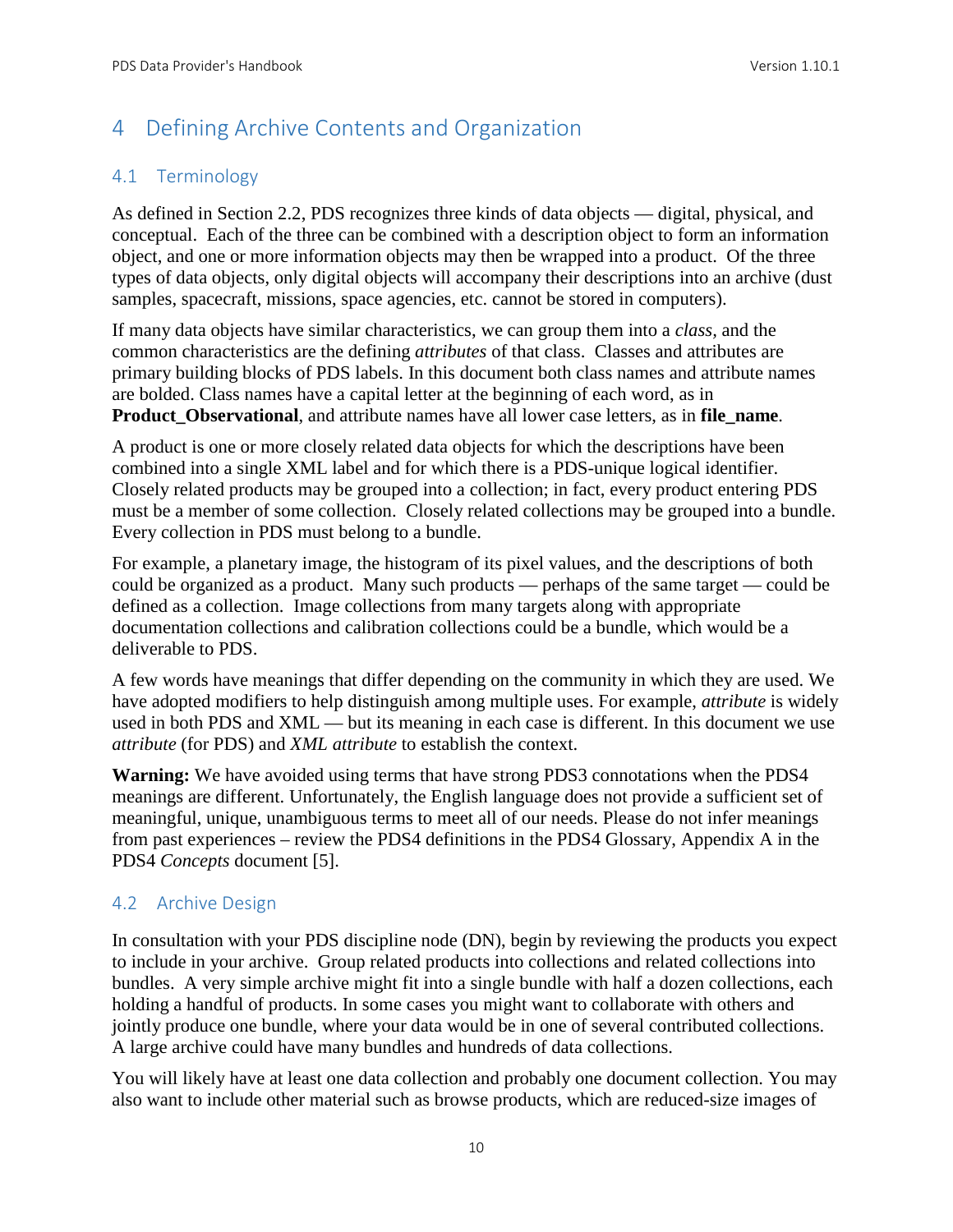data products that a user may scan quickly to help decide what data are of interest. Calibration data and reports are required by some missions. PDS does not require any particular collections to be in a bundle, but your submission must be in the form of at least one bundle with at least one collection.

For science data products, consider how you want to aggregate the measurements from your instrument. Should one product consist of a day's worth of data, or an hour's worth, or should it be grouped by some other parameter besides time? If the archive is for a mission, you may need to consider how data products from other instruments on the mission are aggregated so that yours will fit in easily.

What processing levels of science data do you want to archive (Table 2-1)? If you are archiving multiple levels of data, you should put each one in a separate collection. There is no PDS requirement for archiving a particular processing level, but there may be mission requirements. Most mission data providers want to archive at least the raw products to preserve them, but most users need the calibrated and derived products, especially if the processing is complicated. Keep in mind that your archive will be peer reviewed, and that reviewers may insist on your providing higher-level products (Section 12).

One important question that should be decided at this point is the form that your data products will take. The next section addresses this topic in detail.

#### <span id="page-17-0"></span>4.2.1 Data Formats

Four basic structural data formats are allowed in PDS4.

- 1. Arrays
	- Arrays are suitable for raster images with two or more (up to 16) dimensions.
	- The elements of an array are homogeneous all elements have the same data type, and only binary data types are allowed.
	- The individual elements of any array are stored with their bytes in the order dictated by their scalar type — that is, least- or most-significant byte first (your choice, but you must specify).
	- The array elements are stored in the axis order described in *Standards Reference* [2], Section 4A — that is, last index varying fastest.
- 2. Repeating record structure
	- Repeating records are suitable for tables with fixed-width columns.
	- The data may be either binary or character, but not both.
	- The fields of a record may be heterogeneous they may have different data types within the binary or character choice above.
	- Any single field must be homogeneous from one record to another.

The majority of PDS4 data can be supported by these two structures. For those PDS4 objects which cannot be supported by the above, there are two additional structures distinguished by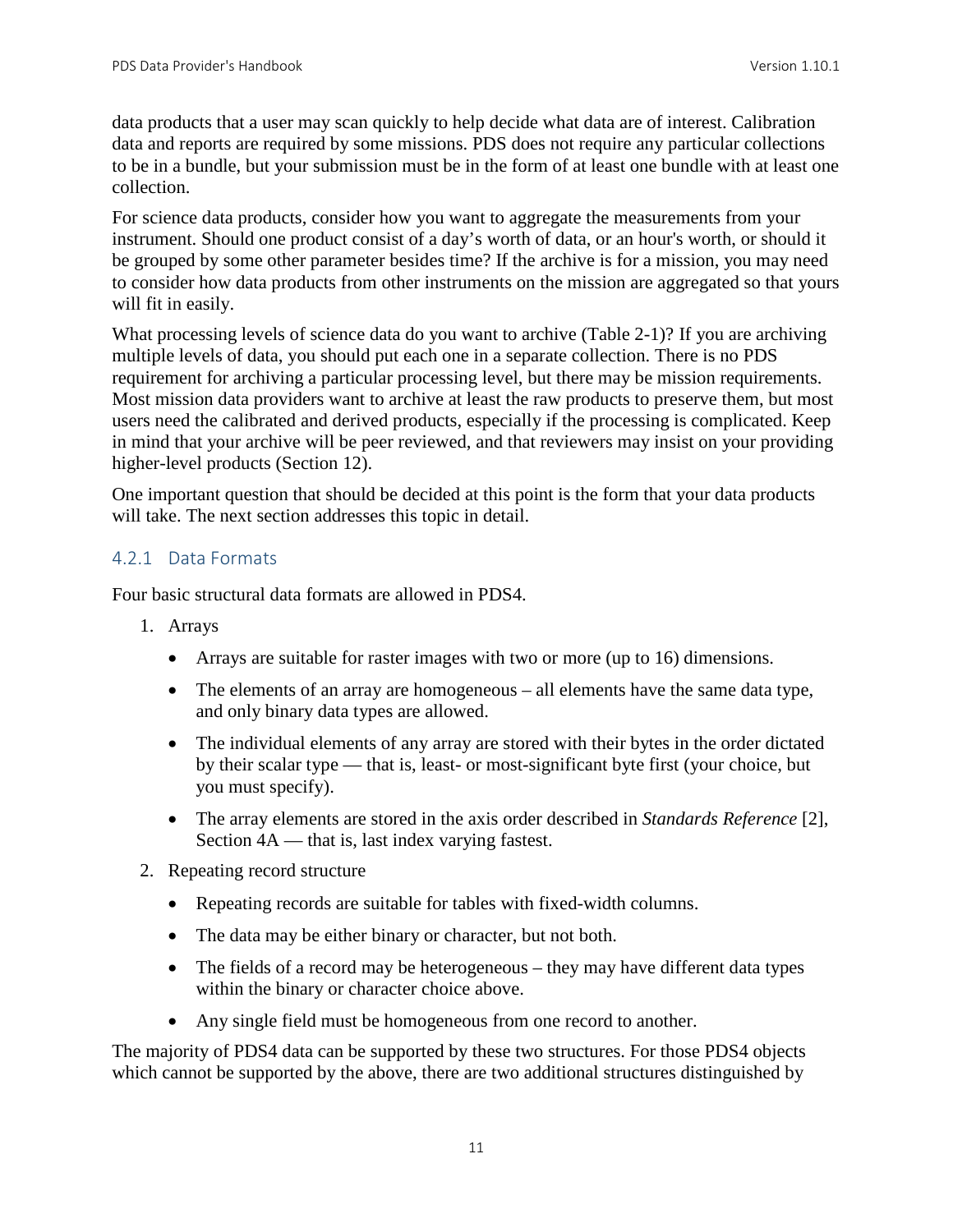whether or not software must be used to decode the information before it can be accessed for reading, display, or analysis.

- 3. Parsable structure
	- A parsable structure is suitable for plain text and for tables with variable-length fields and records (delimited text such as comma-separated value (CSV) format).
	- The contents are a byte stream that can be parsed with standard rules (e.g., comma separated entries, standard punctuation); no decoding software is required.
	- The attribute **parsing\_standard\_id** is used to identify the parsing standard to be used. Examples are "7-Bit ASCII Text" and "UTF-8 Text". See Table 4-1 for other values under subclasses of the **Parsable\_Byte\_Stream** class.

| <b>Class</b>                  | Value for parsing_standard_id   |
|-------------------------------|---------------------------------|
| pds:Checksum_Manifest         | MD5Deep 4.n                     |
| pds:Header                    | 7-Bit ASCII Text                |
|                               | CDF 3.4 ISTP/IACG               |
|                               | <b>FITS 3.0</b>                 |
|                               | ISIS <sub>2</sub>               |
|                               | ISIS2 History Label             |
|                               | ISIS3                           |
|                               | PDS DSV 1                       |
|                               | PDS ODL 2                       |
|                               | PDS3                            |
|                               | Pre-PDS3                        |
|                               | UTF-8 Text                      |
|                               | VICAR1                          |
|                               | VICAR2                          |
| pds:Inventory                 | PDS DSV 1                       |
| pds:Manifest_SIP_Deep_Archive | PDS DSV 1                       |
| pds:SPICE_Kernel              | <b>SPICE</b>                    |
| pds:Stream_Text               | 7-Bit ASCII Text                |
|                               | UTF-8 Text                      |
| pds:Table_Delimited           | PDS DSV 1                       |
| pds:XML_Schema                | Schematron ISO/IEC 19757-3:2006 |
|                               | XML Schema Version 1.1          |

#### *Table 4-1. Values for parsing\_standard\_id*

#### 4. Encoded structure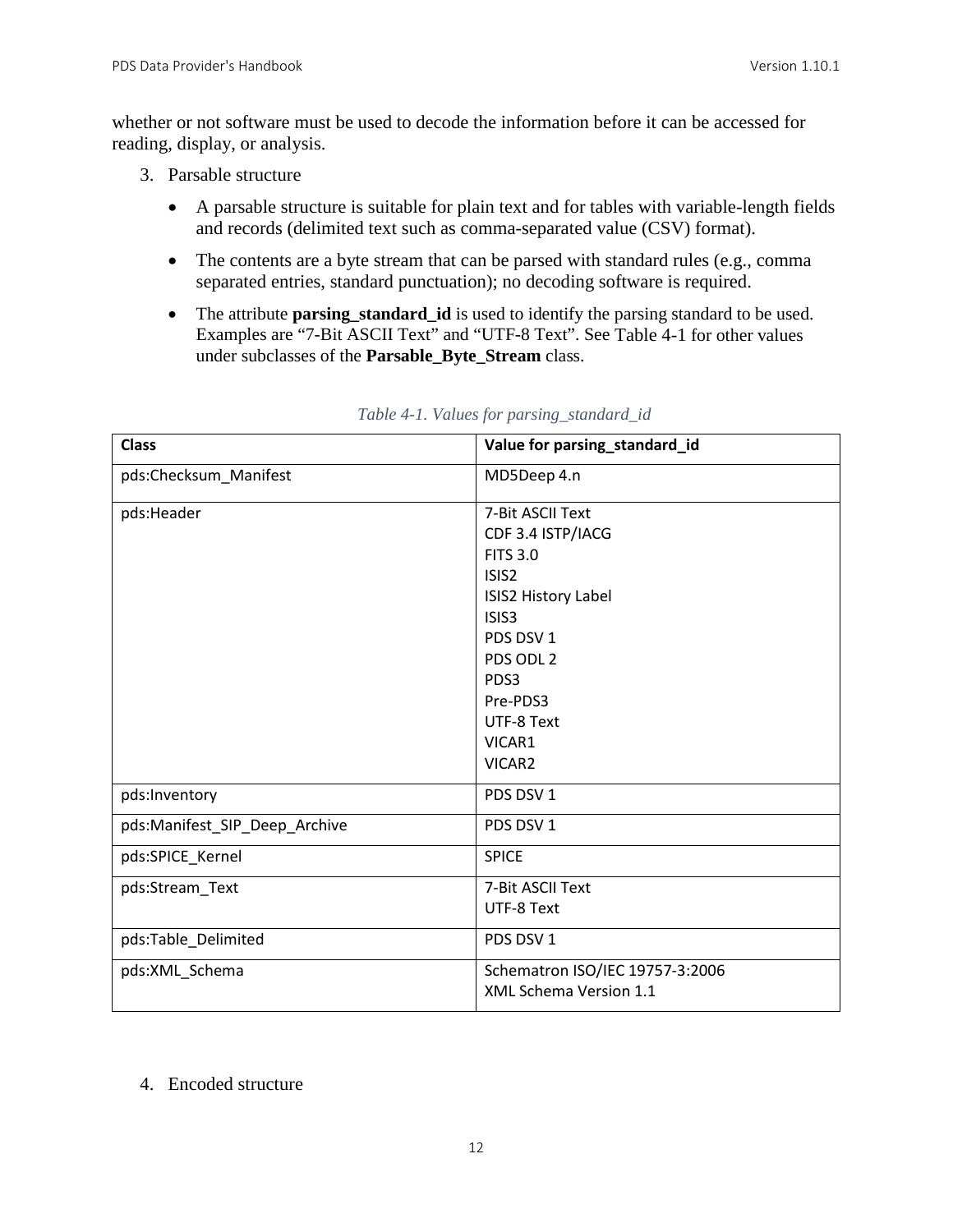- An encoded structure is suitable for complex documents, browse products, etc., but generally not for science data products.
- Contents are a byte stream that must be decoded by software before use (e.g., with Adobe Acrobat©).
- The use of encoded structure objects is restricted by PDS to a limited set of PDS approved external standards (e.g., PDF/A, JPEG, and GIF).
- Only in exceptional cases will encoded structure objects be considered appropriate for storing observational – that is, science – data. Prior PDS approval is required.
- The attribute **encoding\_standard\_id** is used to identify the encoding standard to be used. Examples are "PDF/A", "GIF", "JPEG", and "J2C". See Table 4-2 for other values under subclasses of the **Encoded\_Byte\_Stream** class.

| <b>Class</b>       | Value for encoding_standard_id              |
|--------------------|---------------------------------------------|
| pds:Encoded_Binary | <b>CCSDS Space Communications Protocols</b> |
| pds:Encoded_Header | <b>TIFF</b>                                 |
| pds:Encoded_Image  | <b>GIF</b>                                  |
|                    | J <sub>2C</sub>                             |
|                    | <b>JPEG</b>                                 |
|                    | <b>PDF</b>                                  |
|                    | PDF/A                                       |
|                    | <b>PNG</b>                                  |
|                    | <b>TIFF</b>                                 |
| pds:Encoded_Native | <b>SEED 2.4</b>                             |

*Table 4-2. Values for encoding\_standard\_id*

The *PDS4 Information Model* [1] defines a base class for each of these four structures: **Array**, **Table\_Base**, **Parsable\_Byte\_Stream**, and **Encoded\_Byte\_Stream**. A base class is a generic definition that can be built upon to form more specific definitions, without losing the basic features of the class. For instance, the **Array** base class is used to form the more specific **Array\_2D** class and from that the **Array\_2D\_Image** class.

#### <span id="page-19-0"></span>4.2.2 PDS Policy on Formats for Science Data, Supplemental Data, and Documentation

The above four structures cover all types of products in a PDS archive. There are further restrictions on science data products, also called observational products. The general philosophy is that in order to preserve data for the long term, formats must be as simple as possible, welldescribed, and not reliant on specific software, because that software may be unavailable in the future. PDS recognizes that the goal of preservation is often in conflict with another PDS goal, which is to make the data easily available to the science community today. To meet this need PDS allows copies of data to be archived in supplemental formats. PDS also provides tools that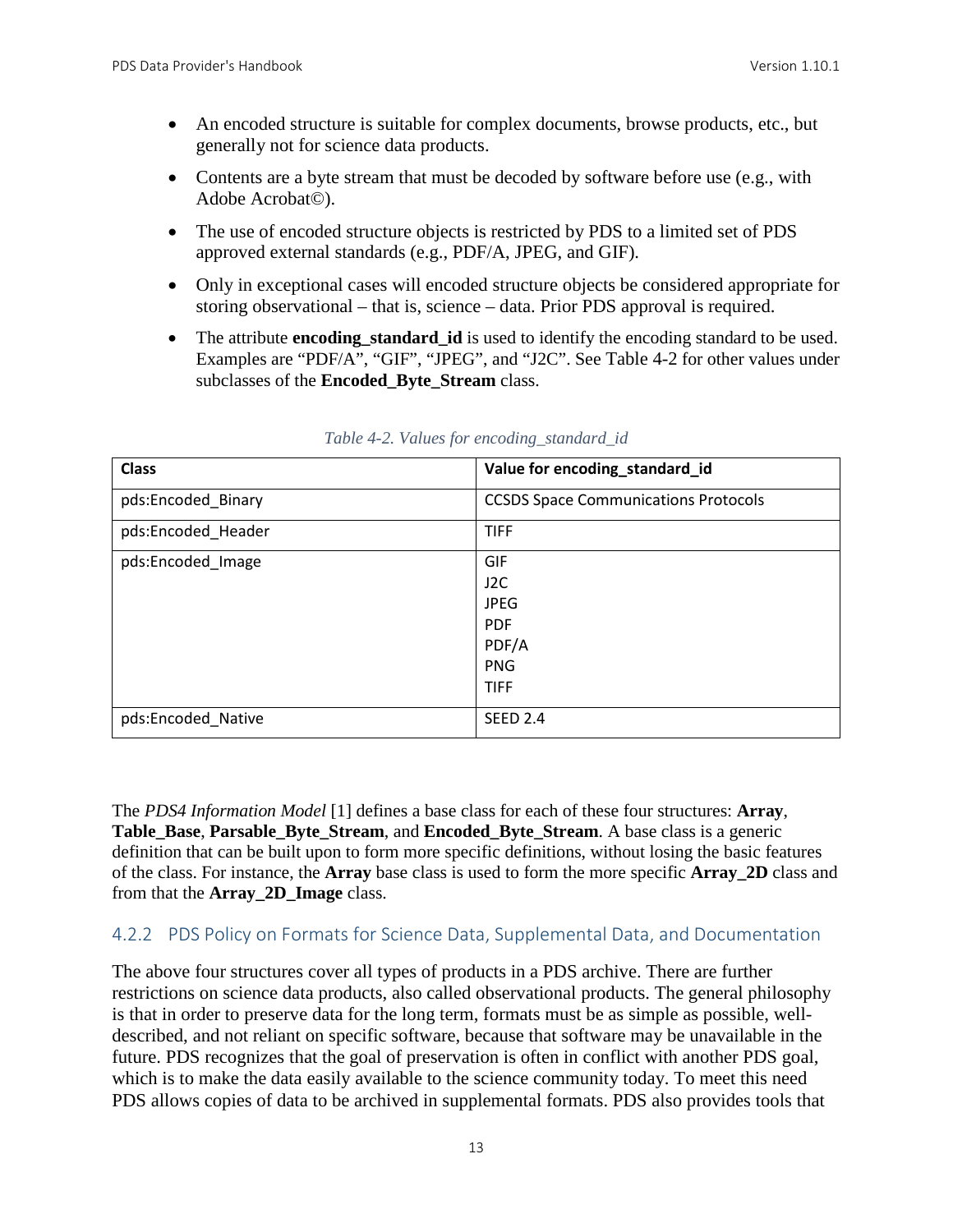transform products from archive-quality formats to various other formats currently popular with users.

The PDS Management Council has adopted a *Policy on Formats for Data and Documentation,* and the list of supplemental formats is available online on the PDS Policies page, [https://pds.nasa.gov/policy.](https://pds.nasa.gov/policy) The PDS Transform Tool is available on the PDS4 Software page, [https://pds.nasa.gov/pds4/software.](https://pds.nasa.gov/pds4/software)

Here is a summary of the policies. Refer to the policy page above for details.

Science data must be archived in PDS using only these formats:

- Binary or ASCII tables with fixed-width, identically structured records
- ASCII tables with delimited records, such as CSV files
- Binary arrays of no more than 16 dimensions
- SPICE kernels<sup>[4](#page-20-1)</sup>.

Documentation must be archived using only these formats:

- UTF-8 text without markup (e.g., no HTML). UTF-8 includes traditional 7-bit ASCII text.
- PDF/A-1a (preferred) or PDF/A-1b (see [http://www.digitalpreservation.gov/formats/fdd/fdd000251.shtml\)](http://www.digitalpreservation.gov/formats/fdd/fdd000251.shtml).
- MPEG-4 video. Video format files may be included as document products (and only as document products) provided that they are supplemental material and are not intended to replace textual documentation. See the *Standards Reference* [2], Section 8A.2.2 for additional restrictions on video formats.

Figures that accompany documentation may be embedded in a PDF document or provided as separate files formatted as JPEG, GIF, PNG, or TIFF images.

#### <span id="page-20-0"></span>4.2.3 Data Storage Considerations

Here are a few more rules to consider when designing your data products. For a full description, see the *Standards Reference* [2], Section 4.

- Each digital object must be stored in one of the four basic data formats.
- A digital object must be contained in a single file; i.e., a digital object cannot span multiple files.
- A file may contain multiple digital objects<sup>[5](#page-20-2)</sup>.
- Multiple digital objects within a file are not required to use the same storage structure.
- When multiple digital objects are contained in a single file, they must be contiguous; they may not overlap in storage.

<span id="page-20-1"></span><sup>&</sup>lt;sup>4</sup> SPICE kernels use a special format defined by the PDS NAIF (Navigation and Ancillary Information) Node for storing navigation and geometry data ( $\frac{http://nair.jpl.nasa.gov)}{http://nair.jpl.nasa.gov)}$ .

<span id="page-20-2"></span> $5$  Except for documents, where there is a limit of one object per file.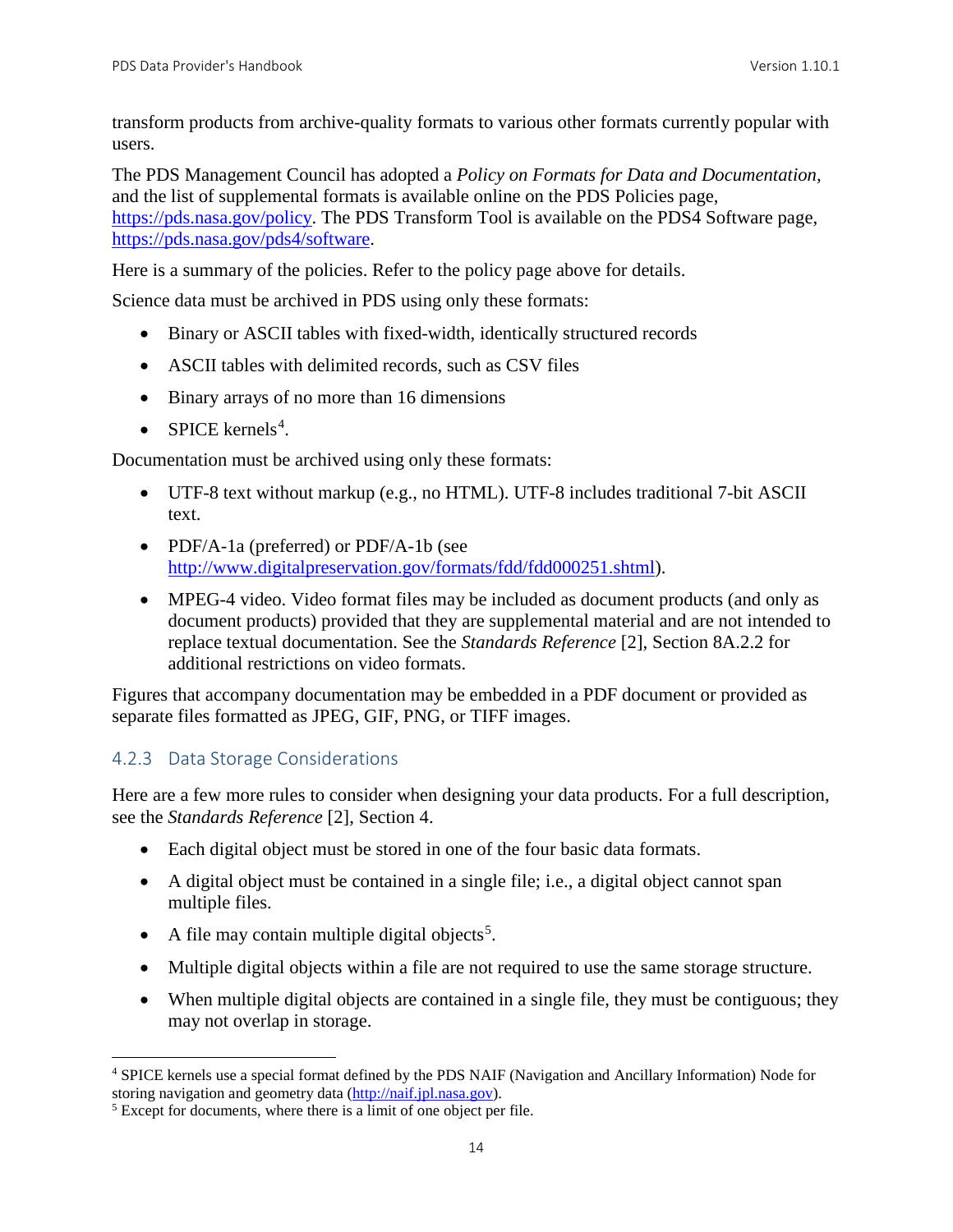• Binary data in tables or arrays may be stored as 1, 2, 4, or 8-byte integers, signed or unsigned, or as 4 or 8-byte floating-point numbers in IEEE 754 format, or as complex numbers formed from floating-point components. Bytes may be stored in mostsignificant-byte-first order (MSB, "big-endian") or in least-significant-byte-first order (LSB, "little-endian").

#### <span id="page-21-0"></span>4.2.4 Example Data

This document frequently refers to the set of PDS4 examples online at [https://pds.nasa.gov/pds4/doc/examples/.](https://pds.nasa.gov/pds4/doc/examples/) On this page you will find a set of examples for each major release of PDS4. When designing a new data product it is best to use the most recently released examples.

There are two different sets of examples:

- A set of example products. This includes a representative set of products that would exist within an archive (e.g., character table, binary table, document, etc.).
- An example of a complete archive a bundle with collections, each having products.

#### <span id="page-21-1"></span>4.3 Organizing the Bundle and Collections

The next step in designing an archive is to organize the data products into collections and the collections into bundles.

For simplicity, imagine that your archive includes a single table of observational data, and that the remainder of the archive consists of supplementary information, which will help future scientists understand and use the data. We will organize this material into a single bundle with three collections:

Browse Collection

Data Collection

Document Collection

The data, obviously, will be in the data collection; an abbreviated or reduced-resolution version of the data will be in the browse collection. Documents will go into the document collection.

These are typical collections, but none of these collections is required. See *Standards Reference* [2] Section 2A.5 for other types of collections that may be used. It's best to consult your PDS node about what collections to include.

#### <span id="page-21-2"></span>4.3.1 Directory Organization

PDS does not set requirements for the physical storage organization of an archive (see *Standards Reference* [2], Section 2B.1), but you will probably find it helpful to let the physical organization of directories follow the logical organization of bundles and collections. Your bundle can be organized into a simple directory structure with one directory in the bundle root for each collection, as shown below. A file whose name ends in .xml is a label that describes the file with the same name but a different extension; for example, **collection\_data.xml** and **collection\_data.csv**.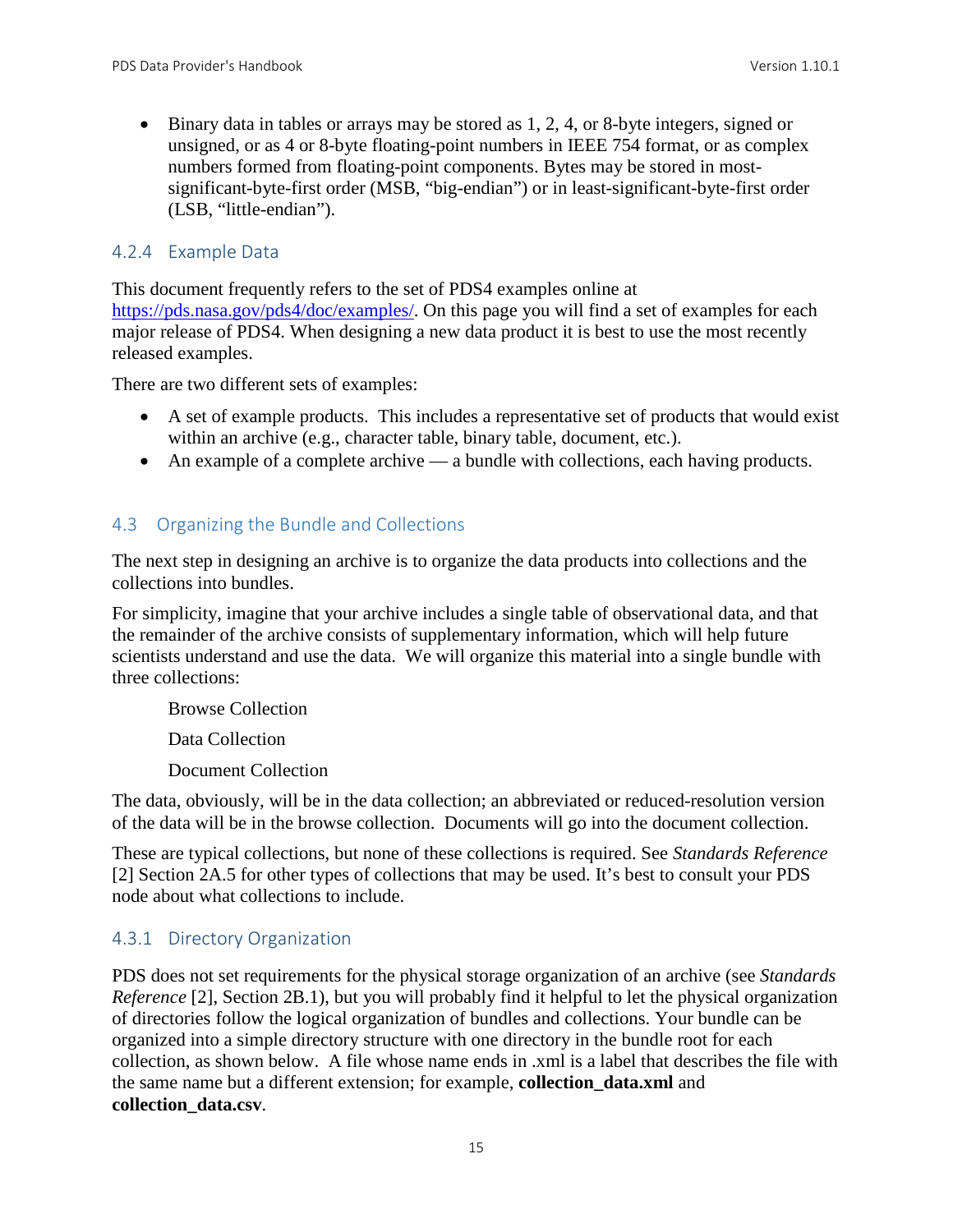```
bundle root
 | - bundle.xml
  - readme.txt
|
  - browse
     | - collection browse.csv
      - collection_browse.xml
| |
     | - browse_product.img
     | | - browse_product.xml
|
  | - data
     | - collection_data.csv
      - collection_data.xml
| |
      - data file.tab
     | - data_file.xml
|
  - document
       - collection_document.csv
       - collection_document.xml
|| || || || || ||
     | - errata document product.pdf
      | - errata_document_product.xml
      | - mission_document_product.pdf
       | - mission_document_product.xml
      - instrument_document_product.pdf
       | - instrument_document_product.xml
      - data_description_product.pdf
      | - data_description_product.xml
```
The root level subdirectories each correspond to a single collection and have the name of the collection. Each subdirectory contains a collection inventory file and its XML label file.

The bundle root contains **bundle.xml**, the XML label file for the bundle product, and **readme.txt**, an optional file that is described in **bundle.xml**.

#### <span id="page-22-0"></span>4.3.2 Directory and File Naming

There is a one-to-one correspondence between the collections in your bundle and the root level subdirectories. Beneath this level you may create subdirectories as needed.

In the example above, there is only one observational data file in the data directory, **data\_file.tab**, so no data subdirectories are needed. If there are more than about 20 observational data files, you will need to establish subdirectories under the data directory. Choose a directory organization that seems natural for your data, balancing the number of files in a subdirectory and the number of subdirectories in a path. Grouping the data products by time is a common method — for example, having directory names based on the UTC date, each directory containing files with names based on the UTC time (*Standards Reference* [2], Section 2B.2.2.2).

It is common practice to use the label file name as the last component of the Logical Identifier (LID) for the data product, so if you intend to do this, you should choose a file naming scheme for your data products that results in a unique name for each file, even files that are in separate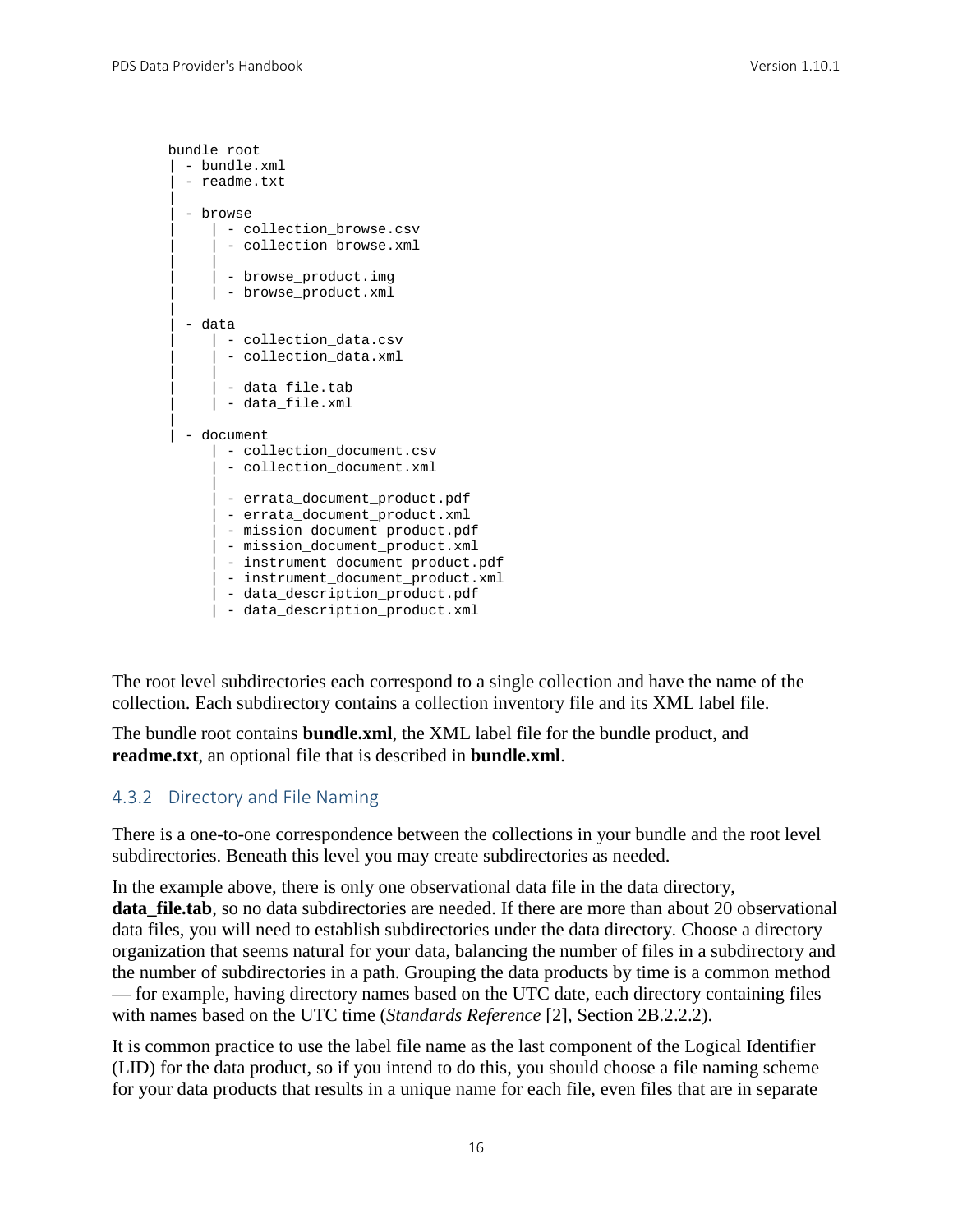subdirectories. It is tempting to put as much identifying information as you can fit into the file name, for quick selection of products without having to open up the labels. This can result in long and cumbersome file names that are hard to read, so aim for a balanced approach. You can use dashes and underscores to separate parts of a file name for readability.

Rules for forming file and directory names are given in *Standards Reference* [2], Section 6C. Here are a few things to keep in mind.

- The directory name must be unique within its parent directory.
- The file name must be unique within its parent directory. The same file name may appear in different directories.
- Directory and file names must be no longer than 255 characters. Some operating systems limit the length of path names, so we recommend keeping the total path length under 255.
- Directory and file names must be case-insensitive; for example, **MyFile.txt** and **myfile.txt** are not permitted in the same directory.
- Directory and file names must be constructed from the character set

| $A-Z$          | ASCII 0x41 through $0x5A$ ,   |
|----------------|-------------------------------|
| $a-z$          | ASCII 0x61 through $0x7A$ ,   |
| $0-9$          | ASCII $0x30$ through $0x39$ , |
| dash "-"       | ASCII 0x2D,                   |
| underscore " " | ASCII 0x5F, and               |
| period "."     | ASCII 0x2E.                   |

- Directory and file names must not begin or end with a dash, underscore, or period.
- The file name must include at least one period followed by an extension. A file name may have more than one period, but PDS will consider all periods other than the final one to be part of the base name.
- Using the same base name for label and data file names is considered good practice; but this is not a PDS4 requirement and is not always possible, such as when a product consists of two or more data files.

As mentioned in Section 3, if you are archiving data as part of a mission, it is often advantageous to negotiate these naming conventions well in advance, in the context of the entire mission, and with regard to naming conventions adopted by past missions with similar instruments.

#### <span id="page-23-0"></span>4.3.3 Determining the Documentation Needed

You and your consulting PDS node should sketch out the contents of the document collection early in the design process. PDS requires that products, collections, and bundles be documented so that scientists in future years can understand (1) how the data were collected and processed, (2) what the data mean, and (3) the limitations of the data. Refer to the *Standards Reference* [2], Section 8, and confer with your PDS representative to determine all of the required and appropriate documentation for the document collection.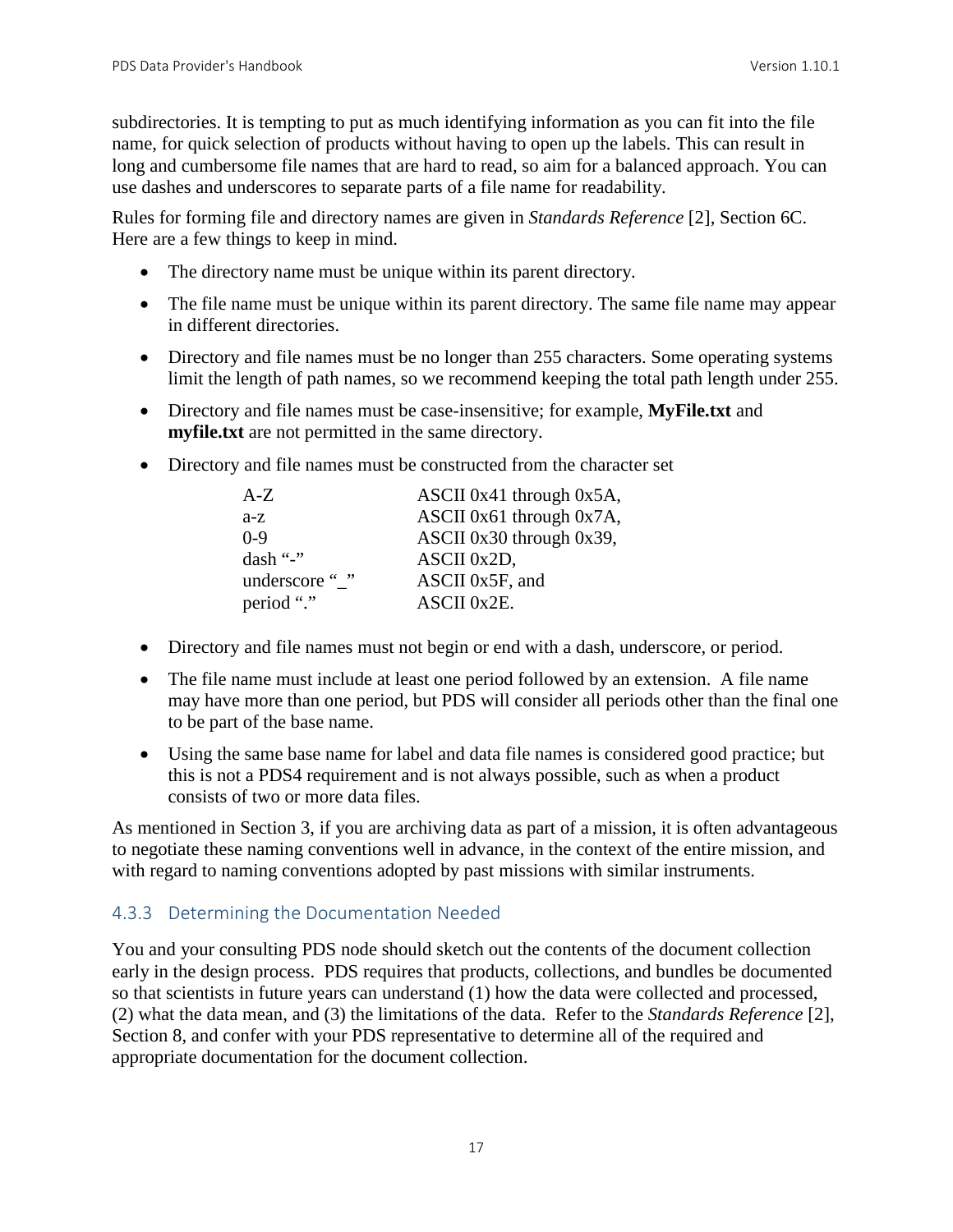Documentation takes three forms in PDS: (a) XML labels, (b) documents included within the archive, and (c) references to material that is publicly available elsewhere.

Documentation considered essential to understanding or using the archive, except for published journal articles, must be submitted as part of the archive. Journal articles may be included if permitted by the copyright holder; otherwise, they should be cited in the archive documentation.

As an example, documentation might include the following:

- An errata file that describes any changes, known errors, or anomalies in the archive.
- A copy of a published journal article that describes the mission.
- A copy of a published journal article that describes the instrument.
- A User's Guide that explains how to read and interpret the data.

For mission archives, it is common practice to include the Software Interface Specification (SIS) document that the mission may require the instrument team to generate. This document goes into the details of the structure, content, and processing of the data products. Missions may also require teams to generate calibration plans, data, and/or reports, which are also suitable for inclusion in the archive.

PDS-compliant formats for documents are UTF-8 and PDF/A. UTF-8 is plain text, including traditional 7-bit ASCII text files. In a PDS archive UTF-8 documents may not include any embedded markup language such as HTML. PDF/A is an ISO-standardized format of PDF (Portable Document Format) suitable for long-term archiving. PDF/A-1a, the preferred level of PDF/A, means a document is in complete compliance with the ISO requirements. PDF/A-1b, also acceptable in PDS, means a document is in minimal compliance. Many software applications that generate PDF files are capable of generating PDF/A files. Your PDS representative can convert standard PDF documents to PDF/A if needed.

Once you have a document in UTF-8 or PDF/A format, you may provide the same document in additional formats if you think they will be convenient. For example, if you have a PDF/A document, you may wish to provide a Microsoft Word version of it also. See the *PDS Policy on Formats for PDS4 Data and Documentation* at

[https://pds.nasa.gov/policy/format\\_policies\\_final.pdf,](https://pds.nasa.gov/policy/format_policies_final.pdf) and the *List of Supplemental Formats* at [https://pds.nasa.gov/policy/Supplemental\\_Formats.pdf.](https://pds.nasa.gov/policy/Supplemental_Formats.pdf)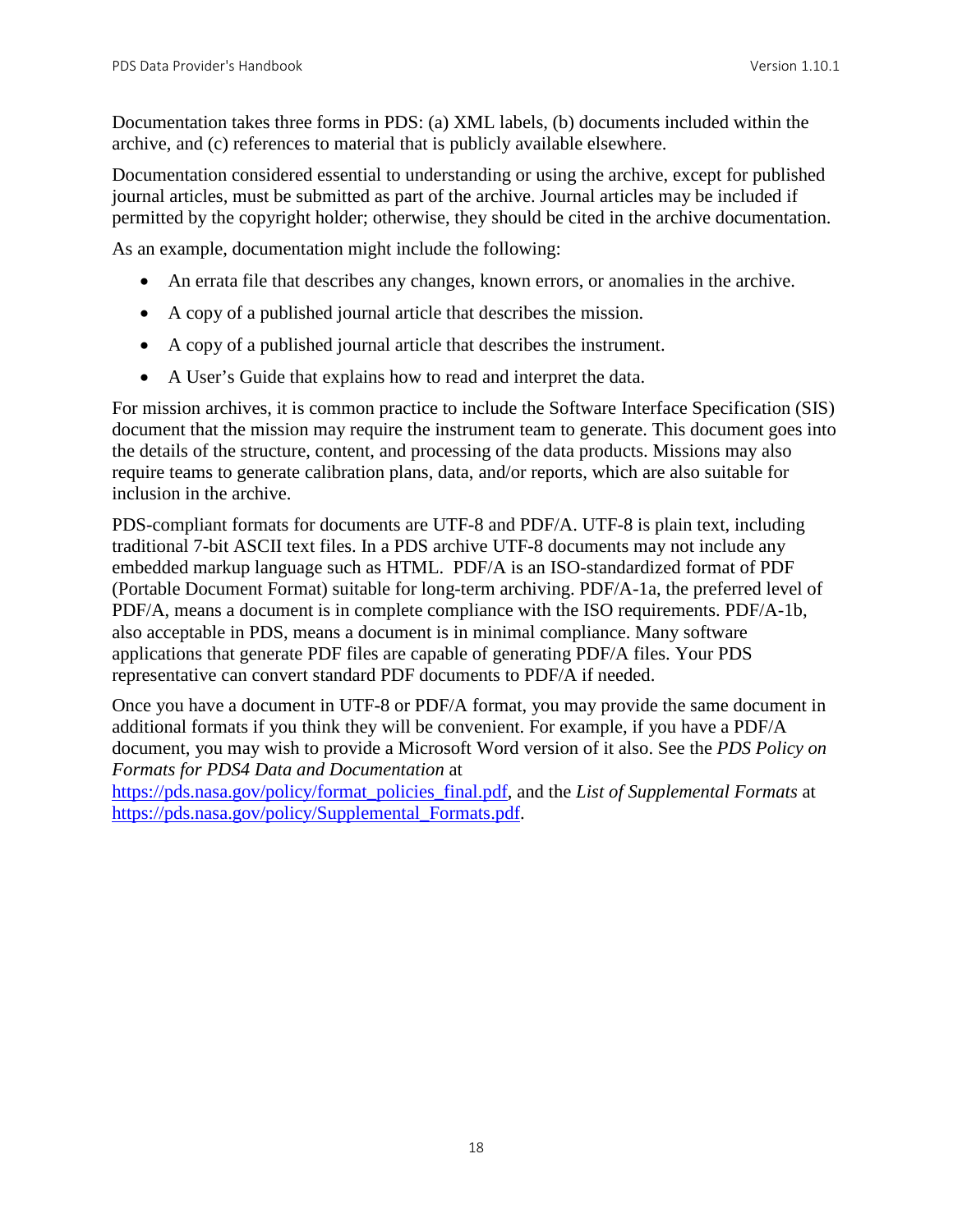## <span id="page-25-0"></span>5 Assigning Unique Identifiers

When you have determined the contents and organization of your archive, and you have settled on a directory and file naming scheme, the next step is to make a plan for uniquely identifying the products in the archive. As we mentioned in Section 2.5, Unique Identifiers, all products – data, documentation, and other components – carry a unique Logical Identifier (LID) that follows a set of formation rules. It's important to determine these LIDs before you go further in creating labels for your products because the LIDs are needed for the labels. Also, you and your PDS representative will need to work with a data engineer at the PDS Engineering Node to ensure that your LIDs are unique across PDS and, for mission data, to ensure that they conform to the mission-wide LID design.

#### <span id="page-25-1"></span>5.1 General Concepts

Every product has an identifier that is unique across all products registered and archived with the PDS. This identifier is referred to as a LIDVID and is the concatenation of a logical identifier (LID) and a version identifier (VID). We'll address the construction of each in the following sections.

Here are some general rules:

- LIDs must be unique across PDS.
- One LID covers all versions of a single product; the VID distinguishes among versions<sup>[6](#page-25-2)</sup>. Rules for incrementing VIDs are found in the *Standards Reference* [2] Section 6D.3.
- Each LID in a PDS archive begins with the agency identifier  $urn:nasa:pds:$ <sup>[7](#page-25-3)</sup>. This ensures that any LID that is unique within PDS is also unique within NASA and within the global federation of agencies that subscribe to this identification system — that is, the prefix ensures that products have globally unique identifiers.
- LIDs are restricted to lower-case letters, digits, the dash, the period, and the underscore. Colons are also used but only in a prescribed way to delimit fields (see below).
- Each PDS4 LID is constructed as four, five, or six fields, for bundles, collections, and products respectively, where each pair of fields is separated by a colon. Each field must begin with a letter or digit.
- LID maximum length is 255 characters.

<span id="page-25-2"></span> <sup>6</sup> Discuss with your consulting node the conditions under which a new version should actually be a different product. Versions generally succeed each other and result from improvements — incrementally better calibration, for example. If the processing algorithm itself changes significantly, you may want to consider defining a new set of products rather than incrementing the version.

<span id="page-25-3"></span> $7$  You may find other prefixes in archives maintained by other agencies (for example, urn:esa:psa: for the European Space Agency PSA archive), but do not use these when preparing data for delivery to PDS.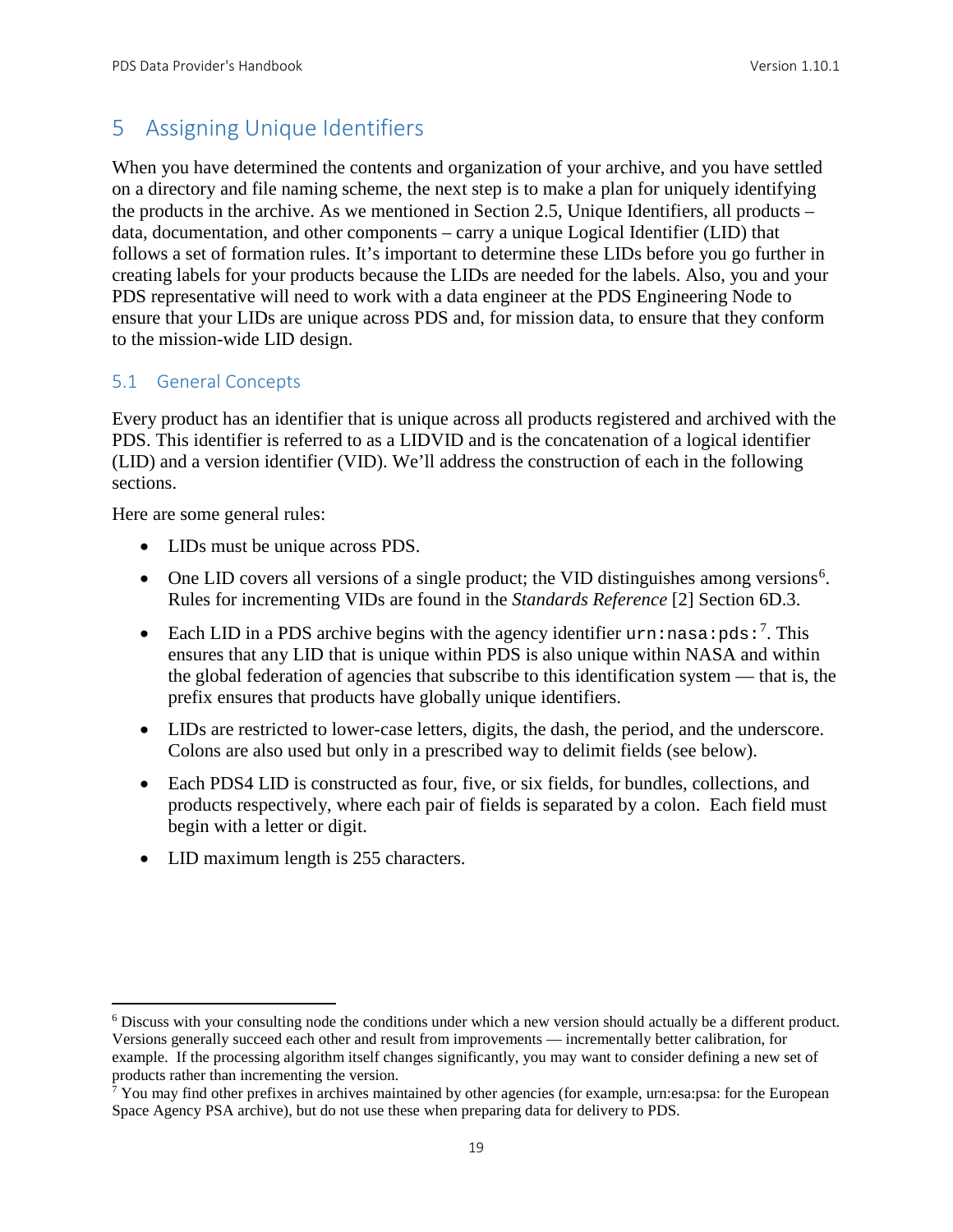#### <span id="page-26-0"></span>5.2 Constructing Logical Identifiers (LIDs)

The complete set of requirements for LID construction is given in Section 6D.2 of the *Standards Reference* [2]. We give a summary here. LIDs for context products have special requirements, which are discussed in Appendix J.

Recall that each basic product is delivered to PDS as a member of a collection and that each collection is a member of a bundle. LIDs are constructed based on a hierarchical set of these relationships.

LIDs are constructed by concatenating fields of characters. The fields are separated by colons. This is the only use of colons permitted in LIDs.

• Bundle LIDs are constructed by appending a unique bundle-specific identifier to the agency identifier, such as urn:nasa:pds or urn:esa:psa.

Bundle  $LID = urn: nasa: pds: **bundle_id**$ 

Bundle  $LID = urn: esa:psa: **bundle** id>$ 

Since all PDS bundle LIDs are constructed this way, the bundle LID will be globally unique.

• Collection LIDs are constructed by appending a unique collection identifier to the parent bundle's LID, for example

Collection LID = urn:nasa:pds:<br/>cbundle\_id>:<collection\_id>

Since all PDS collection LIDs are constructed in this way and the collection identifier is unique within the bundle LID, the collection LID will be globally unique.

• Basic Product LIDs are constructed by appending a unique product identifier to the parent collection's LID.

Product LID = urn:nasa:pds:<br/>bundle\_id>:<collection\_id>:<product\_id>

Since the product LID is based on the collection LID, which is unique across PDS, the product LID will be globally unique.

#### <span id="page-26-1"></span>5.2.1 Examples

The following examples are based on a hypothetical mission.

|                      | <b>Name</b>                           | <i><b>Abbreviation</b></i> |
|----------------------|---------------------------------------|----------------------------|
| spacecraft           | Super SpaceCraft 01                   | ssc01                      |
| <i>instrument</i>    | <b>High Resolution Photon Counter</b> | Hirespc                    |
| <i>mission phase</i> | Cruise, Mercury, Earth phase          | Cruise                     |

The Hirespc instrument team decides to use the spacecraft clock count (sclock) at the start of each observation as the product field of the LID for observational data products. They also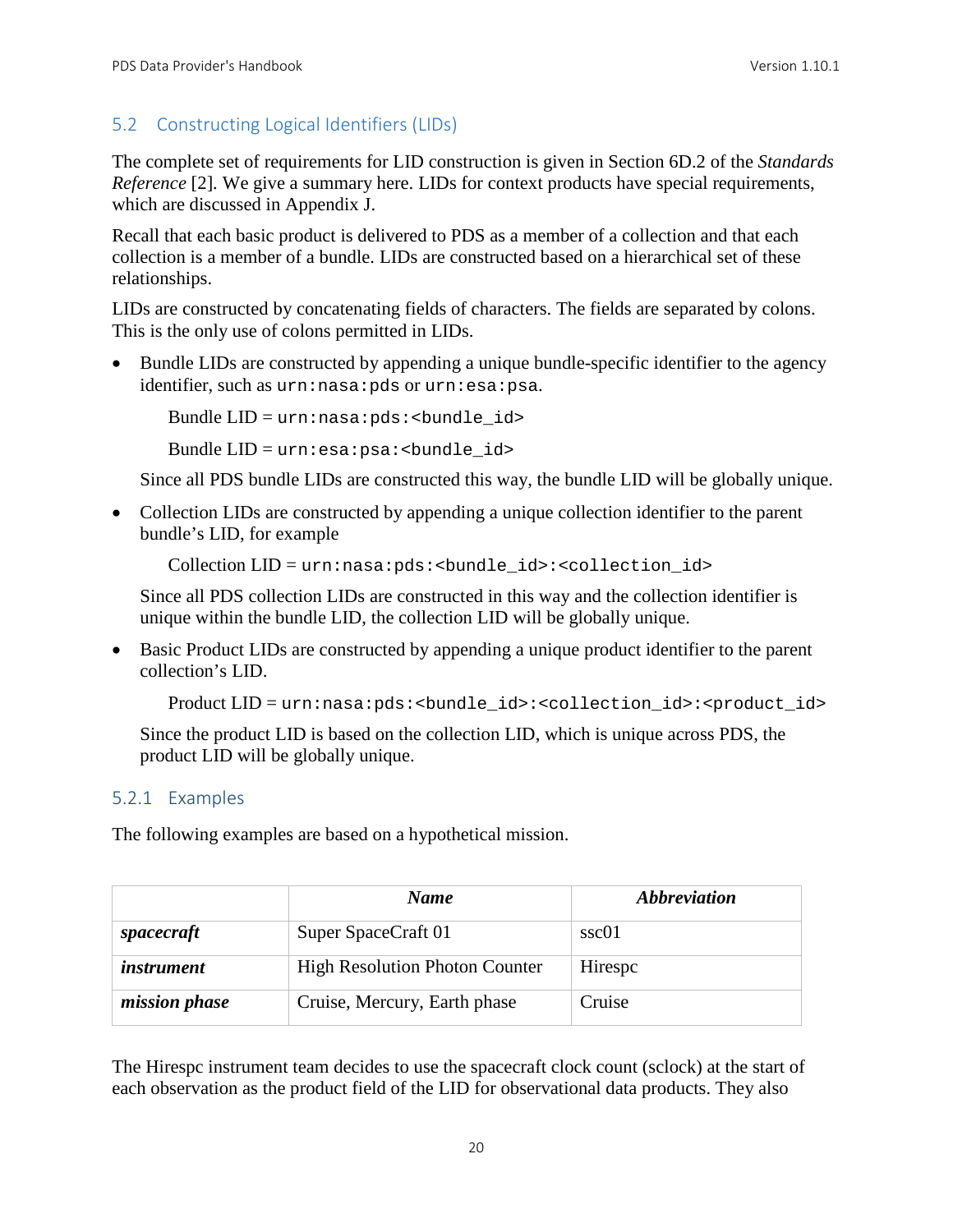decide to create a separate bundle for each phase of the mission. This is all the information we need to start designing LIDs.

#### Cruise Phase Bundle

Bundle LID

urn:nasa:pds:ssc01.hirespc.cruise

*Note that in the above example bundle field, ssc01.hirespc.cruise, we used periods as separators. Alternatively we could have used dashes, underscores, or some combination of the three. Discuss the use of period, dash, and underscore in LIDs with your consulting node; there may be a preference.*

#### Collection LIDs

urn:nasa:pds:ssc01.hirespc.cruise:browse urn:nasa:pds:ssc01.hirespc.cruise:context urn:nasa:pds:ssc01.hirespc.cruise:data urn:nasa:pds:ssc01.hirespc.cruise:document

*If there is a large number of products, it might be desirable to subdivide the data products into two or more collections by processing level (data\_raw, data\_derived, etc.), by year (data\_2006, data\_2007, etc.), or by a different discriminator. Many discriminators are permitted; you should use whichever is best suited to your data. Discuss with your consulting node.*

Product LIDs [examples of data products identified by a spacecraft clock count of 31234567 in various collections]

```
urn:nasa:pds:ssc01.hirespc.cruise:browse:browse_31234567
urn:nasa:pds:ssc01.hirespc.cruise:data:data_raw_31234567
urn:nasa:pds:ssc01.hirespc.cruise:data:data_derived_31234567
urn:nasa:pds:ssc01.hirespc.cruise:document:errata
```
#### <span id="page-27-0"></span>5.3 Constructing Version Identifiers (VIDs)

Detailed requirements and formation rules for versioning LIDs are provided in the *Standards Reference* [2]*,* Section 6D.3; we provide a brief summary here.

Version IDs are used for all types of products, including basic products, collections, and bundles.

- VIDs are appended to LIDs by a double colon ("::").
- VIDs must be of the form M.n, where M denotes a major version and n denotes a minor version.
- The major number (M) is initialized to 1 for archive products. Whenever the major number  $(M)$  is incremented, the minor number  $(n)$  is reset to 0.
- Neither M nor n should be prepended with zeros; each is simply incremented as an integer. Thus 1.1 and 1.10 are different versions, and 1.01 is invalid.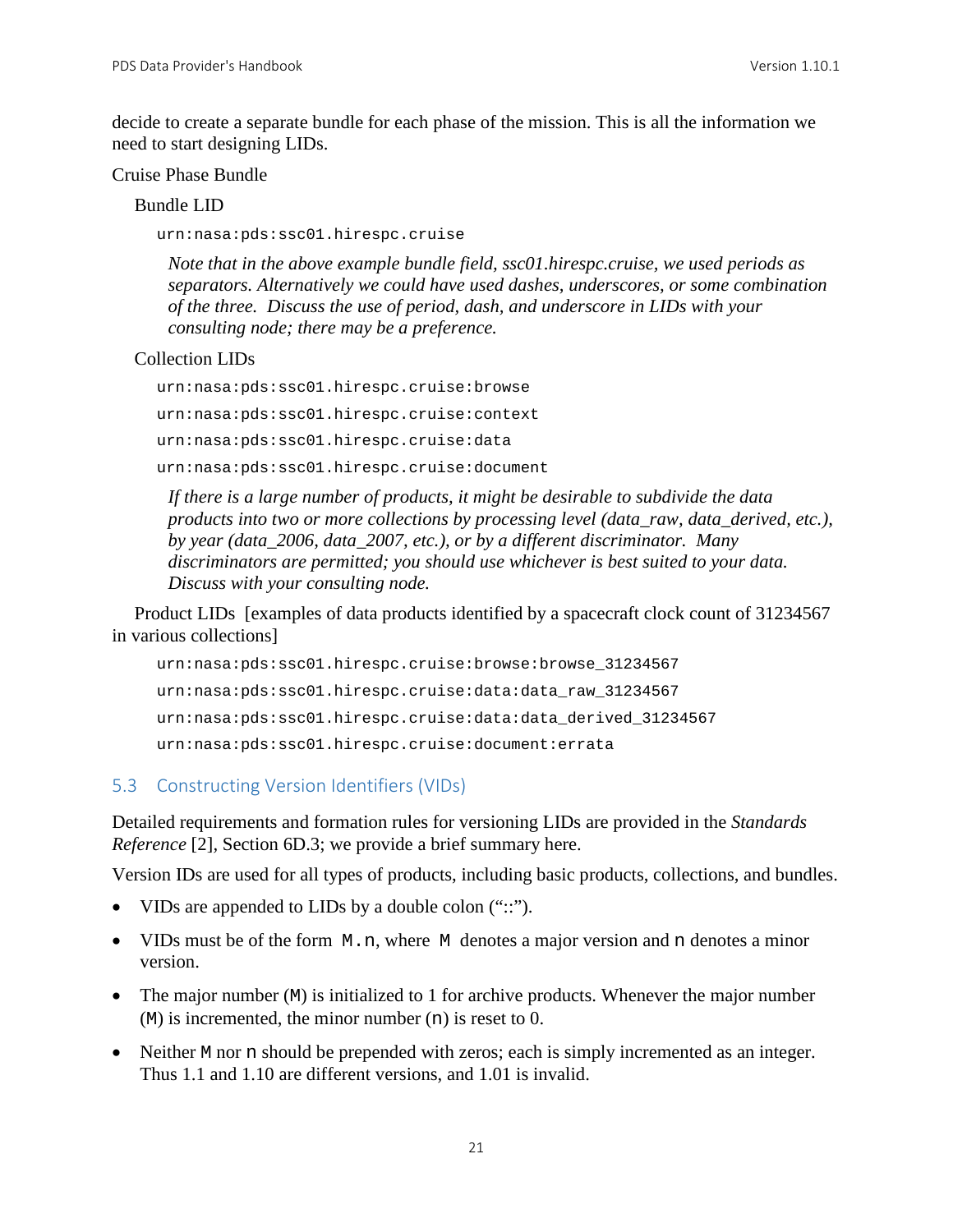#### <span id="page-28-0"></span>5.4 LIDVID Construction

A *version identifier* (VID) may be appended to a logical identifier (LID) to identify one of several versions of the same bundle, collection, or product. Use double colons to append the VID to the LID. The combination is called a *versioned identifier* (LIDVID). LIDVIDs are used to locate products within PDS; every version of every product within PDS has a unique LIDVID.

The following example LIDVIDs are based on the example LIDs in Section 5.2.1. In all cases the VID is 1.0.

#### <span id="page-28-1"></span>5.4.1 Examples

#### Cruise Phase Bundle

#### Bundle LIDVID

urn:nasa:pds:ssc01.hirespc.cruise::1.0

#### Collection LIDVIDs

urn:nasa:pds:ssc01.hirespc.cruise:browse::1.0 urn:nasa:pds:ssc01.hirespc.cruise:context::1.0 urn:nasa:pds:ssc01.hirespc.cruise:data::1.0 urn:nasa:pds:ssc01.hirespc.cruise:document::1.0 urn:nasa:pds:ssc01.hirespc.cruise:xml\_schema::1.0 Product LIDVIDs [data products for sclock = 31234567]

```
urn:nasa:pds:ssc01.hirespc.cruise:browse:browse_31234567::1.0
urn:nasa:pds:ssc01.hirespc.cruise:data:data_raw_31234567::1.0
urn:nasa:pds:ssc01.hirespc.cruise:data:data_derived_31234567::1.0
urn:nasa:pds:ssc01.hirespc.cruise:document:errata::1.0
urn:nasa:pds:ssc01.hirespc.cruise:xml schema:table character 0411f::1.0
```
When you have constructed draft LIDs and LIDVIDs contact your PDS node representative to verify that they are unique and conform to the rules.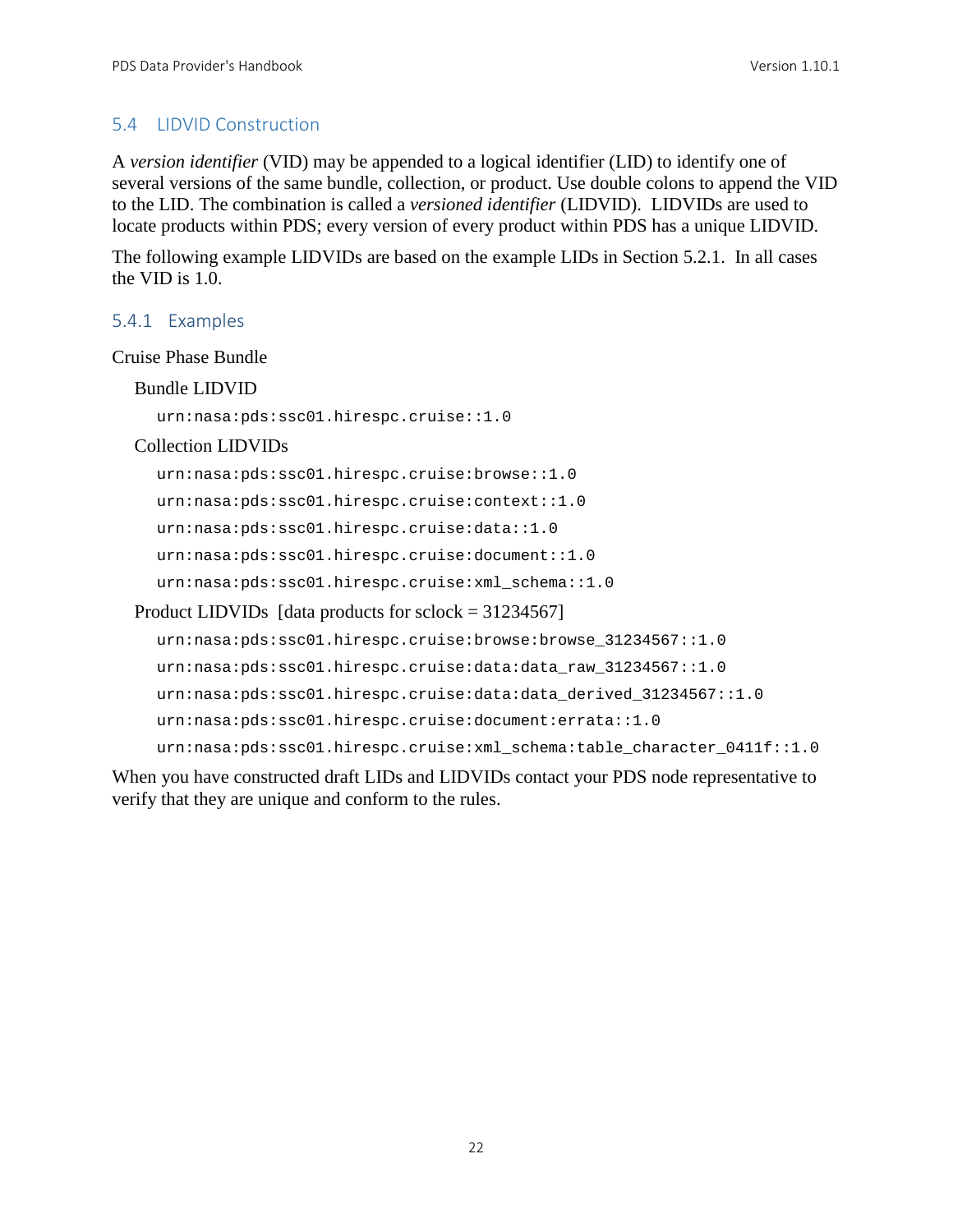## <span id="page-29-0"></span>6 Designing Labels

#### <span id="page-29-1"></span>6.1 Overview of Labels and Schema

Labels are fundamental to PDS products; they describe both the content and format of products. They also allow links to be established among products, so that observational data can reference descriptions of the instrumentation that collected the bits, the spacecraft that hosted the instruments, and the organizations that supported the activity. They also help to bind related products into collections and related collections into bundles. Using labels written in XML, and constrained by an XML schema and a set of Schematron rules, helps ensure that PDS4 products are thoroughly and consistently documented, and that their metadata are available to the wide range of third-party software that reads and writes in XML.

The *PDS4 Information Model* [1], *PDS4 Data Dictionary* [3], and their XML representation in the *PDS4 Common Schema and Schematron* [4] serve as a library of generic definitions for each PDS4 product type. PDS also maintains data dictionaries for specialized disciplines such as geometry and cartography and for specific planetary missions; these are called Local Data Dictionaries or LDDs. They are also expressed as XML schemas for use in PDS labels. The PDS4 Schema and all current Local Data Dictionary schemas are available at [https://pds.nasa.gov/pds4/schema/released/.](https://pds.nasa.gov/pds4/schema/released/)

When a schema is used in a PDS4 label it is associated with a namespace. A namespace is a context for the terms defined in the schema. The common PDS4 schema has the namespace **pds**, and it is the default namespace in a PDS4 label. Other namespaces correspond to Local Data Dictionaries such as **cart** for the cartography dictionary, **disp** for the display dictionary, and **mvn** for the MAVEN mission dictionary. If classes or attributes from other namespaces are used in the label, the terms are prefixed with that namespace, as in **cart:map\_projection\_name** and **disp:vertical\_display\_direction**. Only namespaces that are registered in the Namespace Registry may be used in PDS4 labels [\(https://pds.nasa.gov/pds4/schema/pds-namespace](https://pds.nasa.gov/pds4/schema/pds-namespace-registry.pdf)[registry.pdf\)](https://pds.nasa.gov/pds4/schema/pds-namespace-registry.pdf).

When you prepare data for delivery to PDS, you will certainly be involved in creating labels; you may also be involved in creating discipline- or mission-specific LDDs. This section will focus on the components of labels, design choices you will need to make, and tools you can use. Basic information about XML and XML schemas can be found in Appendix C, specific instructions for editing PDS XML labels are in Appendix D, and a discussion about creating Local Data Dictionaries is available on the Small Bodies Node PDS4 Wiki [\(http://sbndev.astro.umd.edu/wiki/SBN\\_PDS4\\_Wiki\)](http://sbndev.astro.umd.edu/wiki/SBN_PDS4_Wiki).

#### <span id="page-29-2"></span>6.2 Basic Product Labels

We can think of the material in the PDS archive as either observational or supplementary data (see Appendix A in *Concepts* [5] for formal definitions). We discuss labels for observational products first; then we discuss aspects of non-observational (supplementary) product labels, which differ slightly. Labels for aggregate products – that is, collections and bundles – are discussed in Appendix K.

You and your node representative should discuss the nature of the files that will be included in your archive, roughly categorizing the products according to whether they are observational or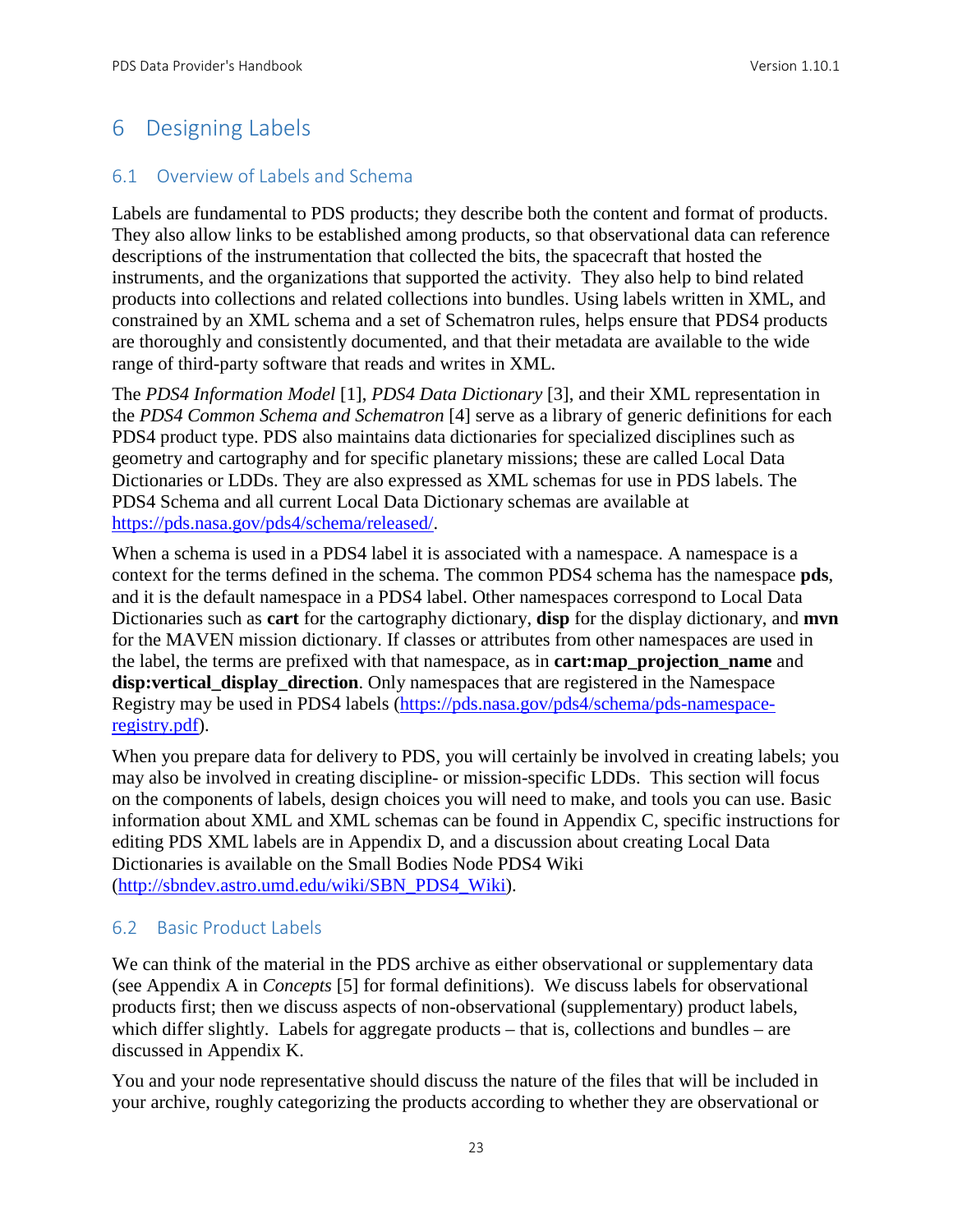supplementary. The node representative can then identify the appropriate product types, such as Product Observational and Product Document, and their associated controlling files common, discipline, and mission schema and Schematron files. This set of schemas and Schematron files will be used to generate label templates and will provide the syntactic and semantic validation criteria for ensuring the integrity of the products in your archive. If you don't have them already, you can get them online at<https://pds.nasa.gov/pds4/schema/released/> or the node representative can provide the files to you.

#### <span id="page-30-0"></span>6.2.1 Product Type Selection

Each PDS4 label must identify the type, or class, of product the label is describing. The product type determines the set of required and optional classes and attributes to be specified in the product label. Product types, in alphabetical order, are as follows (*PDS4 Information Model* [1]):

- **Product Ancillary** a basic product containing data that are supplementary to observational data.
- **Product\_Browse** a basic product containing a low resolution or "quick-look" version of an observational product.
- **Product\_Bundle** an aggregate product used to identify the member collections of an archive bundle.
- **Product Collection** an aggregate product used to identify the member basic products of an archive collection.
- **Product Context** a basic product identifying the physical (instrument, spacecraft, target, people) and conceptual (investigation, node) objects related to an observational product.
- **Product\_Document** a basic product identifying a single logical document, such as an interface specification, instrument description, or user's manual; the document product may be archived in multiple formats under the single logical Product\_Document definition.
- **Product File Text** a basic product consisting of a single digital file with ASCII character encoding.
- **Product\_Native** a basic product containing data in the original format returned by the observing system, used for data that cannot be described using one of the PDS4 formats for observational data. See *Standards Reference* [2] Section 9E for restrictions on the use of this product type.
- **Product\_Observational**  a basic product comprising one or more images, tables, and/or other fundamental data structures that are the result of a science or engineering observation.
- **Product\_SPICE\_Kernel** a basic product consisting of a SPICE kernel.
- **Product\_Thumbnail** a basic product consisting of a highly reduced version of an image, even smaller than a Product Browse image, typically used in displaying the results from search interfaces.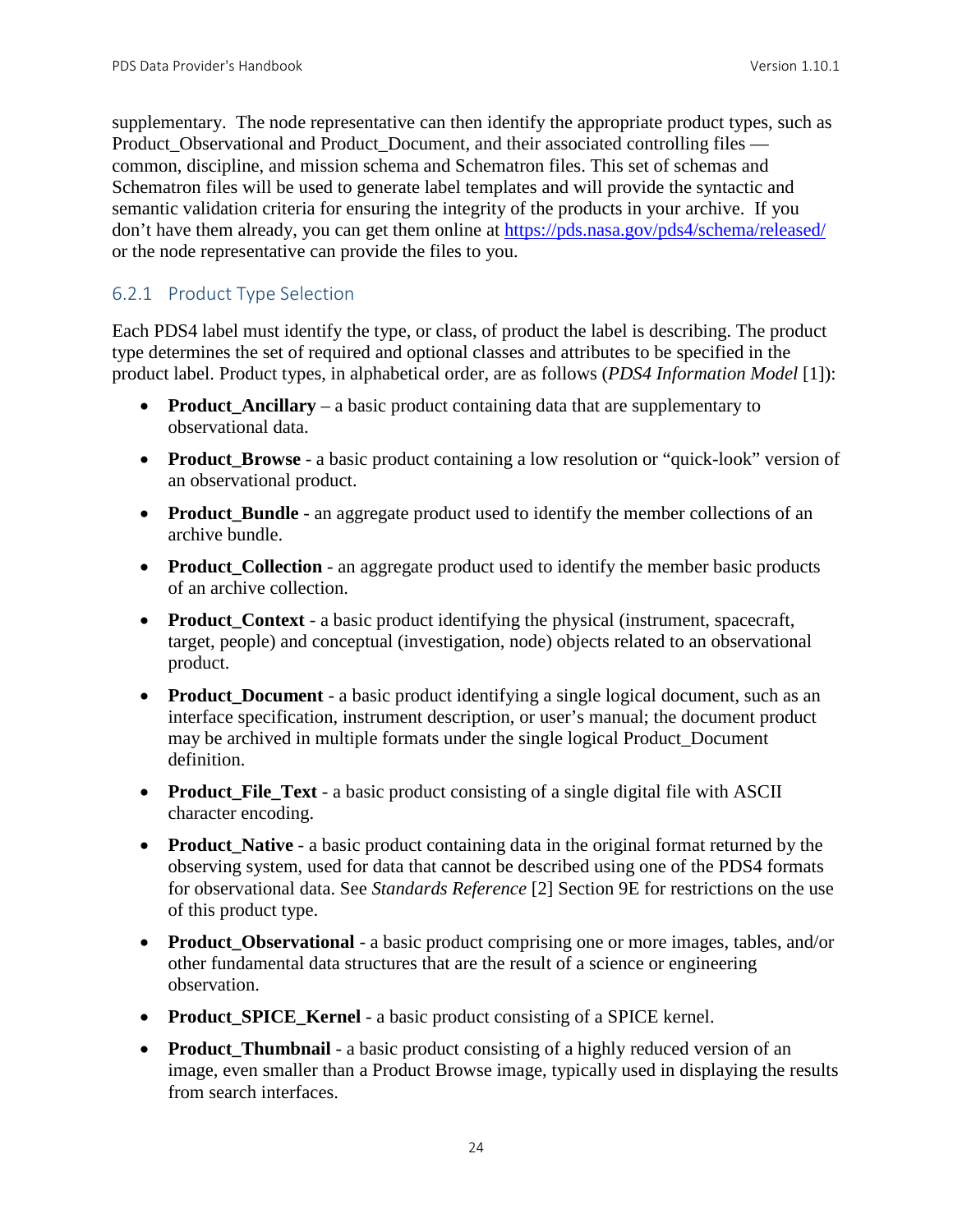- **Product\_XML\_Schema** a product consisting of XML formatted schemas, Schematron files, or any other reference schemas used in the interpretation of an observational product.
- **Product Zipped** a product containing other products and associated files, packaged using a PDS4-approved aggregation algorithm such as Zip.

The selection of the appropriate product class, when the choice is not obvious, is outlined in Appendix B, How To Select the Right Class for a Product.

#### <span id="page-31-0"></span>6.2.2 Basic Product Labels for Observational Products

The science data products in your archive will be described using Product\_Observational labels, so we'll go into more detail about them in this section.

#### *6.2.2.1 Selecting the Structural Description for Observational Products*

Based on the nature of the observational data, you and your node representative will determine which subclasses to use for describing the observational objects (e.g., **Array**, **Table**, **Header**, etc.) in your archive. The **Product\_Observational** class allows the following subclasses (*PDS4 Information Model* [1]).

For binary array data:

- **Array**
- **Array\_2D**
- **Array\_2D\_Image**
- **Array\_2D\_Map**
- **Array\_2D\_Spectrum**
- **Array\_3D**
- **Array\_3D\_Image**
- **Array\_3D\_Spectrum**

For binary tabular data:

• **Table\_Binary**

For character tabular data:

- **Table Character** (fixed width fields)
- **Table Delimited** (variable width fields)

The following are allowed, but are less frequently used, and special constraints may apply:

- **Header**
- **Encoded\_Header**
- **Encoded\_Binary** (Supplemental)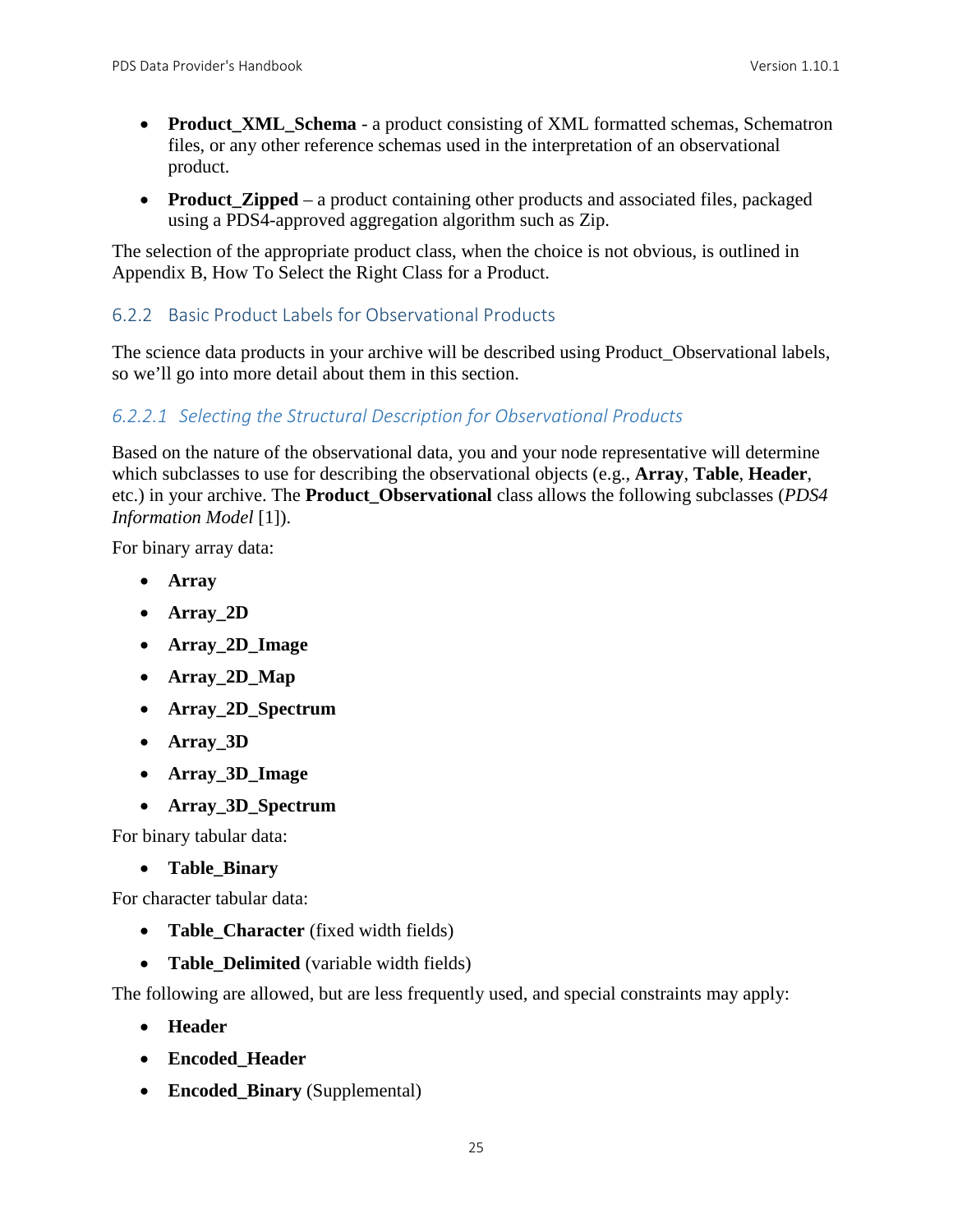- **Encoded\_Byte\_Stream** (Supplemental)
- **Encoded\_Image** (Supplemental)
- **Parsable\_Byte\_Stream** (Supplemental)
- **Stream\_Text**

When a class with one or more levels of subclasses could be used to describe an object, the most specific subclass that is appropriate and allowed in the class must be used. For example, when a two-dimensional array contains image pixels, and **Array**, **Array\_2D**, and **Array\_2D\_Image** are possible choices, **Array\_2D\_Image** must be used rather than **Array** or **Array\_2D**.

#### *6.2.2.2 Basic Product Label Organization – Observational Products*

In a **Product\_Observational** label there are several blocks of information called *areas*. Each area contains one or more classes, each of which may have several attributes. The areas, plus some XML overhead at the beginning, are shown in Figure 6-1 and explained in the text that follows. The figure omits the contents of each area for brevity; see Appendix E for the details.

- XML Prolog
	- o The statement beginning with <?xml is an XML declaration. It means that the label is an XML versioned document.
	- o The statement beginning with <?xml-model is a processing instruction. It identifies the Schematron file against which the label is validated. A label may have more than one of these statements.
- Root Tag
	- $\circ$  Provides a declaration of the root element of the label; the product type in this case, **Product\_Observational**.
	- o Lines beginning with xmlns: identify the namespaces used in the label (i.e., the **pds** namespace plus any additional discipline or mission namespaces from the Namespace Registry)
	- o Lines beginning with xsi:schemaLocation match namespaces to the locations where the associated schemas are found.
- Identification Area
	- o Provides identification information specific to the product (the LID and VID, the information model version, the product class, etc.)
	- o Provides citation information specific to the product
	- o Provides modification history specific to the product
- Observation Area
	- o Provides information about the investigation, instrument, target, times, etc.
	- o Includes subsections for relevant classes specific to one or more discipline dictionaries, and to the mission (or an equivalent namespace).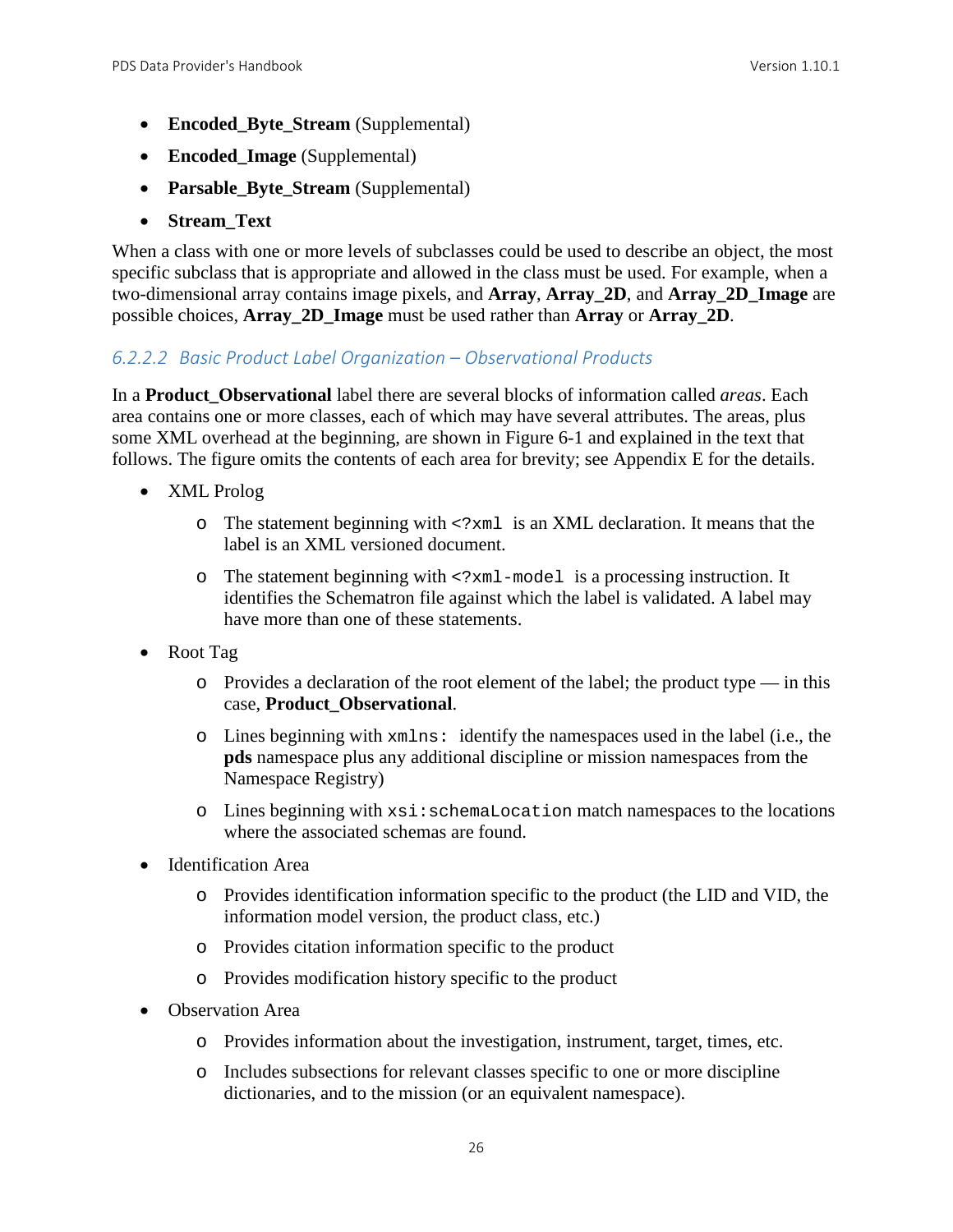| <b>XML Prolog</b>                                                                                                                                                                                                                                                                                                       |  |
|-------------------------------------------------------------------------------------------------------------------------------------------------------------------------------------------------------------------------------------------------------------------------------------------------------------------------|--|
| xml version="1.0" encoding="UTF-8"?<br>xml-model href="http://pds.nasa.qov/pds4/pds/v1/PDS4 PDS 1700.sch"<br schematypens="http://purl.oclc.org/dsdl/schematron"?>                                                                                                                                                      |  |
| <b>Root Tag</b>                                                                                                                                                                                                                                                                                                         |  |
| <product_observational <br="" xmlns="http://pds.nasa.gov/pds4/pds/v1">xmlns: pds="http://pds.nasa.qov/pds4/pds/v1"<br/>xmlns:xsi="http://www.w3.org/2001/XMLSchema-instance"<br/>xsi:schemaLocation="http://pds.nasa.qov/pds4/pds/vl<br/>http://pds.nasa.qov/pds4/pds/v1/PDS4_PDS_1700.xsd"&gt;</product_observational> |  |
| <b>Areas</b>                                                                                                                                                                                                                                                                                                            |  |
| <identification area=""><br/>27 lines of detail<br/></identification><br><observation area=""><br/>76 lines of detail<br/><br/><reference list=""><br/>10 lines of detail<br/><br/><file area="" observational=""><br/>41 lines of detail<br/></file></reference></observation>                                         |  |
| <b>End Tag</b>                                                                                                                                                                                                                                                                                                          |  |
|                                                                                                                                                                                                                                                                                                                         |  |

*Figure 6-1. Example Label Structure for Product\_Observational*

- Reference List Area
	- o Provides identification information for products, such as source products or journal articles, that are relevant to understanding the product. References may be made to sources both internal and external to PDS.
- File Area
	- $\circ$  Identifies the file(s) containing the digital object(s), and
	- o Includes classes that describe each digital object in the given file (e.g., the description and parameters of each header, table, and image).
- End Tag
	- o The end tag corresponds to and closes the Root Tag.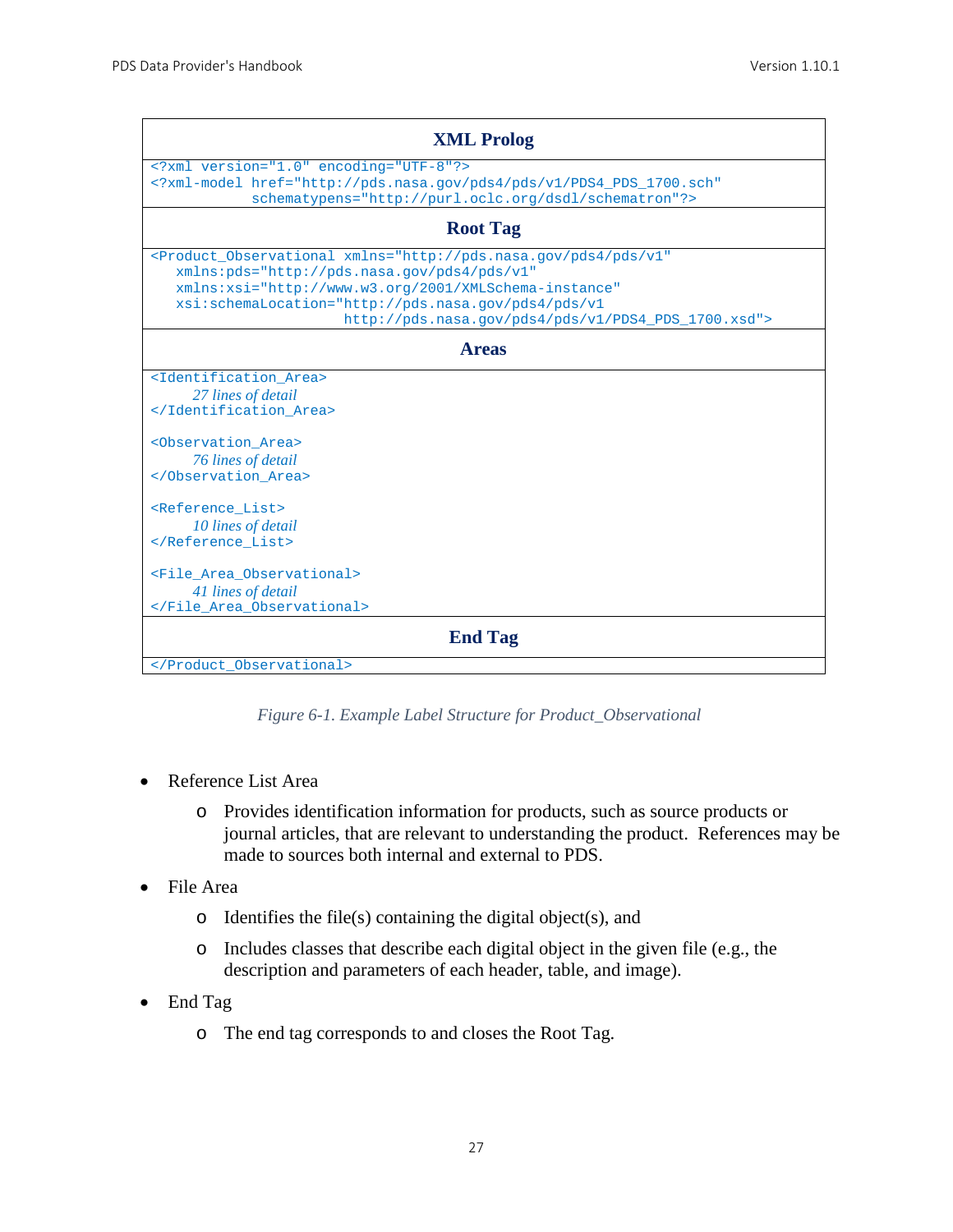Any basic product may include multiple objects and multiple object types. For example, you may have a product comprising an **Array\_2D\_Image**, a **Table\_Character** histogram of pixel values, and a **Header**. The three objects, which may or may not all reside in the same file, coupled with the single XML label that describes these objects, form the single digital product. If they are all in the same file, then the label's File area will have a **File\_Area\_Observational** class that permits inclusion of multiple digital objects (e.g., **Header**, **Table\_Character**,

Array 2D Image). If the objects are in two or more files, then the label will have a separate **File\_Area\_Observational** class for each file. Ask your consulting node to recommend the best method for your products.

If your observational products have associated browse objects, you may treat them as separate browse products and associate them with the corresponding observational products using the **Internal\_Reference** class within the Reference List area.

If your observational products have associated source products, you may associate them with the corresponding observational products using the **Source\_Product\_Internal** and **Source Product External classes within the Reference List area.** 

With two exceptions, all **Product\_Observational** labels must have the structure shown in Figure 6-1 (*PDS4 Information Model* [1]). The exceptions are:

- The **Reference** List class is optional; and
- One or more **File Area Observational Supplemental** classes, which allow supplementary data objects to be carried along with observational data products, may be added. An example of a label that uses the **File\_Area\_Observational\_Supplemental** class is **thermal\_neutron\_map.xml** in the *DPH Examples*  [\(https://pds.nasa.gov/pds4/doc/examples/\)](https://pds.nasa.gov/pds4/doc/examples/).

This structural consistency simplifies extraction of information from such labels, facilitating search and retrieval of products by future users. Note, however, that there is considerable flexibility for content within the areas shown in Figure 6-1.

For additional information regarding the definitions and *cardinality* of the attributes and classes used within the definition of a basic product label, consult the *PDS4 Data Dictionary* [3].

#### <span id="page-34-0"></span>6.2.3 Basic Product Labels for Non-Observational Products

Labels for non-observational products are structurally similar to those for observational products (Section 6.2.2); but there are more product types, and those product types have more variations. This section highlights the differences.

#### *6.2.3.1 Selecting the Appropriate Types for Non-Observational Products*

Common product types for non-observational products include:

- **Product\_Ancillary**
- **Product\_Browse**
- **Product\_Context**
- **Product\_Document**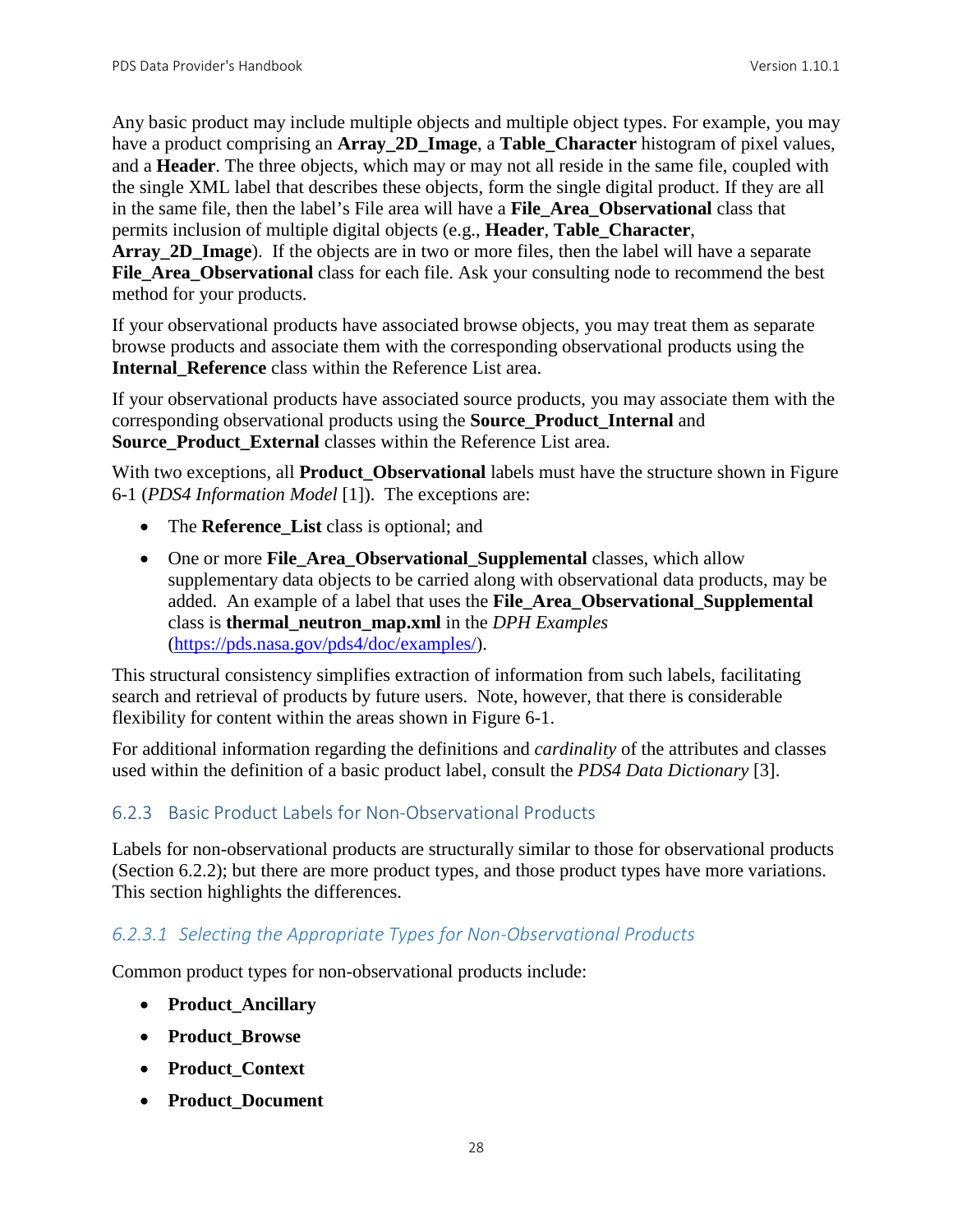- **Product\_File\_Text**
- **Product\_Native**
- **Product\_SPICE\_Kernel**
- **Product\_Thumbnail**
- **Product\_XML\_Schema**

These product types are defined in the *PDS4 Information Model* [1].

#### *6.2.3.2 Basic Product Label Organization – Non-Observational Products*

The label for a non-observational (that is, a supplementary) product is similar to the label for **Product\_Observational**; but the many options for the different product types make a general description impossible. Supplementary product labels begin with the XML Prolog and Root Tag, and they end with the End Tag (see Figure 6-1). They include the **Identification\_Area** and (optionally) the **Reference\_List**; but, after that, the customization for each supplementary product type defies generalization. Start by selecting one of the non-observational product types listed above and look up that product class in the *PDS4 Information Model* [1] to see its components. You will need to work closely with your consulting node when designing these labels. Your node representative can provide examples of the product types to help you choose.

#### <span id="page-35-0"></span>6.2.4 Composite Structures

When an observational product contains multiple objects in the same file, sometimes it is important to describe the relationships among the objects. The **Composite\_Structure** class provides a method for making associations among the classes in the label that describe the multiple objects. **Composite\_Structure** can also make associations between a class that describes an object and another kind of class in the label that relates to the object, such as an **Array\_2D\_Image** class and a **Display\_Settings** class.

The objects that are described as components of a **Composite\_Structure** must all reside in the same file. There may be other objects in the file that are not part of the **Composite\_Structure**.

Use of **Composite\_Structure** is optional. It should be used only when the additional relationship information is important. For instance, a **Composite\_Structure** is likely to be suitable for a data product consisting of an **Array\_3D\_Spectrum** and several related backplanes. On the other hand, a **Composite\_Structure** would not normally be used for a data product consisting of a single **Array\_2D\_Image** with a header.

Each component of a **Composite\_Structure** must be assigned a <local\_identifier> because all of the associations are made using <local identifier> values.

Here is an outline of the class.

| <composite structure=""></composite> |           |
|--------------------------------------|-----------|
| title                                | [0,1]     |
| local identifier                     | [0,1]     |
| type_description                     | [0,1]     |
| description                          | [0,1]     |
| Local_ID_Reference                   | $12. * 1$ |
| Local ID Relation                    | $[1, *]$  |
|                                      |           |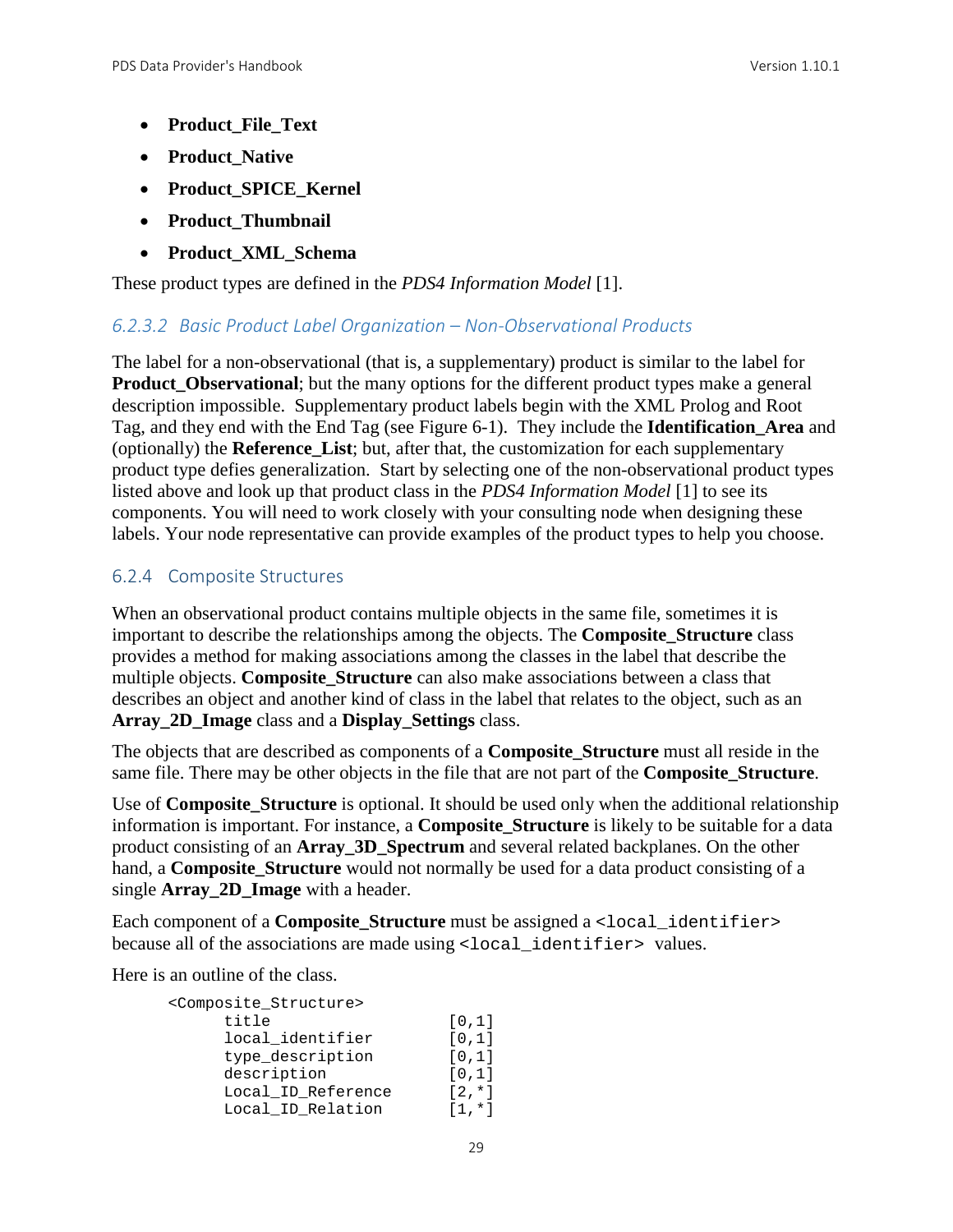The numbers in brackets give the minimum and maximum number of instances for each element.  $[0,1]$  indicates the element is optional, but if used may only occur once.  $[1, *]$  indicates it is required and may be used as many times as necessary. [2,\*] means at least two instances of the element are required.

**Local\_ID\_Reference** appears twice. In the first instance it identifies the primary component of the complex structure using the <id\_reference\_type> value "has\_primary\_component". In the second instance it provides an inventory of all of the components of the composite structure, explicitly including the primary component, using the  $\leq$  id\_reference\_type> "has\_component".

```
<Local_ID_Reference>
         \begin{array}{cc}\n\text{comment} & [0,1] \\
\text{id reference to} & [1,*]\n\end{array}id_reference_to [1,*]<br>id reference type [1,1]
          id_reference_type
```
**Local\_ID\_Relation** defines a one-directional relationship between two or more classes in the label. Every component mentioned in **Local\_ID\_Reference** must appear in a **Local\_ID\_Relation** class. There may be more than one **Local\_ID\_Relation**.

```
<Local_ID_Relation>
        \begin{align} \text{comment} & [0,1] \\ \text{id reference from} & [1,*] \end{align}id_reference_from [1,*]<br>id reference to [1,*]
        id reference to
        id_reference_type [1,1]
```
**Local ID Relation** must use one of the following values for  $\leq$  id reference type>.

```
has_axis_values
has backplane
has display settings
has_spectral_characteristics
```
Here is an example. Suppose our composite structure consists of:

- a 2D array with the <local identifier> "reflectance\_array", which is the primary component of the composite structure,
- three additional 2D arrays which are considered backplanes of the primary component, having <local\_identifier> values of "longitude", "phase\_angle", and "emission\_angle".

We want to ensure that <id\_reference\_from> and <id\_reference\_to> are used consistently. Perhaps the easiest way to get a handle on their use is to consider a truncated entry from the resulting composite structure outlined above. Here we show the relationship between the primary component and one of its backplanes:

```
<Local_ID_Relation>
   <id_reference_from>reflectance_array</id_reference_from> 
   <id_reference_to>emission_angle</id_reference_to>
   <id_reference_type>has_backplane</id_reference_type>
</Local_ID_Relation>
```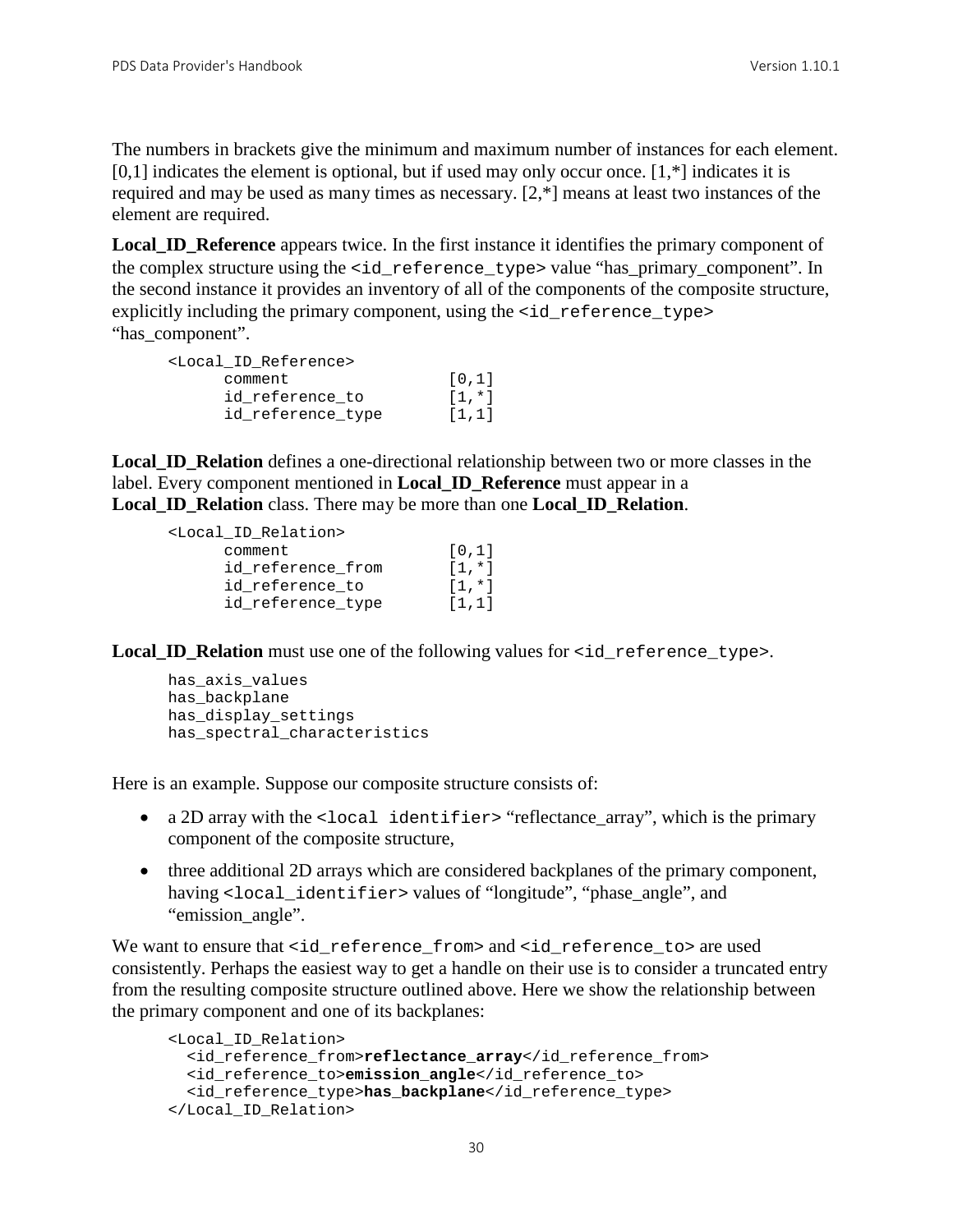To state the relationship as a sentence, use this chart.

| <b>Subject</b>                 | <b>Predicate</b>            | <b>Object</b>                |
|--------------------------------|-----------------------------|------------------------------|
| <id from="" reference=""></id> | <id reference_type=""></id> | <id reference="" to=""></id> |
| reflectance array              | has backplane               | emission angle               |

This gives us "The reflectance array has a backplane named emission\_angle."

Here is how the entire composite structure class might look.

```
<Composite_Structure>
 <title>Cassini VIMS Ring Reflectance 0001</title>
  <local_identifier>Cassini_VIMS_Ring_Reflectance_0001</local_identifier>
  <type_description>2D array with backplanes</type_description>
  <description>
     VIMS ring reflectance array with backplanes longitude, phase angle,
     and emission angle
  </description>
  <Local_ID_Reference>
       <comment>
           This inventory lists the primary component of the 
           composite structure.
       </comment>
       <id_reference_to>reflectance_array</id_reference_to>
       <id_reference_type>has_primary_component</id_reference_type>
  </Local_ID_Reference>
  <Local_ID_Reference>
       <comment>
           This inventory lists all of the components of the 
           composite structure.
       </comment>
       <id_reference_to>reflectance_array</id_reference_to>
       <id_reference_to>longitude</id_reference_to>
       <id_reference_to>phase_angle</id_reference_to>
       <id_reference_to>emission_angle</id_reference_to>
       <id_reference_type>has_component</id_reference_type>
  </Local_ID_Reference>
  <Local_ID_Relation>
       <comment>This inventory identifies the relationship
           of the primary component to the other components.</comment>
       <id_reference_from>reflectance_array</id_reference_from>
       <id_reference_to>longitude</id_reference_to>
       <id_reference_to>phase_angle</id_reference_to>
       <id_reference_to>emission_angle</id_reference_to>
       <id_reference_type>has_backplane</id_reference_type>
  </Local_ID_Relation>
```
</Composite\_Structure>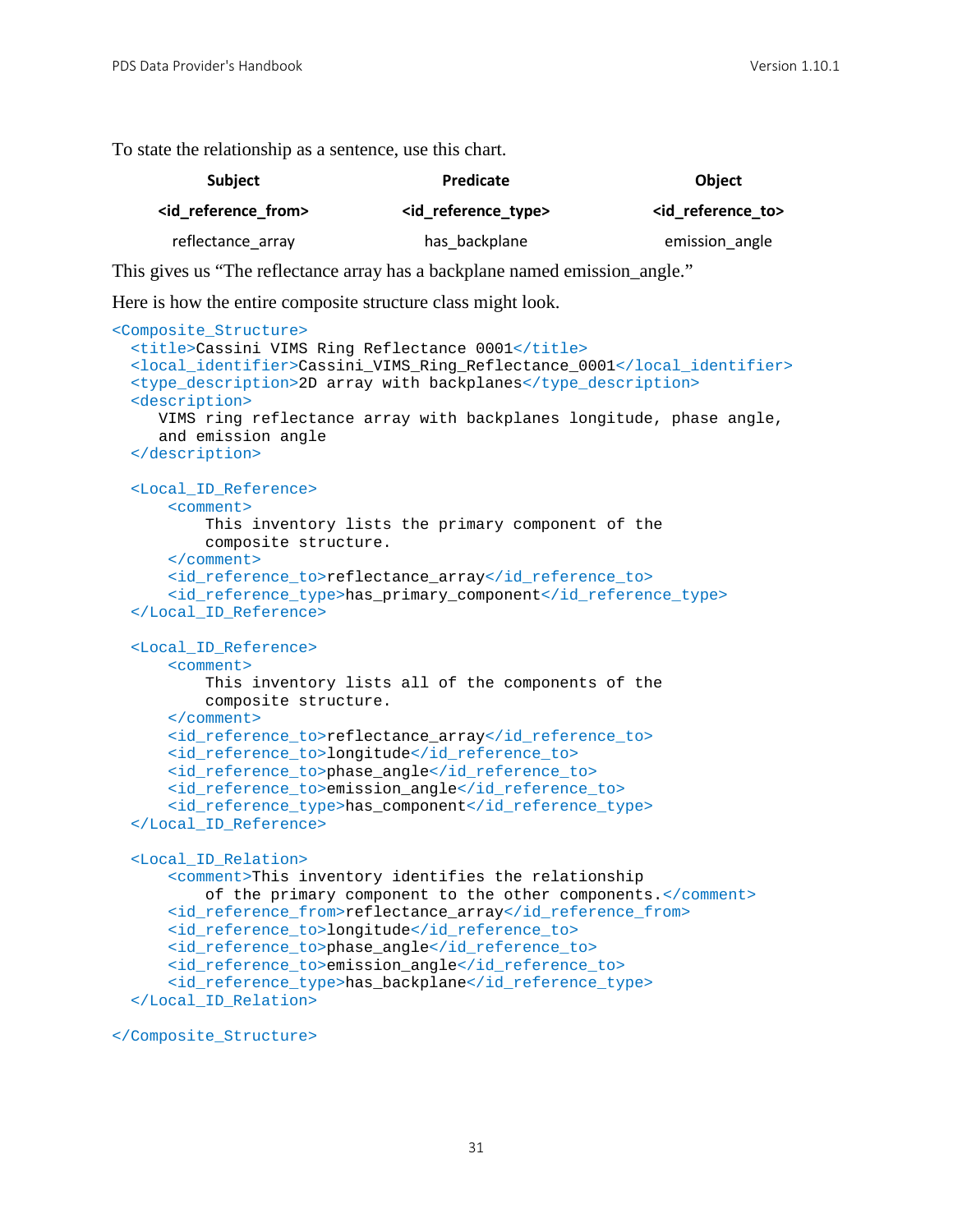#### 6.2.5 Aggregate Product Labels

There are two types of aggregate products:

- **Product\_Collection**
- **Product\_Bundle**

As mentioned in Section 4.1, a collection is a group of related products. A **Product\_Collection** product is simply a list, or inventory, of the products in the collection. The products are listed by their LIDs or LIDVIDs. As it is possible for a product to belong to more than one collection, the inventory also tells whether this is the primary collection for a product or whether it is a product's secondary collection. A **Product\_Collection** product is accompanied by an XML label.

Similarly, a bundle is a group of related collections. A **Product\_Bundle** product is an inventory of the collections in the bundle. Unlike a **Product\_Collection** product, a **Product\_Bundle** product consists of the label only, not a label and a separate file. The inventory of collections is included in the label.

Instructions for creating **Product\_Collection** and **Product\_Bundle** labels are in Appendix K.

#### 6.2.6 Special Characters in Product Labels

In PDS4 labels some characters have a special meaning to software that interprets XML. For instance, "<", ">", and sometimes "&" are used to delimit tags, as in

```
<?xml version="1.0" encoding="UTF-8"?>
```
as you can see in Figure 6-1. The XML standard provides a structure known as CDATA (for Character Data) that allows special characters to be entered as regular text. Here is an example.

```
<description>
   <![CDATA[
    Within this Character Data block I can use otherwise reserved characters 
    like \langle , \rangle, &.
  11</description>
```
PDS permits the reasonable use of XML's CDATA structure. For example, CDATA may be used when the text includes a formula that uses reserved characters such as "<" and ">", or when it includes an XML fragment. If CDATA is used in a PDS4 label, it is likely to be scrutinized during peer review. For more information about reserved characters and CDATA, refer to XML standard documentation such as [https://www.w3.org/TR/REC-xml/.](https://www.w3.org/TR/REC-xml/)

#### 6.3 Data Dictionary Overview

#### 6.3.1 What Is a Data Dictionary For?

A data dictionary has several purposes. First, the dictionary is a reference for users of the PDS, defining attributes and classes that describe planetary data. Second, the dictionary is a reference for data producers in designing data labels. Third, the dictionary ensures that attributes and classes in the data descriptions are used in a standard, consistent, and predictable manner.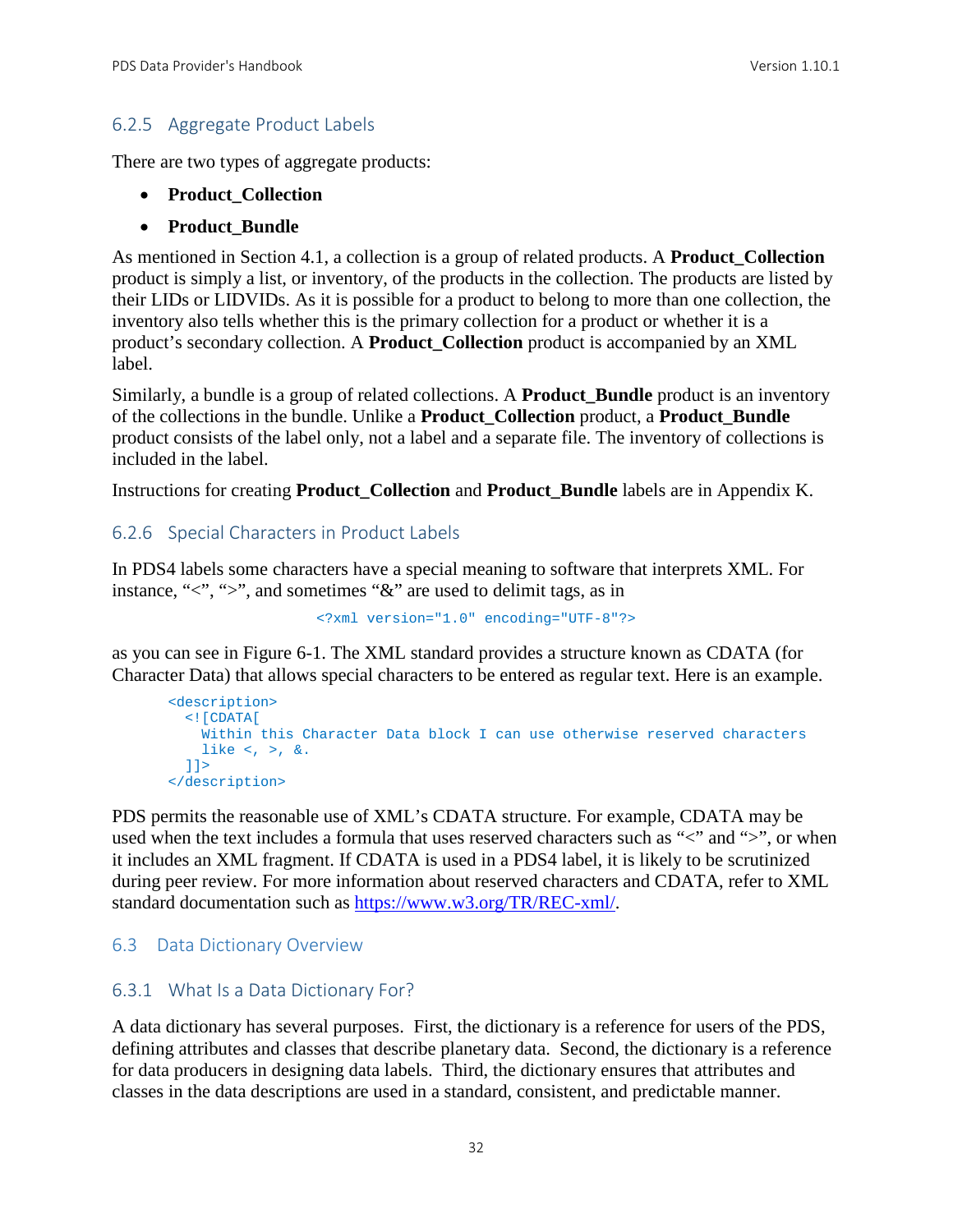Conceptually, a data dictionary defines the attributes and classes that may be used in PDS4 product labels. It is intended to be readable both by humans and by software. Practically speaking, it must contain definitions as well as the syntax and semantic constraints placed on values of attributes. For classes, it provides the explicit list of attributes defining the class and indicates which are required, optional, and repeatable.

Every attribute and class that is used in any PDS label must first be defined in a data dictionary.

Data dictionaries are classified as:

- Common
- Discipline-specific
- Mission-specific

The common dictionary is the fundamental PDS4 Data Dictionary, which is represented using the **pds** namespace in labels, schemas and Schematron files. Discipline-specific and missionspecific dictionaries are known as Local Data Dictionaries (LDDs). All PDS archives are based on the common dictionary; they may also include classes and attributes defined in one or more PDS discipline and/or mission dictionaries. Only namespaces that are registered in the Namespace Registry may be used in PDS4 labels [\(https://pds.nasa.gov/pds4/schema/pds](https://pds.nasa.gov/pds4/schema/pds-namespace-registry.pdf)[namespace-registry.pdf\)](https://pds.nasa.gov/pds4/schema/pds-namespace-registry.pdf).

The list is hierarchical. Discipline and mission dictionaries reference the common dictionary and any other relevant discipline dictionaries. However, a mission-specific dictionary is not referenced by any other dictionary.

Discipline-specific data dictionaries are produced by PDS. These include dictionaries intended to support archives relevant to specific discipline nodes (e.g., an Atmospheres Node dictionary managed by the Atmospheres Node) and dictionaries that support cross-discipline concepts such as geometry and cartography.

Mission-specific data dictionaries are produced by PDS in consultation with mission personnel who are responsible for archive development. They contain attributes and classes specific to a particular mission or investigation. For example, the MAVEN mission data dictionary includes the attributes **mission\_phase\_name**, **mission\_event\_time\_start\_count**, and **mission\_event\_time\_stop\_count**, among others. A mission may have a single dictionary or multiple dictionaries; for example, it may have one dictionary for instrumentation descriptors and another for data descriptors.

Creating a Local Data Dictionary is a big job. If you and your consulting PDS node determine that your archive should use an LDD, the node will participate actively in its design to ensure conformance with PDS standards. After all, PDS will have to maintain your LDD indefinitely.

#### 6.3.2 Why You Need to Understand Data Dictionaries

During the process of designing labels for your observational and non-observational products, you may discover that you want to include certain items of information in the labels but you can't find any relevant attributes or classes for them in the PDS4 common data dictionary. The first thing to do is ask your PDS node representative, in case you have overlooked the classes or attributes you need. The next step is to look for the relevant definitions in one of the existing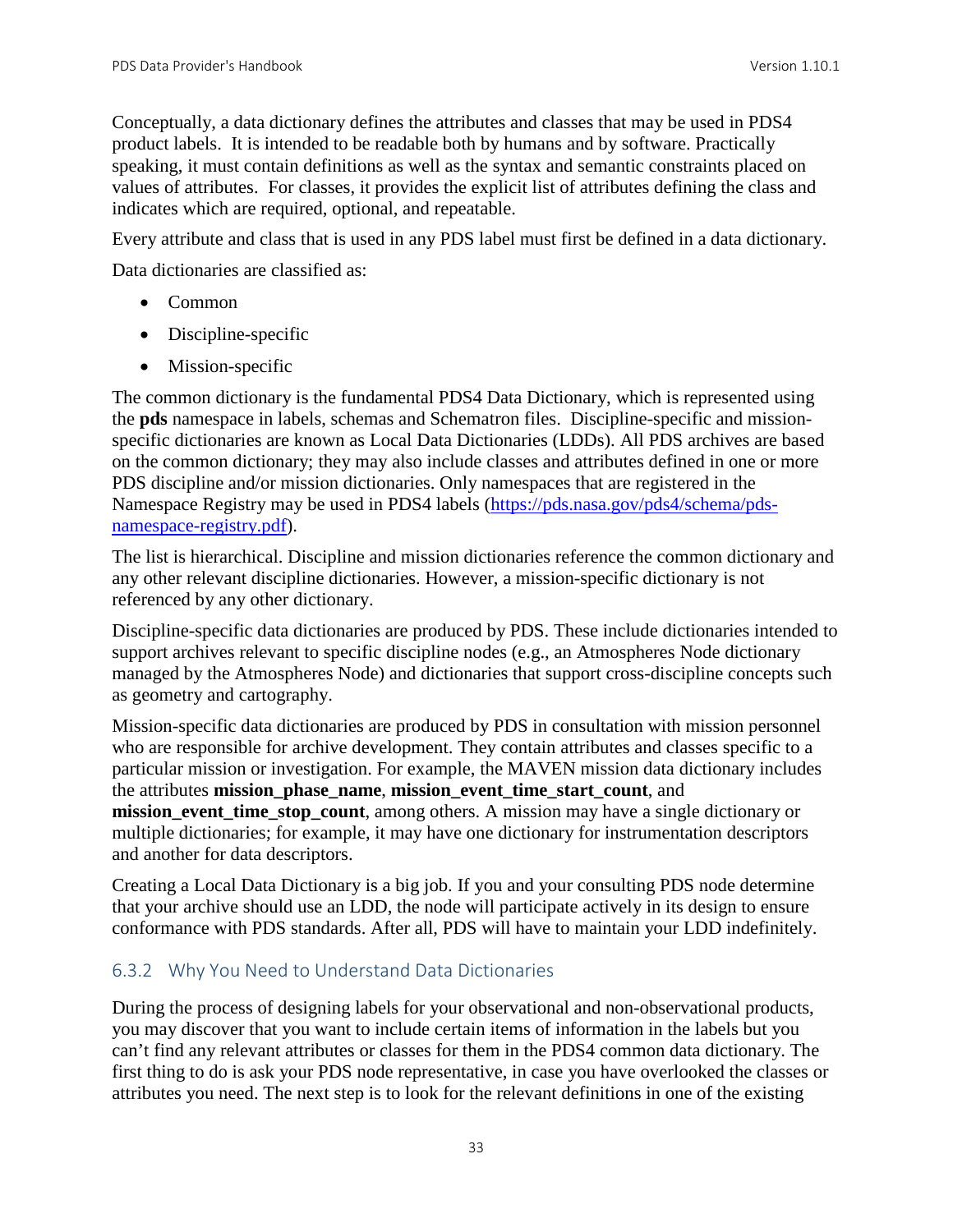Local Data Dictionaries. For example, if you are labeling an image and you want to include map projection information, the Cartography LDD is the logical place to look. Or, if you want to include mission-specific information in the label, look for a Local Data Dictionary for the mission. You'll find the currently available Local Data Dictionaries online at [https://pds.nasa.gov/pds4/schema/released/.](https://pds.nasa.gov/pds4/schema/released/) Each LDD is given in three parts: an XML schema file (extension .xsd), a Schematron file containing validation rules (extension .sch), and a PDS4 label that describes them both (extension .xml).

It's possible that the new attributes or classes you want rightly belong in one of the existing LDDs. In this case you and your PDS node representative should contact the PDS node that maintains the LDD to see whether the desired attributes and/or classes can be added.

It's also possible that the attributes or classes you want do not belong in either the common PDS4 Data Dictionary or any of the current LDDs. In this case you'll need to create a new LDD to define these items, which is a non-trivial task, as we have mentioned. You'll need help from your PDS node representative.

The Small Bodies Node PDS4 Wiki [\(http://sbndev.astro.umd.edu/wiki/SBN\\_PDS4\\_Wiki\)](http://sbndev.astro.umd.edu/wiki/SBN_PDS4_Wiki) has detailed instructions for creating and using LDDs.

# 6.4 Label Design Tools

PDS provides and recommends tools to help you design labels, validate labels, produce many labels at one time, and create a Local Data Dictionary. You may use these tools or any others that you prefer. This section discusses label design tools. Validation tools are discussed in Section 11.5, bulk label generation tools in Section 7, and the Local Data Dictionary tool (LDDTool) is discussed on the Small Bodies Node PDS4 Wiki

[\(http://sbndev.astro.umd.edu/wiki/SBN\\_PDS4\\_Wiki\)](http://sbndev.astro.umd.edu/wiki/SBN_PDS4_Wiki). PDS tools are available on the PDS4 Software web page at [https://pds.nasa.gov/pds4/software/.](https://pds.nasa.gov/pds4/software/) User-contributed tools are available in the PDS Tool Registry at [https://pds.nasa.gov/tools/tool-registry/.](https://pds.nasa.gov/tools/tool-registry/)

# 6.4.1 XML-Aware Editors

When you are ready to begin designing XML labels for your data products, you do not need to start with a blank slate. One of the advantages of having the PDS4 Information Model expressed as an XML schema is that an XML-aware editor can read the schema and automatically generate a draft label for you. You can then add and subtract parts of the label as needed and fill in some of the blanks. The editor will alert you if you make a change that is not supported by the model.

You can create a complete, valid PDS4 label in this way. You can also create a label *template* – that is, a label with some placeholders that can be filled in later by software. For instance, you could draft a simple label with placeholders for the product LID, VID, and file name. You would then use software (see Section 7) to create a label for each data product by starting with the template and filling in the missing information for each product.

Two XML-aware editors are commonly used within PDS, the oXygen editor [\(http://www.oxygenxml.com\)](http://www.oxygenxml.com/) and the Eclipse editor [\(http://www.eclipse.org\)](http://www.eclipse.org/). Both of these make it easier to view XML files, which can appear daunting on your first encounter. They offer color highlighting and different graphic views of an XML file, as well as instant validation of the label based on its associated schema. Eclipse is an open source product available for free. It is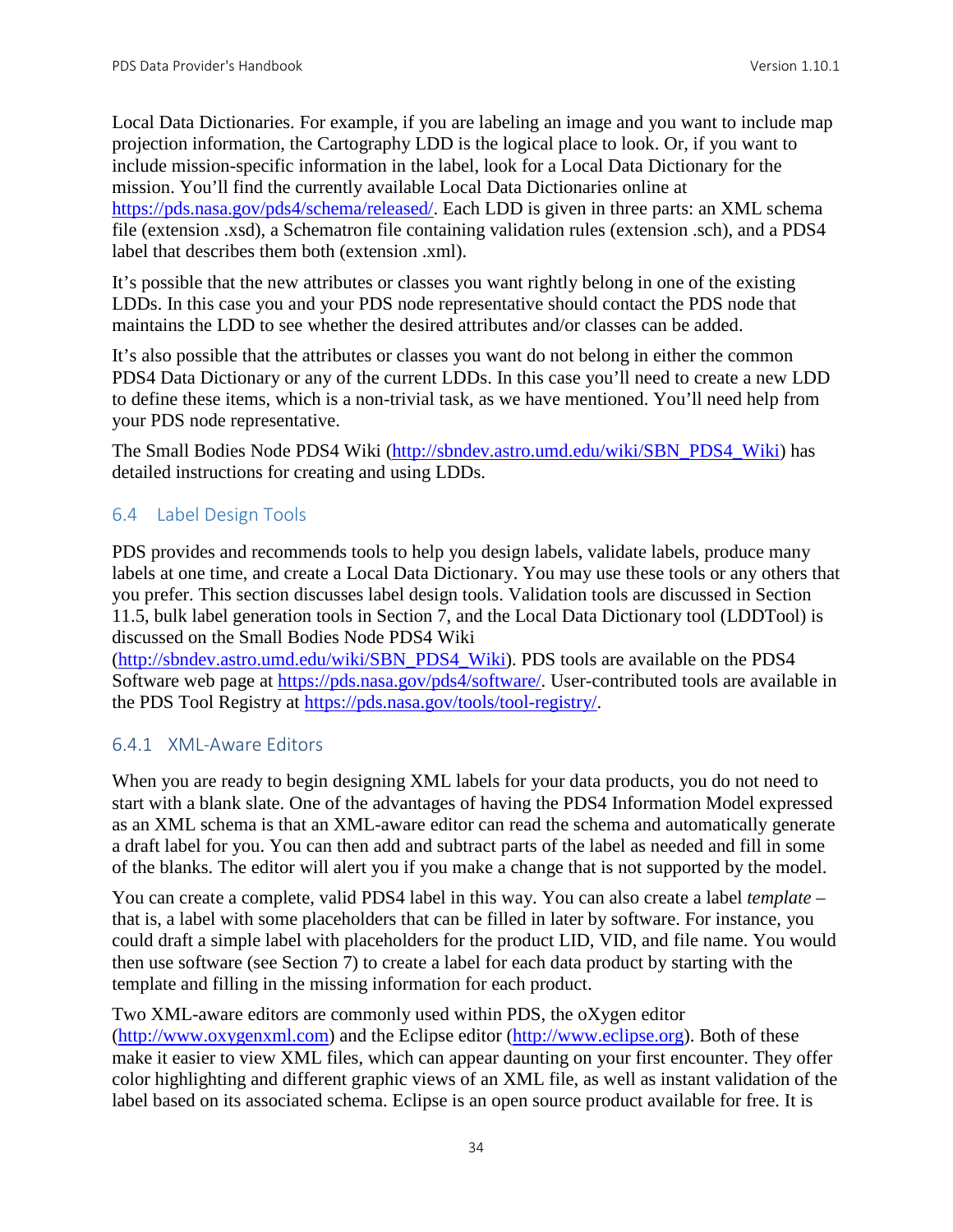the framework that underlies several commercial products, including oXygen. As you might expect, oXygen has more functionality and is generally easier for new users to learn than the free Eclipse editor.

It's also possible to use a standard text editor to read and write XML labels. Some provide XML highlighting and other options. Most popular web browsers can display XML files with some kind of helpful formatting. If yours doesn't immediately recognize and format the XML, try using the View Source option in the browser.

Your initial draft label will be based on the type of product to be described. For example, if you are labeling a two-dimensional image, you'll start with a generic **Product\_Observational** label with the subclass **Array** 2D Image. Your PDS node representative can create the initial draft label for you, or you can do it yourself following the instructions in Appendix D. Once you have the initial draft, you may modify it to suit your needs. Details about editing a label are in Appendix E.

# 6.4.2 Copying a Similar Label

Another way to draft a label is to start with a completed PDS4 label for a similar product. Your PDS representative can help you find one. It's best to use a recent label that relies on the current PDS Information Model, and one that uses the product class that you need. You will still find an XML-aware editor to be very useful for modifying the existing label to fit your needs. Details about editing a label are in Appendix E.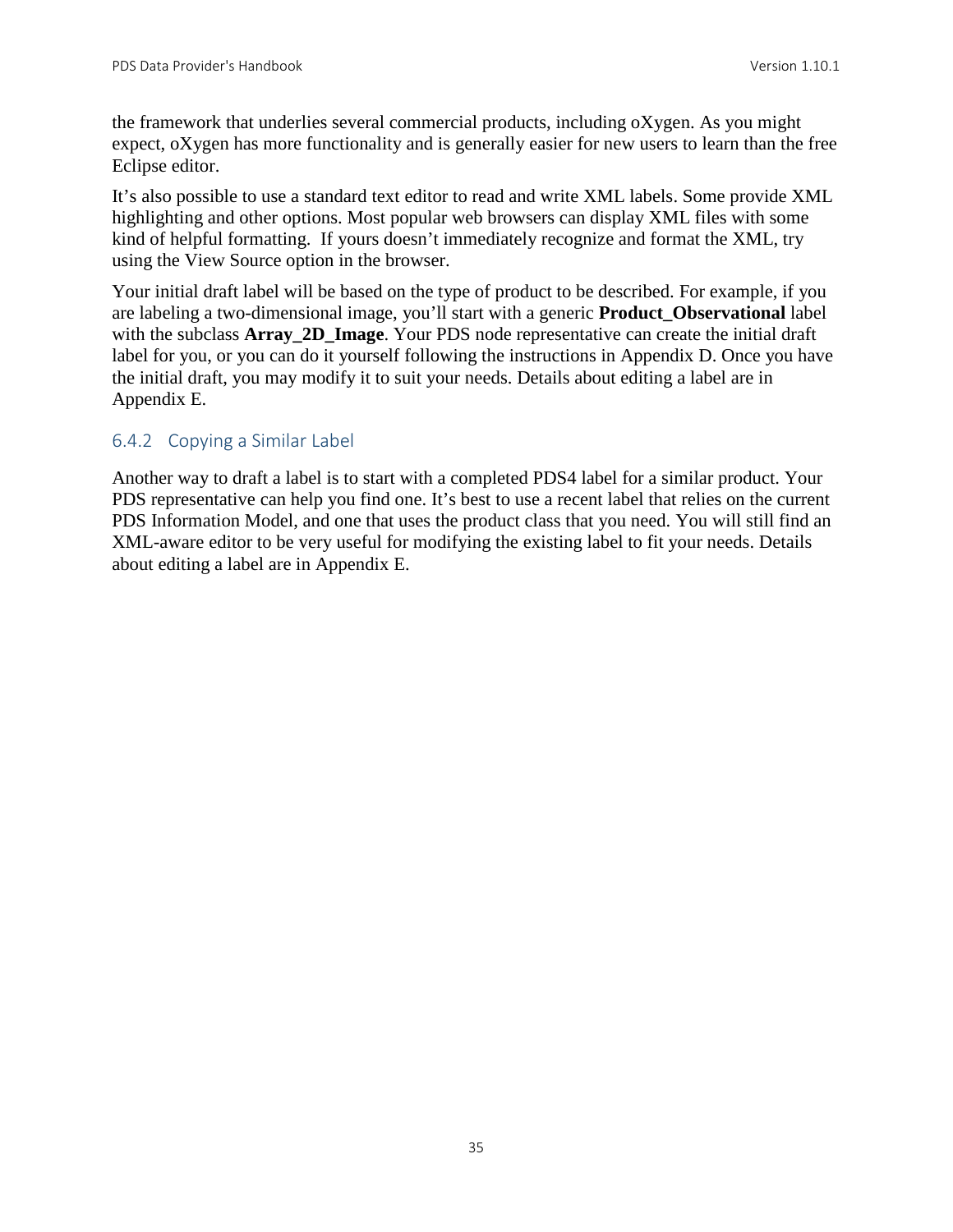# 7 Mass Producing Labels

If you are developing an archive with more than just a few products, you will want to automate label generation as much as possible. A common approach is to first generate a label template and then use a software tool to fill in the template to create a label for each data product. A label template looks like the final label except that it contains placeholders that software will replace.

# 8 Documenting the Archive

Archives include documentation to augment the information furnished in the product labels and provide assistance in understanding the data products and accompanying materials. Typical archive documents include:

- Relevant flight project documents
- Instrument papers
- Science articles
- Software Interface Specifications (SISs)
- Software user manuals

Criteria for inclusion of a document in a PDS archive are:

- The document is necessary (or at least useful) for evaluating, understanding, and using the data.
- Document distribution is not restricted.

A scientist who is familiar with the field, but not necessarily with the observing system or data, should be able to understand and use the data based on information contained in labels, in documents within the archive, and in external documents referenced by the archive.

#### 8.1 Documents Included in the Archive

Your archive bundle will probably include a document collection. Each document in the collection will be described by a PDS4 label. When designing these labels for your documents, you may use the **Product\_Document** and/or **Product\_File\_Text** classes (see Section 6.2.1). Documents must be in a PDS-compliant format — UTF-8 text, PDF/A-1a (which is preferred), or PDF/A-1b (see Section 4.3.3). Document labels are fairly simple to create compared to labels for observational products, but you can always get help from your consulting node representative. Figure 8-1 shows how to use the **Product\_Document** class to describe a document. You may see the full label in the *DPH Examples* [7] online at [https://pds.nasa.gov/pds4/doc/examples.](https://pds.nasa.gov/pds4/doc/examples)

Documents prepared for inclusion in an archive must conform to the *Policy on Formats for PDS4 Data and Documentation* at [https://pds.nasa.gov/policy/format\\_policies\\_final.pdf](http://pds.nasa.gov/policy/format_policies_final.pdf)

Documents in an archive are expected to meet not only the PDS label and format requirements, but also the structural, grammatical and lexical requirements of a refereed journal submission. Documents submitted for archiving that contain spelling errors, poor grammar or illogical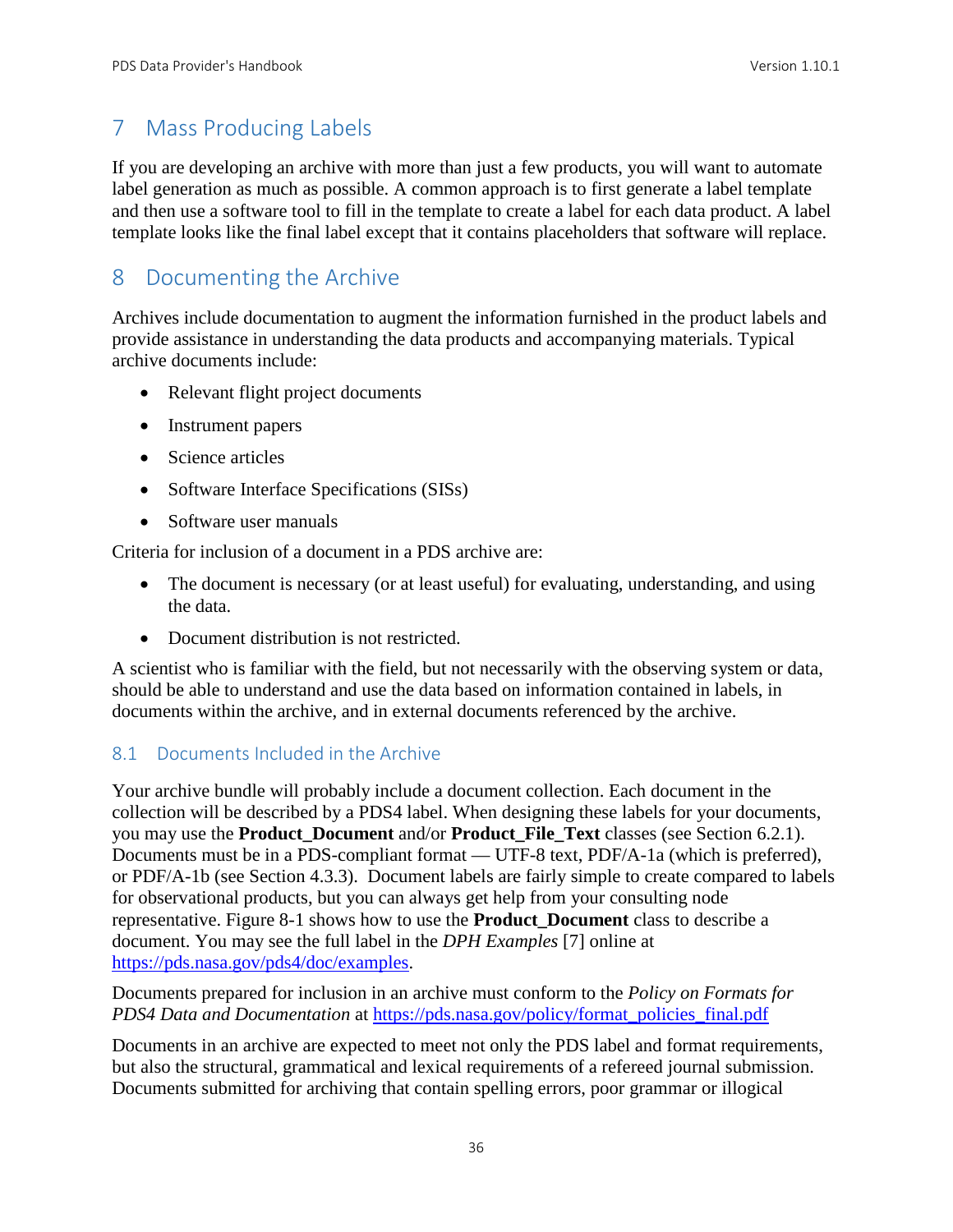```
<Product_Document xmlns="http://pds.nasa.gov/pds4/pds/v1"
xmlns:xsi="http://www.w3.org/2001/XMLSchema-instance"
xsi:schemaLocation="http://pds.nasa.gov/pds4/pds/v1 
                      http://pds.nasa.gov/pds4/pds/v1/PDS4_PDS_1700.xsd">
    <Identification_Area> 
       [17 lines omitted]
     </Identification_Area>
     <Document>
         <publication_date>2016-06-16</publication_date>
         <description>Description of the MER Pancam 
                      photometry cube dataset.</description>
         <Document_Edition>
            <edition_name>MER Pancam Photometry Dataset Description
             </edition_name>
             <language>English</language>
             <files>1</files>
             <Document_File>
                 <file_name>pancam_photometry_archive_description.pdf</file_name>
                 <document_standard_id>PDF/A</document_standard_id>
            </Document_File>
         </Document_Edition>
     </Document>
</Product_Document>
```
*Figure 8-1. Example Product\_Document Label*

organization may be rejected and may ultimately lead to the rejection of the submitted data for lack of adequate documentation.

#### 8.2 Documents External to PDS

To ensure the integrity of the archive, the preferred approach is to have all documentation within the archive, but in some cases this is either impractical or impossible. For example, when a copyright holder will not allow a document to appear in the archive, a reference to the document must be supplied instead. The reference should appear in the label of the product to which the document applies.

Use the **External\_Reference** class to cite a document that resides outside of PDS. This class occurs inside the **Observing\_System\_Component** class in your **Product\_Observational** label. It also occurs inside the **Reference\_List** class, which can be used in many types of labels. You can include any number of **External\_References** and **Internal\_References** in a **Reference\_List**.

The **External\_Reference** class provides a complete bibliographic citation to a published work, optionally including its Digital Object Identifier (DOI) and a description of the work. Figure 8-2 shows an example of an **External\_Reference** to a published paper.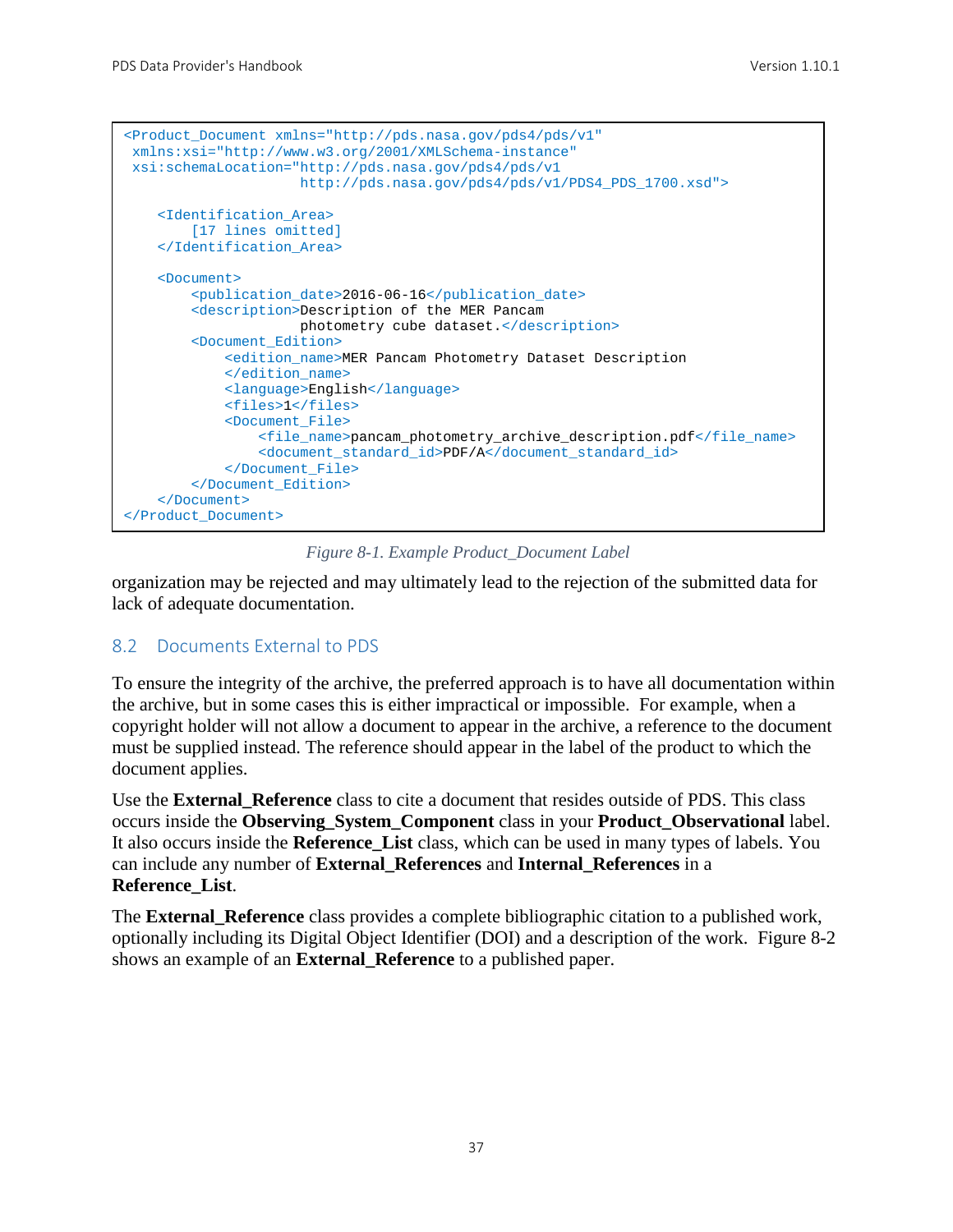```
 <Reference_List>
     <Internal_Reference>
        <lidvid_reference>
             urn:nasa:pds:investigator_spectra:calibration:calib_foil::1.0
        </lidvid_reference>
        <reference_type>data_to_calibration_product</reference_type>
        <comment>Spectrum of 25 micrometer Fe foil 
                  used for calibration</comment>
     </Internal_Reference>
     <External_Reference>
        <doi>doi:10.1002/2016JE987654321</doi>
         <reference_text>Investigator, J.O., 2017, Spectral Properties 
             of Laboratory-Synthesized Glasses, Journal of Geophysical 
            Research - Planets, doi:10.1002/2016JE987654321</reference_text>
     </External_Reference>
 </Reference_List>
```
*Figure 8-2. Examples of Internal\_Reference and External\_Reference*

#### 8.3 Documents Elsewhere in PDS

Just as the **External\_Reference** class is used to cite a reference outside of PDS, the **Internal\_Reference** class may be used to link to a document registered in the PDS archives, using the document's LID or LIDVID. Figure 8-2 also shows an **Internal\_Reference** to a calibration product using the LIDVID for the product.

Notice that an internal reference must include both a LID (or LIDVID) and a reference type. You can look up the appropriate value for reference type in the online *PDS Information Model* [1] [\(https://pds.nasa.gov/pds4/doc/im/current/\)](https://pds.nasa.gov/pds4/doc/im/current/) by searching for "reference\_type in Internal Reference".

#### 8.4 Restricted Documents

Certain documents have restricted distributions and therefore cannot be included in PDS archives, which are accessible to anyone with an Internet connection. The most common situations involve documents protected by copyright (when the copyright holder has not given permission for re-use) and documents covered by United States International Traffic in Arms Regulations (ITAR). Both circumstances are covered by United States law, and violations could lead to serious consequences for both PDS and the individuals involved. Discuss the issues with your consulting node should it appear that your documents may be restricted; your consulting node may wish to raise the question to higher levels within PDS and NASA.

Copyright issues are the easiest to resolve. If the documents in question are available to the public through the copyright holder, then **External\_Reference** is the appropriate way to cite the document. The data user can negotiate access to the documents with the copyright holder, possibly in exchange for a fee.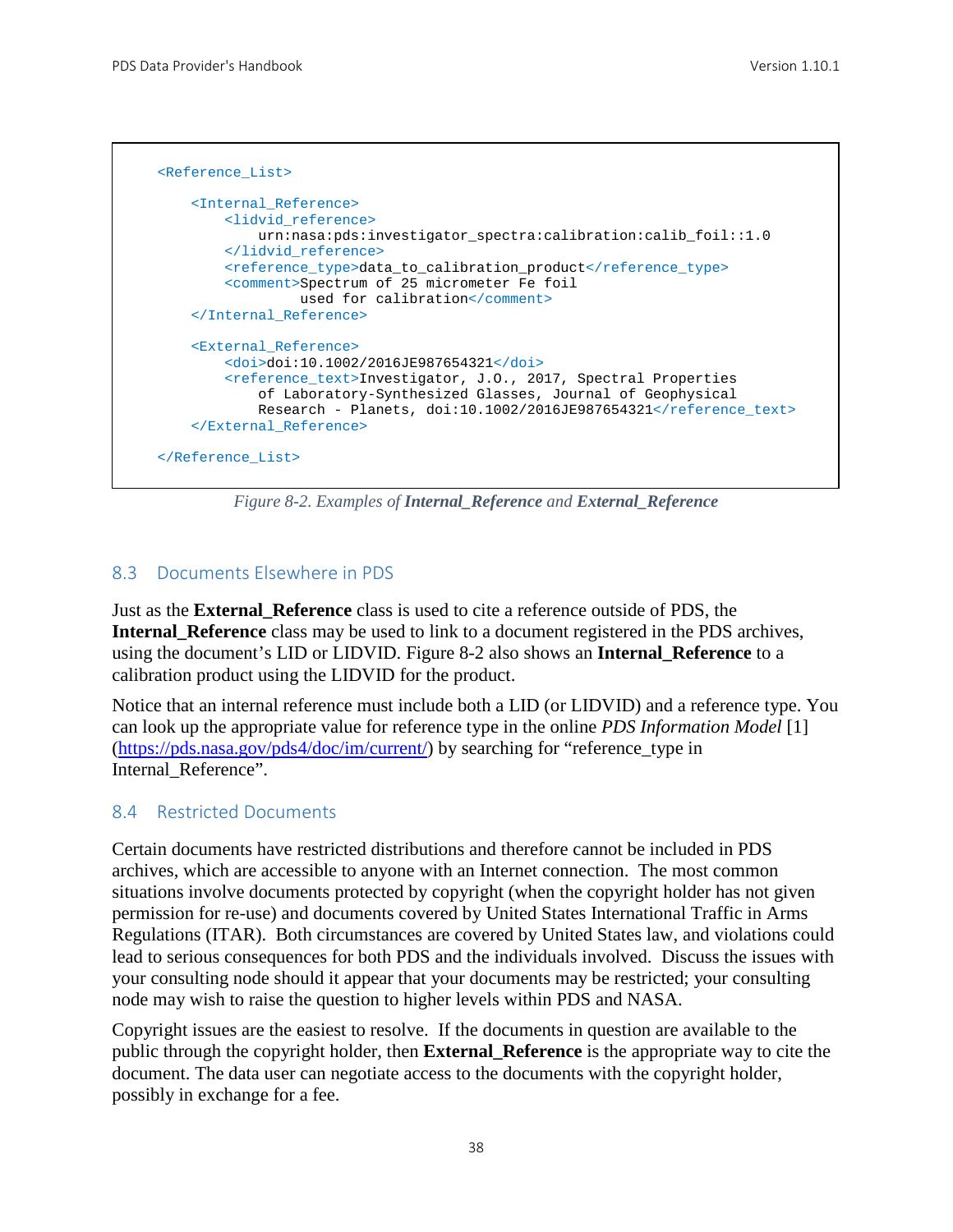ITAR covers a wide range of hardware, software, and operations topics in the weapons, missiles, and technology areas. In general, the results of science investigations are not subject to ITAR control, but the performance, design, and operation of the equipment may be. Documentation concerning the construction and operational details of new state-of-the-art instrumentation are likely candidates for review. NASA centers (e.g. JPL and GSFC) and institutions heavily involved in technology (e.g. JHU/APL) often have ITAR review teams, which can determine whether questionable documents are suitable for release and certify them as such. If not suitable, investigation teams may have to rewrite the documents; determining when redaction has a negative impact on the ability of a science user to understand and work with the data can be challenging.

In the end it is the responsibility of the data provider, not PDS, to ensure that archive documents submitted to PDS are unrestricted.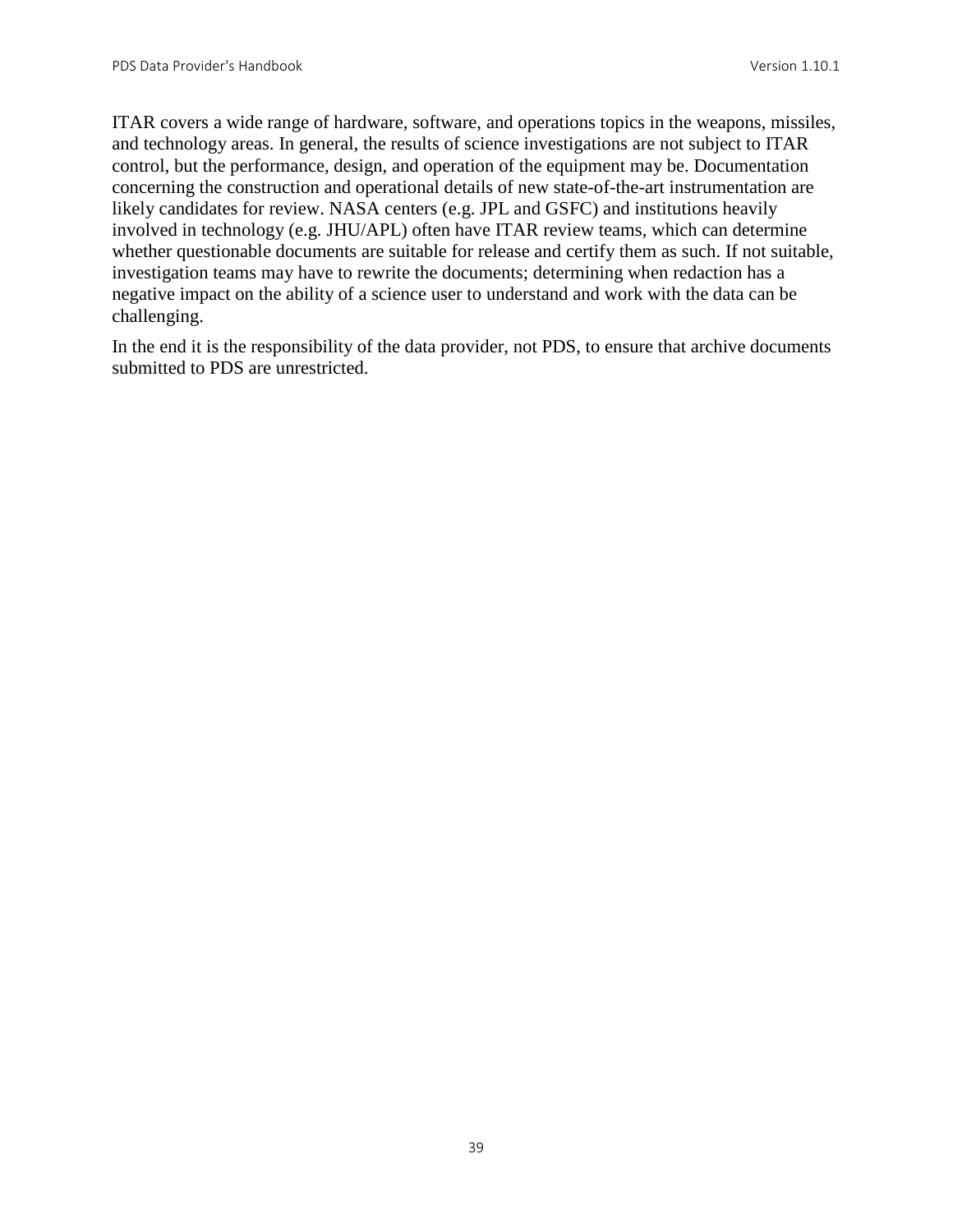#### 8.5 Creating a Label Template

A good way to create a label template is to start with a valid label for a particular data product, and then generalize by inserting placeholders for those values that will change from one product to the next. Appendix D and Appendix E walk you through the process of creating a label using an XML-aware editor and then modifying it to create a label template.

#### 8.6 The PDS Generate Tool

PDS has a Generate Tool that generates PDS4 labels from either a PDS3 label or a PDS3- specific Document Object Model<sup>[8](#page-46-0)</sup> (DOM) object. This is useful if you are migrating PDS3 data to PDS4 rather than building a new PDS4 archive from scratch. The Generate Tool allows you to generate PDS4 labels having values that map directly to the keywords and keyword values in the original PDS3 label. For more information, go to:

[https://pds.nasa.gov/pds4/software/generate/](http://pds.nasa.gov/pds4/software/generate/)

#### 8.7 PDS Node-Specific Tools

Several of the PDS Nodes have created their own tools for generating labels from a label template. Ask your consulting node for a recommendation.

#### 8.8 The PDS Tool Registry

The PDS Tool Registry at<https://pds.nasa.gov/tools/tool-registry/> accepts tools submitted by PDS users. Submissions to the Tool Registry are vetted by the PDS Engineering Node. Check the registry for label-generation tools.

<span id="page-46-0"></span> <sup>8</sup> The Document Object Model (DOM) is a programming interface for HTML and XML documents. It provides a structured representation of the document and it defines a way that the structure can be accessed from programs so that they can change the document structure, style and content.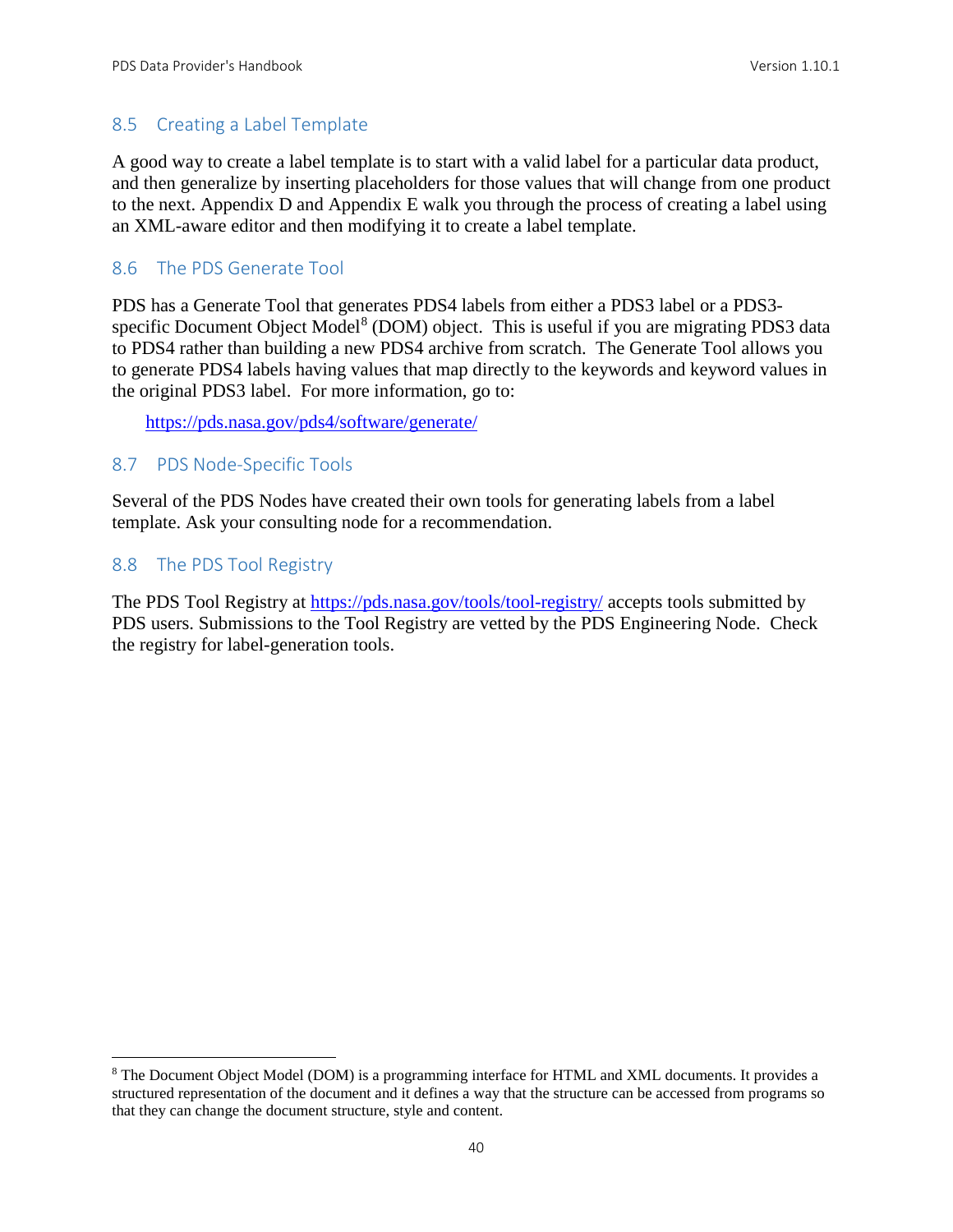# 9 Creating and Using Context Products

# 9.1 What Are Context Products?

As mentioned before in Section 2.6, context products provide a way to associate the material in an archive with relevant information outside the archive – to place an archive in the context of the whole of PDS.

There are context products for missions, spacecraft, instruments, laboratories, observatories, telescopes, planetary bodies, PDS nodes, and a few other things. A context product is an exception to the general rule that a product consists of a digital object and a PDS label; a context product consists of a label only. It contains a unique identifier for the physical or conceptual object (i.e. the mission, spacecraft, etc.), a brief description of the object, and an optional list of references that provide more information about the object.

All context products belong to the master context bundle, which is maintained by the PDS Engineering Node. If you are submitting an archive to PDS that requires new context products – that is, your archive is related to a mission, spacecraft, instrument, etc., that is not already in the master context bundle – you will need to work with your consulting node representative to create the new context products.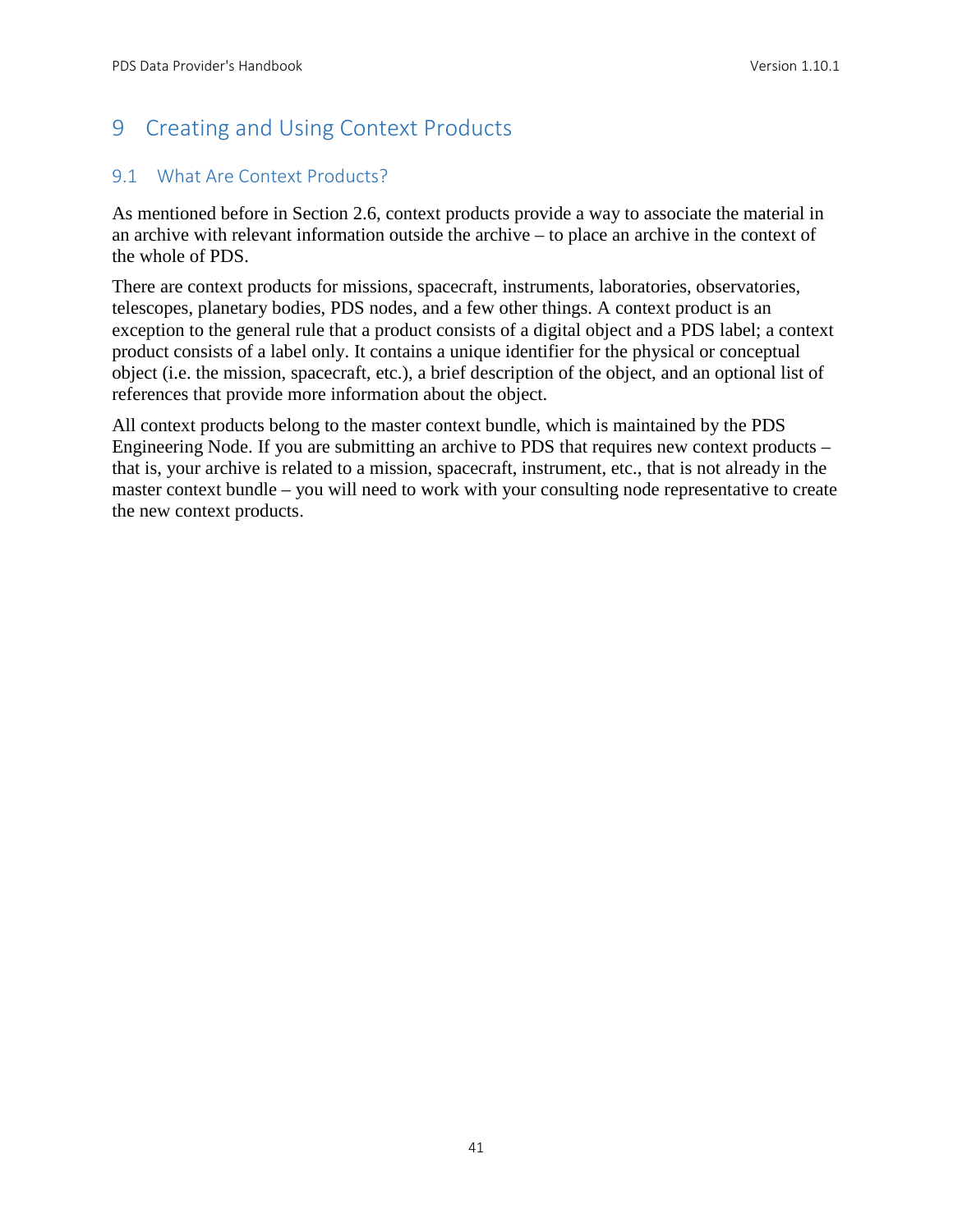Figure 9-1 is the context product for the target (planet) Mars.

```
<?xml version="1.0" encoding="UTF-8"?>
<?xml-model href="http://pds.nasa.gov/pds4/pds/v1/PDS4_PDS_1301.sch"
             schematypens="http://purl.oclc.org/dsdl/schematron"?>
<Product_Context 
    xmlns="http://pds.nasa.gov/pds4/pds/v1"
    xmlns:xsi="http://www.w3.org/2001/XMLSchema-instance"
    xsi:schemaLocation="http://pds.nasa.gov/pds4/pds/v1 
                         http://pds.nasa.gov/pds4/pds/v1/PDS4_PDS_1301.xsd">
     <Identification_Area>
         <logical_identifier>
              urn:nasa:pds:context:target:planet.mars
         </logical_identifier>
         <version_id>1.0</version_id>
        <title>MARS</title>
         <information_model_version>1.3.0.1</information_model_version>
         <product_class>Product_Context</product_class>
         <Modification_History>
             <Modification_Detail>
                 <modification_date>2014-11-21</modification_date>
                 <version_id>1.0</version_id>
                 <description>
                     extracted metadata from PDS3 catalog and
                     modified to comply with PDS4 Information Model
                 </description>
             </Modification_Detail>
         </Modification_History>
     </Identification_Area>
     <Target>
        <name>MARS</name>
         <type>Planet</type>
         <description>
          [lines omitted]
        </description>
     </Target>
</Product_Context>
```
*Figure 9-1. Example of a Context Product: Target Mars*

#### 9.2 How Context Products are Generated

When creating a new context product it is easiest to modify an existing one of the same type. Look in the PDS4 master context bundle, which is available at [https://starbase.jpl.nasa.gov/pds4/context-pds4/.](https://starbase.jpl.nasa.gov/pds4/context-pds4/) Alternatively, use an XML-aware editor to create a draft context product label from the PDS4 common schema, using the method described in Appendix D. When you have your draft label, use the instructions in Appendix E to modify it.

The most important element in a context product is its LID. If you need to create a new context product, you should review the guidelines given in Appendix J for forming a context product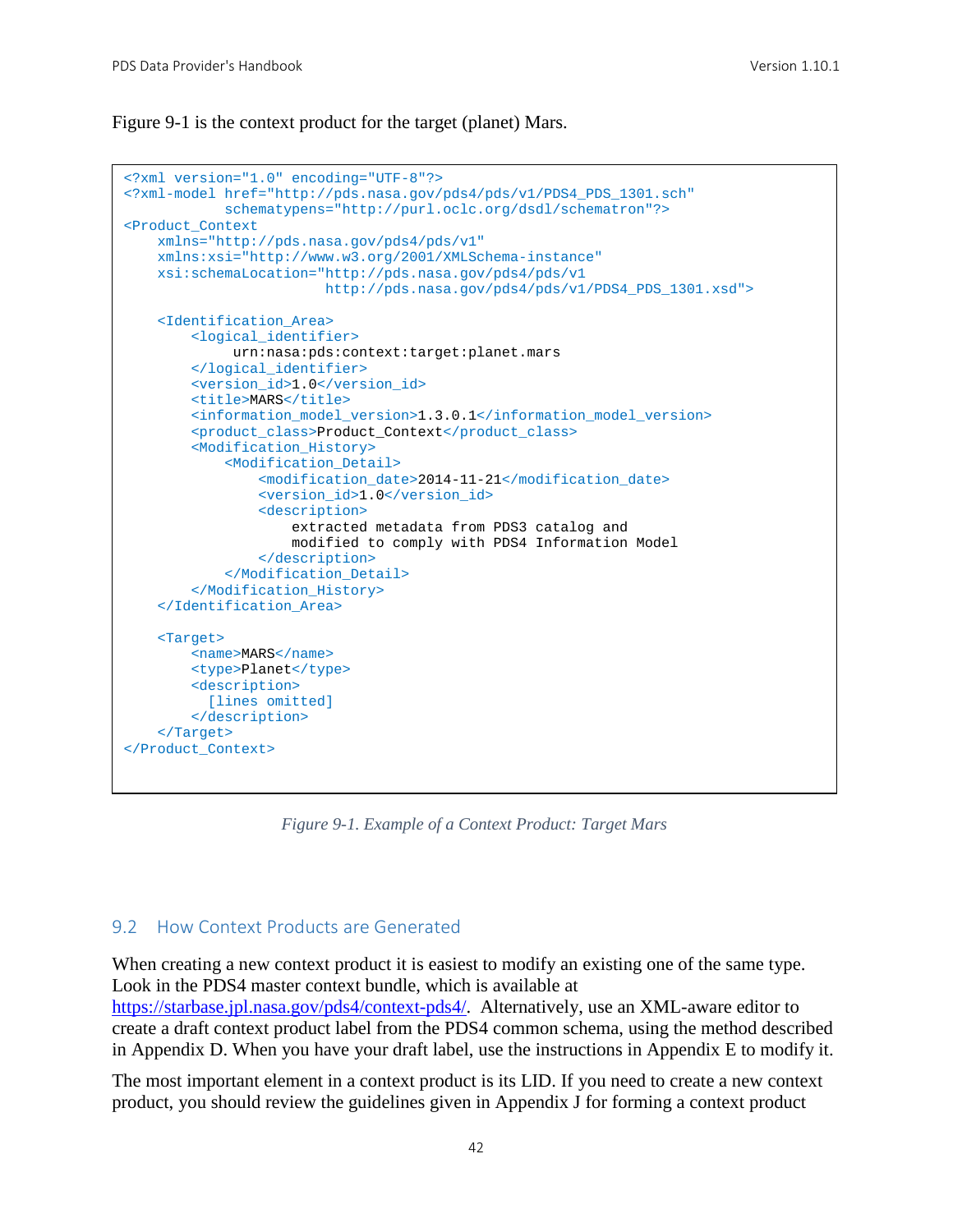LID. You or your consulting PDS node will need to submit your proposed LIDs to a data engineer at the PDS Engineering Node to make sure they are unique and acceptable.

#### 9.3 How Context Products are Maintained

Context products are maintained in the master context bundle by a data engineer at the PDS Engineering Node. It is not necessary to include them in your archive bundle, although you may choose to do so. If you do, they must be listed as secondary members of a context collection in your bundle. See *Standards Reference* [2] Section 8B.3 for details.

If a change to a context product is needed, notify the data engineer responsible for maintaining the master context bundle. Ask your consulting node representative if you don't know who the data engineer is.

#### 9.4 How Context Products are Used

The **Observation\_Area** section of a **Product\_Observational** label includes several places where an **Internal\_Reference** is called for. In each case the LID in the **Internal\_Reference** is the LID of a context product. This is how a data product is connected to a mission, spacecraft, instrument, and target. Figure 9-2 is a label excerpt from the *DPH Examples* [7] online showing the **Observation\_Area** of a **Product\_Observational** label.

You will also find **Internal\_References** to context product LIDs in the label for a collection product. This is how a collection is associated with a mission, spacecraft, instruments, and targets.

You may run into other kinds of labels with an **Internal\_Reference** class that requires a context product LID, but these are the most common uses.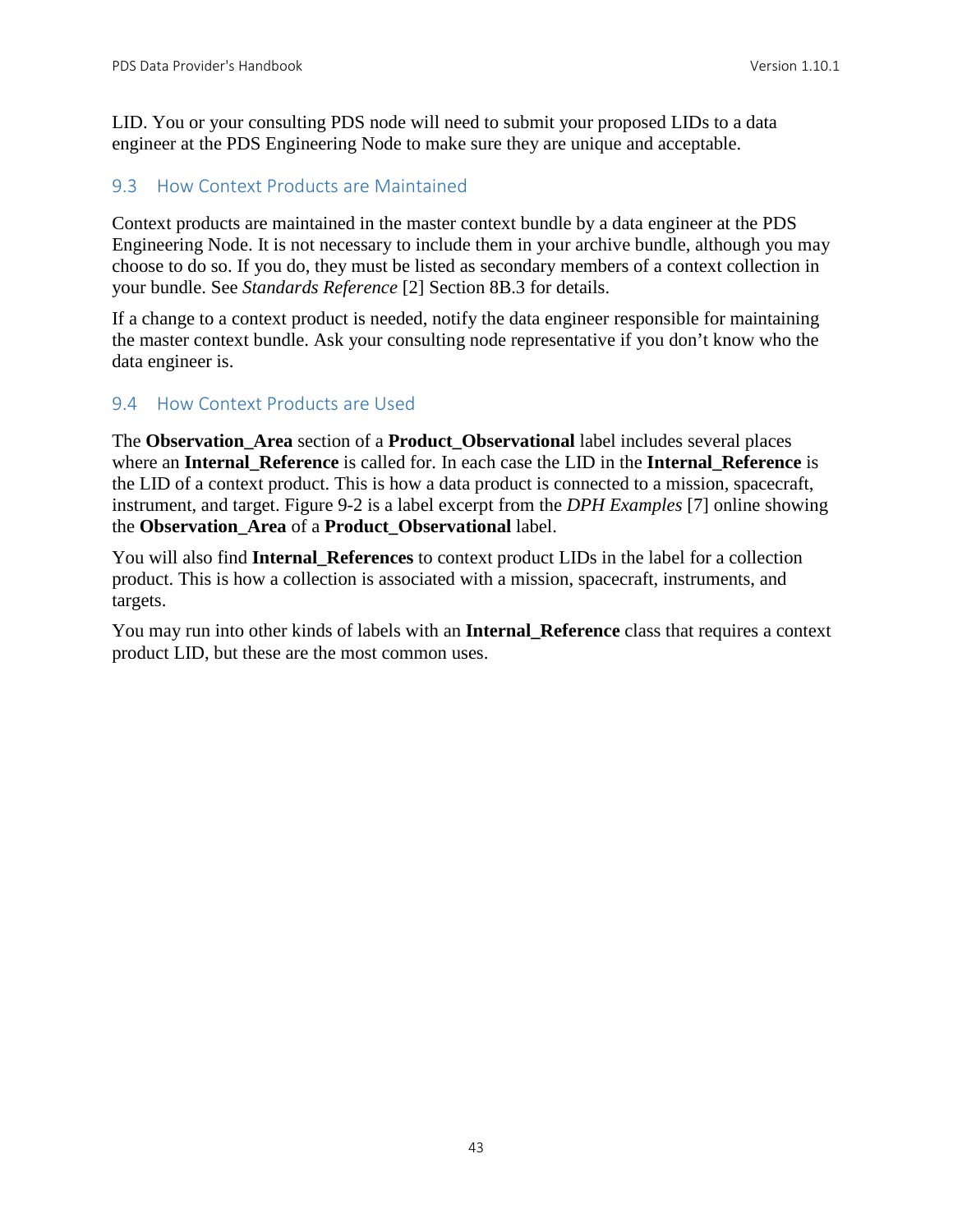```
<Product_Observational [9 lines omitted]>
   <Identification_Area> [6 lines omitted] </Identification_Area>
  <Observation_Area>
    <Time_Coordinates>
      <start_date_time>2005-12-30T18:06:12.650Z</start_date_time>
       <stop_date_time>2005-12-30T18:07:35.467Z</stop_date_time>
     </Time_Coordinates>
     <Investigation_Area>
       <name>Mars Exploration Rover</name>
       <type>Mission</type>
       <Internal_Reference>
         <lid_reference>
           urn:nasa:pds:context:investigation:mission.mars_exploration_rover
         </lid_reference>
         <reference_type>data_to_investigation</reference_type>
      </Internal_Reference>
     </Investigation_Area>
     <Observing_System>
     <name>MER 2 Pancam</name>
      <Observing_System_Component>
        <name>MER2</name>
         <type>Spacecraft</type>
         <Internal_Reference>
           <lid_reference>
             urn:nasa:pds:context:instrument_host:spacecraft.mer2</lid_reference>
           <reference_type>is_instrument_host</reference_type>
         </Internal_Reference>
       </Observing_System_Component>
       <Observing_System_Component>
         <name>Pancam</name>
        <type>Instrument</type>
        <Internal_Reference>
          <lid_reference>urn:nasa:pds:context:instrument:pancam.mer2</lid_reference>
          <reference_type>is_instrument</reference_type>
        </Internal_Reference>
       </Observing_System_Component>
     </Observing_System>
     <Target_Identification>
       <name>Mars</name>
       <type>Planet</type>
       <Internal_Reference>
         <lid_reference>urn:nasa:pds:context:target:planet.mars</lid_reference>
         <reference_type>data_to_target</reference_type>
       </Internal_Reference>
     </Target_Identification>
     <Discipline_Area> [67 lines omitted] </Discipline_Area>
   </Observation_Area>
   <File_Area_Observational> [487 lines omitted] </File_Area_Observational>
</Product_Observational>
```
*Figure 9-2. Example of Context Product LIDs in Product\_Observational Label*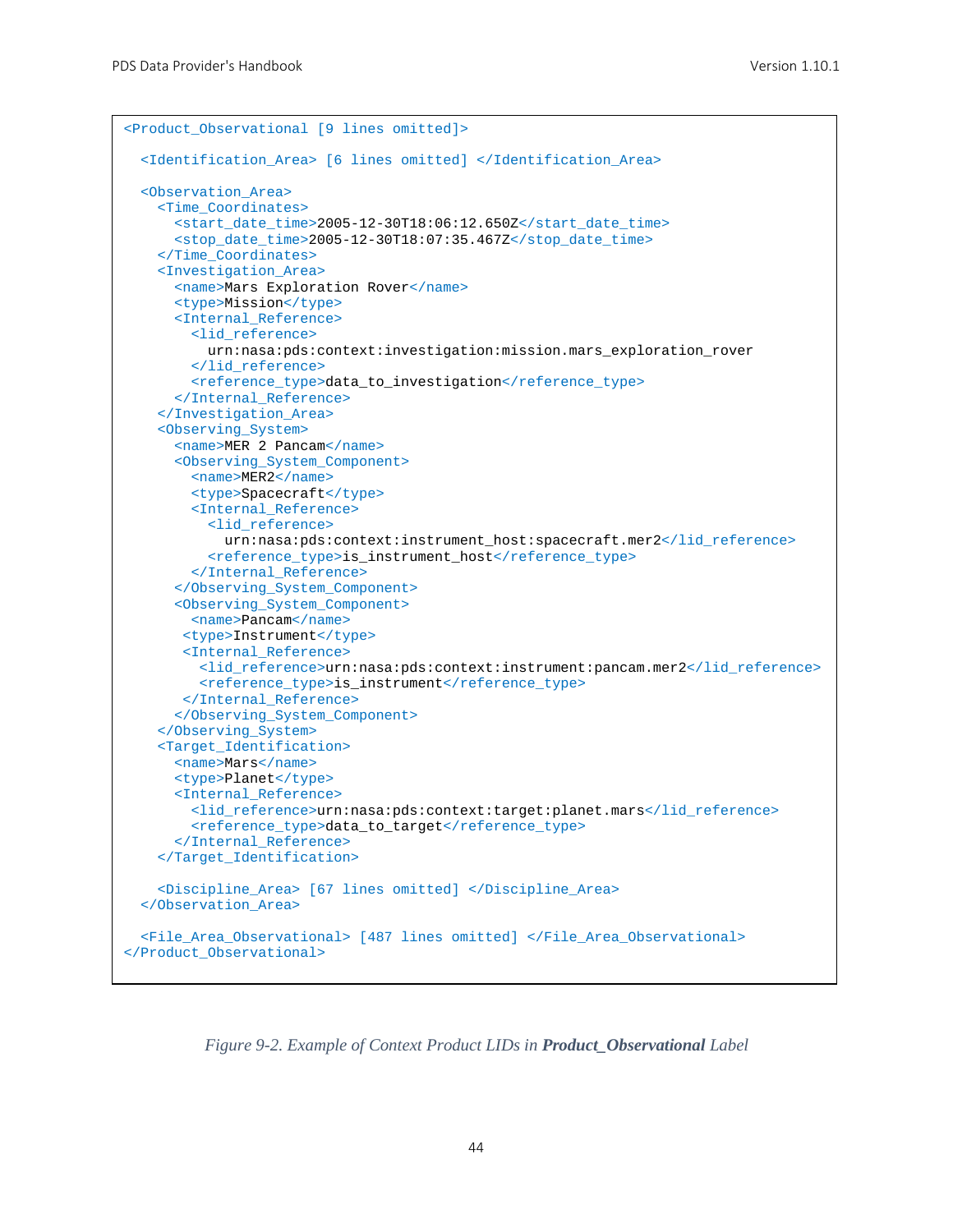# 10 Assembling the Whole Archive

When the time comes to deliver your archive to PDS, you will need to assemble all the pieces and validate the archive as a whole. If your delivery is the first of many over an extended time period, as for a mission, it will of course have only a partial delivery of data products, but all the other components must be present. We'll discuss validation in Section 11. This section explains what a fully assembled archive looks like.

Recall that the design of your archive (Section 4.3) defined the bundle and collections it would contain, the directory organization, and the directory and file naming schemes. Start assembling your archive by building a directory tree to hold the pieces. In particular, if you have more than about 20 data products, consider how to divide your many data files and their labels into subdirectories. The directory tree usually mimics the bundle and collection hierarchy, but it doesn't have to.

Figure 10-1 is a diagram of a typical directory tree. This example uses directory names in uppercase and file names in lowercase just for illustration; this is not required. You can see a different example online at [https://pds.nasa.gov/pds4/doc/examples/.](https://pds.nasa.gov/pds4/doc/examples/)

Section 2.B of the *SR* [2] describes a suggested organization for assembling a PDS4 bundle for transfer to the PDS node that will permanently house it. You and the node may agree to use this organization, or you can agree to use something different. The transfer organization may be temporary, in that the archiving node may want to rearrange some aspects of your bundle in order to integrate it into their overall holdings. In the top level directory is the bundle product. It's a label for the bundle as a whole. It may have any name starting with **bundle**, such as **bundle raw.xml**, but plain **bundle.xml** is fine. A readme file, if present, can be an overview of the contents of the bundle. It's described in **bundle.xml**.

There are no requirements for specific collections in a bundle, not even a data collection (you could have a bundle containing only documents, for example.) But if the bundle does contain a data collection, the suggested organization puts it in a directory whose name starts with **data** (*SR* [2] Section 2B.2.2). Similarly, if the bundle contains browse or document collections, they may be in directories whose names start with **browse** or **document**. Subdirectories beneath these directories can be named as you see fit. If you have browse products you'll probably find it convenient to store them in a structure that matches the data directory structure. Review Section 4.3.2 for rules about naming files and directories.

For each collection there must be a collection inventory table and its label, and these must be in the top level of the collection's directory. Their names must start with **collection**. A collection inventory is simply a table listing the LIDs or LIDVIDs of the products in the collection. As it is possible for a product to belong to more than one collection, the collection inventory also tells whether each product is a primary or secondary member of the collection. (It's a secondary member if it is already a primary member of another collection.) The collection inventory label describes the inventory table, of course, but it contains additional information about the collection that must follow the specific requirements in the *Standards Reference* [2] Section 9C.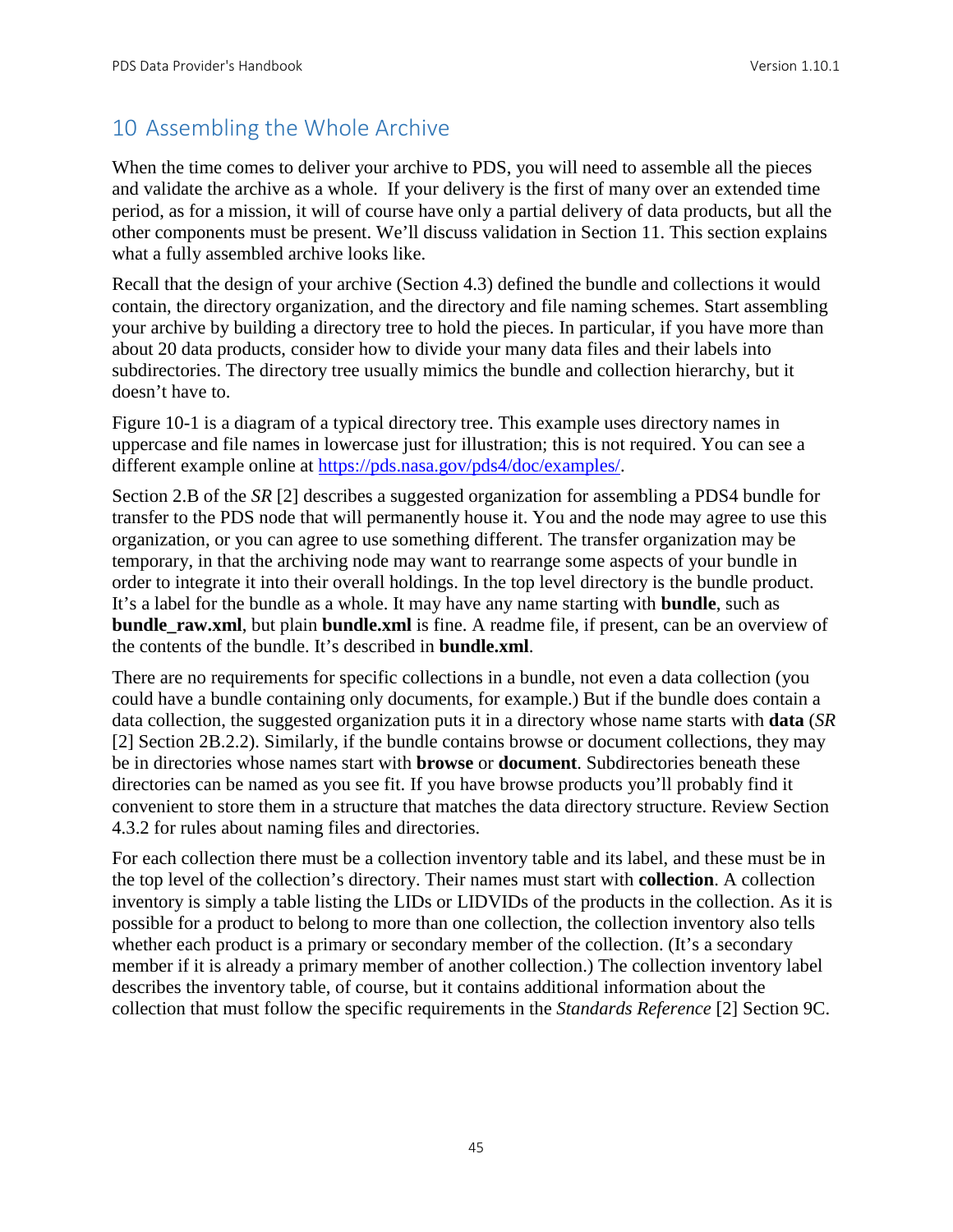Instructions for generating collection inventories and labels, along with bundle labels, are found in Appendix K. $9$ 

| readme.txt<br>bundle.xml<br><b>DATA</b>                                                                                                                 |  |  |
|---------------------------------------------------------------------------------------------------------------------------------------------------------|--|--|
| collection_data_inventory.csv<br>collection_data_inventory.xml<br>YEAR1                                                                                 |  |  |
| data_2017_01_01.csv<br>data_2017_01_01.xml                                                                                                              |  |  |
| YEAR2<br>data_2018_01_01.csv<br>data_2018_01_01.xml                                                                                                     |  |  |
| <br><b>BROWSE</b>                                                                                                                                       |  |  |
| collection_browse_inventory.csv<br>collection_browse_inventory.xml<br>YEAR1<br>browse_2017_01_01.jpg<br>browse 2017 01 01.xml<br>$\cdots$               |  |  |
| YEAR <sub>2</sub><br>browse_2018_01_01.jpg<br>browse_2018_01_01.xml                                                                                     |  |  |
| <b>DOCUMENT</b><br>collection_document_inventory.csv<br>collection_document_inventory.xml<br>errata.txt<br>errata.xml<br>userguide.pdf<br>userguide.xml |  |  |

*Figure 10-1. Example archive directory structure*

It's worth repeating that a context collection is not required. If your bundle has not introduced any new context products to PDS4 (see Section 9), there is no reason to include a context collection. Even if your bundle does require new context products, they may be delivered separately to the PDS Engineering Node, as negotiated with your consulting node. See the *Standards Reference* Section 8B.3. If you do include a context product collection in your bundle, the products should be listed in the context collection inventory table as secondary products. They are always primary products in the PDS4 master context bundle.

<span id="page-52-0"></span> <sup>9</sup> If your collection meets the criteria for a Mission Science Data Collection defined in the *Standards Reference* [2] Section 9C.3.1, then your collection inventory label must include the metadata listed in that section.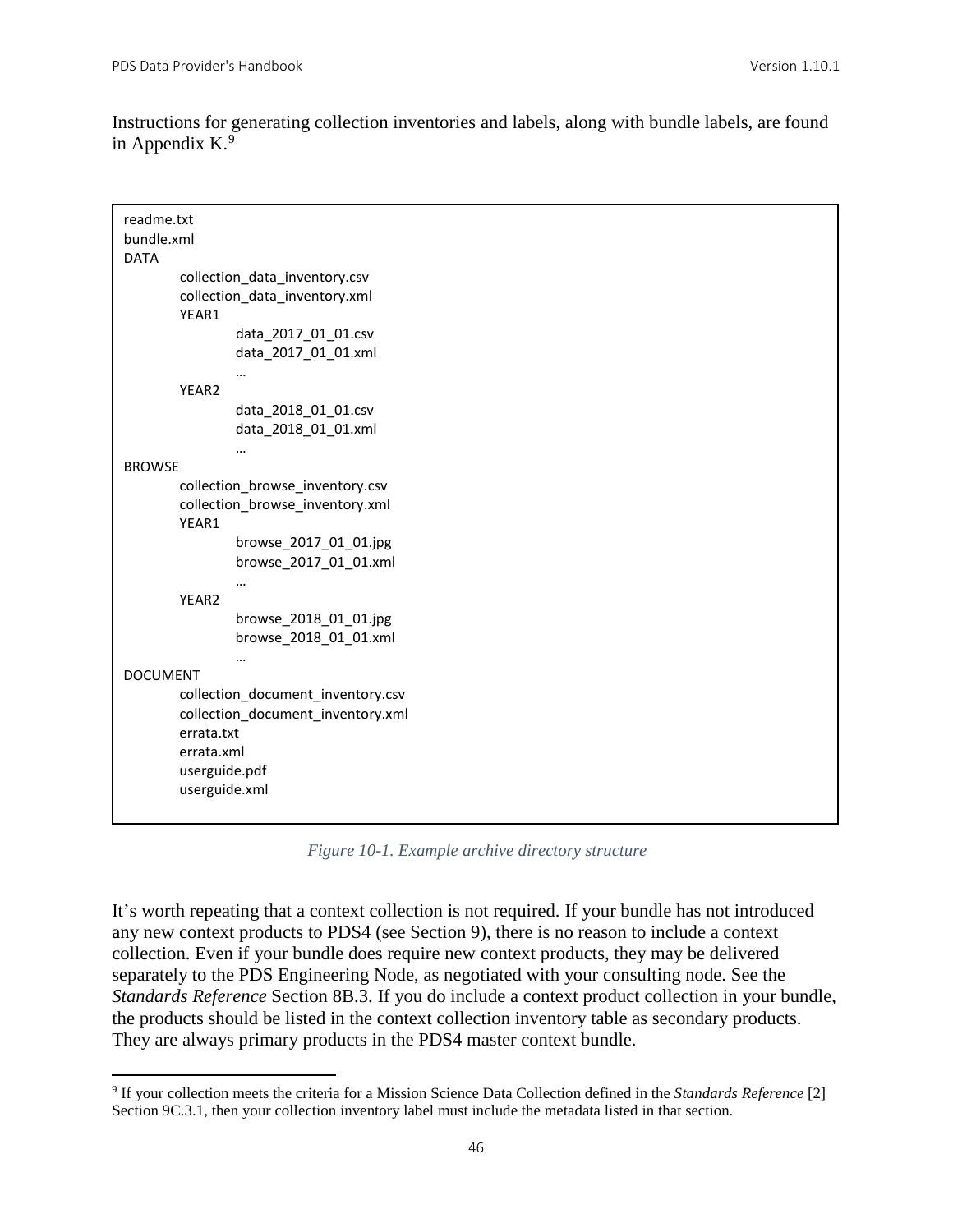When you have built your bundle's directory structure, you may populate it with the files that belong in each directory, and update the collection inventory tables accordingly. When all the pieces are in place you can then validate the bundle. This is discussed in Section 11, Archive Validation.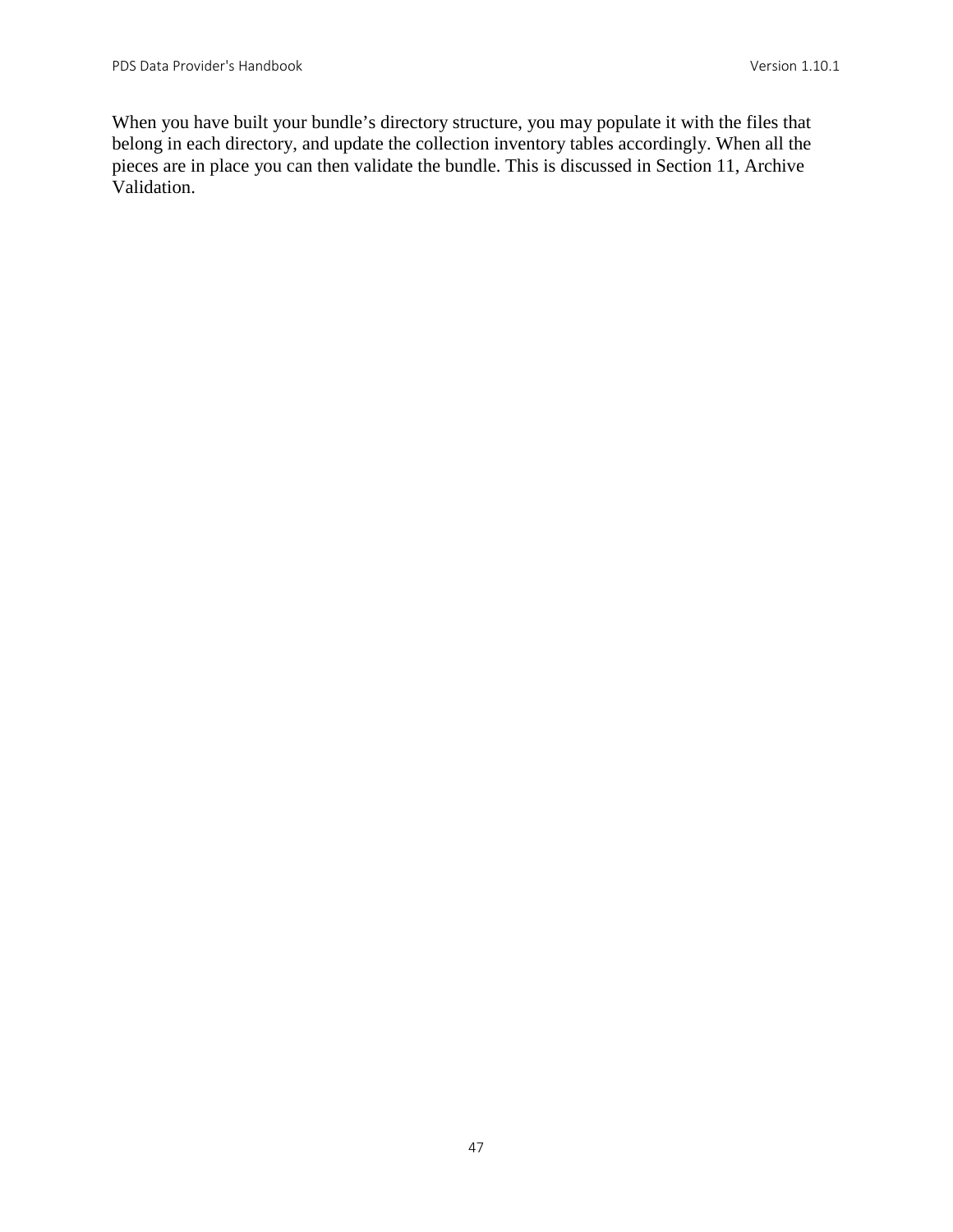# 11 Archive Validation

Archives submitted to PDS must be shown to be valid before they can be accepted. Validation means ensuring that the archive is complete, internally consistent, and consistent with other PDS archives and that the products in the archive are documented, correctly labeled, and error-free.

The PDS node that receives your delivery will perform most of these validation checks (except for science validation, as explained in Section 11.3). If errors are found, you will have to correct them and re-deliver. It's best to run the PDS-supplied validation tools on your bundles before delivering them in order to avoid last-minute corrections.

# 11.1 Label Validation

To be compliant with PDS4 standards an XML label must:

- Be both semantically and syntactically correct.
- Be compliant both in content and in referential integrity.
- Be compliant with the class and attribute structures defined by the PDS4 common schema and any relevant discipline and mission dictionary schemas.
- Be compliant with the rules governing specific attributes and their values as set by the PDS Schematron files and any relevant discipline and mission Schematron files. (See Appendix I for more about validation using Schematron files.)
- Properly describe the structure of the digital objects.

## 11.2 Data Product Validation

Validation against the schemas and Schematron files demonstrates only that a label is correctly formed and populated; it does not show that the label correctly describes its data product. You need to ensure that the data product can be read or displayed correctly using only the information in the label. For large deliveries it may be impractical to apply this test to every product, but you should at least do spot checks of each type of product. This kind of validation needs to be done by the data provider, who knows what to expect in a data product and would be able to recognize an error caused by misreading the file. The receiving PDS node will also do spot checks of the data.

You may test your labels and data products using PDS tools (see below) or using your own labelreading software that you would normally use to work with the data. If your archive contains browse data, they may be useful for comparing to the observational data as a test to see if the latter are being read correctly.

# 11.3 Science Validation

Science validation means checking that the data products in your archive contain the data you expect them to contain. This can be done by spot checking products, as just mentioned, but the best way to validate the science content of your data is to use the products. That is, the products that go into the archive should be *the same products that you use for research*, so that you are likely to uncover any anomalies in them in the course of your science analysis. This kind of validation can be performed only by the scientist providing the data. PDS personnel might not use your data products in a research environment.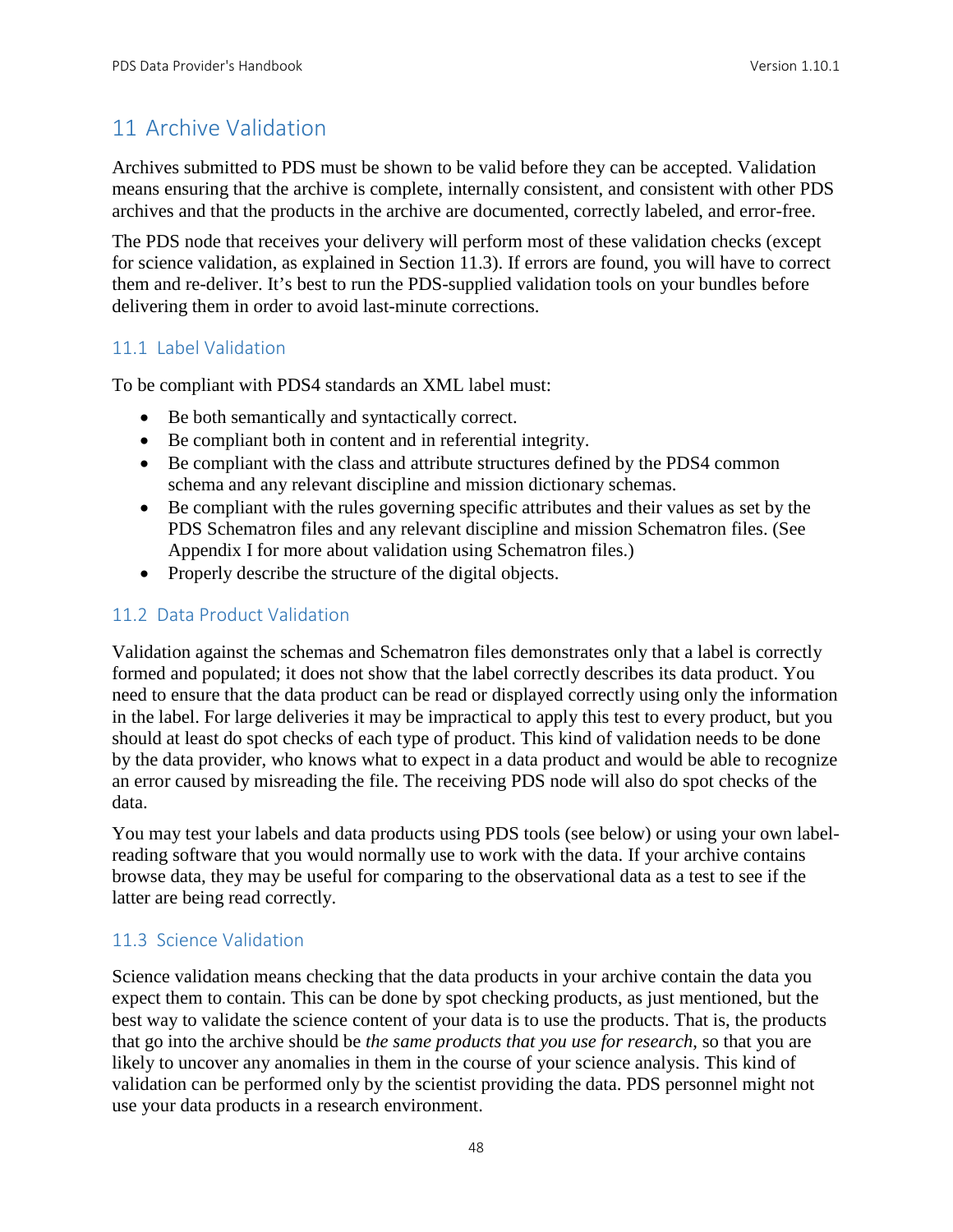#### 11.4 Archive Validation

The archive as a whole must be complete, internally consistent, and consistent with other PDS archives. To be complete, it must have all the products, collections, and bundles that it should have according to both its documentation and also the peer review results. Of course, a missionbased archive that accumulates over many deliveries may not be complete until the end of the mission, but the products, collections, and bundles expected for a particular delivery must be complete.

To be internally consistent, all products must belong to at least one collection and must be listed in the collection's inventory. All collections must belong to at least one bundle and must be listed in the bundle label. LIDVIDs must be correctly formed and unique.

To be consistent with other PDS archives, internal references must lead to documents and context products that actually exist.

#### 11.5 Validation Tools

#### 11.5.1 XML-Aware Editors

The best way to ensure a valid label is to use an XML-aware editor (see Section 6.4.1). These editors can show you at a glance where the label is not compliant with the schema(s). This is useful as a first step in validation, but keep in mind that XML-aware editors validate only the contents of the label, not the data file.

#### 11.5.2 The PDS4 Validate Tool

The PDS4 Validate Tool is used for validating PDS4 product labels, collections and bundles. It can be found here:

#### [https://pds.nasa.gov/pds4/software/validate](http://pds.nasa.gov/pds4/software/validate)

The Validate Tool performs the following checks:

- Checks whether a label complies with the schemas and Schematrons specified in its XML prolog and root tag
- Checks that files referenced in the label exist
- Checks that file names in the label have the same case as the actual file names
- Checks that file checksums in the label, if any, match the actual file checksums
- Checks that file checksums in the Checksum file, if any, match the actual file checksums
- Checks the referential integrity of LIDs and LIDVIDs, including
	- o Is the LID valid?
	- o Is the LID listed in the collection inventory product?
	- o Are all LIDs listed in the collection inventory present in the collection?
	- o For a collection product LID: is it listed in the bundle label?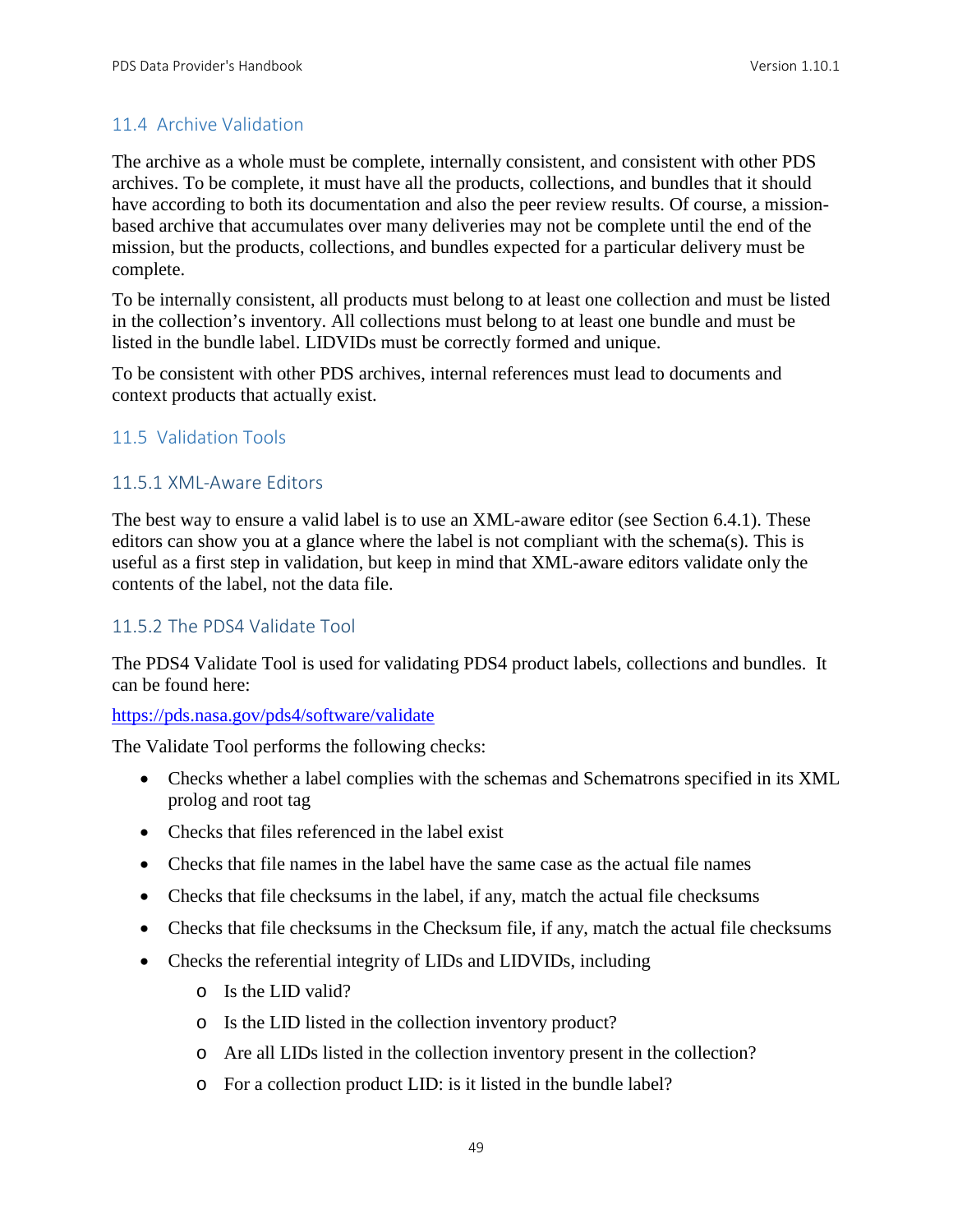o Are all collection product LIDs listed in the bundle label present in the bundle?

Currently the Validate Tool does not check that the label correctly describes the contents of the data file.

#### 11.5.3 The Small Bodies Node PDS4 Viewer and Other Tools

The Small Bodies Node maintains a set of tools for reading and manipulating PDS4-labeled data at [http://sbn.astro.umd.edu/tools/tools\\_readPDS.shtml.](http://sbn.astro.umd.edu/tools/tools_readPDS.shtml) While most of the tools are intended for use by programmers, the set also includes the PDS4 Viewer, a standalone program that reads and displays PDS4 images, tables, spectra and arrays, at

[http://sbndev.astro.umd.edu/wiki/PDS4\\_Viewer.](http://sbndev.astro.umd.edu/wiki/PDS4_Viewer) This tool can be useful for verifying that a label correctly describes its data object.

## 11.5.4 The PDS Transform Tool

The PDS Transform Tool converts PDS3 and PDS4 labels and data into other formats, including JPEG, GIF, PNG, TIFF, and others.

<https://pds.nasa.gov/pds4/software/transform/>

#### 11.5.5 Other Tools Maintained by PDS

Other label-reading tools maintained by the PDS Engineering Node include software libraries, which can be found here:

[https://pds.nasa.gov/pds4/software/](http://pds.nasa.gov/pds4/software/)

# 11.5.6 Tools Contributed by PDS Users

PDS maintains a Tool Registry at<https://pds.nasa.gov/tools/tool-registry/> to which PDS users may submit tools they have developed and download tools submitted by other users. Submissions to the Tool Registry are vetted by the PDS Engineering Node.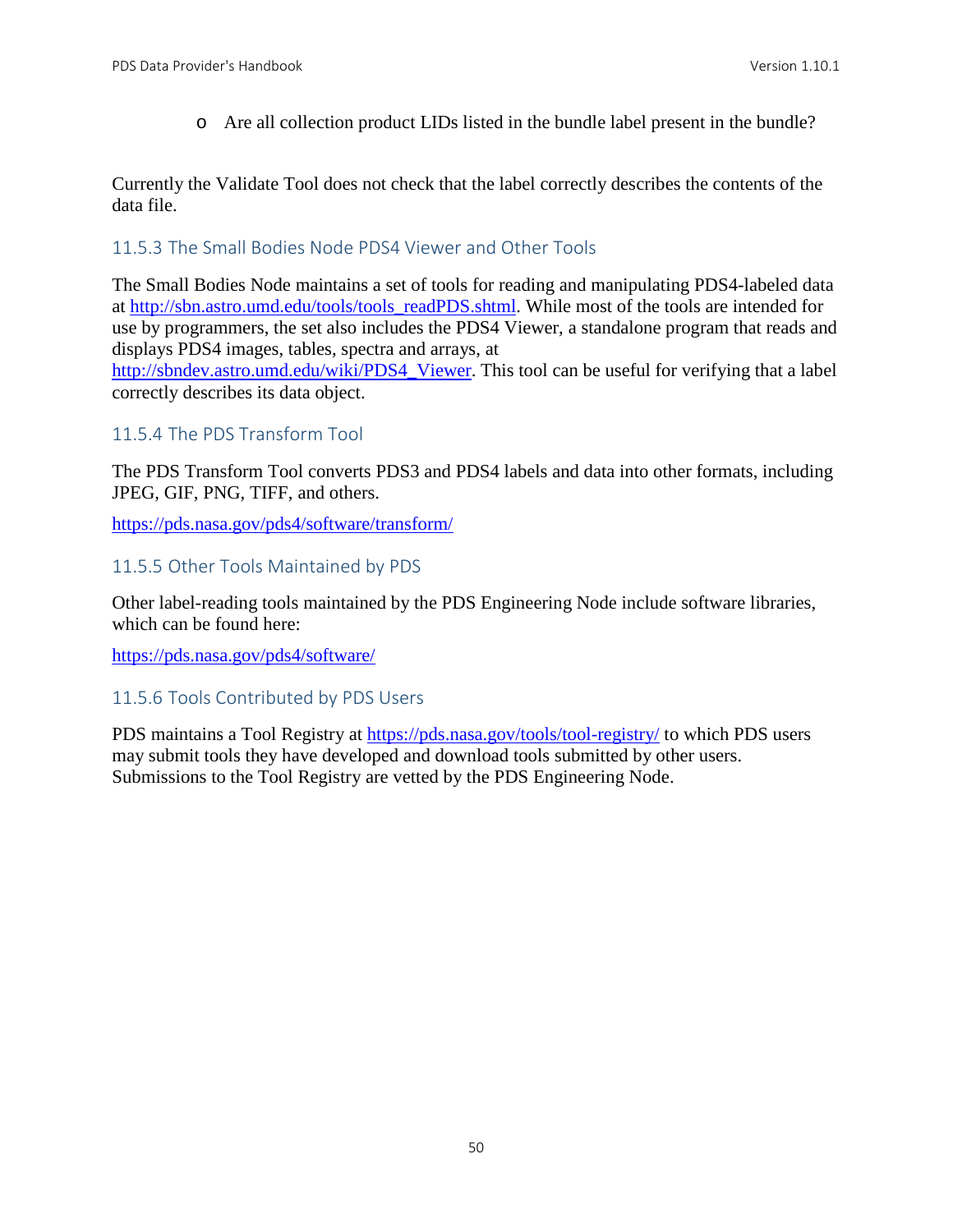# 12 Peer Review

## 12.1 Why Peer Review Is Needed

Peer review is the key to the integrity of the PDS holdings. Every archive submitted to PDS must pass a peer review before it can be accepted. Archive peer review is analogous to the review of an article submitted to a scientific journal, although the procedure is different. Your consulting PDS node representative will coordinate the peer review of your archive by soliciting reviewers, setting a schedule, making the bundle available, collecting review comments, and coordinating your response to the comments.

The review committee will include scientists who are experienced in the types of data in the bundle and, preferably, have a particular interest in your data. In the case of a mission-related bundle, the ideal mix of science reviewers includes some from outside the mission, some from within the mission but outside the instrument team, and possibly some who are involved in the team but not in the data product design. This last group may be the most critical of reviewers, having a real stake in the outcome. The committee will also include at least one PDS reviewer from another node and a PDS data engineer from the Engineering Node. Finally, the data provider(s) are included in the review committee. Reviews are held openly; data providers know who the reviewers are, all comments are shared with the whole committee, and members are expected to discuss any serious issues in order to reach a resolution.

When a reviewer submits a comment that recommends a change to the review material, or asks a question about it, the comment is called a *lien*. The review coordinator keeps a master list of all liens raised during a review. The data provider is asked to respond to each lien by stating what action, if any, will be taken to resolve it. If a recommendation will not be followed, the data provider must explain why, and the reviewer may either accept or reject that explanation. The period of time during which the data provider is working on the review recommendations is called *lien resolution*.

As a rule the archive is accepted by PDS when all liens have been resolved. If outstanding liens do not materially affect scientific use of the data, the archive may be declared *certified* before all liens have been resolved. Once certified, the archive may be released online. Archives distributed from PDS web sites should be marked as Certified Data, or the web site should make the statement that all available archives are Certified Data unless otherwise indicated. See the PDS Policy Defining Certified Data on the *PDS Policies* web page, [https://pds.nasa.gov/policy/.](https://pds.nasa.gov/policy/) Note that delivery is not complete until all liens have been resolved regardless of whether the data have been certified.

# 12.2 Typical Review Procedure

The approach to conducting a peer review varies depending on whether the archive accumulates over a long period of time, as for a planetary mission, or is completed in a single delivery, as for observatory or laboratory data.

Usually individual data providers are funded to generate an archive and deliver it to PDS in a single delivery near the close of the funding period. In this case the complete archive should be submitted to peer review sufficiently in advance of the end of funding to allow changes to be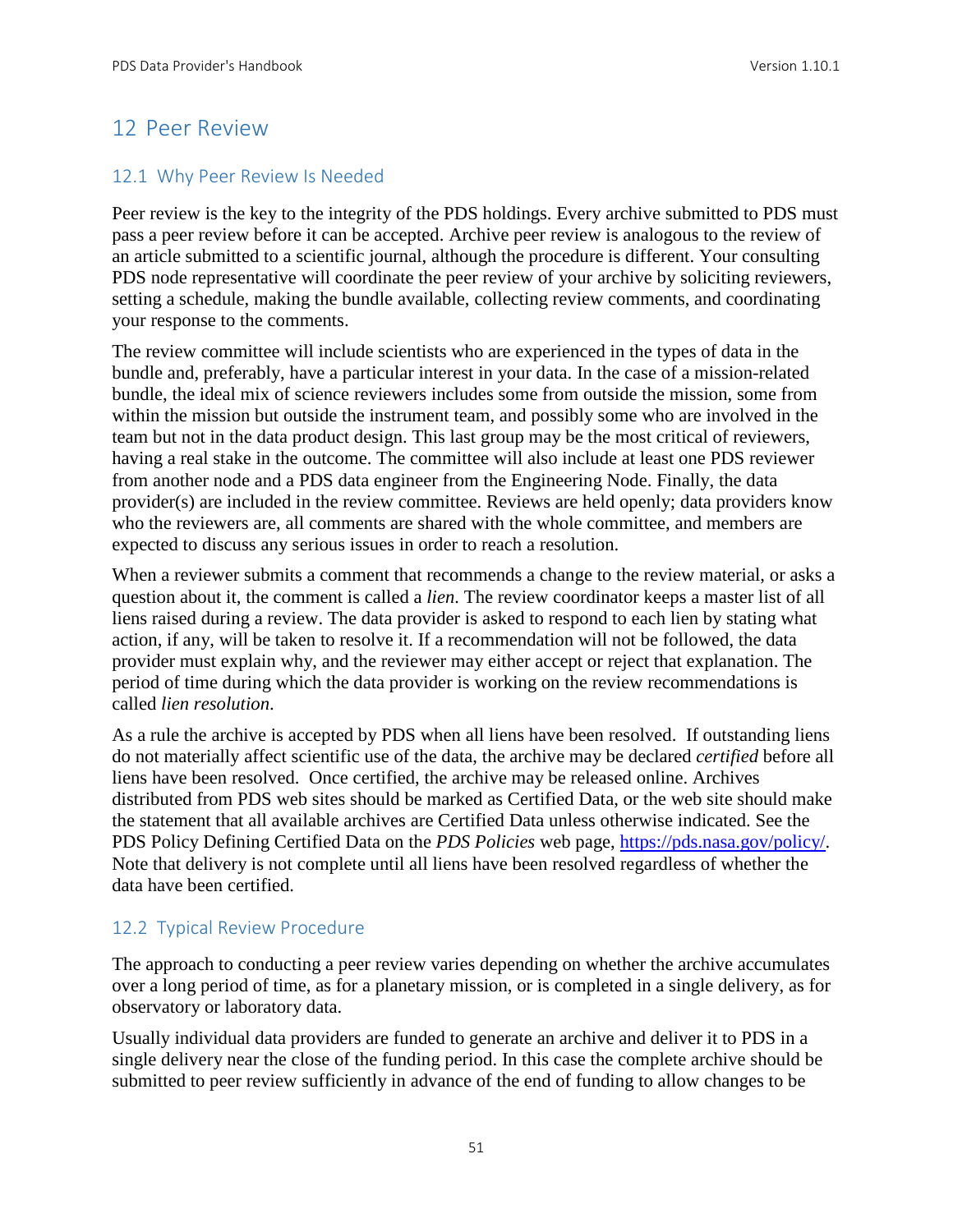made if needed. Your PDS representative will work out a schedule with you. With a single delivery, the products that are reviewed are the products that will be archived.

In the case of a mission that will deliver many times over several years, it is not practical to conduct a review for every delivery, nor to wait until the end of the mission to review the complete archive. The review must take place in time for any recommended changes to be made to the processing pipeline software, well before routine data handling begins. Therefore this kind of review covers a representative sample of pipeline data products and their documentation typically a Data Product Software Interface Specification (SIS) document<sup>10</sup>. When actual data are delivered, they are validated by the receiving node for compliance with PDS standards and for compliance with the peer-reviewed documentation.

In general, the procedure is as follows, although it may vary slightly among PDS nodes.

- 1. The data provider delivers the archive (or a representative sample) to the coordinating node. Node personnel confirm that the delivery is suitable for review.
- 2. The review coordinator assembles a list of potential reviewers and invites them by email.
- 3. The review coordinator announces the opening of the review and provides access to a password-protected web site where the review materials are posted.
- 4. Reviewers have about two weeks to examine the materials and email their comments to the review coordinator.
- 5. The review coordinator posts comments (either separately, or collated in one list, or both) on the web site.
- 6. The data providers have about two weeks to email their response to the comments, which the review coordinator posts on the web site.
- 7. The review coordinator decides whether there is reason to hold a review teleconference, based on the data providers' response, for instance if there is an issue that cannot be resolved by email. If so, a teleconference is arranged at a time convenient for reviewers, data providers, and PDS representatives.
- 8. The review coordinator posts a list of the review liens (comments that require an action). At the teleconference, if there is one, the unresolved liens are discussed one by one and decisions are made for their resolution; otherwise the data providers simply begin working on the liens. Data providers may decline to follow a reviewer's recommendation if they can justify doing so (for example, because of insufficient resources), as long as the reviewer agrees and the resulting archive would still be PDS-compliant. A record of the resolution of each lien is posted on the review web site and retained by the PDS node.
- 9. The data provider resolves the liens within a given period of time, say from two weeks to a month. (The schedule should take into consideration other mission activities going on; in particular the liens should be resolved before delivery testing begins.)

<span id="page-58-0"></span><sup>&</sup>lt;sup>10</sup> A SIS document is usually a mission deliverable. PDS does not require an archive to include a SIS; the requirement is only for adequate documentation to use and understand the archive. However, if an instrument team has to write a SIS anyway, they may include it in the archive if it helps meet the PDS documentation requirement (*Standards Reference* [2] Section 8A).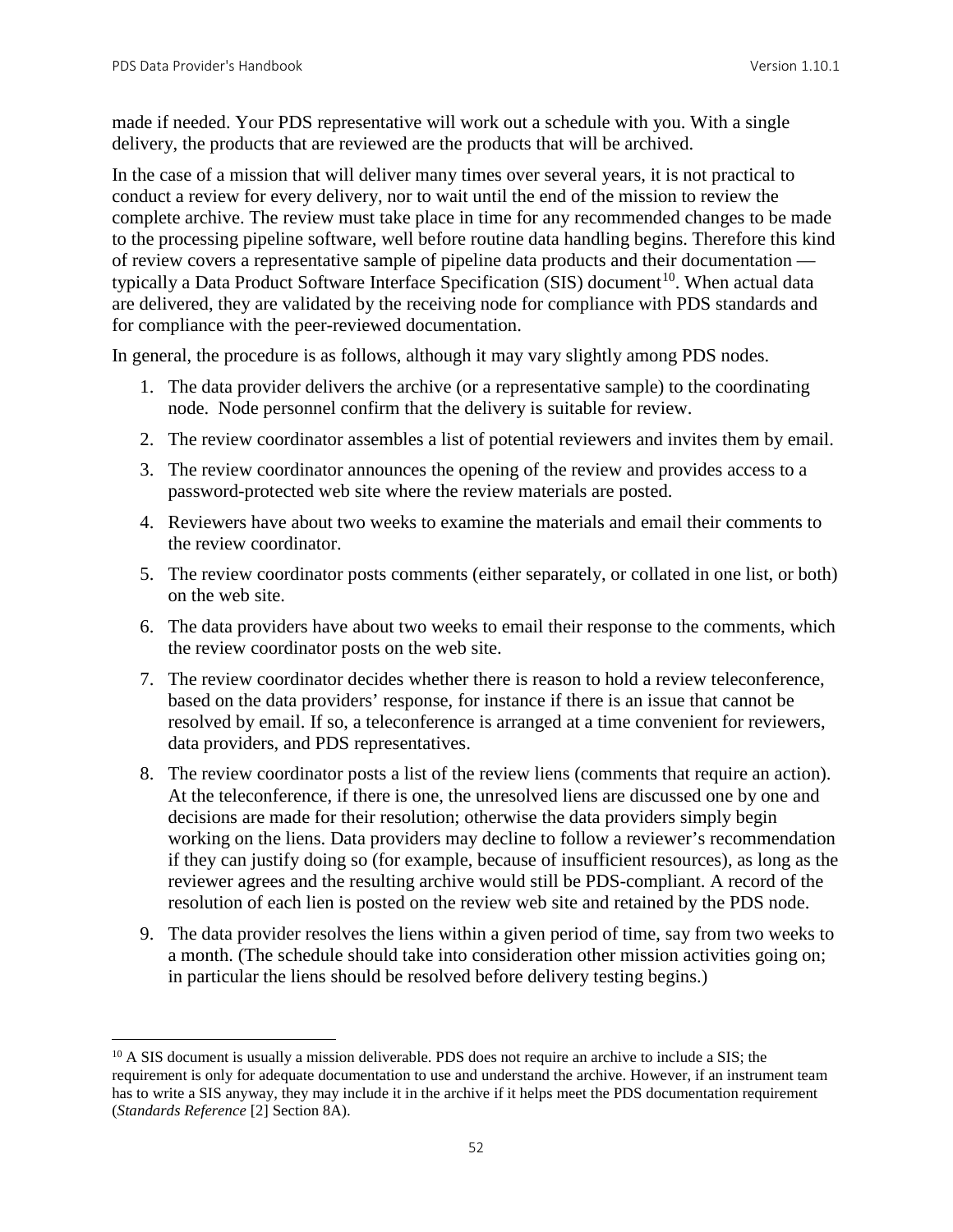- 10. The data provider delivers revised materials to the review coordinator, who posts them on the review web site.
- 11. The review coordinator invites the reviewers to examine the revised material to be sure their comments have been addressed. If the reviewers are satisfied, the review is complete.

A representative archive that is to be delivered as real data in many installments  $-e.g.,$  a mission archive – will not be made public because it is not an actual delivery; it contains only examples of data products. Actual deliveries will take place according to a schedule agreed upon between the mission and PDS. See Section 13 for details of how these archives are to be delivered to PDS.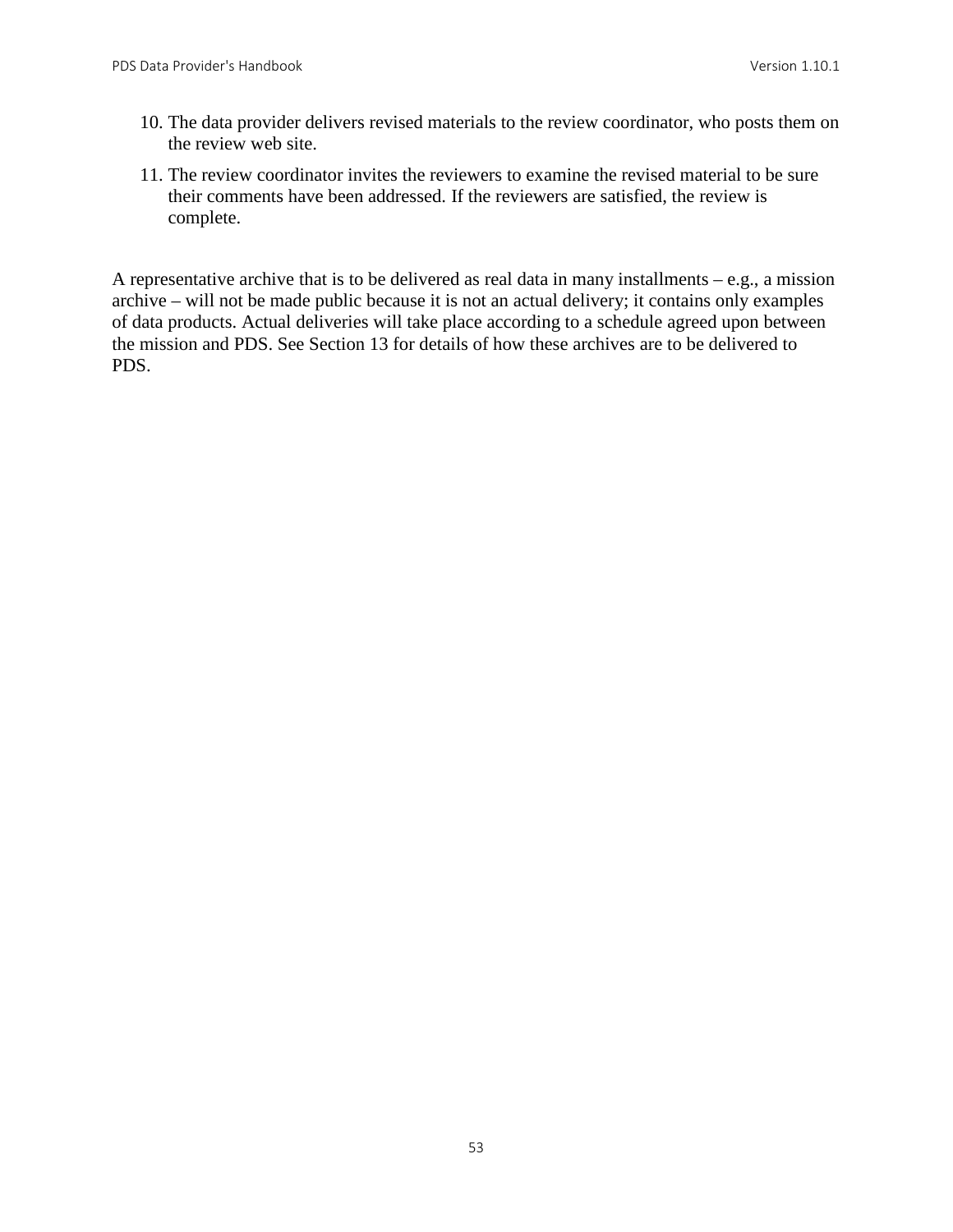# 13 Archive Delivery

The organization of PDS4 products (i.e., bundles and collections) is a logical, not a physical, structure. However, products transferred to, within, or from PDS need to be placed into a physical structure. PDS uses delivery packages to accomplish such transfers.

In most cases it is convenient to organize delivery packages into a physical structure that parallels the logical structure of the archive (i.e., the bundle product at the root level with subdirectories for collections, etc.). However, alternate organizations are possible (such as flat directory structures for incremental deliveries of accumulating collections). PDS only requires that the sender and receiver agree on the structure in advance and that an MD5 checksum be provided for each file transferred (*PDS Policy on Use of Checksums*, PDS Policies page, [https://pds.nasa.gov/policy/\)](http://pds.nasa.gov/policy/).

This section describes the typical procedures involved in delivering data to PDS. In practice, you should work with the discipline node that will receive the delivery to agree on the procedures that you will use.

## 13.1 Contents of the Delivery to PDS

A delivery to PDS may have up to three components:

- 1. The delivery package containing the material being transferred,
- 2. The checksum file, a list of individual MD5 checksums for every file in the delivery package,
- 3. The optional delivery manifest, which maps each product's LIDVID to the name of the product's label file.

#### 13.1.1 The Delivery Package

The term *package* is used to indicate the batch of archival material being transferred. A delivery package may come as a compressed file, e.g. with Zip or gzip. It may come on an external drive delivered through the mail, or by electronic transmission such as FTP. The data provider and receiver determine the best packaging options for the delivery. In the absence of a transfer agreement, PDS provides a default procedure (see *PDS Standards Reference* [2], Section 2B.2) which is often recommended by discipline nodes.

#### 13.1.2 The Checksum File

The checksum file is a file provided with each transfer to, from, or within PDS. The purpose of the checksum file is to allow the recipient to verify that the files have been delivered intact. By computing checksums on the files after delivery and comparing them to the original checksum file, the recipient will know if any errors have been introduced. The checksum file is required for every delivery.

The checksum file lists a checksum for *every* file in the package (not just every label file). If the delivery package is a zip file, tar file, etc., the checksum file must contain an entry for every file in the package after the package has been unpacked. Currently PDS uses MD5 checksums, so the checksum manifest is output from an MD5 checksum utility such as md5deep. Each entry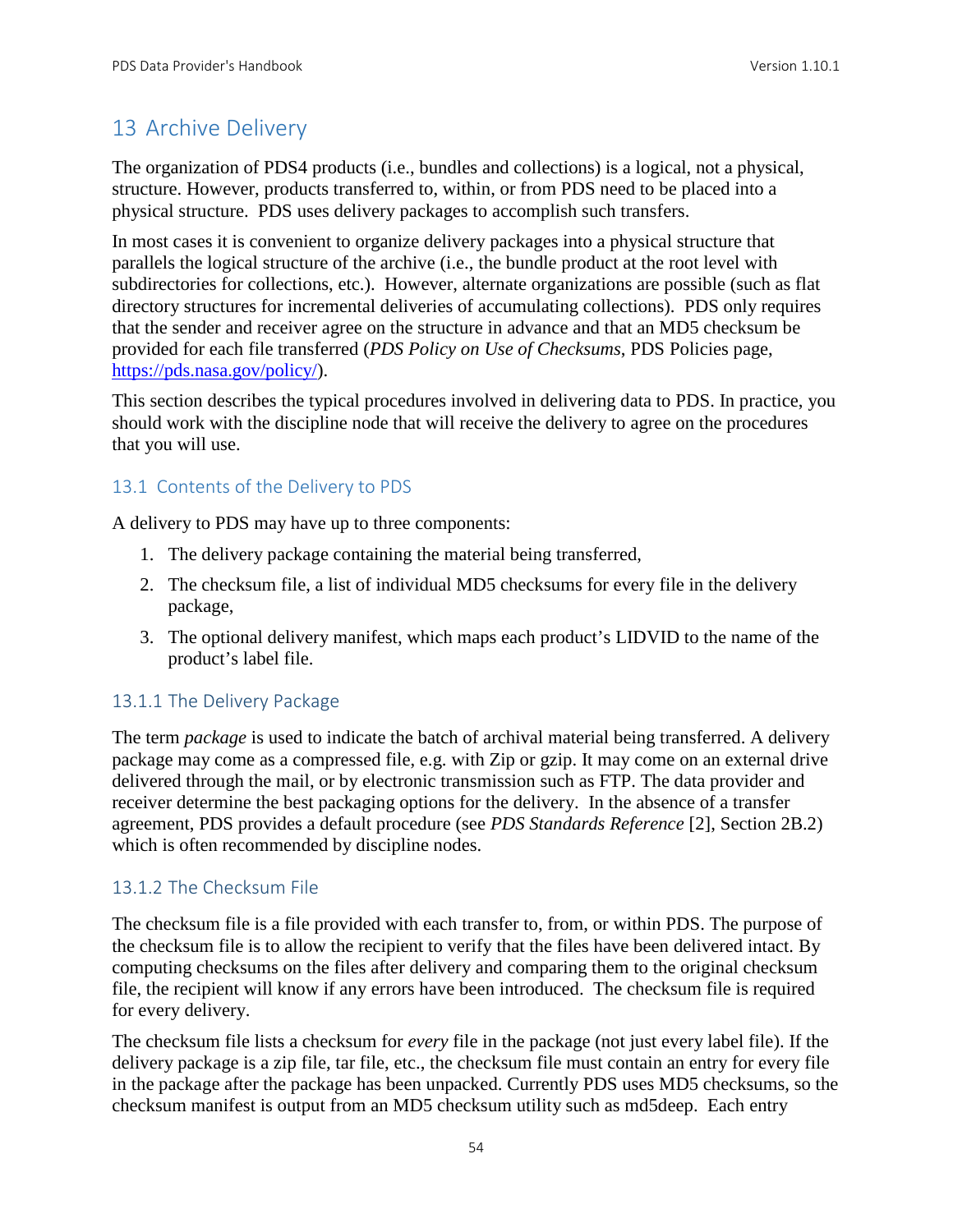consists of a 32-character hexadecimal MD5 checksum value, followed by two spaces, followed by the file specification name relative to the root directory of the package, followed by an ASCII carriage-return line-feed pair.

The example below shows the structure of a checksum file:

```
6dab19e22439a419e3e9b9f4046bf390 ./browse/collection_browse.xml
                                        ./browse/collection_browse_inventory.csv<br>./browse/ele_mom.pdf
3ff61c98cbed11e99690f76b5f6831b0 ./browse/ele_mom.pdf
fd014ead868211ac6421efd1633c1a33 ./browse/ele_mom_browse.xml
2e47917704231a1f8bd2d3a66e5588b3<br>2cef640ecac021083ef1fe3f03f4c6f6
                                        ./data/collection_data_inventory.csv<br>./data/ele mom.tab
2b555c42a7e7b4981407c9a824237f4a
117982301d1b009b842104b134d86d3d ./data/ele_mom_tblchar.xml
```
Since the checksum file is external to the package, and hence external to the archive, there is no requirement to provide a separate PDS4 XML label for it.

#### 13.1.3 The Delivery Manifest

The delivery manifest is an optional file provided with a transfer to, from, or within PDS. The purpose of the delivery manifest is to show what products are intended to be included in the delivery. It is analogous to a packing slip in a physical package; by comparing the delivery manifest to the package contents, the recipient can tell if a product is missing from the delivery or if it contains any unexpected products. The delivery manifest may be required or optional depending on the policy of the PDS discipline node receiving the delivery.

The delivery manifest maps product LIDVIDs to file names for each product label file in the package. If the delivery package is a zip file, tar file, etc., the manifest must contain entries for every label file in the package after the package has been unpacked. The delivery manifest is in the form of a Table\_Character file, a two-field fixed-width table with one row for each of the products in the package. The first field gives the LIDVID of each product in the package. The second field gives the name of the product's label file relative to the root directory of the package. Each record is delimited by an ASCII carriage-return line-feed pair.

The example below shows the structure of a delivery manifest:

```
urn:nasa:pds:example.dph.sample:browse:collection::1.0 ./browse/collection.xml<br>urn:nasa:pds:example.dph.sample:browse:ele_mon::1.0 ./browse/ele_mom_browse.xml
urn:nasa:pds:example.dph.sample:browse:ele_mon::1.0 ./browse/ele_mom_brow<br>urn:nasa:pds:example.dph.sample:data:collection::1.0 ./data/collection.xml
urn:nasa:pds:example.dph.sample:data:collection::1.0 ./data/collection.xml<br>urn:nasa:pds:example.dph.sample:data:ele_mon::1.0 ./data/ele_mom_data.xml
urn:nasa:pds:example.dph.sample:data:ele_mon::1.0
```
Since the delivery manifest is external to the package, and hence external to the archive, there is no requirement to provide a separate PDS4 XML label for it.

#### 13.1.4 The Difference Between a Delivery Manifest and a Checksum File

The delivery manifest and the checksum file are not the same, and one file cannot serve both purposes. A delivery manifest has an entry for every *label* file in the delivery. It tells the recipient whether the delivery is complete; that is, whether it contains exactly what the sender intended to send. A checksum file has an entry for *every file* in the delivery – labels, data, and all. It tells the recipient whether any file in the delivery is corrupted. The delivery manifest may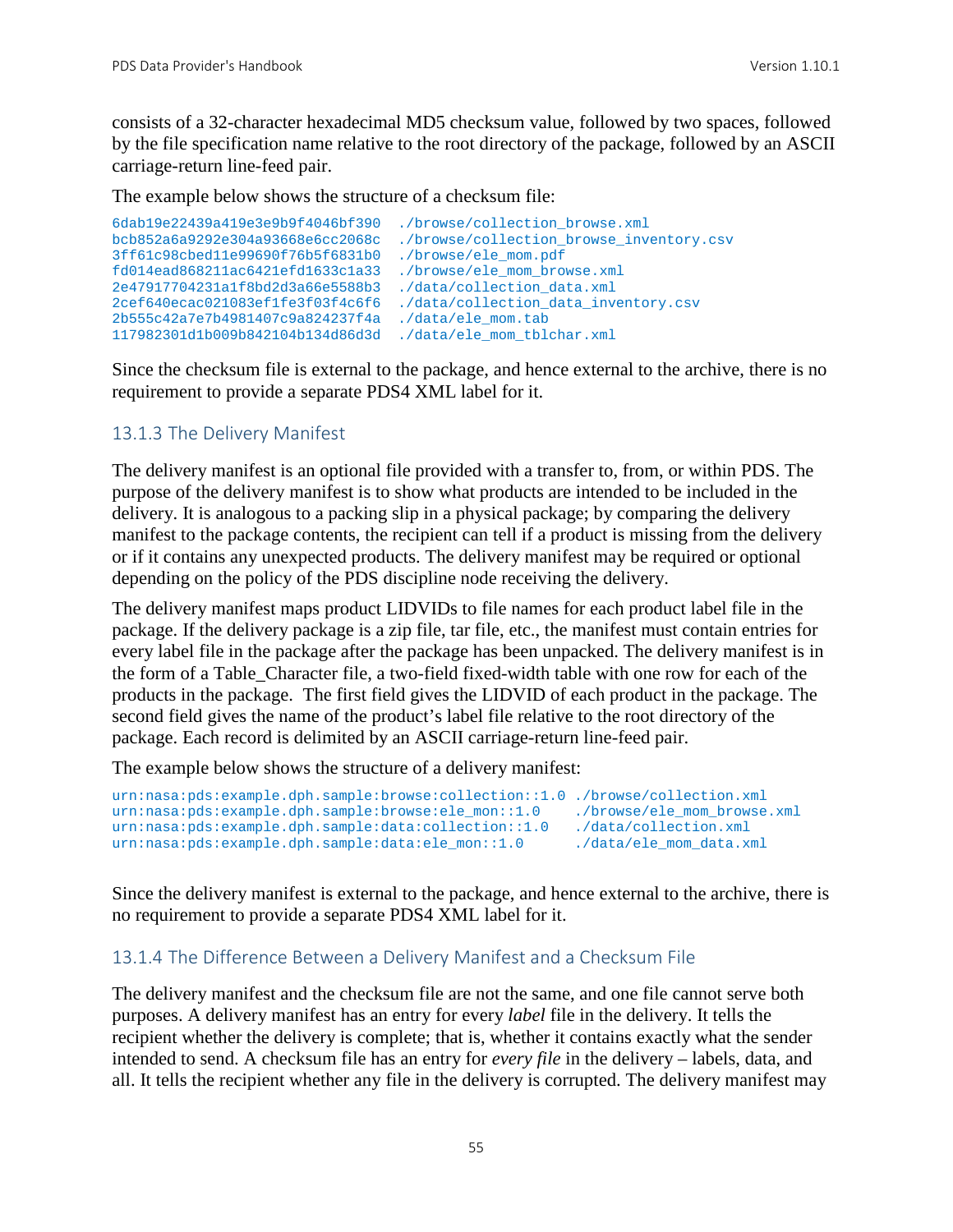or may not be required by the PDS node receiving the delivery. The checksum file is always required.

#### 13.2 Transfer Procedures

You and your PDS node representative should agree on the procedure for delivering your archive to PDS. If your archive consists of a single delivery, then there may be nothing more for you to do if the PDS node already has the complete archive. Check with your node representative to be sure. On the other hand, if you will be delivering the archive incrementally, a more formal procedure should be put in place.

#### 13.2.1 Logistics

When planning a delivery, both sides should have the following information.

- What is the format of the delivery package (e.g., a zip file)?
- What is the delivery mechanism (e.g., FTP "push" by provider to recipient's server)?
- What URL, account and password will be used to make the transfer?
- Is a delivery manifest required?
- What handshaking methods will be used? For example,
	- o Notification of delivery
	- o Notification of receipt
	- o Notification of checksum verification, manifest verification, and validation status

If the delivery contains any damaged files, or is missing any files, it's the provider's job to replace them with intact ones, either individually or by repeating the whole delivery, as agreed between the two parties. If unexpected files are present, the provider must tell the recipient what to do with them. If there are validation errors, the data provider is responsible for correcting the errors.

# 13.2.2 Delivery Checklist

The following discussion applies mainly to missions delivering data in scheduled installments, say every three months, over a long period of time. A mission usually involves several instrument teams delivering to several PDS nodes at the same time, and one node may be receiving data from several teams. With so many interfaces and moving parts, a formal delivery plan is necessary.

A good approach is for each pair of provider and recipient to agree on a delivery checklist to follow. Here is an example of such a checklist.

| Step     | Task                                  | <b>Responsibility</b>  |
|----------|---------------------------------------|------------------------|
| <b>.</b> | Agree on transfer method for delivery | Provider and recipient |

| Table 13-1. Example of an Archive Delivery Checklist |  |  |  |  |  |
|------------------------------------------------------|--|--|--|--|--|
|------------------------------------------------------|--|--|--|--|--|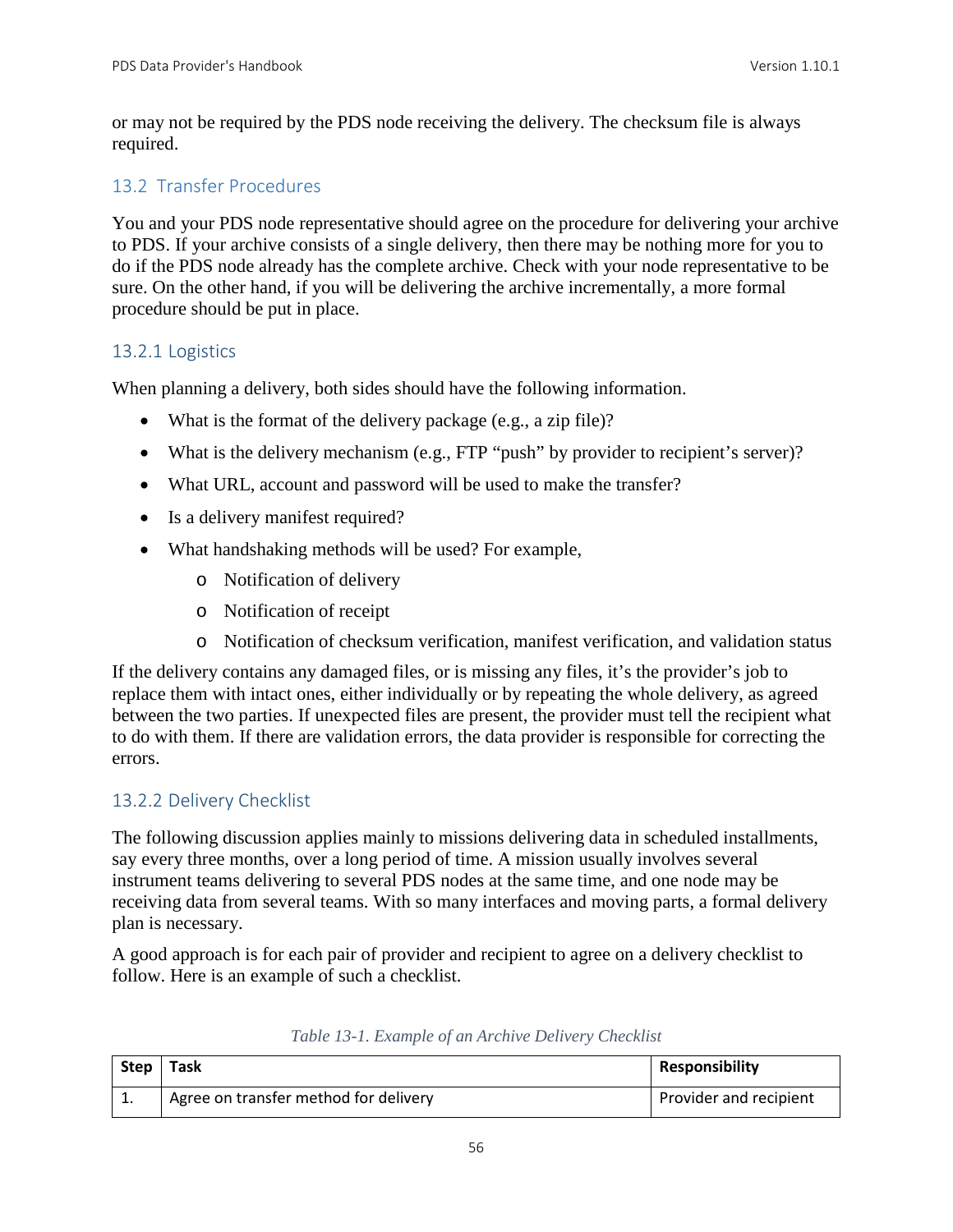| 2.  | Establish staging area at provider's site                                                                                     | Provider               |
|-----|-------------------------------------------------------------------------------------------------------------------------------|------------------------|
| 3.  | Establish staging area at recipient's site                                                                                    | Recipient              |
| 4.  | Determine destination address, account and password                                                                           | Provider and recipient |
| 5.  | Determine whether delivery manifest is required                                                                               | Recipient              |
| 6.  | Create delivery package, checksum file, and possibly delivery<br>manifest in provider's staging area                          | Provider               |
| 7.  | Notify recipient that delivery is ready for transfer                                                                          | Provider               |
| 8.  | Transfer the package to recipient's staging area                                                                              | Provider               |
| 9.  | Notify recipient that package has been delivered                                                                              | Provider               |
| 10. | Notify provider that package has been received                                                                                | Recipient              |
| 11. | Verify checksums and report to provider                                                                                       | Recipient              |
| 12. | Verify delivery manifest, if any, and report to provider                                                                      | Recipient              |
| 13. | Validate the delivery for PDS compliance and for compliance with<br>previously reviewed documentation, and report to provider | Recipient              |

After the first few deliveries the procedure may become routine enough that an actual checklist is no longer needed; but the checksum files, delivery manifests, and reports should continue to be produced, and the recipient PDS node may maintain them for future reference.

Most mission archives are cumulative; that is, each delivery adds more data to existing collections in an existing bundle, rather than a new bundle being created each time. For the second and subsequent deliveries of such an archive, the PDS node will probably ask the data provider to deliver only new files and files that have changed from previous deliveries. There should be no need to re-deliver parts of the archive that have not changed. See Section 13.3 for guidance about delivering revisions of previously released data products.

A note on the terms *delivery* and *release*: Both PDS and missions often talk about data releases as milestones, and missions usually publish a release schedule. A release happens when data are made publicly available on PDS web sites. A delivery, on the other hand, happens a few weeks before the release date, when a data provider delivers a package to a PDS node. (The schedule will be agreed upon by the mission and PDS.) Be careful to use the right terms when discussing data deliveries and releases to avoid misunderstandings.

#### 13.3 Revising Previously Released Products

It's not unusual for data products that have been released to PDS to be revised later by the data provider, especially for mission-generated products. A common reason for revising data products is that calibration data or procedures have improved. Occasionally revisions occur to correct errors that have been discovered in the data. PDS policy is to retain previous versions of the data for at least six months in a place accessible to users, unless the revisions have been made to correct major errors that render the previous versions unfit for use. This policy applies to archives that are accumulating from an ongoing mission; contents are considered to have *draft*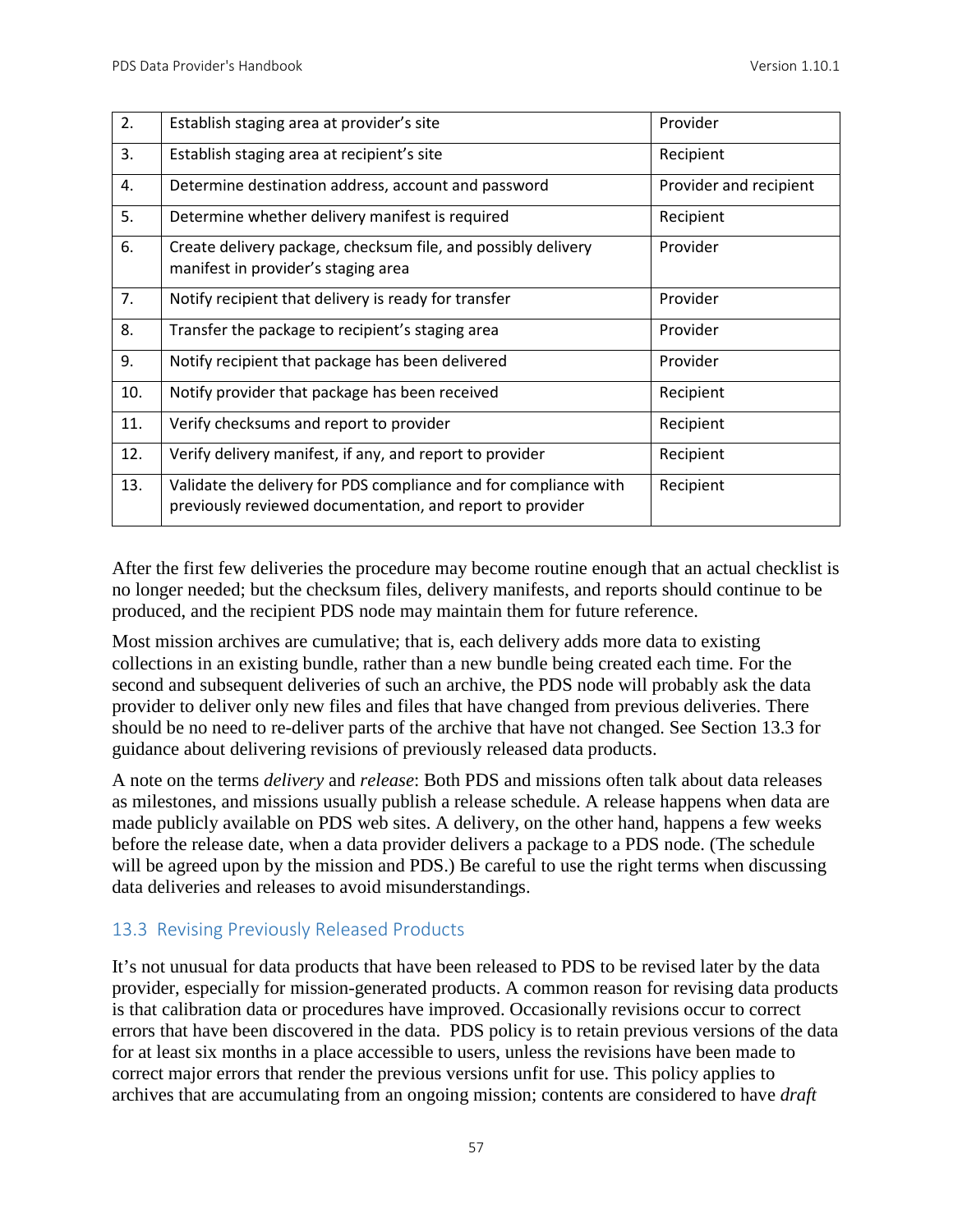status as long as the mission is ongoing. If data products in a closed collection – one for which the mission is over and no new products are expected – are revised, the previous versions are considered to be *superseded*, and will not be made available for use except in special circumstances. See the PDS policies for draft data and superseded data on the *PDS Policies* page, [https://pds.nasa.gov/policy/.](https://pds.nasa.gov/policy/)

PDS nodes are careful to ensure that the data available online are the most current versions but that older versions are retained for the specified time period. As a data provider you can help make this happen by informing your receiving node when a delivery contains revised products, exactly which products have been revised, and what you think should be done with the previous versions.

#### 13.3.1 What Should Be Changed in the Labels of Revised Data Products

In a **Product\_Observational** label the following attributes should be updated to indicate that the product has been revised:

<version\_id> in the Identification Area <creation\_date\_time> in the File Area <Modification\_History> in the Identification Area

**creation\_date\_time** and **Modification\_History** are optional but strongly recommended when changes are introduced; the first can be very useful in confirming the version change; the latter can provide information on what was changed and why. <logical identifier> in the Identification Area should *not* change. If you think this is incorrect, then what you have may not be a revision but a new product.

The file names associated with the product do not have to change, but they may. It may be easier for the PDS node to keep track of revisions to products if the file names stay the same, so discuss this with your node representative.

#### 13.3.2 Versioning of Products, Collections, and Bundles

Recall that every product, collection, and bundle has a unique LIDVID, and that the VID part represents a version number. When a data product is revised, its VID should be incremented. A VID has the form M.n where M and n are both integers. M denotes a major version number and n denotes a minor version number. The first time a product is delivered to PDS its VID should be 1.0. If the product is revised later, either the minor version number should be incremented by 1, or the major version number incremented by 1 and the minor number set back to 0. It's up to the data provider to decide whether a revision is major or minor. Note that changes to a data product label count as a revision, even if the data product itself has not changed.

The addition or deletion of any product in a collection means that the collection itself has been revised because the collection inventory table has changed; so the collection VID should be incremented. If a product is revised, then the collection inventory table may or may not change, depending on whether it lists the products by LIDVID or just LID. If by LIDVID, then the inventory table will have to be revised and therefore the collection VID will have to be incremented.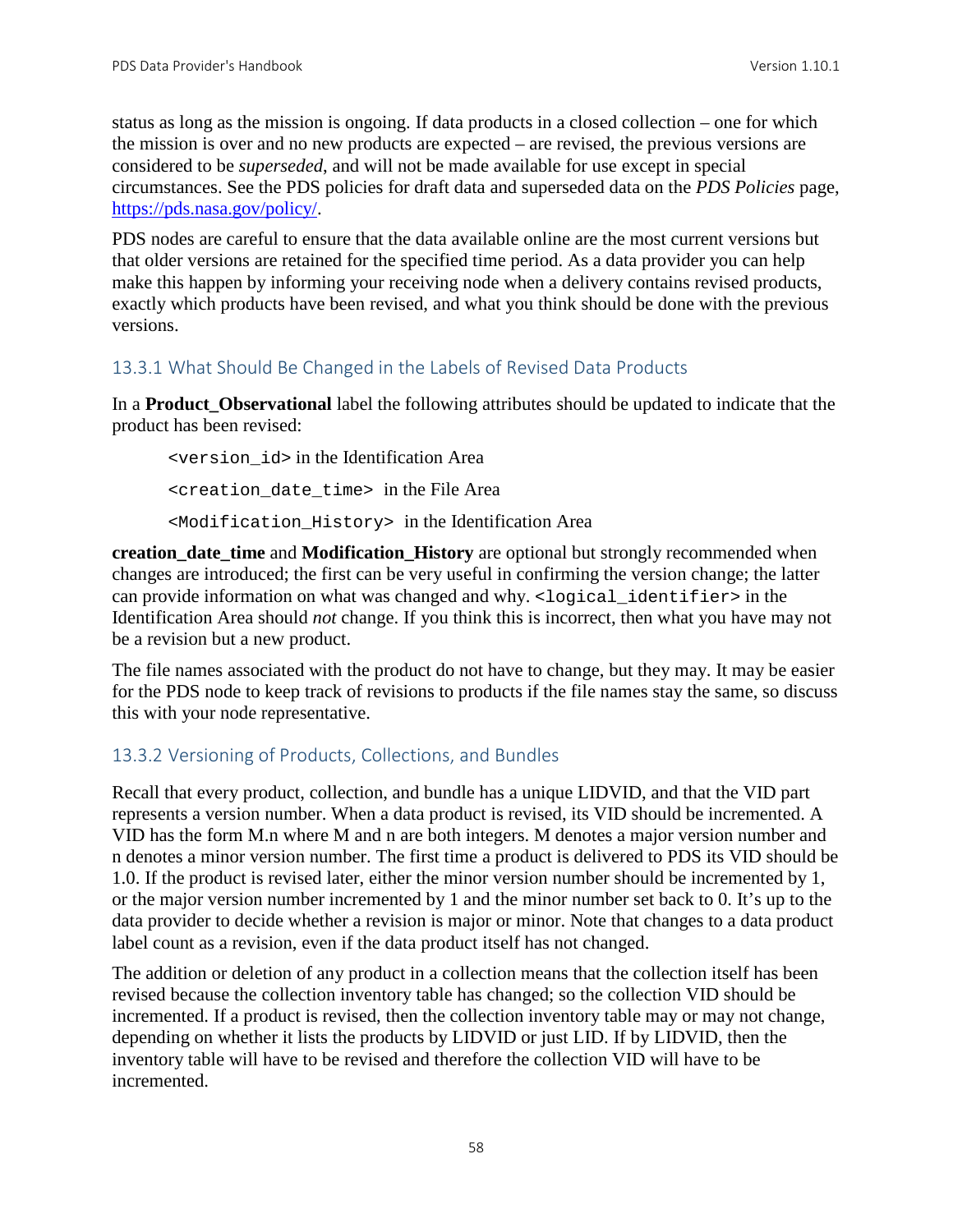The same is true of bundles. If a collection is added or removed from a bundle, then the bundle inventory must change and therefore the bundle VID must be incremented. If the inventory lists the collections by LIDVID, and one of the collections is revised, then the inventory must be changed and the bundle VID incremented.

The *Standards Reference* [2] Section 6D.3 explains versioning in detail.

#### 13.4 Making Products Available to Users

Once a delivery has been received, validated, and accepted by a PDS node, it is ready to be released. The PDS node will make it available online and announce it on the node's web site. The node representative will inform the responsible PDS Engineering Node data engineer, who will ensure that the data are also available from the main PDS web site via the search function on the PDS home page [\(https://pds.nasa.gov\)](http://pds.nasa.gov/).

PDS maintains a subscription service to announce new data releases [\(https://pds.nasa.gov/tools/subscription\\_service/\)](http://pds.nasa.gov/tools/subscription_service/). Users may subscribe to receive email announcements about releases of selected data sets, documentation, and software. When a node representative informs the PDS data engineer of a new release, together they create an announcement to be sent to subscribers. The announcement may also be posted in media outlets likely to be seen by users, such as the Planetary Exploration Newsletter [\(http://planetarynews.org\)](http://planetarynews.org/).

A mission or data provider may request that a release be posted and announced at a particular date and time, for example to coincide with the release of a journal publication about the data. PDS will comply with the request as closely as possible.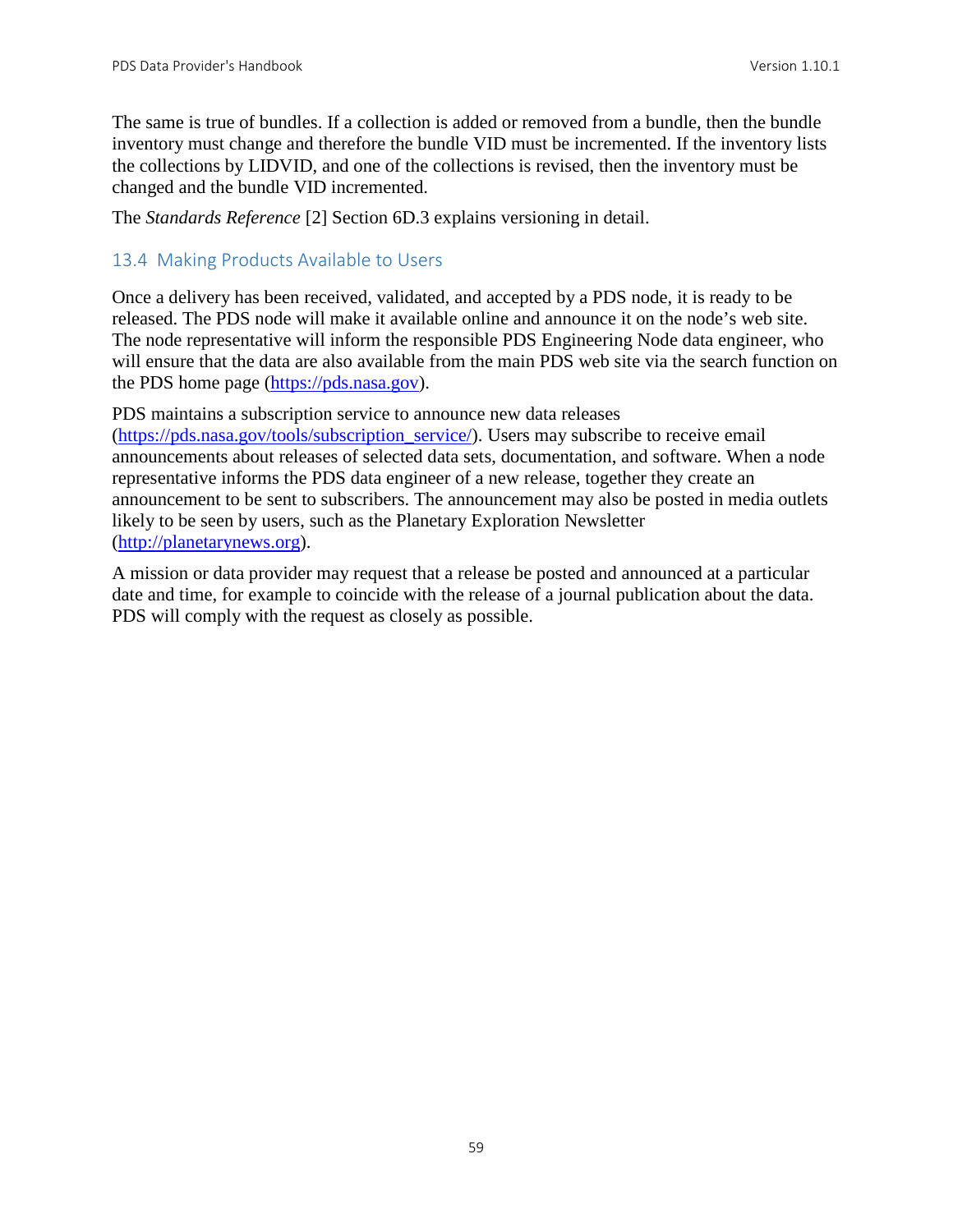# Appendices

| Appendix A       | <b>Acronyms and Abbreviations</b>                                         |
|------------------|---------------------------------------------------------------------------|
| <b>AMMOS</b>     | <b>Advanced Multi-Mission Operations System</b>                           |
| <b>APL</b>       | <b>Applied Physics Laboratory</b>                                         |
| <b>APPS</b>      | AMMOS-PDS Pipeline Service                                                |
| <b>ASCII</b>     | American Standard Code for Information Interchange                        |
| <b>CCSDS</b>     | Consultative Committee for Space Data Systems (file transfer protocol)    |
| <b>CDF</b>       | <b>Common Data Format</b>                                                 |
| <b>CR</b>        | Carriage Return                                                           |
| <b>CSV</b>       | Comma-Separated Value                                                     |
| <b>DIP</b>       | <b>Dissemination Information Package</b>                                  |
| DN               | Discipline Node (PDS)                                                     |
| DOI              | Digital Object Identifier                                                 |
| <b>DOM</b>       | Document Object Model                                                     |
| <b>DPH</b>       | Data Provider's Handbook                                                  |
| <b>DSV</b>       | Delimiter-Separated Value                                                 |
| <b>DTD</b>       | Document Type Definition                                                  |
| EN               | <b>Engineering Node (PDS)</b>                                             |
| <b>ESA</b>       | <b>European Space Agency</b>                                              |
| <b>FITS</b>      | Flexible Image Transport System                                           |
| <b>FTP</b>       | <b>File Transfer Protocol</b>                                             |
| GIF              | Graphics Interchange Format                                               |
| <b>GSFC</b>      | Goddard Space Flight Center (NASA)                                        |
| <b>HTML</b>      | Hypertext Markup Language                                                 |
| <b>IEEE</b>      | Institute of Electrical and Electronics Engineers                         |
| IM               | <b>Information Model</b>                                                  |
| <b>ISIS</b>      | Integrated Software for Imagers and Spectrometers                         |
| <b>ISO</b>       | International Organization for Standardization                            |
| ISTP/IACG        | International Solar-Terrestrial Physics / Inter-Agency Consultative Group |
| <b>ITAR</b>      | <b>International Traffic in Arms Regulations</b>                          |
| J <sub>2</sub> C | JPEG-2000 compression algorithm                                           |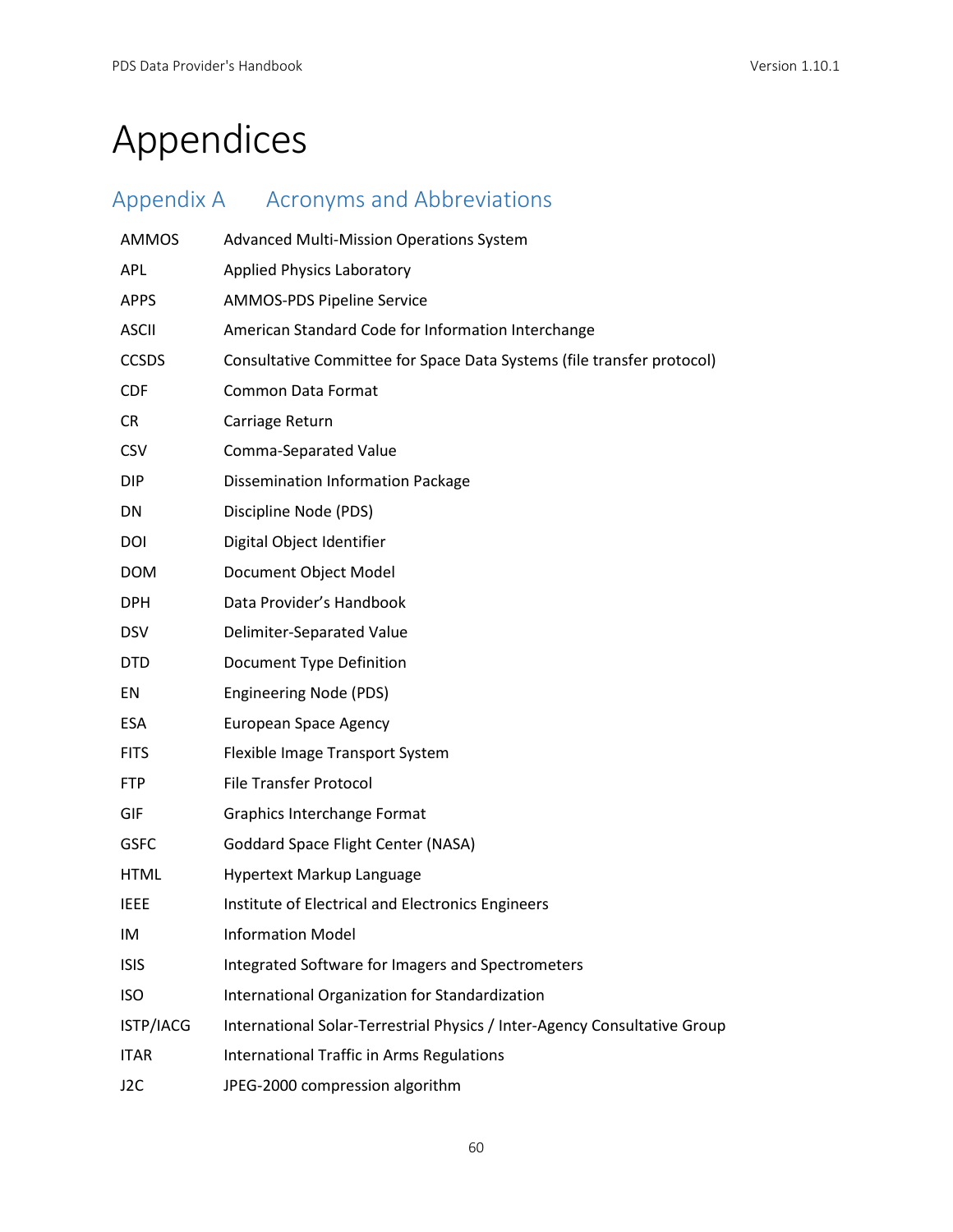| <b>JHU</b>      | Johns Hopkins University                                              |
|-----------------|-----------------------------------------------------------------------|
| <b>JPEG</b>     | Joint Photographic Experts Group (compression algorithm)              |
| JPEG2000        | JPEG compression algorithm created in 2000 to supersede original JPEG |
| <b>JPL</b>      | Jet Propulsion Laboratory                                             |
| <b>LACE</b>     | Label Creation and Editing (tool)                                     |
| LDD             | Local Data Dictionary                                                 |
| <b>LDT</b>      | Label Design Tool                                                     |
| LF              | Line Feed                                                             |
| LID.            | Logical Identifier                                                    |
| LIDVID          | <b>Versioned LID</b>                                                  |
| <b>LSB</b>      | Least Significant Byte First (storage order)                          |
| <b>MAVEN</b>    | Mars Atmosphere and Volatile Evolution (mission)                      |
| MD <sub>5</sub> | Message Digest 5 (checksum format)                                    |
| <b>MSB</b>      | Most Significant Byte first (storage order)                           |
| <b>NAIF</b>     | Navigation and Ancillary Information Node (PDS)                       |
| <b>NASA</b>     | National Aeronautics and Space Administration                         |
| ODL             | <b>Object Description Language</b>                                    |
| P               | Primary (member)                                                      |
| <b>PDF</b>      | <b>Portable Document Format</b>                                       |
| PDF/A           | Portable Document Format (archival)                                   |
| <b>PDS</b>      | Planetary Data System                                                 |
| PDS3            | PDS version 3                                                         |
| PDS4            | PDS version 4                                                         |
| <b>PNG</b>      | Portable Network Graphics                                             |
| PPI             | Planetary Plasma Interactions (PDS DN)                                |
| <b>PSA</b>      | Planetary Science Archive (European Space Agency)                     |
| S               | Secondary (member)                                                    |
| <b>SBN</b>      | Small Bodies Node (PDS)                                               |
| <b>SCH</b>      | Schematron                                                            |
| <b>SEED</b>     | Standard for the Exchange of Earthquake Data                          |
| <b>SI</b>       | Système International (International System of Units)                 |
| <b>SIS</b>      | Software Interface Specification                                      |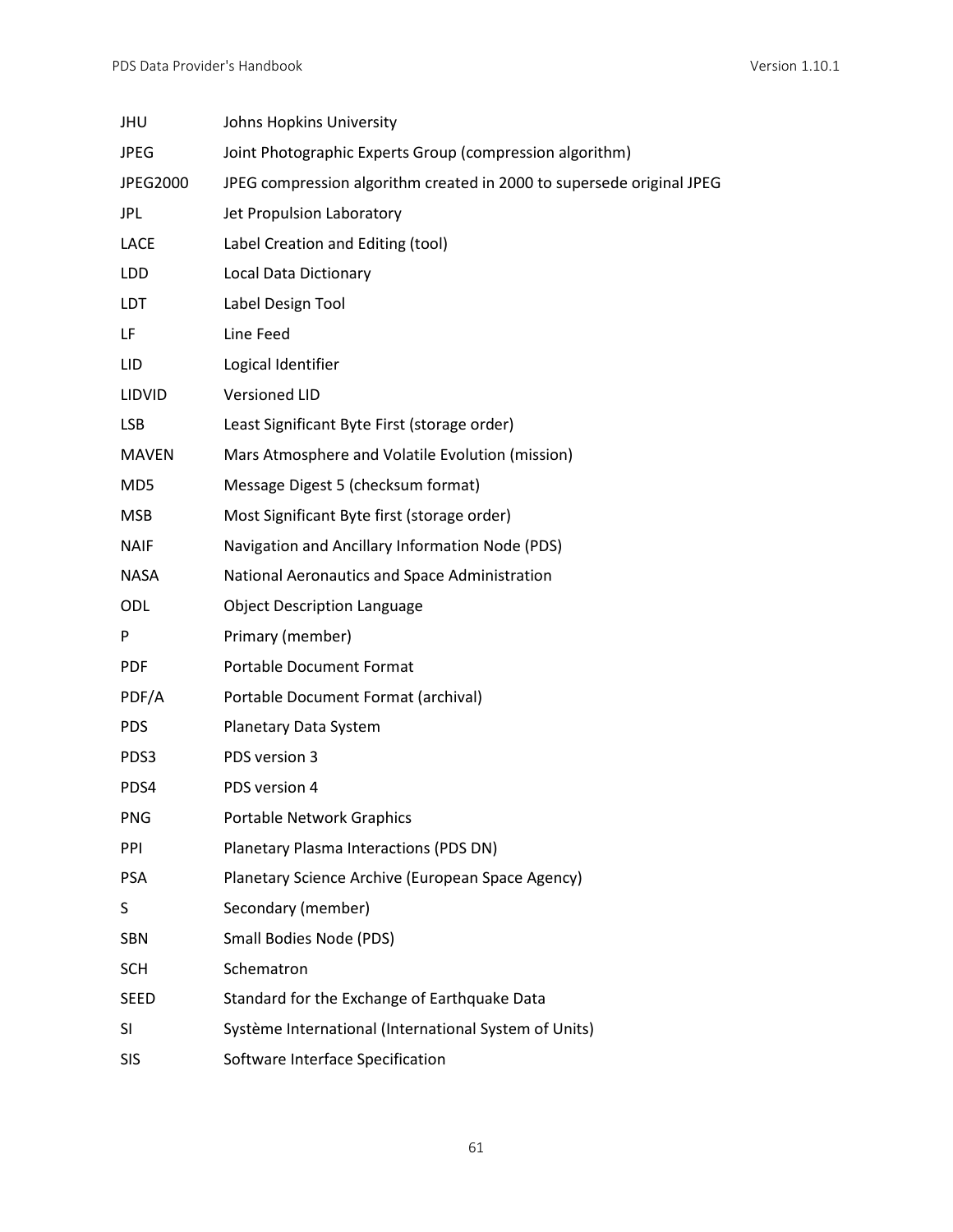SPICE Spacecraft, Planet, Instrument, Camera Matrix, and Event (historic acronym for system of storing planetary navigation and other ancillary information) SR Standards Reference TIFF Tagged Image File Format UCD User Centered Design URI Uniform Resource Identifier URL Uniform Resource Locator URN Uniform Resource Name UTC Coordinated Universal Time UTF-8 Unicode Transformation Format 8 (character set) VICAR Video Image Communication and Retrieval (software) VID Version Identifier XAE XML-aware editor XML eXtensible Markup Language Xpath XML Path Language XSD XML Schema Definition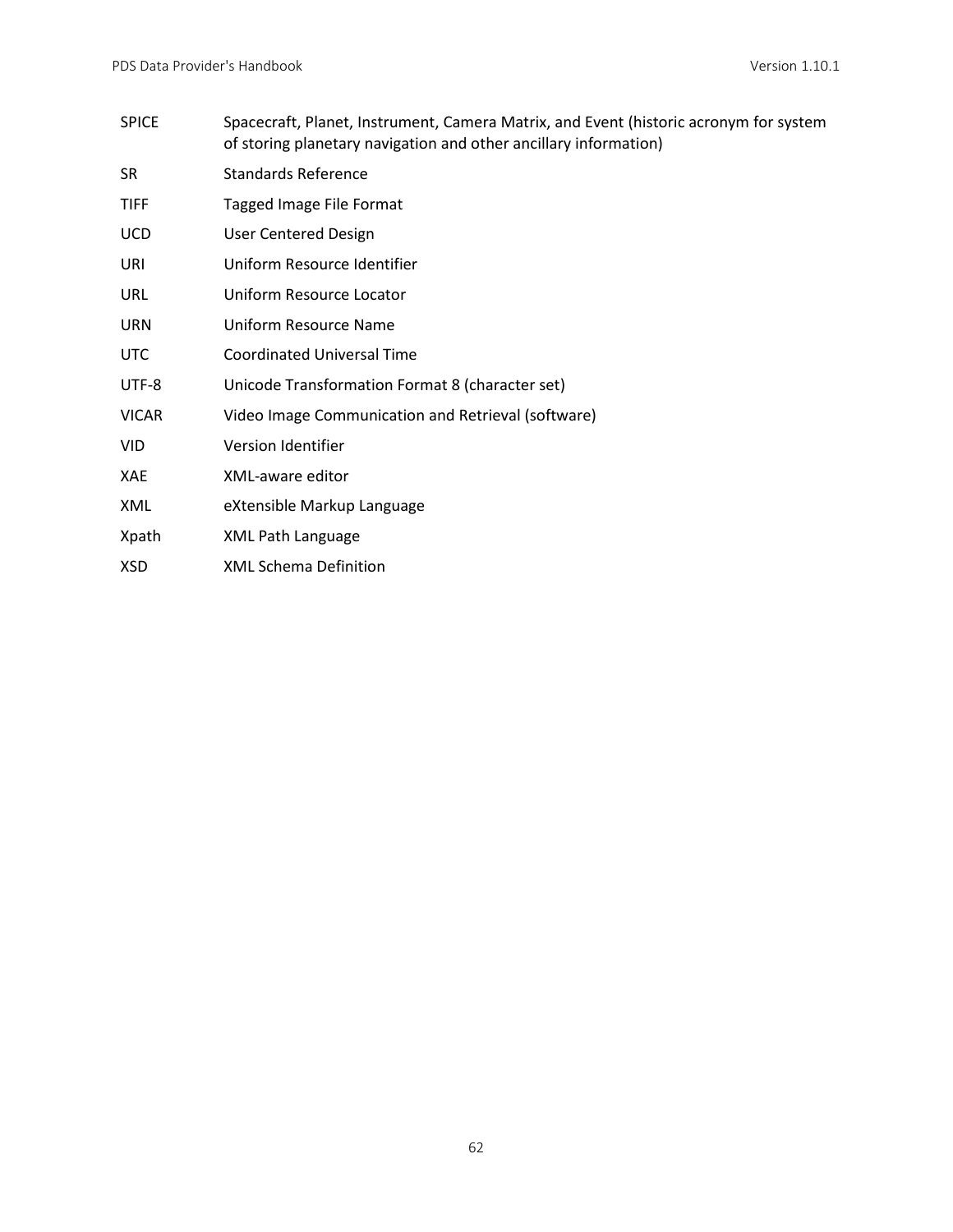# Appendix B How to Select the Right Class for a Product

This appendix continues the discussion in Section 6.2.1 about identifying the type of product to be described by a PDS label. The questions below outline the decision process used to select the appropriate product class when the choice is not obvious. For simplicity this outline assumes there is one data object in the product.

- 1. Is the object digital, a bundle, a collection, or an update to an existing product? If none of these, use **Product\_Context**.
- 2. Does the object contain PDS operational data? If so, use one of several classes for operational products defined in Chapter 3 of the *Data Dictionary* [3] (these are not, strictly speaking, science data). Operational products contain behind-the-scenes data such as class and attribute definitions, and are probably not of interest to science data providers.
- 3. Is this an aggregation product? If so, choose between **Product\_Collection** and **Product\_Bundle**. **Product\_Collection** contains an Inventory table listing basic products. **Product\_Bundle** contains a list of member collections.
- 4. Is this a product that supports the archive rather than being data per se? That is …
	- a. Is this a ZIP compressed file? If so, use **Product\_Zipped**.
	- b. Is this an XML schema and/or Schematron file? If so, use **Product\_XML\_Schema**.
	- c. If (4) but neither (a) nor (b) and it is ASCII\_Short\_String\_Collapsed with <CR><LF> record delimiters, then use **Product\_File\_Text**.
	- d. If (4) but not (a), (b), or (c) work with the consulting DN to determine the appropriate product type.
- 5. Is this a SPICE kernel? If so, use **Product\_SPICE\_Kernel**.
- 6. Is this solely a finding aid for humans? If so,
	- a. Is this used in an image index? If so, use **Product\_Thumbnail**.
	- b. If not to be used in an image index, use **Product\_Browse**.
- 7. Is this intended primarily to be read by humans? If so, use **Product\_Document**.
- 8. Does the digital object contain observational data?
	- a. If it contains observational data, does it have one of the following PDS4 structures: **Array**, **Encoded\_Header**, **Header**, **Stream\_Text**, **Table\_Binary**, **Table\_Character**, or **Table\_Delimited**?
		- i. If it has one of these structures and the processing level is "raw", use **Product Observational.** (See Table 2-1 for processing level definitions.)
		- ii. If it has one of these structures, is not "raw", and its function is primarily to support other products in the archive, use **Product\_Ancillary**.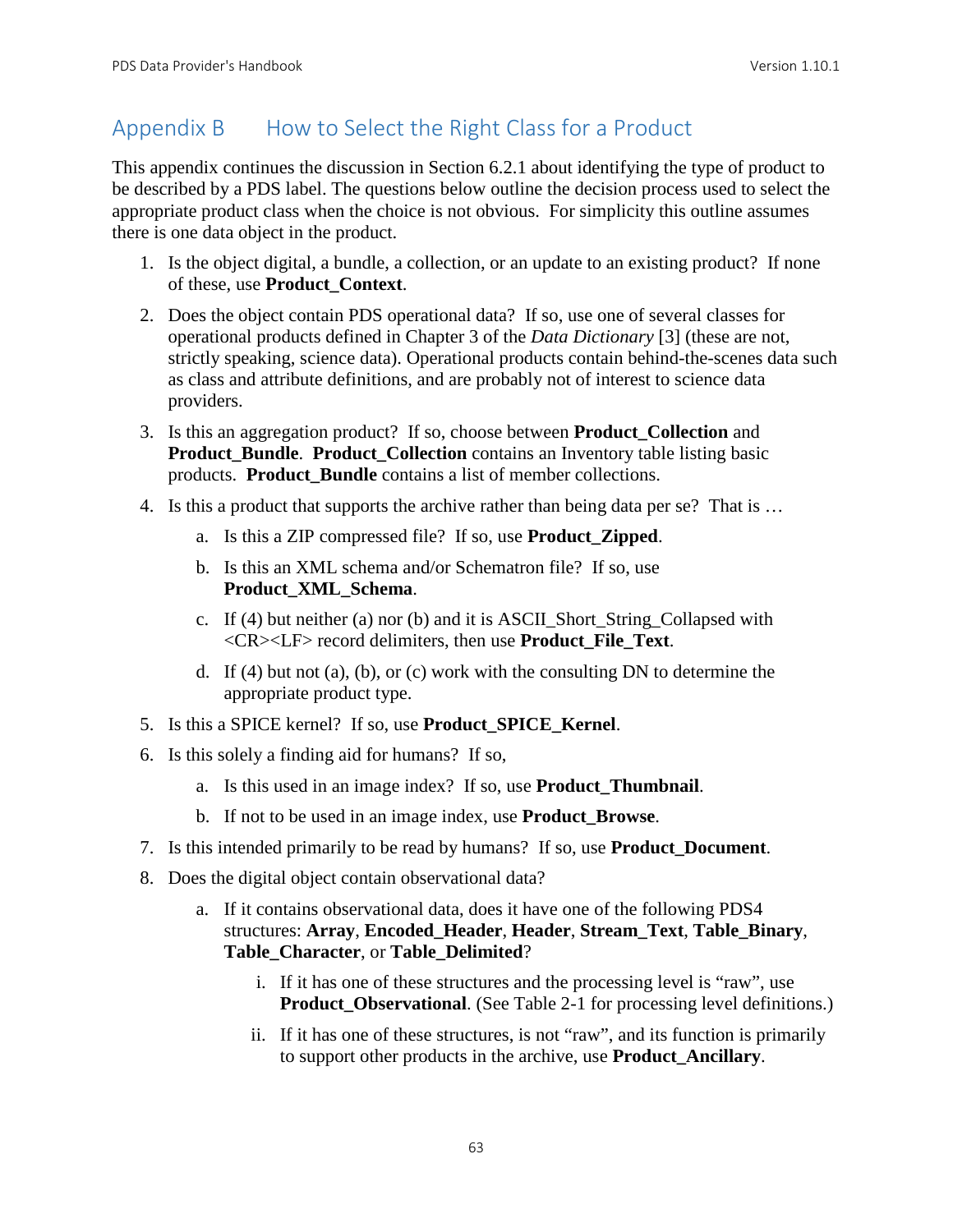- iii. If it has one of these structures, is not "raw", and its function is not primarily to support other products in the archive, use **Product\_Observational**.
- iv. If it does not have one of these structures but it is in an original format (such as from the observing system), use **Product\_Native** (see Section 9E for special requirements)
- v. If it does not have one of these structures and is not in an original observing system format, use **Product\_Ancillary**.
- b. If it does not contain observational data, use **Product\_Ancillary**.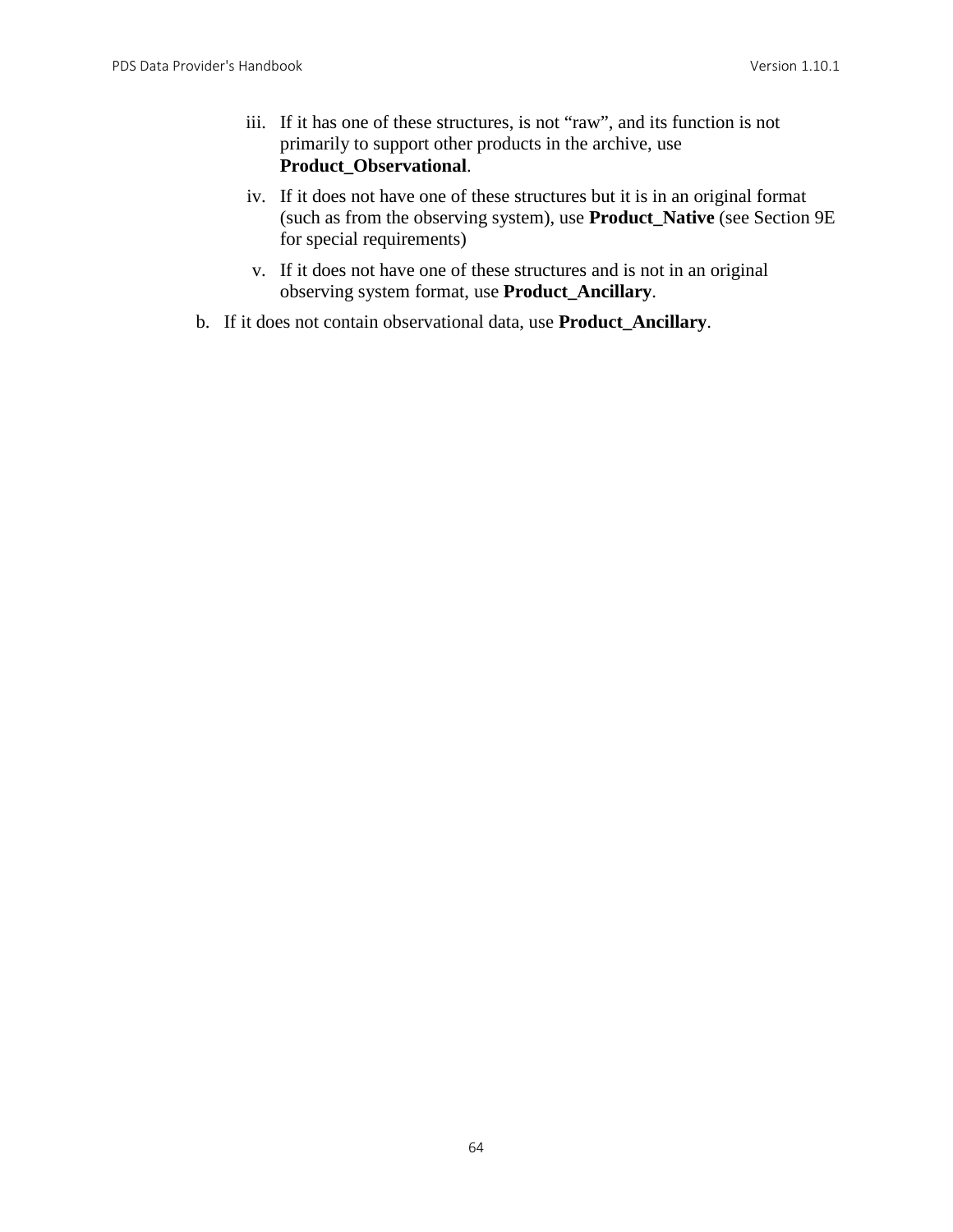# Appendix C XML Schema Basics

This appendix gives a very basic introduction to XML and XML Schema for the novice user, without getting into PDS-specific details. Section 6, Designing Labels, refers to this appendix.

XML [\(https://www.w3.org/TR/xml/\)](https://www.w3.org/TR/xml/) is a language for writing documents that are intended to be parsed by software. For example, HTML is a specific implementation of XML that is used for writing web pages. PDS labels are written in XML.

XML alone is not sufficient for recording metadata for science products. To organize the metadata it is necessary to impose a structure. Without a structure, you would not know what to put in your PDS XML labels. You would have to make up attributes and classes and validation rules, and no two providers would do it the same way. XML Schema [\(https://www.w3.org/TR/xmlschema11-1/\)](https://www.w3.org/TR/xmlschema11-1/) is a standard for defining a structure for XML documents.

Schematron [\(http://schematron.com/\)](http://schematron.com/) is another standard that PDS uses to ensure quality metadata in labels. It is a way to write validation rules for XML documents when the rules are too complicated to be expressed using XML Schema alone. This is discussed in Appendix I.

# C.1 Reading XML Files

At first glance an XML file can appear to be dense and rather cryptic text sprinkled with angle brackets. It helps to view the file in an editor that understands XML and can provide colorcoding and other embellishments to make components of the file stand out. See Section 6.4.1, XML-Aware Editors.

You may be familiar with PDS3 labels, which used a keyword = value format to record metadata, as in FILE\_NAME = "MYFILE.DAT". XML uses *tags*:

<file\_name>myfile.dat</file\_name>

In this example  $\le$  file\_name> is the tag, which is analogous to the keyword, and myfile.dat is the *content*. Every tag includes its angle brackets, and every tag must have a matching *closing tag*, which includes a forward slash. The full line — tag, content, and closing tag — is called an *XML element*. Tags can be nested.

White space outside of tags is ignored, so you can add blank lines, spaces and line endings however you like to make the file easier to read.

Angle brackets ( $\lt$  and  $\gt$ ) and the ampersand character ( $\&$ ) have special meaning in XML, so they should not be used in your label except to delimit tags and to indicate special characters. (For example,  $\epsilon$ nbsp; indicates a non-breaking space. You won't see many of these special characters in PDS labels.)

Comments in XML start with  $\lt$ ! -- and end with  $\lt$  ->.

PDS uses the convention that class names have each word capitalized, as in <Product\_Observational>, and attribute names have all lower case letters, as in <file\_name>.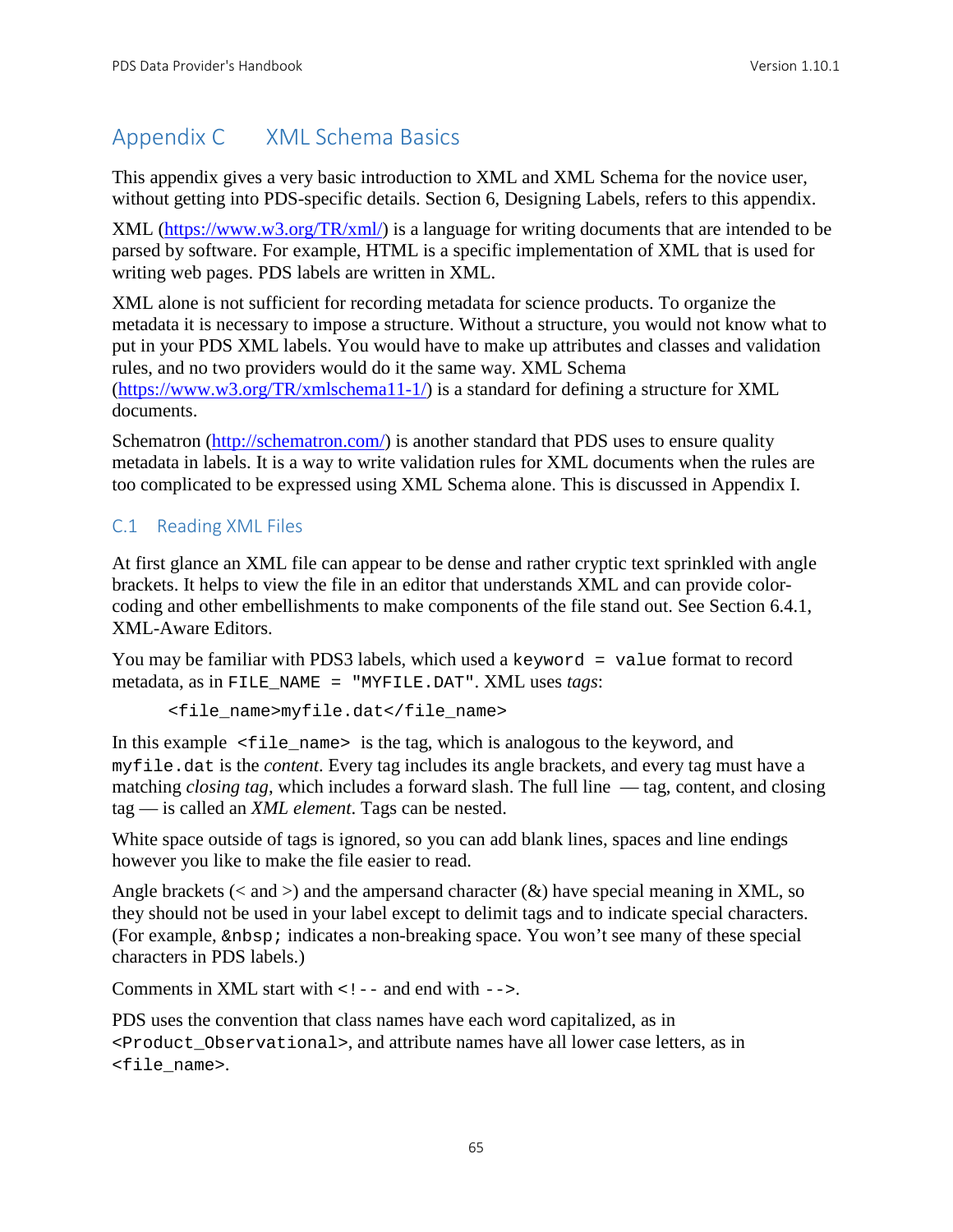#### The *PDS Small Bodies Node Wiki* (see Section 1.4.4,

[http://sbndev.astro.umd.edu/wiki/SBN\\_PDS4\\_Wiki\)](http://sbndev.astro.umd.edu/wiki/SBN_PDS4_Wiki) has a more complete overview of XML as it applies to PDS4.

#### C.2 Using XML Schema

In order for any XML document, including a PDS4 label, to meet the XML standard, it must be both *well-formed* and *valid*. A well-formed XML document must have correct XML syntax; a valid XML document must conform to the rules of an XML schema document (which you'll find in a file with the extension .xsd) and, if applicable, an XML Schematron document (extension .sch). Under PDS4, schemas provide the rules governing the structure and some of the content of each XML class, and Schematron documents further constrain the contents of those classes and attributes within classes.

The PDS4 common schema specifies the content of a PDS label, the order of the classes and attributes, which ones are required and which are optional, and what kinds of values are expected for each attribute.

Figure C-1 illustrates the PDS4 label components that tell label-parsing software what schemas and Schematron documents apply to the label. Every label begins with an XML prolog that identifies it as an XML document and identifies any Schematron documents that apply to it (the blue text in the figure). The rest of the label is enclosed between a pair of XML tags corresponding to the class of the product being described, such as Product\_Observational. The opening tag includes information about the namespaces used in the label (red text) and the locations of the XML schemas that go with those namespaces (green text). These components are explained in more detail in Appendix E.3, Editing the XML Prolog and Root Tag.

```
<?xml version="1.0" encoding="UTF-8"?>
<?xml-model href="http://pds.nasa.gov/pds4/pds/v1/PDS4_PDS_1700.sch"
    schematypens="http://purl.oclc.org/dsdl/schematron"?>
<?xml-model href="http://pds.nasa.gov/pds4/disp/v1/PDS4_DISP_1301.sch" 
    schematypens="http://purl.oclc.org/dsdl/schematron"?>
<?xml-model href="http://pds.nasa.gov/pds4/sp/v1/PDS4_SP_1100.sch" 
    schematypens="http://purl.oclc.org/dsdl/schematron"?>
<Product_Observational 
     xmlns="http://pds.nasa.gov/pds4/pds/v1"
      xmlns:pds="http://pds.nasa.gov/pds4/pds/v1"
      xmlns:disp="http://pds.nasa.gov/pds4/disp/v1"
      xmlns:sp="http://pds.nasa.gov/pds4/sp/v1"
     xmlns:xsi="http://www.w3.org/2001/XMLSchema-instance"
      xsi:schemaLocation="http://pds.nasa.gov/pds4/pds/v1
                          http://pds.nasa.gov/pds4/pds/v1/PDS4_PDS_1700.xsd 
                         http://pds.nasa.gov/pds4/disp/v1 
                         http://pds.nasa.gov/pds4/disp/v1/PDS4_DISP_1301.xsd
                         http://pds.nasa.gov/pds4/sp/v1 
                         http://pds.nasa.gov/pds4/sp/v1/PDS4_SP_1100.xsd">
      [many lines omitted]
</Product_Observational>
```
*Figure C-1. Schema and Schematron References in a PDS4 Label*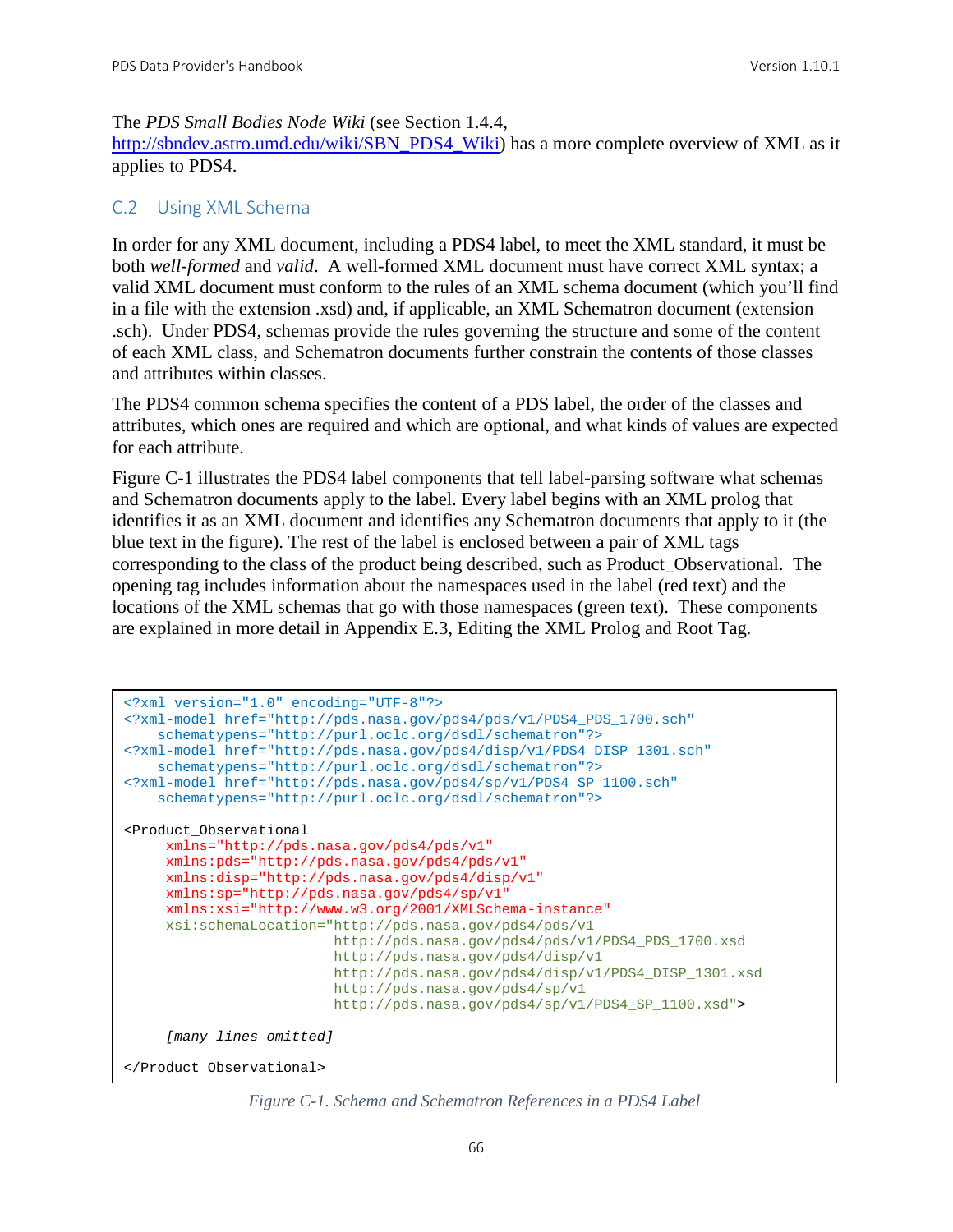# Appendix D Creating an Initial Draft Label

This appendix lists the steps to be used in creating a draft label that can then be modified to become a label template, as discussed in Section 6.4. This discussion focuses on specific instructions for the oXygen XML editor, with a link to instructions for the Eclipse XML editor.

## D.1 Appropriation

The simplest way to create a draft label is to copy the label from a product that is similar to the one you are planning to label. Your consulting DN data engineer may be able to provide one. If you have in hand a label that describes the kind of product you will be archiving, and the label is fairly recent (the latest PDS4 Information Model, if possible), then you can skip the rest of this appendix and go to Appendix E, XML Label Editing, to learn how to modify the label to make your template.

## D.2 Eclipse XML Editor

The Small Bodies Node wiki includes instructions on generating new label files from the PDS4 common schema using the Eclipse XML editor. Go to:

http://sbndev.astro.umd.edu/wiki/Eclipse: Creating a New\_XML\_File\_from\_an\_XSD\_Schema\_File

The SBN wiki pages also cover editing of the XML Declaration and Root Tag, so if you follow those instructions you can skip the corresponding parts of Appendix E in this handbook.

## D.3 oXygen XML Editor

This set of steps is based on the oXygen 17.0 XML editor (other versions of oXygen should perform similarly). It produces a label from the PDS4 common schema (the xsd file); the label has all levels and all options. You must then remove options you don't want by subsequent editing. XML elements for attributes are created with empty values by default, but you can select an option which inserts values that are either valid or not, your choice. You then need to edit those by inserting legitimate values for your labels.

### **Step 1: Download a copy of the current common schema (xsd)**

- a. The current version of the PDS4 common schema (xsd) can always be found at the PDS4 Schema web page. Go to: [https://pds.nasa.gov/pds4/schema/released/.](https://pds.nasa.gov/pds4/schema/released/)
- b. Click to download
	- o The current Schematron file: PDS4\_PDS\_nnnn.sch
	- o The current common schema file: PDS4\_PDS\_nnnn.xsd

The third file, PDS4\_PDS\_nnnn.xml, is a PDS4 label that describes the other two. You may wish to download it also, but it is not needed for the exercise we are going to do now.

c. Save the files to a working directory or folder.

#### **Step 2: Open the common-schema in an XML-aware Editor**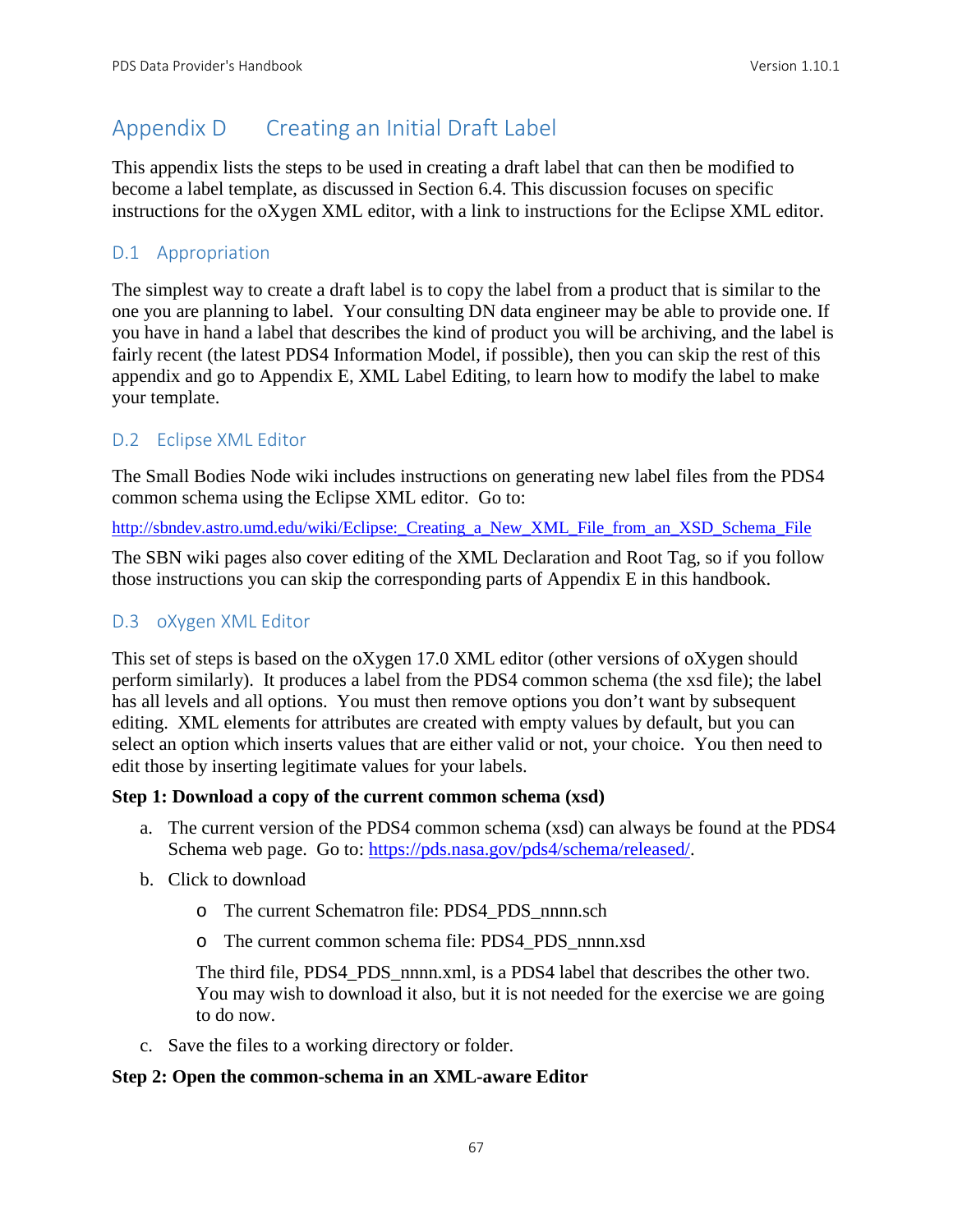- a. Using the oXygen XML editor, open the common schema (e.g. PDS4\_PDS\_1700.xsd) in your working directory.
- b. Pull down the **Tools** menu from the top menu bar and select **Generate Sample XML Files ...** You will get a window like the one shown in Figure D-1. (Note that the screenshots in the following figures may look slightly different on your system.)
- c. From the three tabs at the top, select the **Schema** tab.
- d. The **URL** entry will be blank. Use the folder icon at the right to select the local copy of the common schema (the xsd file you just downloaded). This will also populate the **Namespace** with the appropriate value from the xsd file.

| URL:                             |           | $\cdot c$<br>$\overline{\mathbf v}$ |
|----------------------------------|-----------|-------------------------------------|
| Namespace:                       |           |                                     |
| <b>Root Element:</b>             |           | $\hat{\mathbf{v}}$                  |
| Output folder:                   |           | Բ                                   |
| Filename prefix:                 | instance  | Extension: xml                      |
| Number of instances: 1           |           |                                     |
|                                  |           |                                     |
| Open first instance in editor    |           |                                     |
|                                  |           |                                     |
| Namespaces<br>Default Namespace: |           | ÷                                   |
| Prefix                           | Namespace |                                     |
|                                  |           |                                     |
|                                  |           |                                     |
|                                  |           |                                     |

*Figure D-1. Using oXygen to Generate an XML Label, part 1*

e. Use the down arrow and scroll bar next to the **Root Element** box to select the product type you want — for example, Product\_Observational.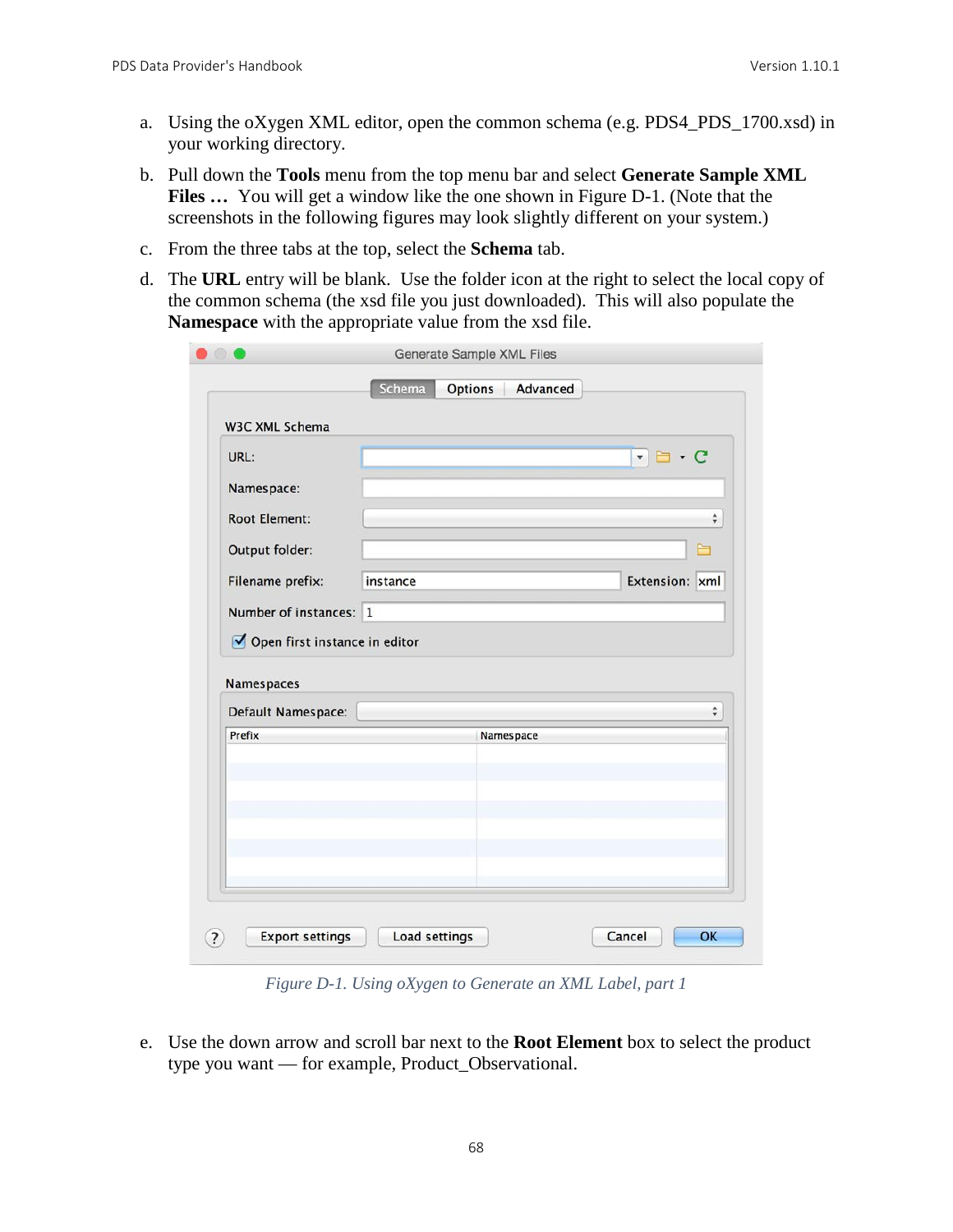- f. The **Output folder** box is filled in with the path to your common schema file. Change this to the path to your working directory, if it is different.
- g. In the **Filename prefix** box, enter the base file name for your label file. As noted at the right, it will be given the extension \*.xml.

#### **Step 3: Select Options**

a. Do not select **OK** yet. From the three tabs at the top, select the **Options** tab. You will get a window like the one shown in Figure D-2.

| <b>Schema</b><br><b>Options</b><br><b>Advanced</b><br>Element<br>Namespace<br>$<$ ANY $>$<br>$<$ ANY $>$<br><b>Delete</b><br>Edit<br><b>New</b><br><b>Settings</b><br>Element values<br><b>Attribute values</b><br>$<$ ANY $>$<br>Namespace:<br>Element:<br>$<$ ANY $>$<br>Generate optional elements<br>Generate optional attributes<br>Default (ignore restrictions)<br>Values of elements and attributes:<br>$\frac{1}{\sqrt{2}}$<br>(i)<br>$\overline{2}$<br>$\circledi$<br>Preferred number of repetitions:<br>(i)<br>Maximum recursivity level:<br>$\mathbf{1}$<br><b>First</b><br>$\frac{4}{7}$<br>$\left( i\right)$<br>Type alternative strategy:<br>"Choice" and "Substitution Group"<br>$\frac{4}{7}$<br>Random<br>$\left( i\right)$<br>Choice strategy:<br>$\left( i\right)$<br>Generate the other options as comments<br>Load settings<br>OK<br><b>Export settings</b><br>Cancel |  | <b>Generate Sample XML Files</b> |  |
|----------------------------------------------------------------------------------------------------------------------------------------------------------------------------------------------------------------------------------------------------------------------------------------------------------------------------------------------------------------------------------------------------------------------------------------------------------------------------------------------------------------------------------------------------------------------------------------------------------------------------------------------------------------------------------------------------------------------------------------------------------------------------------------------------------------------------------------------------------------------------------------------|--|----------------------------------|--|
|                                                                                                                                                                                                                                                                                                                                                                                                                                                                                                                                                                                                                                                                                                                                                                                                                                                                                              |  |                                  |  |
|                                                                                                                                                                                                                                                                                                                                                                                                                                                                                                                                                                                                                                                                                                                                                                                                                                                                                              |  |                                  |  |
|                                                                                                                                                                                                                                                                                                                                                                                                                                                                                                                                                                                                                                                                                                                                                                                                                                                                                              |  |                                  |  |
|                                                                                                                                                                                                                                                                                                                                                                                                                                                                                                                                                                                                                                                                                                                                                                                                                                                                                              |  |                                  |  |
|                                                                                                                                                                                                                                                                                                                                                                                                                                                                                                                                                                                                                                                                                                                                                                                                                                                                                              |  |                                  |  |
|                                                                                                                                                                                                                                                                                                                                                                                                                                                                                                                                                                                                                                                                                                                                                                                                                                                                                              |  |                                  |  |
|                                                                                                                                                                                                                                                                                                                                                                                                                                                                                                                                                                                                                                                                                                                                                                                                                                                                                              |  |                                  |  |
|                                                                                                                                                                                                                                                                                                                                                                                                                                                                                                                                                                                                                                                                                                                                                                                                                                                                                              |  |                                  |  |
|                                                                                                                                                                                                                                                                                                                                                                                                                                                                                                                                                                                                                                                                                                                                                                                                                                                                                              |  |                                  |  |
|                                                                                                                                                                                                                                                                                                                                                                                                                                                                                                                                                                                                                                                                                                                                                                                                                                                                                              |  |                                  |  |
|                                                                                                                                                                                                                                                                                                                                                                                                                                                                                                                                                                                                                                                                                                                                                                                                                                                                                              |  |                                  |  |
|                                                                                                                                                                                                                                                                                                                                                                                                                                                                                                                                                                                                                                                                                                                                                                                                                                                                                              |  |                                  |  |
|                                                                                                                                                                                                                                                                                                                                                                                                                                                                                                                                                                                                                                                                                                                                                                                                                                                                                              |  |                                  |  |
|                                                                                                                                                                                                                                                                                                                                                                                                                                                                                                                                                                                                                                                                                                                                                                                                                                                                                              |  |                                  |  |
|                                                                                                                                                                                                                                                                                                                                                                                                                                                                                                                                                                                                                                                                                                                                                                                                                                                                                              |  |                                  |  |
|                                                                                                                                                                                                                                                                                                                                                                                                                                                                                                                                                                                                                                                                                                                                                                                                                                                                                              |  |                                  |  |
|                                                                                                                                                                                                                                                                                                                                                                                                                                                                                                                                                                                                                                                                                                                                                                                                                                                                                              |  |                                  |  |
|                                                                                                                                                                                                                                                                                                                                                                                                                                                                                                                                                                                                                                                                                                                                                                                                                                                                                              |  |                                  |  |
|                                                                                                                                                                                                                                                                                                                                                                                                                                                                                                                                                                                                                                                                                                                                                                                                                                                                                              |  |                                  |  |
|                                                                                                                                                                                                                                                                                                                                                                                                                                                                                                                                                                                                                                                                                                                                                                                                                                                                                              |  |                                  |  |
|                                                                                                                                                                                                                                                                                                                                                                                                                                                                                                                                                                                                                                                                                                                                                                                                                                                                                              |  |                                  |  |
|                                                                                                                                                                                                                                                                                                                                                                                                                                                                                                                                                                                                                                                                                                                                                                                                                                                                                              |  |                                  |  |
|                                                                                                                                                                                                                                                                                                                                                                                                                                                                                                                                                                                                                                                                                                                                                                                                                                                                                              |  |                                  |  |
|                                                                                                                                                                                                                                                                                                                                                                                                                                                                                                                                                                                                                                                                                                                                                                                                                                                                                              |  |                                  |  |
|                                                                                                                                                                                                                                                                                                                                                                                                                                                                                                                                                                                                                                                                                                                                                                                                                                                                                              |  |                                  |  |
|                                                                                                                                                                                                                                                                                                                                                                                                                                                                                                                                                                                                                                                                                                                                                                                                                                                                                              |  |                                  |  |

*Figure D-2. Using oXygen to Generate an XML Label, part 2*

- b. Check the boxes for **Generate optional elements** and **Generate optional attributes**.
- c. For the **Value of elements and attributes** you have three choices: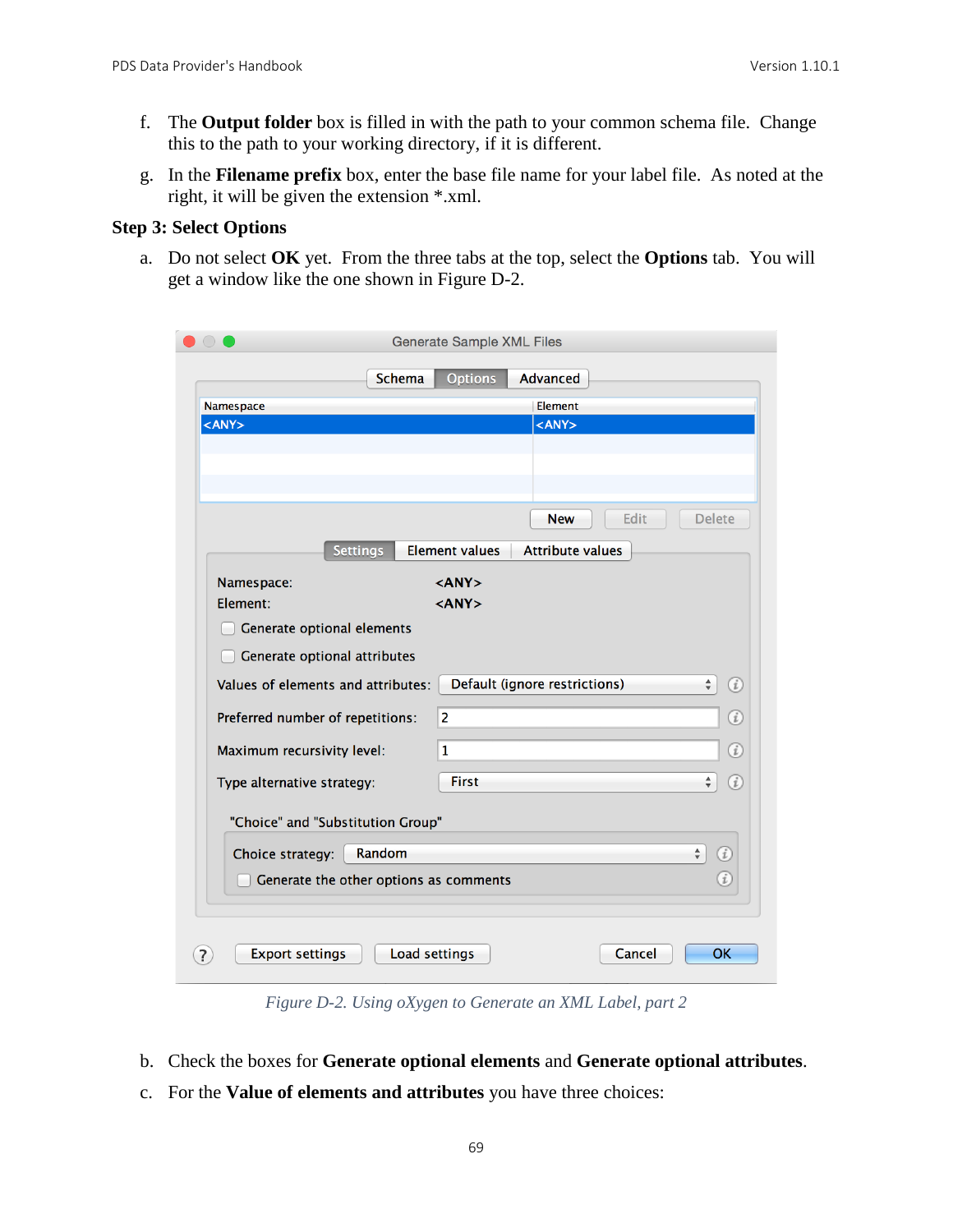None

Default (ignore restrictions)

Random (apply restrictions)

You should select **None**; this means that all of the attributes in the label will have empty values. The empty values will be flagged by the real time validation function of the oXygen XML editor; you can insert values and clear the error flags when you edit the label later.

If you select **Default (ignore restrictions)**, meaningless values will be inserted. The real-time oXygen validation may not report errors. If you select **Random (apply restrictions)**, plausible values will be inserted. In both cases, you will have to check the label *very* carefully to prevent bad values from leaking into the final labels. It is simpler and safer to select **None** and work through the label, clearing flagged errors (empty values).

- d. Set **Preferred number of repetitions** to 1. If you need repetitions, you can add them later when you edit the label.
- e. In the **Type alternative strategy** and **Choice strategy** boxes, select **First**. If you select **Random**, the results may be unpredictable. **Random** is useful if you're simply interested in surveying example labels, but when generating a label that will become a label template, you want predictable results.
- f. Check **Generate the other options as comments**. This fleshes out the label with all possible options. Removing the comment notation is not difficult; but removing the large number of unwanted options is the primary disadvantage of this method.

#### **Step 4: Create the label (XML) document**

- a. Click OK at the bottom right of the window.
- b. The label will auto-display in oXygen.
- c. The label has everything you need (and quite a bit more). Options included as comments will be set off by  $\lt!$ ! -- at the left margin (and by --> after the corresponding end tag, which is harder to spot). You can accept the ones you want by removing the special punctuation; you can remove the ones you don't want by deleting the appropriate rows.
- d. Save the label file to your working directory; it will have the unique file name you specified on the Schema page (Figure D-1).

#### **Step 5: Ensure the label is valid (or not)**

- a. Your initial label is very likely not valid; little red boxes (or lines) in the right scroll bar indicate where errors exist. Most, if not all, of the errors in the initial label result from missing values.
- b. As you proceed with editing the label (Appendix E of this handbook), you will clear the errors, and the red boxes will disappear. Note that the editor may not flag all of the errors initially. As you clear errors early in the file, red boxes will appear later in the file for errors that have been newly identified.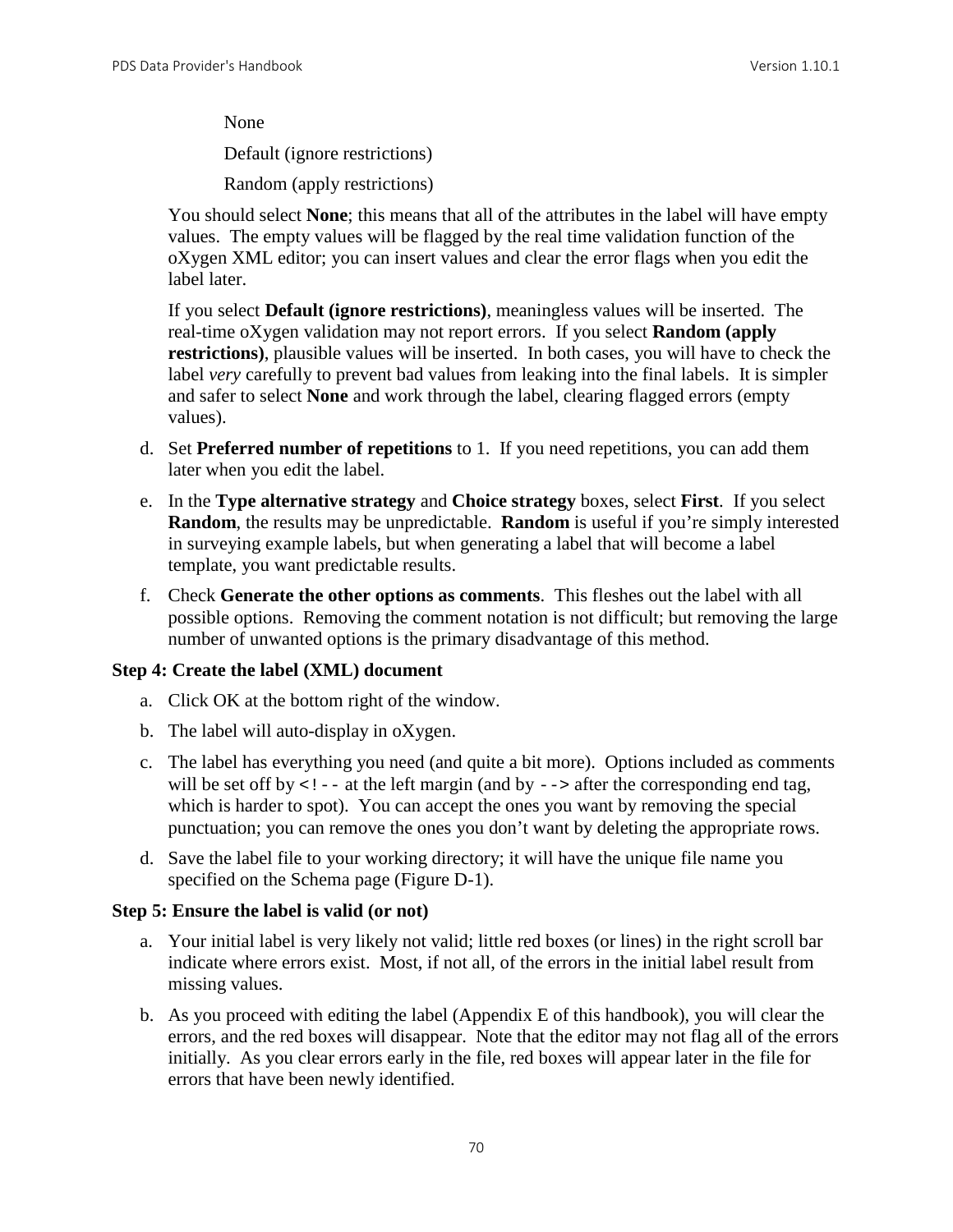- c. Once a full set of values has been specified, the label should become valid, indicated by a green box at the top of the right-hand scroll bar.
- d. At this point the label is being validated against the PDS schema, but not against the PDS Schematron rules. Later we will add a statement to the XML prolog section at the top of the label that gives the location of the Schematron rules, and this may cause the XML editor to show errors (i.e. the green box may turn red again). See Appendix E.3.2 for further instructions.

Now that you have an initial draft of your label, you are ready to modify it to create a label template for your data products. A label template is just a label that has some placeholders instead of actual values. The placeholders will be filled in later by software.

Appendix E discusses editing the draft label to create a label template.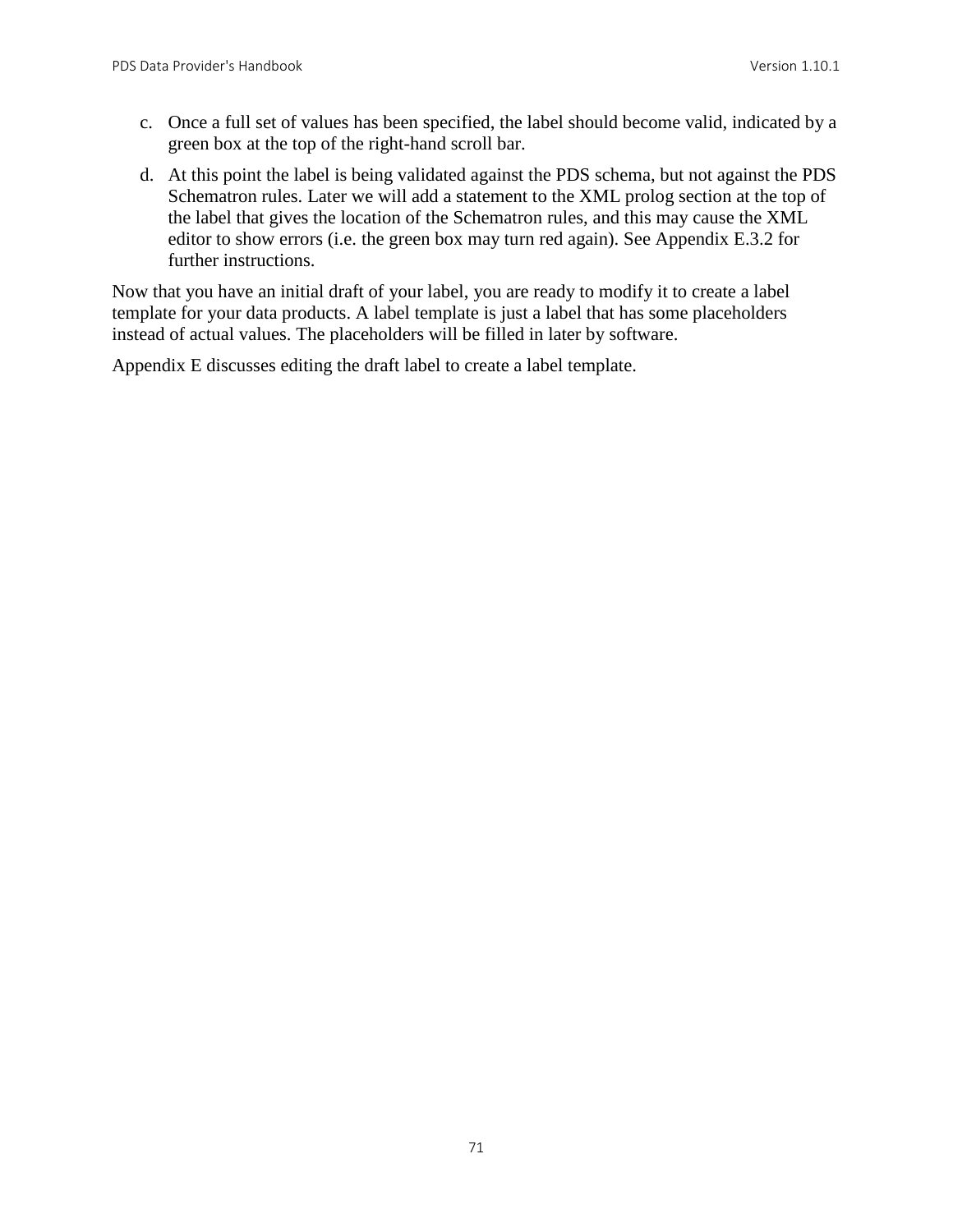# Appendix E XML Label Editing

This appendix goes into the details of using the oXygen XML editor to modify an initial draft label. If you do not already have an initial draft label, see Appendix D. For an overview of PDS4 XML labels, see Section 6.1.

The following instructions walk you through the process of editing a draft label to create a single label for a particular product, and then a label template that can be used to generate labels for many products. Your consulting node representative can help you generate a label template for each type of product that will appear in your archive. If you have several different product types with the same structure — for example, different ASCII tables for solar flux and magnetic field — you will probably need separate templates for each.

The PDS Small Bodies Node (SBN) maintains a good online resource for step-by-step instructions in filling out PDS labels at the SBN PDS4 Wiki, on the page [http://sbndev.astro.umd.edu/wiki/PDS4\\_Product\\_Labels,\\_Step\\_by\\_Step.](http://sbndev.astro.umd.edu/wiki/PDS4_Product_Labels,_Step_by_Step)

## E.1 Getting Started with an Example

In the *DPH Examples* at<https://pds.nasa.gov/pds4/doc/examples/> you'll find the file **Table Character draft1.xml**. This is an initial draft label that was generated in oXygen using the instructions in Appendix D. You may wish to open this file in your own XML-aware editor to follow along as we go over the ways to modify a draft label. When you first open it, the contents may be confusing; refer to the high-level label diagram in Figure 6-1 to get your bearings.

Although the <XML Prolog> and the <Product\_Observational> root tag appear at the beginning of the label, we will discuss editing of the body of the label first. We will return to the XML Prolog and Root Tag later.

As you go through the following sections, keep in mind that this is a tutorial intended to show you the mechanics of editing a PDS4 label, using a simple example. It is not intended to be a comprehensive explanation of every class and attribute that can appear in a label. If you are in doubt about what classes, attributes, and values to include when designing your own label, consult the online resources listed in Section 1.4 and your PDS node representative.

# E.2 Editing the Body of the Label

We're going to modify the draft label **Table\_Character\_draft1.xml** to make it describe a reflectance spectrum that is stored as an ASCII text table with three columns (*fields*) and 224 rows (*records*). Figure E-1 shows a few lines from the beginning and end of this table.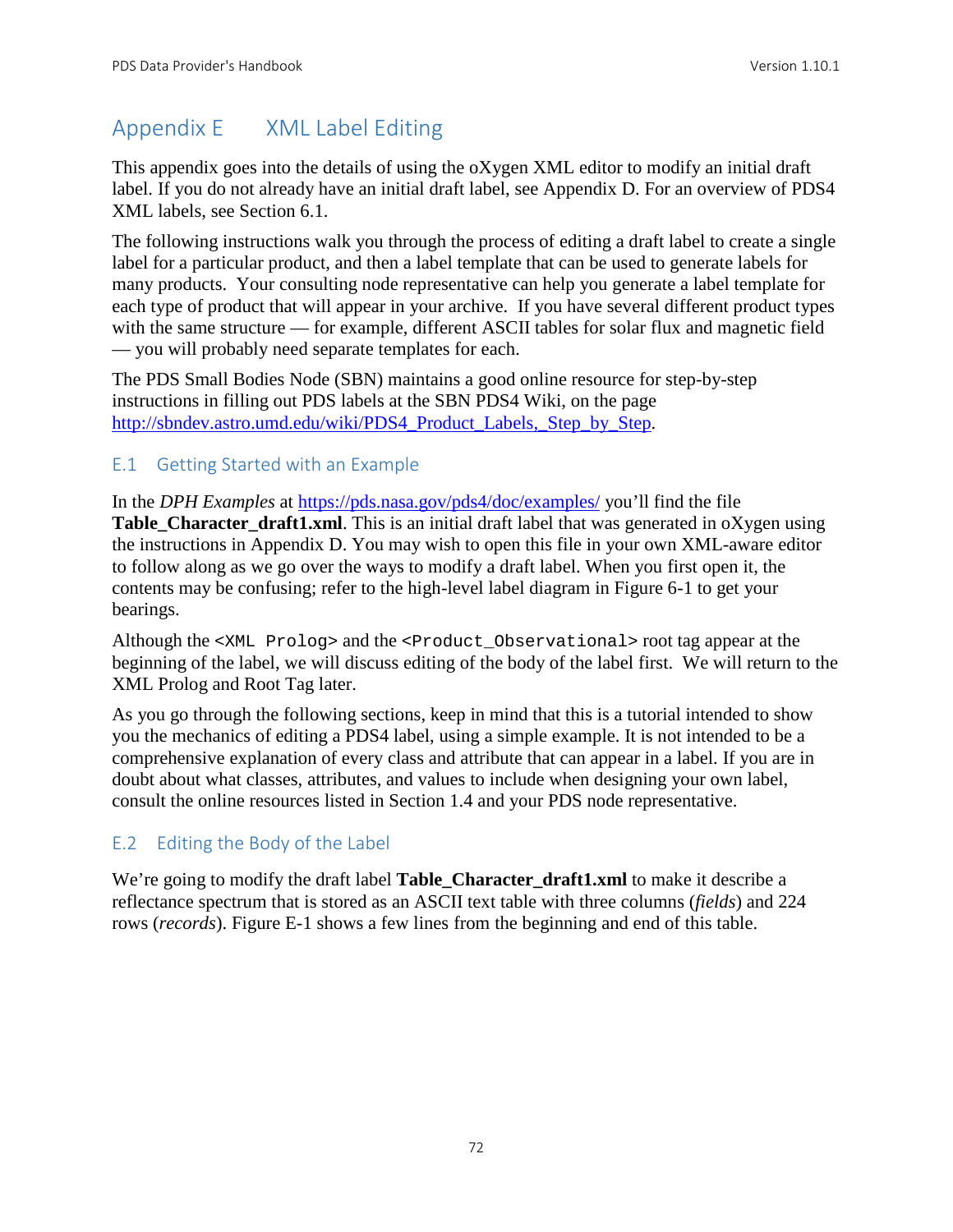| 320.0  | 0.05039 | 0.01451 |  |
|--------|---------|---------|--|
| 330.0  | 0.05898 | 0.01123 |  |
| 340.0  | 0.06849 | 0.01162 |  |
| 350.0  | 0.07776 | 0.00851 |  |
| 360.0  | 0.08820 | 0.00314 |  |
|        |         |         |  |
| 2520.0 | 0.32924 | 0.00205 |  |
| 2530.0 | 0.32996 | 0.00385 |  |
| 2540.0 | 0.32930 | 0.00210 |  |
| 2550.0 | 0.33209 | 0.00437 |  |
|        |         |         |  |
|        |         |         |  |
|        |         |         |  |

*Figure E-1. Example of Table\_Character data*

The table has fixed-width fields, which means it should be described by the **Product\_Observational** subclass **Table\_Character** (Section 6.2.2.1). First we'll create a valid label that describes a single table, and then we'll turn it into a label template that can be used to generate labels for a set of tables.

We're going to start by modifying the <File\_Area\_Observational> tag, and then we'll work on the other areas in the body of the label. We're doing things in this order to help those who are completely new to editing PDS4 labels; it's easier to start with what is familiar – the contents of your data files – and move from there to less familiar areas.

#### E.2.1 A Note on Validation

Section 6.4.1 mentioned that using an XML-aware editor is helpful because it will instantly validate your label based on whether it is compliant with its controlling schema(s). As we are working on the body of the label first, the editor may not correctly validate the label yet; we may need to modify the schema and Schematron files specified in the XML prolog and root tag before we can rely on the editor's validation. That comes in Section E.3. If you would rather work on the XML prolog and root tag first, go on to Section E.3, and then return here.

When the XML prolog, the root tag, and the body of the label have all been modified correctly, the XML-aware editor should show the label as valid. In oXygen this is shown as a green square in the upper right corner of the editing window.

One more comment about validation: The XML-aware editor can tell you only whether a label is valid according to its associated schemas and Schematron files. It cannot tell you whether the label correctly describes its associated data product; you could create a valid label even in the absence of any data. Other tools must be used to do a more complete validation. See Section 11, Archive Validation.

### E.2.2 Modifying File\_Area\_Observational

To start, we will close up all but the highest level tags so that we can see an "outline" of the label. (Look in your editor's left margin for an arrow or other symbol to click that will open and close a tag.) The result will look similar to this: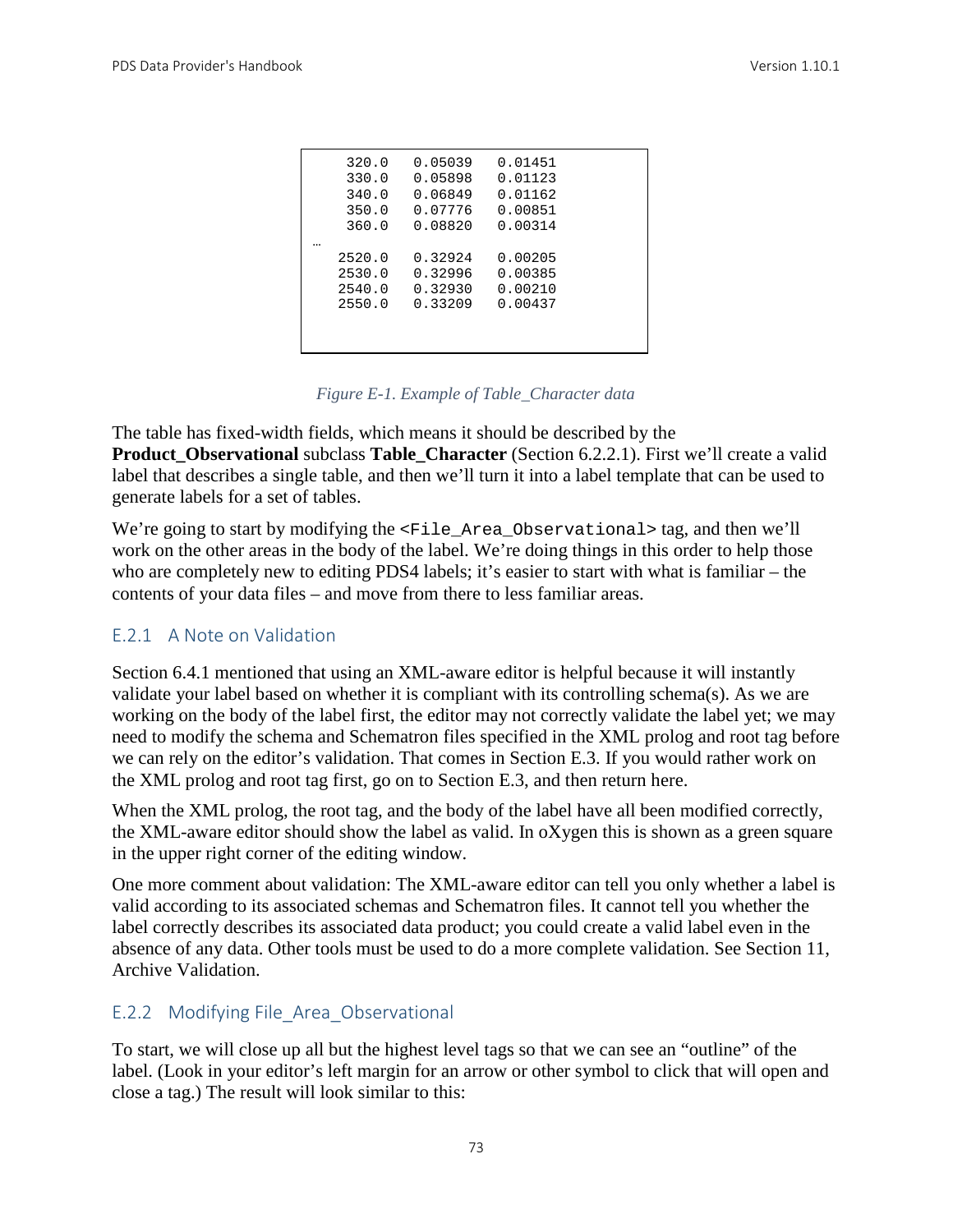```
<?xml version="1.0" encoding="UTF-8"?>
<Product_Observational xmlns="http://pds.nasa.gov/pds4/pds/v1"
xmlns:xsi="http://www.w3.org/2001/XMLSchema-instance"
 xsi:schemaLocation="http://pds.nasa.gov/pds4/pds/v1 
file:/Z:/stage/pds4/schema/pds/v1/PDS4_PDS_1700.xsd">
     <Identification_Area>
     <Observation_Area>
     <Reference_List>
     <File_Area_Observational>
     <File_Area_Observational_Supplemental>
</Product_Observational>
```
#### *E.2.2.1 Removing Unwanted Product Types*

Opening up the <File\_Area\_Observational> tag reveals a <File> tag, an <Array> tag, and all the other possible subclasses of **Product\_Observational**, which are given inside comment delimiters. The draft label appears this way because of the choice we made when creating it in step 3.f of Appendix D, **Generate the other options as comments**. The <Array> tag is not inside comment delimiters just because it happens to come first alphabetically. By closing up all the comment fields, the label now appears like this:

```
<?xml version="1.0" encoding="UTF-8"?>
<Product_Observational xmlns="http://pds.nasa.gov/pds4/pds/v1"
xmlns:xsi="http://www.w3.org/2001/XMLSchema-instance"
xsi:schemaLocation="http://pds.nasa.gov/pds4/pds/v1 
file:/Z:/stage/pds4/schema/pds/v1/PDS4_PDS_1700.xsd">
     <Identification_Area>
     <Observation_Area>
     <Reference_List>
     <File_Area_Observational>
         <File>
             <file_name></file_name>
             <local_identifier></local_identifier>
             <creation_date_time></creation_date_time>
             <file_size unit=""></file_size>
            <records></records>
             <md5_checksum></md5_checksum>
             <comment></comment>
         </File>
 <Array>
<!-- <Array_1D><br><!-- <Array 2D>
<!-- <Array_2D><br><!-- <Array_2D
<!-- <Array_2D_Image><br><!-- <Array_2D_Map>
<!-- <Array_2D_Map><br><!-- <Array_2D_Spec
<!-- <Array_2D_Spectrum><br><!-- <Array_3D>
<!-- <Array_3D>
<!-- <Array_3D_Image>
<!-- <Array_3D_Movie>
<!-- <Array_3D_Spectrum>
<!-- <Encoded_Header>
<!-- <Header>
<!-- <Stream_Text>
<!-- <Table_Binary>
           <Table_Character>
```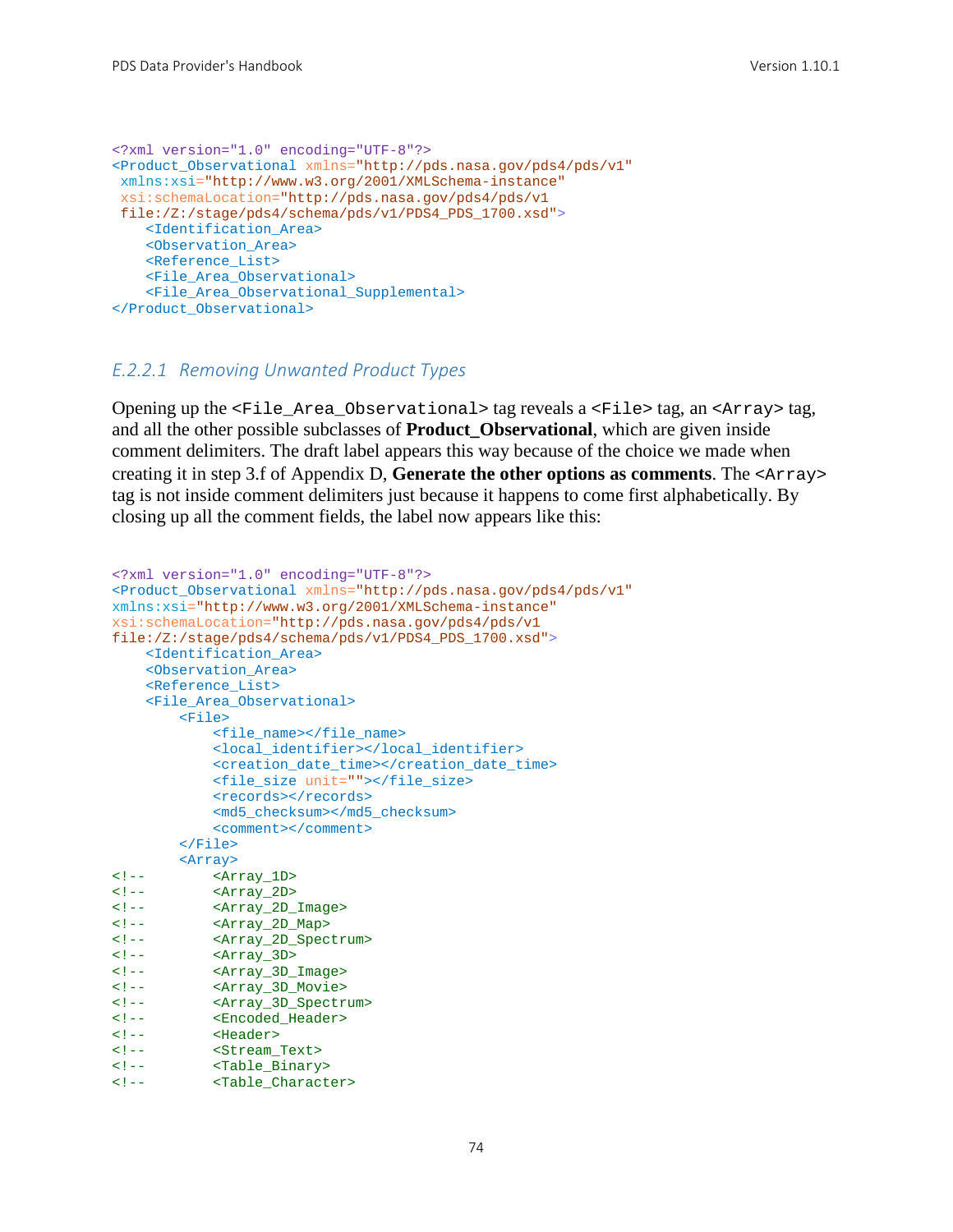```
<!-- <Table_Delimited>
    </File_Area_Observational>
    <File_Area_Observational_Supplemental>
</Product_Observational>
```
We are creating a label for a **Table\_Character** product, so we will now delete all the other types of products from this part of the label, and remove the comment delimiters from around Table\_Character. Now the label looks like this, with the <Table\_Character> tag closed up:

```
<?xml version="1.0" encoding="UTF-8"?>
<Product_Observational xmlns="http://pds.nasa.gov/pds4/pds/v1"
xmlns:xsi="http://www.w3.org/2001/XMLSchema-instance"
xsi:schemaLocation="http://pds.nasa.gov/pds4/pds/v1 
file:/Z:/stage/pds4/schema/pds/v1/PDS4_PDS_1700.xsd">
     <Identification_Area>
     <Observation_Area>
    <Reference_List>
    <File_Area_Observational>
         <File>
             <file_name></file_name>
             <local_identifier></local_identifier>
             <creation_date_time></creation_date_time>
             <file_size unit=""></file_size>
            <records></records>
             <md5_checksum></md5_checksum>
             <comment></comment>
         </File>
        <Table_Character>
     </File_Area_Observational>
     <File_Area_Observational_Supplemental>
</Product_Observational>
```
#### *E.2.2.2 Removing Optional Classes and Attributes*

Opening up the <Table Character> tag reveals all the possible classes and attributes that apply to **Table\_Character** observational products. The label appears this way because we chose **Generate optional elements** and **Generate optional attributes** in step 3.b in Appendix D.

We can now delete any of the optional parts of the label that we don't need. A class or attribute is optional if its definition in the data dictionary specifies minOccurs="0" (minimum number of occurrences is 0). In oXygen you can see the definition of a class or attribute by right-clicking on its name and choosing **Show Definition**. This opens the dictionary in the editor and highlights the definition. For example, by right-clicking on the tag <Uniformly\_Sampled> inside the <Table\_Character> tag, we see that its specification is

```
<xs:element name="Uniformly_Sampled" type="pds:Uniformly_Sampled" minOccurs="0" 
maxOccurs="1"> </xs:element>
```
This means the **Uniformly Sampled** class is not required (minOccurs = "0"), and may appear no more than once in a label (maxOccurs="1"). We will delete it from our label because it doesn't apply to the product we are labeling. We'll also delete **local\_identifier**, another optional attribute. We'll keep **name** and **description**, even though they are optional. The other attributes and the **Record\_Character** class are required.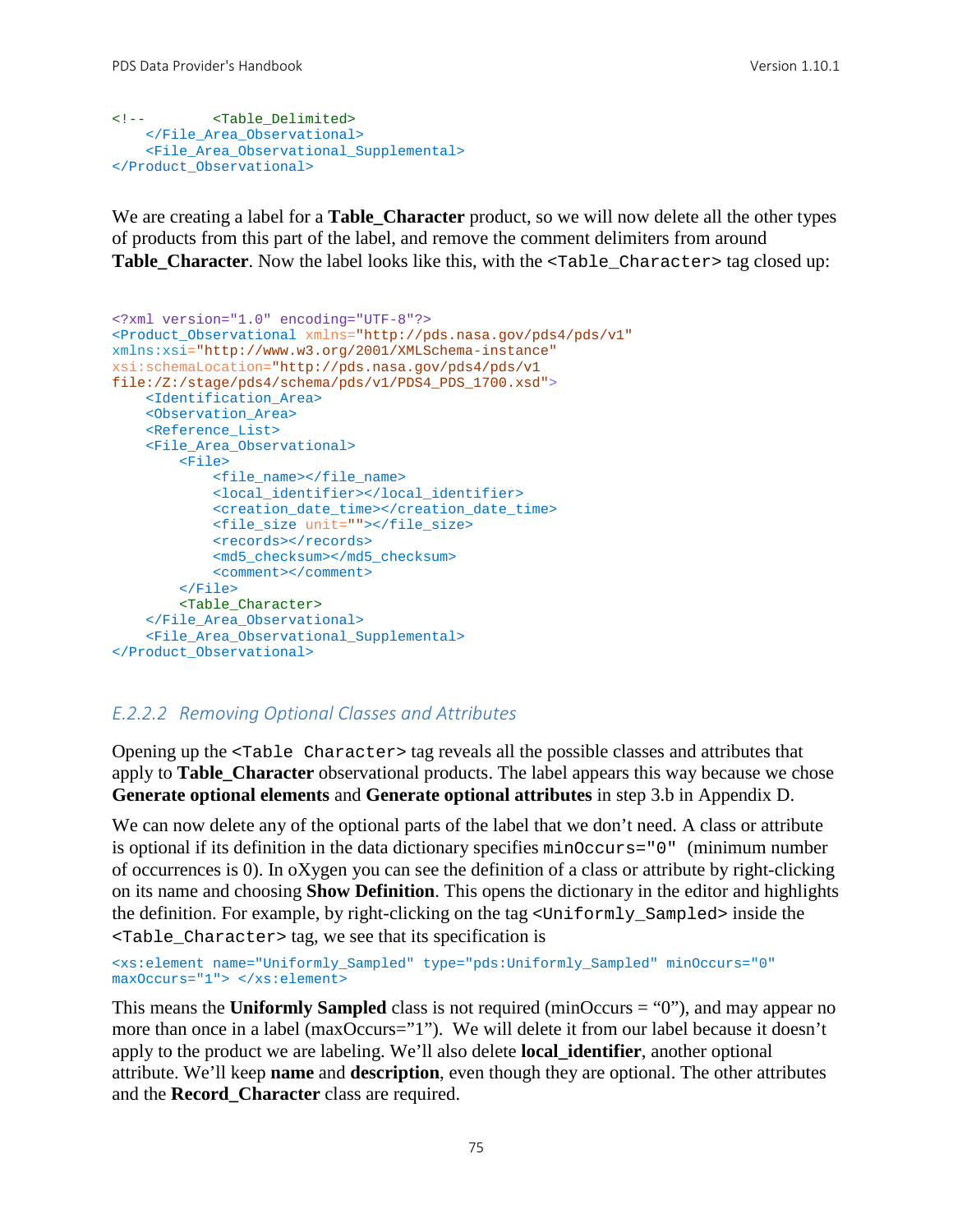Now the <Table\_Character> tag in the label looks like this, with the <Field\_Character> tag closed up for the moment:

```
 <Table_Character>
     <name></name>
     <offset unit=""></offset>
    <records></records>
     <description></description>
    <record_delimiter></record_delimiter>
     <Record_Character>
         <fields></fields>
         <groups></groups>
         <record_length unit=""></record_length>
         <Field_Character>
     </Record_Character>
 </Table_Character>
```
#### *E.2.2.3 Setting the Values of Attributes*

We can now start filling in some values in the label. The values are simply inserted between the starting and ending tags of the attributes. These will be values that apply to a single data product. Later we will discuss how to turn this label into a label template by inserting placeholders for those values that vary from one product to the next.

Here is the <Table\_Character> tag with values filled in (again, with <Field\_Character> closed up for now):

```
 <Table_Character>
     <name>Reflectance Spectrum</name>
     <offset unit="byte">0</offset>
     <records>224</records>
     <description>This table contains a reflectance spectrum with 
         fields Wavelength, Reflectance, and Error.</description>
    <record_delimiter>Carriage-Return Line-Feed</record_delimiter>
     <Record_Character>
         <fields>3</fields>
         <groups>0</groups>
         <record_length unit="byte">31</record_length>
         <Field_Character>
     </Record_Character>
 </Table_Character>
```
#### *E.2.2.4 Choosing Values from an Enumerated List*

Some attributes are defined with a limited set of permissible values, called an enumerated list. One such attribute is <record\_delimiter> in the above example. To see the values to choose from, you may open the *PDS4 Information Model* [1] in a web browser at <https://pds.nasa.gov/pds4/doc/im/current/> and use the browser's search tool to look up "record\_delimiter". It appears in several places, so make sure you are looking at the specification for record\_delimiter in the **Table\_Character** class – it's in Section 9.37.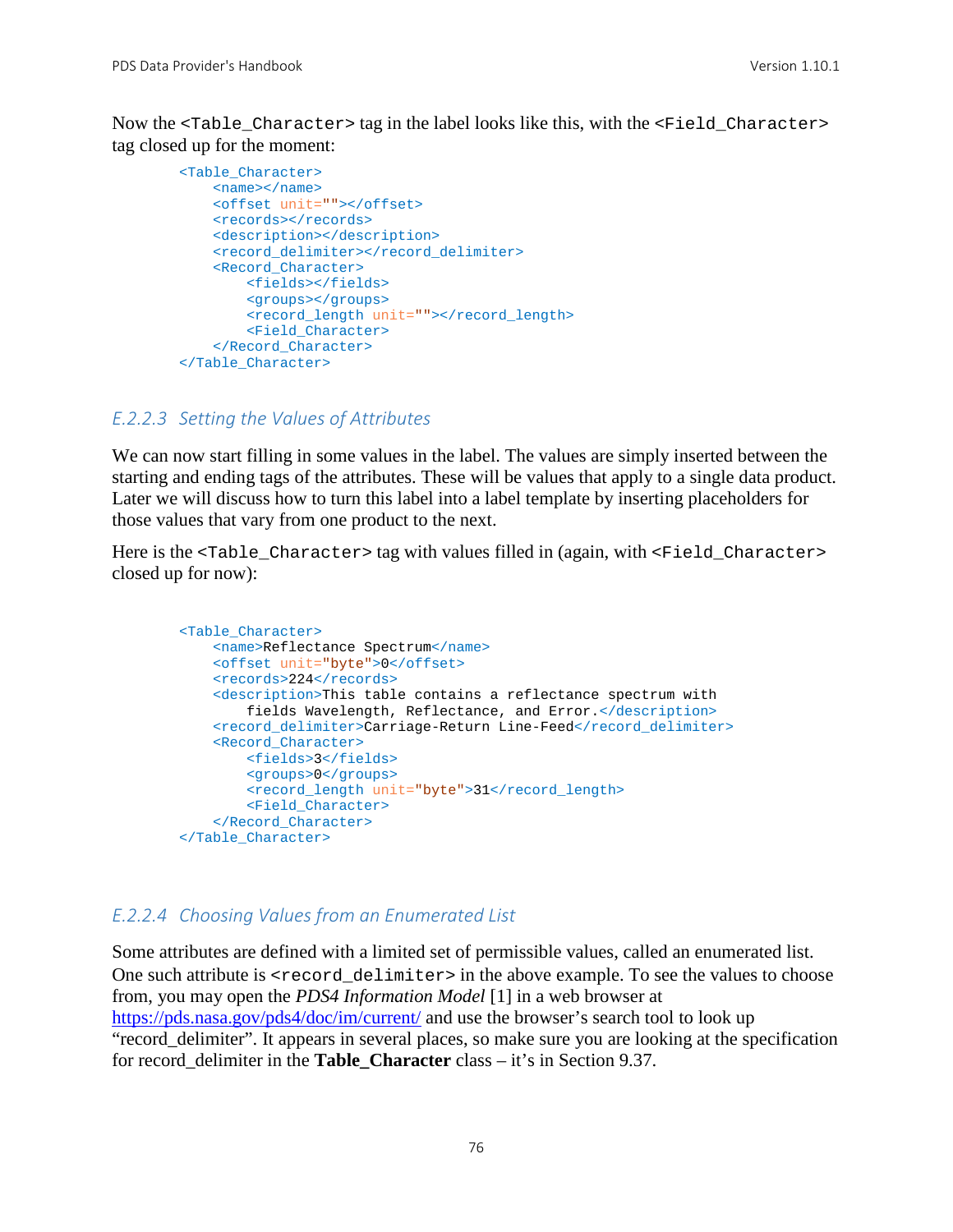# *E.2.2.5 Repeating a Class or Attribute*

As our table has three fields, or columns, we have set the value of  $\le$  fields  $>$  to 3 in the <Record\_Character> tag. This tag already includes a <Field\_Character> tag that we will use to describe one field, but we will need two more for the second and third fields. We can simply copy and paste additional instances of the <Field\_Character> tag. To check whether there is a limit on the number of fields that can be defined in a record, we can right-click on <Field\_Character> to see its definition:

```
<xs:choice minOccurs="1" maxOccurs="unbounded">
     <xs:element name="Field_Character" type="pds:Field_Character"> </xs:element>
     <xs:element name="Group_Field_Character" type="pds:Group_Field_Character">
     </xs:element>
</xs:choice>
```
This is a little more complicated than the first definition we looked up. The  $\langle x \cdot s : \text{choice} \rangle$  tag means that the **Record\_Character** class is required to have at least one **Field\_Character** subclass or **Group\_Field\_Character** subclass, and it may have as many of them as needed (maxOccurs="unbounded").

Here is the <Record Character> tag in our example label now with three <Field\_Character> tags expanded and filled in.

```
 <Record_Character>
    <fields>3</fields>
    <groups>0</groups>
   <record_length unit="byte">31</record_length>
    <Field_Character>
         <name>Wavelength</name>
        <field_number>1</field_number>
        <field_location unit="byte">1</field_location>
         <data_type>ASCII_Real</data_type>
         <field_length unit="byte">9</field_length>
     </Field_Character>
     <Field_Character>
         <name>Reflectance</name>
        <field_number>2</field_number>
         <field_location unit="byte">10</field_location>
        <data_type>ASCII_Real</data_type>
         <field_length unit="byte">10</field_length>
     </Field_Character>
     <Field_Character>
         <name>Error</name>
        <field_number>3</field_number>
        <field_location unit="byte">20</field_location>
         <data_type>ASCII_Real</data_type>
        <field_length unit="byte">10</field_length>
     </Field_Character>
 </Record_Character>
```
The attributes **field\_location** and **field\_length** are important. They give the starting byte and number of bytes respectively for each field in the record, with the first byte in the record numbered byte 1. The **field\_location** and **field\_length** values do not count any spaces or delimiters that may appear between fields in a fixed-width record, nor do they count any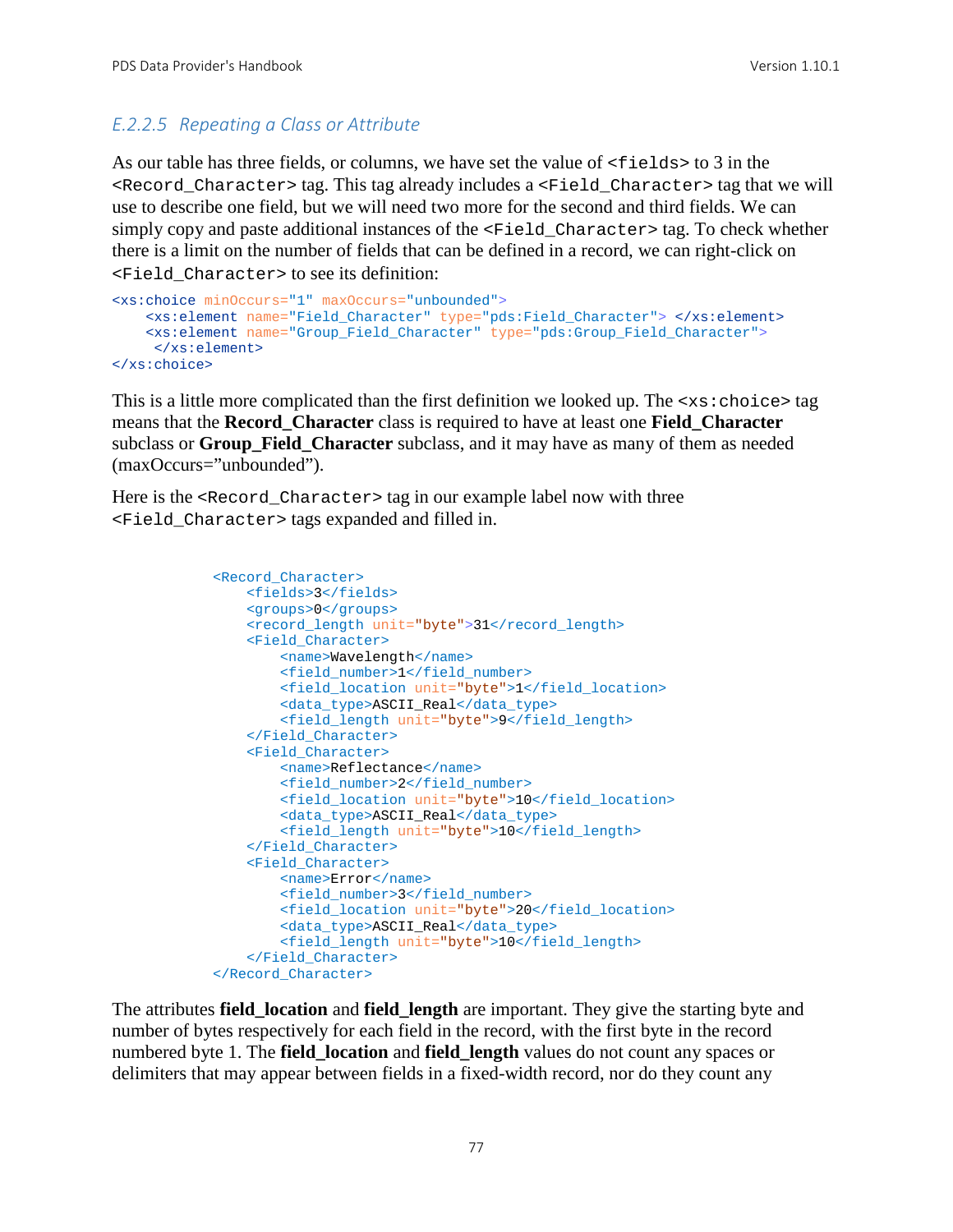quotation marks that surround field values.<sup>[11](#page-84-0)</sup> To make things more complicated, a table may have groups of fields that repeat, which are described using the **Group\_Field\_Character** class (or **Group\_Field\_Delimited** or **Group\_Field\_Binary** classes for **Table\_Delimited** and **Table\_Binary** tables). See Appendix G, Counting Fields and Groups in a Nested Structure, for help in determining the right values for **field\_location** and **field\_length** in a table that contains groups.

# *E.2.2.6 Adding an Optional Class or Attribute*

In the  $\le$ Field Character> tags above we left out several of the optional attributes. Suppose now we decide that we want to include some of them after all. In particular, for the Wavelength field we want to specify that the data are in units of nanometers. It's important to remember that *order matters*; the attributes and classes must appear in the label in the same order in which they are specified in the schema where they are defined. The online version of the *Information Model* [1] is not helpful for this purpose because it gives the attributes of a class in alphabetical order. To see them in schema-defined order we must look in the *PDS4 Data Dictionary* [3], [https://pds.nasa.gov/pds4/doc/dd/current/.](https://pds.nasa.gov/pds4/doc/dd/current/)

Searching in that document for "Field\_Character", we see in its definition that the attribute **unit** should come after **field length** in our label (as we have omitted the optional attribute **field\_format** that would come between them). If we try to put it somewhere else in the <Field\_Character> tag, the editor will flag it as an error.

# *E.2.2.7 Choosing a Value for the* unit *Attribute*

Now that we have restored the unit attribute, what value should it have? Nanometers or nm? Unfortunately there is no easy way to look up an enumerated list of values for units because there are so many of them and they can be combined for complex measurements. In general, PDS uses SI units and abbreviations. In our simple case, either <unit>nm</unit> or  $\frac{1}{\sqrt{1-\frac{1}{\sqrt{1-\frac{1}{\sqrt{1-\frac{1}{\sqrt{1-\frac{1}{\sqrt{1-\frac{1}{\sqrt{1-\frac{1}{\sqrt{1-\frac{1}{\sqrt{1-\frac{1}{\sqrt{1-\frac{1}{\sqrt{1-\frac{1}{\sqrt{1-\frac{1}{\sqrt{1-\frac{1}{\sqrt{1-\frac{1}{\sqrt{1-\frac{1}{\sqrt{1-\frac{1}{\sqrt{1-\frac{1}{\sqrt{1-\frac{1}{\sqrt{1-\frac{1}{\sqrt{1-\frac{1}{\sqrt{1-\frac{1}{\sqrt{1-\frac{1}{\sqrt{1-\frac{1}{\sqrt{1-\frac{1}{\sqrt{1-\frac{1$ *PDS Standards Reference* [2] Section 7, Units, and ask your consulting node if you need help determining the right unit name. The *Small Bodies Node PDS4 Wiki* has a section on Units of Measure at [http://sbndev.astro.umd.edu/wiki/Units\\_of\\_Measure.](http://sbndev.astro.umd.edu/wiki/Units_of_Measure)

So now the wavelength field has this definition:

```
 <Field_Character>
     <name>Wavelength</name>
    <field_number>1</field_number>
    <field_location unit="byte">1</field_location>
     <data_type>ASCII_Real</data_type>
    <field_length unit="byte">9</field_length>
     <unit>nm</unit>
 </Field_Character>
```
<span id="page-84-0"></span> <sup>11</sup> Different attributes are used to describe variable-width records; see the *Information Model* [1] sections on the **Table\_Delimited**, **Record\_Delimited**, and **Field\_Delimited** classes. For more information about tabular data products, see the *Standards Reference* [2] Section 4B, Table Base.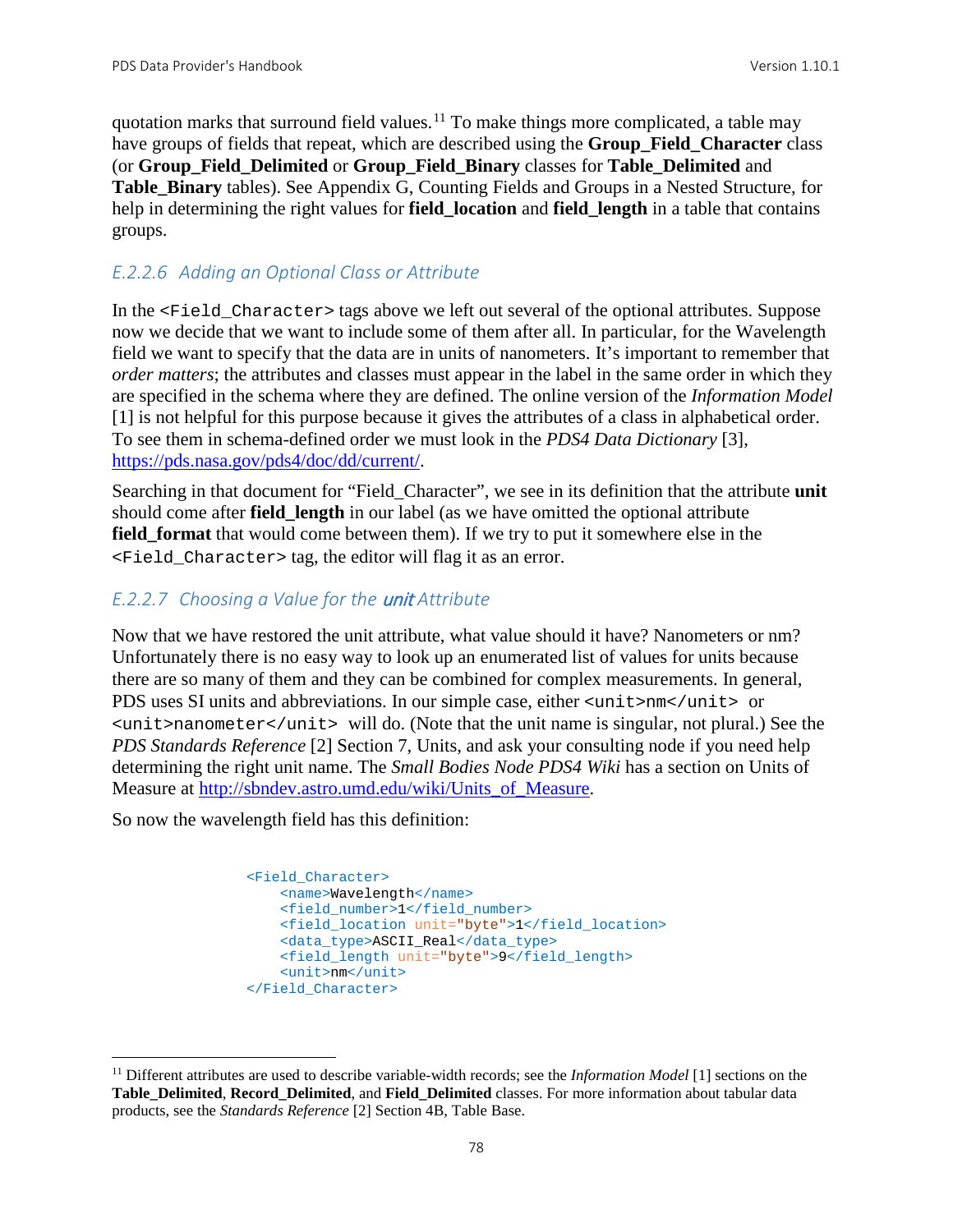You may notice another kind of unit specification in the example:  $\le$  field\_location unit="byte">1</field\_location> and <field\_length unit="byte">9</field\_length>. These attributes refer to the field's starting byte and number of bytes in the record. In this case **byte** is the unit for a label attribute, so it appears as part of the attribute tag, as opposed to **nm**, which is the unit for data in the table.

### *E.2.2.8 Setting Values for Special Constants*

One of the subclasses we left out of the **Field\_Character** class is **Special\_Constants**. A special constant is a value that may occur in a data product to indicate a special case, such as unknown, invalid, or missing data. Look in the *PDS4 Data Dictionary* [3] under **Special\_Constants** to see the complete list. In our example, let's suppose that some of the reflectance values are missing, and that in the table these are given as -999.9 (choosing a value that can't be a real data value). We will put back the **Special\_Constants** class in the Reflectance field definition to indicate that a data value of -999.9 means the reflectance at that wavelength is missing.

Looking at the *Data Dictionary* entry for **Field\_Character** as we did before for **unit**, we can see that the **Special\_Constants** class should come after the **unit** attribute in our label, as we have omitted the intervening optional attributes of **scaling\_factor**, **value\_offset**, and **description**. Then by clicking on "Special\_Constants" in the far right column of the **Field\_Character** entry, we go to the definition of Special Constants where the different kinds of constants are listed. The attribute we want is **missing\_constant**. Here, then, is our updated <Field\_Character> tag:

```
 <Field_Character>
     <name>Reflectance</name>
    <field_number>2</field_number>
    <field_location unit="byte">10</field_location>
    <data_type>ASCII_Real</data_type>
     <field_length unit="byte">10</field_length>
     <Special_Constants>
         <missing_constant>-999.9</missing_constant>
     </Special_Constants>
 </Field_Character>
```
Note that the value that is chosen for a special constant must be the right data type for the field. That is, we chose -999.9 instead of -999 because the field is defined as ASCII\_Real.

#### *E.2.2.9 The File Tag*

Now that our label describes the data file with the <Table\_Character> tag, let's fill in the remainder of the **File\_Area\_Observational** area of the label. Just above the  $\epsilon$ Table Character> tag is the  $\epsilon$ File> tag, where we specify the file name and other characteristics. The only required attribute is **file\_name**, but we'll include **creation\_date\_time** and **records** as well.

```
 <File>
     <file_name>Table_Character_Example.tab</file_name>
     <creation_date_time>2017-03-24T12:01</creation_date_time>
     <records>224</records>
 </File>
```
The **creation date time** must be given in the PDS standard date-time format, as specified in the *Standards Reference* [2] Section 5A.2.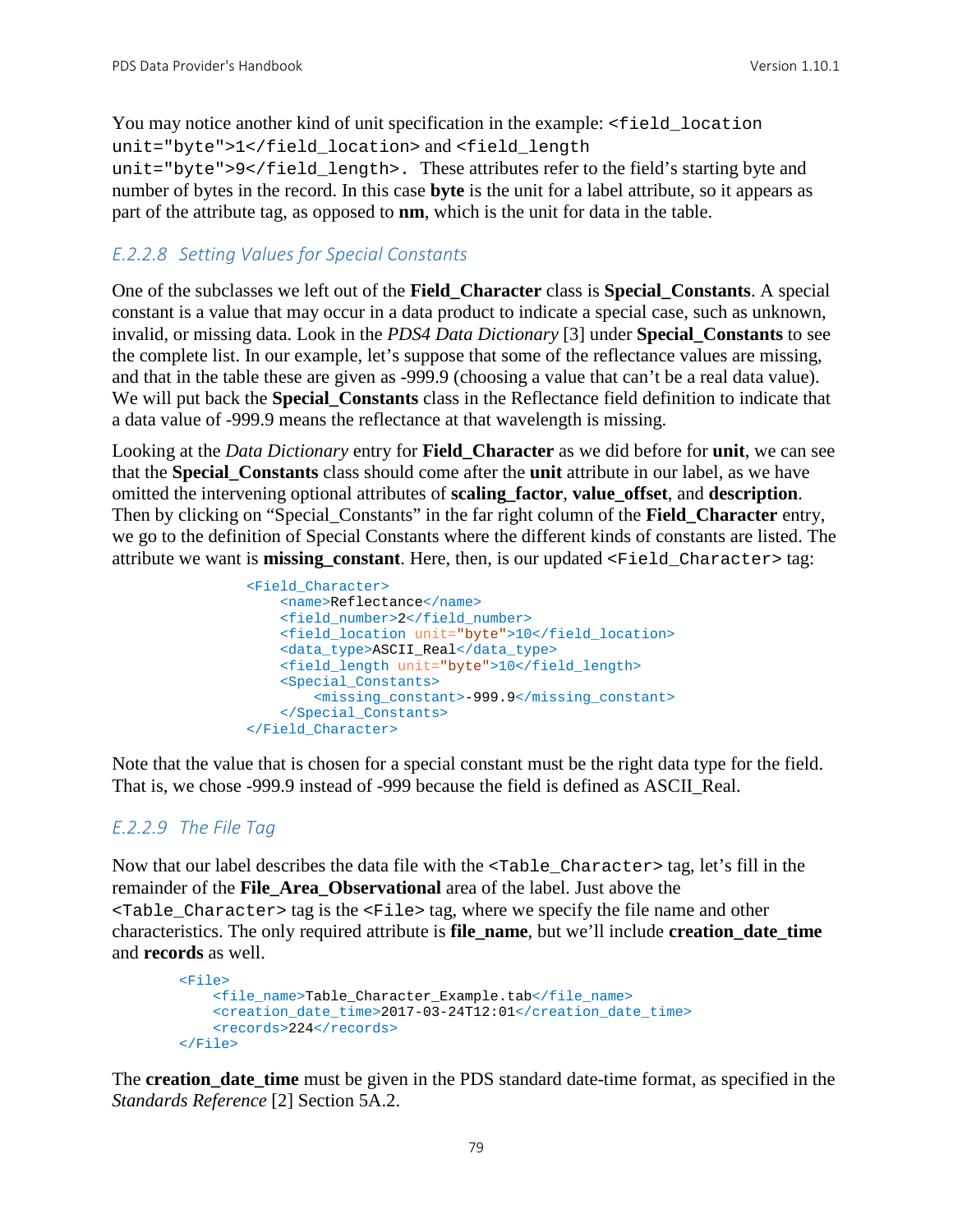### E.2.3 Modifying File\_Area\_Observational\_Supplemental

The **File\_Area\_Observational\_Supplemental** part of the label is used to describe any supplemental data that may accompany a **Product\_Observational** data product. For example, an image may be accompanied by a histogram or other statistics. A table may be accompanied by a figure showing the data plotted on a graph. The supplemental data may be in a separate file from the **Product\_Observational** data, or it may be included in the same file.

Let's assume our example table of reflectance data comes with a plot of the data in a separate file, a PNG image.

Modifying **File\_Area\_Observational\_Supplemental** is done in much the same way as File Area Observational. You can follow the same directions in Section F.2.2, deleting the unwanted product types and removing the comment delimiters from the desired product type. In the case of our PNG image, the desired product type is **Encoded\_Image**. (Refer to Section 6.2 and Appendix B for help choosing the product type.) Here is a completed <File\_Area\_Observational\_Supplemental> tag for our example:

```
 <File_Area_Observational_Supplemental>
    <sub>Fi1e</sub></sub>
         <file_name>Table_Character_Example_Plot.png</file_name>
     </File>
     <Encoded_Image>
         <offset unit="byte">0</offset>
         <encoding_standard_id>PNG</encoding_standard_id>
         <description>This image is a plot of the reflectance data.</description>
     </Encoded_Image>
 </File_Area_Observational_Supplemental>
```
#### E.2.4 Modifying Identification\_Area

To continue with our example label, let's now open up the <Identification Area> tag near the top of the label. With the subclasses still closed up, the tag looks like this:

```
 <Identification_Area>
    <logical_identifier></logical_identifier>
    <version_id></version_id>
    <title></title>
    <information_model_version></information_model_version>
    <product_class></product_class>
    <Alias_List>
    <Citation_Information>
    <Modification_History>
 </Identification_Area>
```
The first two attributes, **logical\_identifier** and **version\_id**, are for the LID and VID values that were discussed in Section [5, Assigning Unique Identifiers.](#page-25-0) The **title** attribute should be assigned a value that applies specifically to this individual data product. The

**information\_model\_version** must match the version of the PDS4 schema specified in the root tag, e.g. 1.9.0.0 for schema PDS4\_PDS\_1900. The **product\_class** must match the root tag, e.g. **Product\_Observational**.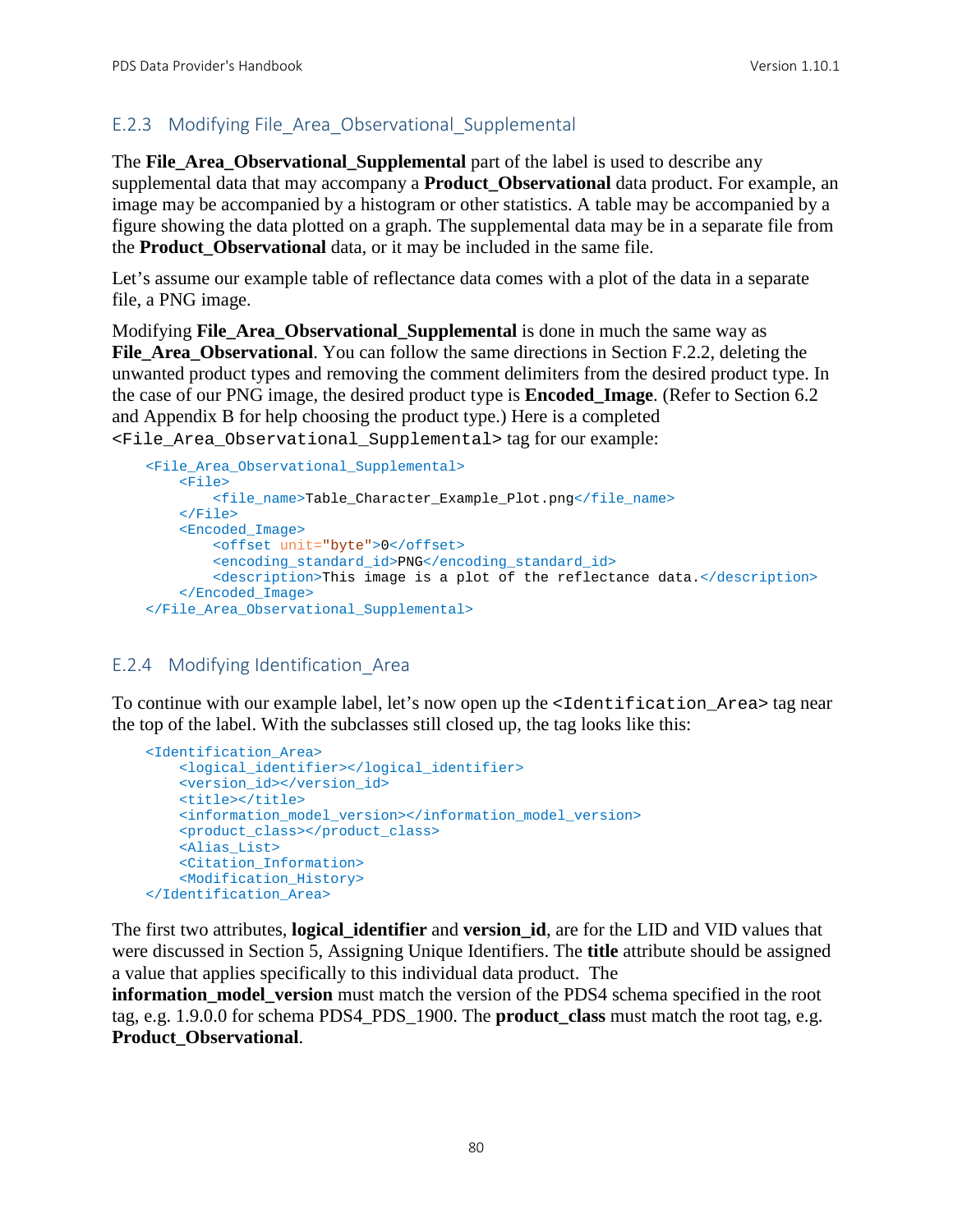The **Alias** List class allows you to specify one or more aliases (other identifiers) for this product. **Citation\_Information** gives information needed to cite the product in scientific publications. Both classes are optional, and we will omit them in our example.

**Modification\_History** provides a way to track versions of the product after it has been archived. It is also optional, but we'll include it here to demonstrate.

So now our example label includes this **Identification\_Area**, using a made-up value for the LID:

```
 <Identification_Area>
    <logical_identifier>
       urn:nasa:pds:examples:tables:Table_Character_Example
    </logical_identifier>
    <version_id>1.0</version_id>
    <title>Example of an ASCII fixed-width table in the tables collection</title>
    <information_model_version>1.9.0.0</information_model_version>
    <product_class>Product_Observational</product_class>
     <Modification_History>
         <Modification_Detail>
             <modification_date>2017-03-23</modification_date>
             <version_id>1.0</version_id>
           <description>Initial version</description>
         </Modification_Detail>
    </Modification_History>
 </Identification_Area>
```
#### E.2.5 Modifying Observation\_Area

There's a lot going on in this part of the label. **Observation\_Area** is where you'll find most of the detailed meta-data about the product. Let's start by opening the <Observation\_Area> tag but leaving the subclasses closed so that we can get a high-level view.

```
 <Observation_Area>
     <comment></comment>
     <Time_Coordinates>
     <Primary_Result_Summary>
    <Investigation_Area>
    <Observing_System>
    <Target_Identification>
    <Mission_Area>
     <Discipline_Area>
 </Observation_Area>
```
Remember that this is an exercise in label editing, not a comprehensive guide to the appropriate use of every class and attribute. We'll be skipping most of the optional classes and attributes here, and calling attention to some that you're most likely to need help with. In particular, we'll omit the optional attribute **comment** and the optional class **Primary\_Result\_Summary**.

#### *E.2.5.1 How to Specify a Nil Value*

The **Time\_Coordinates** class in the **Observation\_Area** is required. It has to include the **start** date time and **stop** date time attributes, although these can be left blank if they are not available. A value left blank is called a *nil* value. There are two things to remember about using nil values: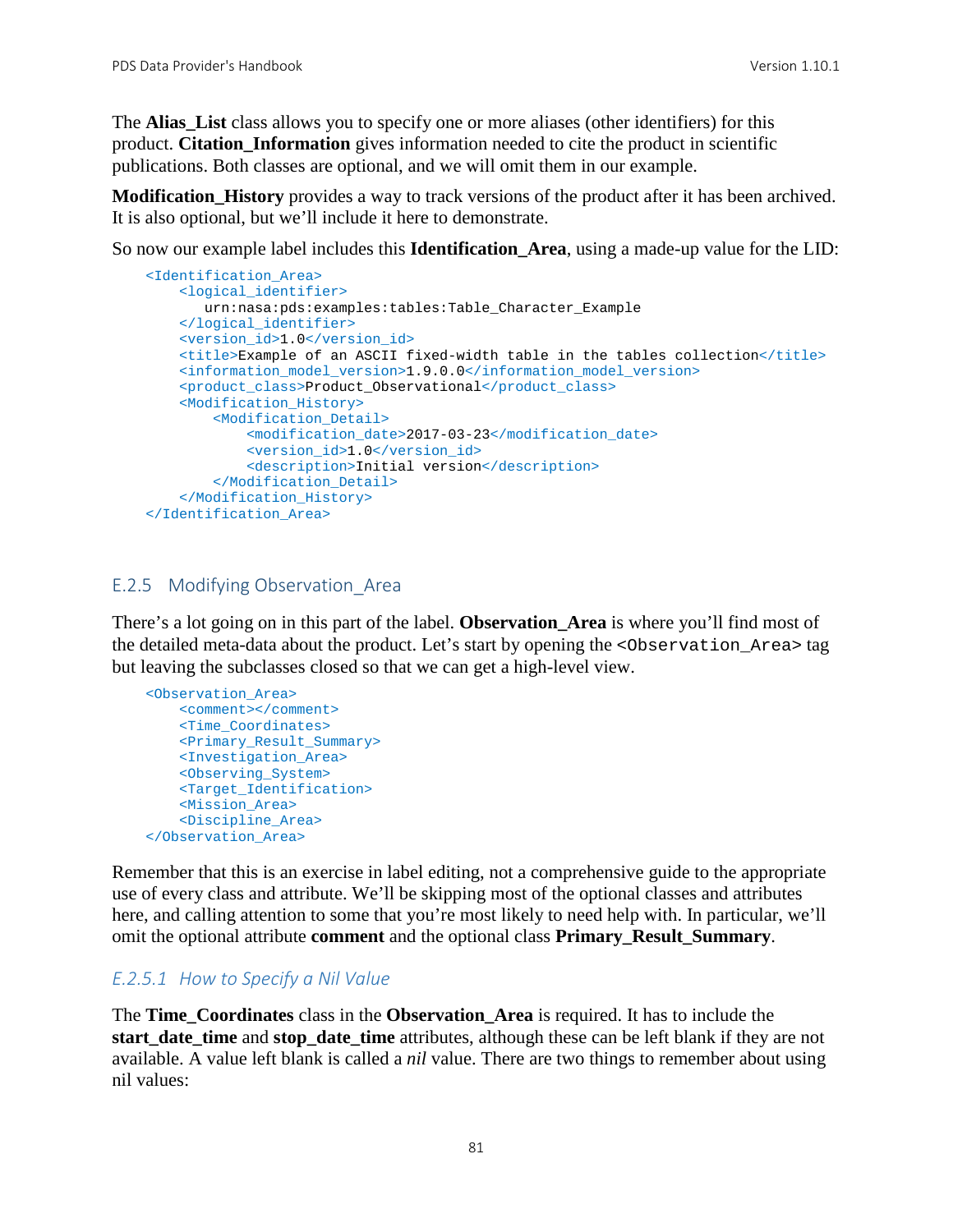- 1. An attribute can have a nil value only if its definition allows.
- 2. You have to give a reason why the value is nil.

Checking the definition of **start\_date\_time** (by right-clicking on the tag in the editor) shows that it is nillable:

```
<xs:element name="start_date_time" nillable="true" type="pds:start_date_time" 
minOccurs="1" maxOccurs="1"> </xs:element>
```
When inserting a label attribute with a nil value, use a statement like this to specify the reason:

<start\_date\_time xsi:nil="true" nilReason="inapplicable"></start\_date\_time>

The allowed values for nilReason are:

- inapplicable
- anticipated
- missing
- unknown

Let's assume that the data product in our example has a start time, but typically stop times are not recorded for these observations. So we'll say that **stop\_date\_time** is nil because it is inapplicable. Our <Time\_Coordinates> tag now looks like this:

```
 <Time_Coordinates>
    <start_date_time>2016-04-19T12:01:33Z</start_date_time>
     <stop_date_time xsi:nil="true" nilReason="inapplicable"></stop_date_time>
 </Time_Coordinates>
```
#### *E.2.5.2 Investigation Area and Observing System (or What Context Product LIDs Are For)*

The <Investigation Area> tag records information about the mission or other coordinated data collection project for which the data product was acquired. The <Observing\_System> tag records information about the instrument(s) that acquired the data product. These are not places to describe the project and instrumentation in detail. They simply identify the project and instruments and point to other resources where more information can be found. The other resources may be external to PDS in the form of published documents, or they may be internal to PDS in the form of instrument context products, as discussed in Section 9.

Here are the <Investigation\_Area> and <Observing\_System> tags for our example product. We'll assume the data collection was done by an individual investigator, and a single instrument component was used to acquire the data. The context product LIDs in this example are made up.

```
 <Investigation_Area>
     <name>Spectral Properties of Planetary Glasses</name>
     <type>Individual Investigation</type>
     <Internal_Reference>
         <lid_reference>
            urn:nasa:pds:investigator_spectra:document:about_this_archive
         </lid_reference>
         <reference_type>data_to_investigation</reference_type>
```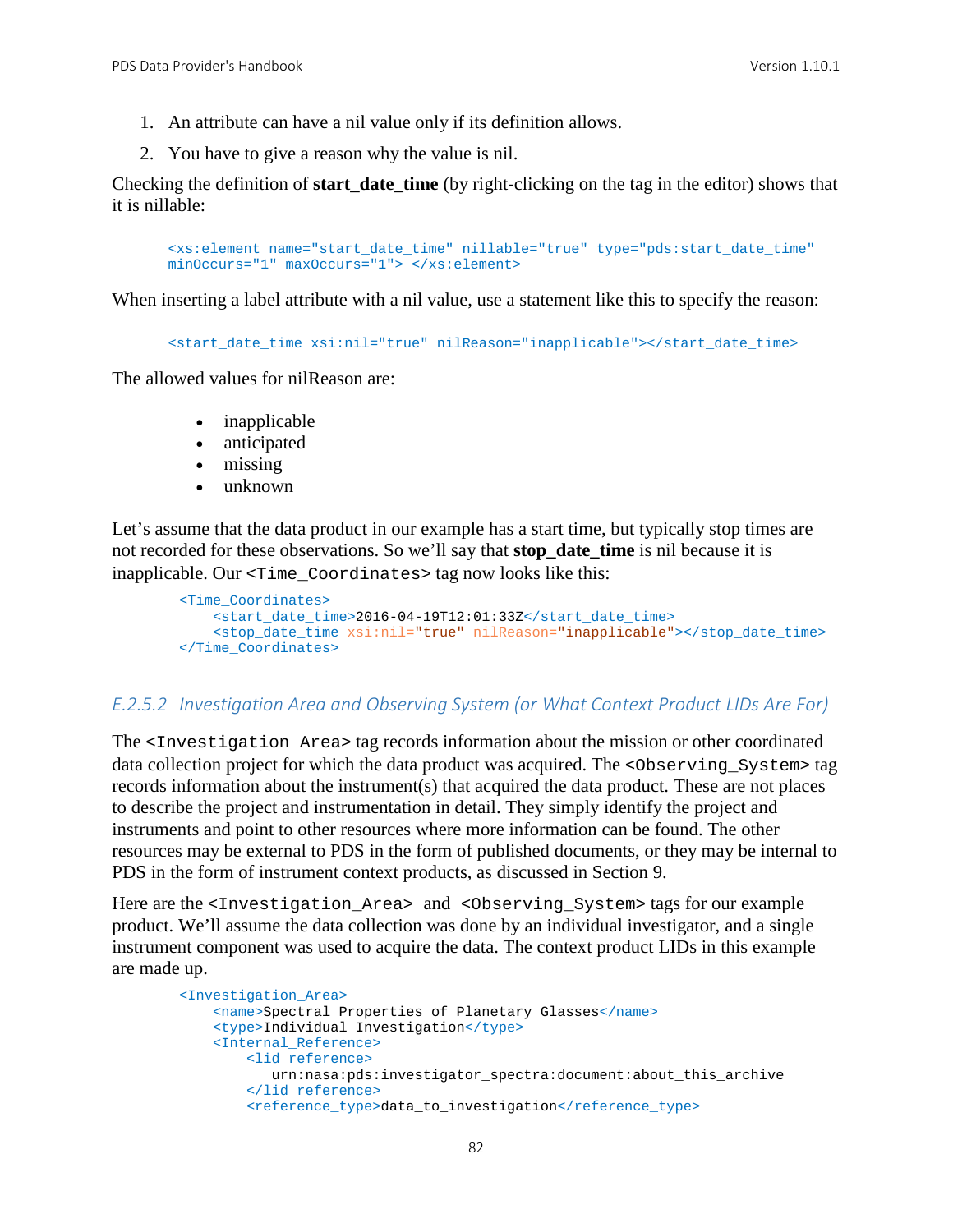```
 </Internal_Reference>
 </Investigation_Area>
 <Observing_System>
    <name>RELAB</name>
     <description>Brown University Reflectance Spectroscopy Laboratory
     </description>
     <Observing_System_Component>
         <name>RELAB Bidirectional Reflectance Spectrometer</name>
         <type>Instrument</type>
         <Internal_Reference>
             <lid_reference>urn:nasa:pds:instrument:bdrs.relab</lid_reference>
            <reference_type>is_instrument</reference_type>
        </Internal_Reference>
     </Observing_System_Component>
 </Observing_System>
```
#### *E.2.5.3 Target\_Identification*

The <Target\_Identification> tag is required. It gives the name and type of the target of the observation, along with an optional description and internal reference. The target can be a planetary body such as a planet, satellite, or asteroid, or a laboratory sample, or many other things. See the complete list of target types in the *Data Dictionary* [3] by searching for "type in Target\_Identification". In our example the target is a synthetically-generated laboratory sample.

Here is our <Target\_Identification> tag.

```
 <Target_Identification>
    <name>ALK-2</name>
     <type>Synthetic Sample</type>
 </Target_Identification>
```
We have omitted the <Internal\_Reference> tag because this laboratory sample does not have a PDS context product that we can refer to. If the target of the observation had been a planet, say Mars for example, then the <Target\_Identification> tag would include the optional <Internal\_Reference> tag with the LID for the Mars context product, like this.

```
 <Target_Identification>
   <name>Mars</name>
   <type>Planet</type>
   <Internal_Reference>
    <lid_reference>urn:nasa:pds:context:target:planet.mars</lid_reference>
    <reference_type>data_to_target</reference_type>
   </Internal_Reference>
 </Target_Identification>
```
#### *E.2.5.4 Mission\_Area and Discipline\_Area are for Local Data Dictionaries*

Local data dictionaries were introduced in Section 6.3. Depending on your data products, you may not need to use any of the existing Local Data Dictionaries, much less create a new one, but if you do, this is the place in the label where those dictionary elements – classes and attributes – are placed. In particular, elements from a mission data dictionary go into the Mission\_Area and elements from any other Local Data Dictionaries go into the Discipline\_Area.

The creation and use of Local Data Dictionaries is a broad topic that is not covered in this handbook; see the relevant tutorials on the Small Bodies Node PDS4 Wiki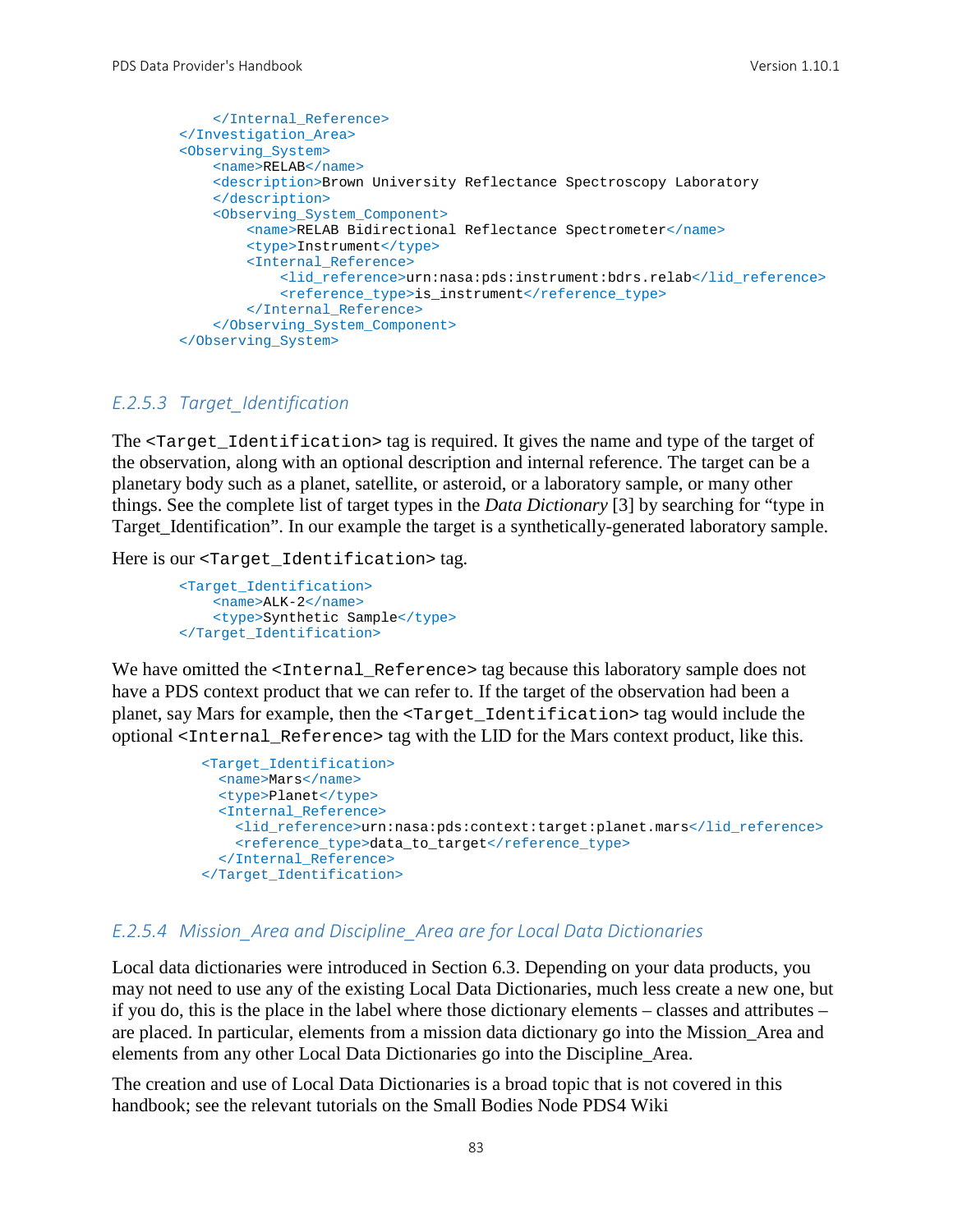[\(http://sbndev.astro.umd.edu/wiki/SBN\\_PDS4\\_Wiki\)](http://sbndev.astro.umd.edu/wiki/SBN_PDS4_Wiki). For the purpose of this label-editing demonstration we will omit Local Data Dictionaries from our example. This completes the modification of the Observation\_Area part of the label.

#### E.2.6 Modifying Reference\_List

The final top-level tag to modify in our example is <Reference\_List>. It is optional, but we'll include it for demonstration. Here is how it looks fully expanded.

```
 <Reference_List>
         <Internal_Reference>
<lid_reference></lid_reference>>>>>>><lidyid
                <!-- <lidvid_reference></lidvid_reference>-->
             <reference_type></reference_type>
             <comment></comment>
         </Internal_Reference>
         <External_Reference>
             <doi></doi>
            <reference_text></reference_text>
             <description></description>
         </External_Reference>
         <Source_Product_Internal>
             <lidvid_reference></lidvid_reference>
               <reference_type></reference_type>
                <comment></comment>
         </Source_Product_Internal>
         <Source_Product_External>
             <external_source_product_identifier></external_source_product_identifier>
             <doi></doi>
             <curating_facility></curating_facility>
             <description></description>
         </Source_Product_External>
     </Reference_List>
```
The <Reference\_List> tag can contain any number of <Internal\_Reference>,

<External\_Reference>, <Source\_Product\_Internal>, and/or <Source\_Product\_External> tags. Internal references are LIDs or LIDVIDs for resources within PDS. (Notice that  $\langle$ lidvid\_reference> is enclosed in comment delimiters. Either <lid\_reference> or <lidvid\_reference> is required, but not both.) External references lead to resources outside of PDS. See Section 8, Documenting the Archive.

We'll include a made-up external reference in our example label.

```
 <Reference_List>
     <External_Reference>
         <doi>doi:10.1002/2016JE987654321</doi>
         <reference_text>Investigator, J.O., 2017, Spectral Properties 
             of Laboratory-Synthesized Glasses, Journal of Geophysical 
            Research - Planets, doi:10.1002/2016JE987654321</reference_text>
     </External_Reference>
 </Reference_List>
```
This completes the body of our example label. Both the original draft and the completed version can be found in the *DPH Example Products* at [https://pds.nasa.gov/pds4/doc/examples/.](https://pds.nasa.gov/pds4/doc/examples/) The next section shows how to modify the XML prolog and the root tag, which are important for validating the label.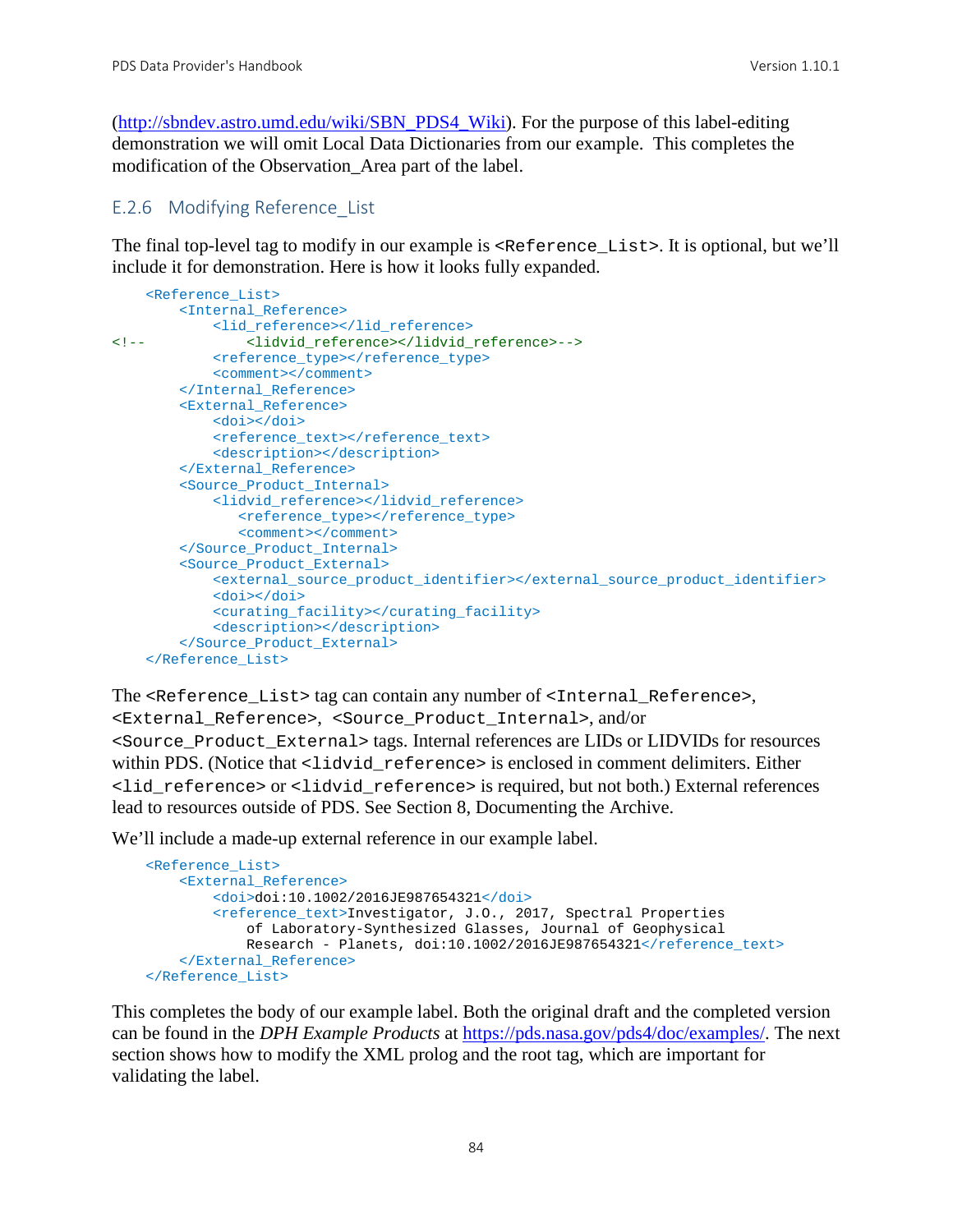## *E.2.6.1 Identifying Source Products*

Let's take a closer look at **Source\_Product\_Internal** and **Source\_Product\_External**. These classes are optional members of the **Reference\_List** class, and are used to refer to one or more source products. A source product is one which is used as input data for the creation of a new product.

The **Source\_Product\_Internal** class is used to refer to source products in the PDS registry system, while the **Source Product External** class is used to refer to source products outside the PDS4 registry system in either a legacy PDS archive (e.g. PDS3, PDS2, NSSDC) or a non-PDS data archive (e.g. JSC, SDDPT).

#### *E.2.6.1.1 Source\_Product\_Internal*

The **Source\_Product\_Internal** class must contain one or more **lidvid\_reference** attributes and exactly one **reference\_type** attribute. It may optionally contain a **comment** attribute.

The value of  $\leq$  reference\_type> must be one of the following:

data to raw source product, data to partially processed source product, data\_to\_calibrated\_source\_product, or data\_to\_derived\_source\_product.

Let's put this all together into an example that identifies two raw source products that were used to create our data product:

```
 <Reference_List>
    <Source_Product_Internal>
       <lidvid_reference>
         urn:nasa:pds:insight_cameras:data:d001l0004_596874381edr_f0101_0060m::1.0
       </lidvid_reference>
       <lidvid_reference>
         urn:nasa:pds:insight_cameras:data:d002l0004_596874610edr_f0101_0060m::1.0
        </lidvid_reference>
      <reference_type>data_to_raw_source_product</reference_type>
       <comment>Reference pointer to the raw source product</comment>
    </Source_Product_Internal>
 <Reference_List>
```
#### *E.2.6.1.2 Source\_Product\_External*

The **Source Product External** class must contain one or more **external source product identifier** attributes and exactly one **reference** type attribute. It may optionally contain one of each of the following attributes: **doi**, **curating\_facility**, and **description**.

The **external source product identifier** attribute is a unique identifier for a non-PDS4 source product.

For a legacy PDS archive, this identifier would, ideally, be constructed using the format **DATA\_SET\_ID:PRODUCT\_ID.** This is the closest equivalent to the PDS4 logical identifier.

Here's an example of how we'd construct this identifier for an MSL source product:

MSL-M-NAVCAM-2-EDR-V1.0:NLB\_542040434EDR\_F0611332NCAM00375M1

However, if the **PRODUCT ID** is not unique within the legacy data set, then more information will need to be provided in the identifier, delimited by colons, until a unique identifier has been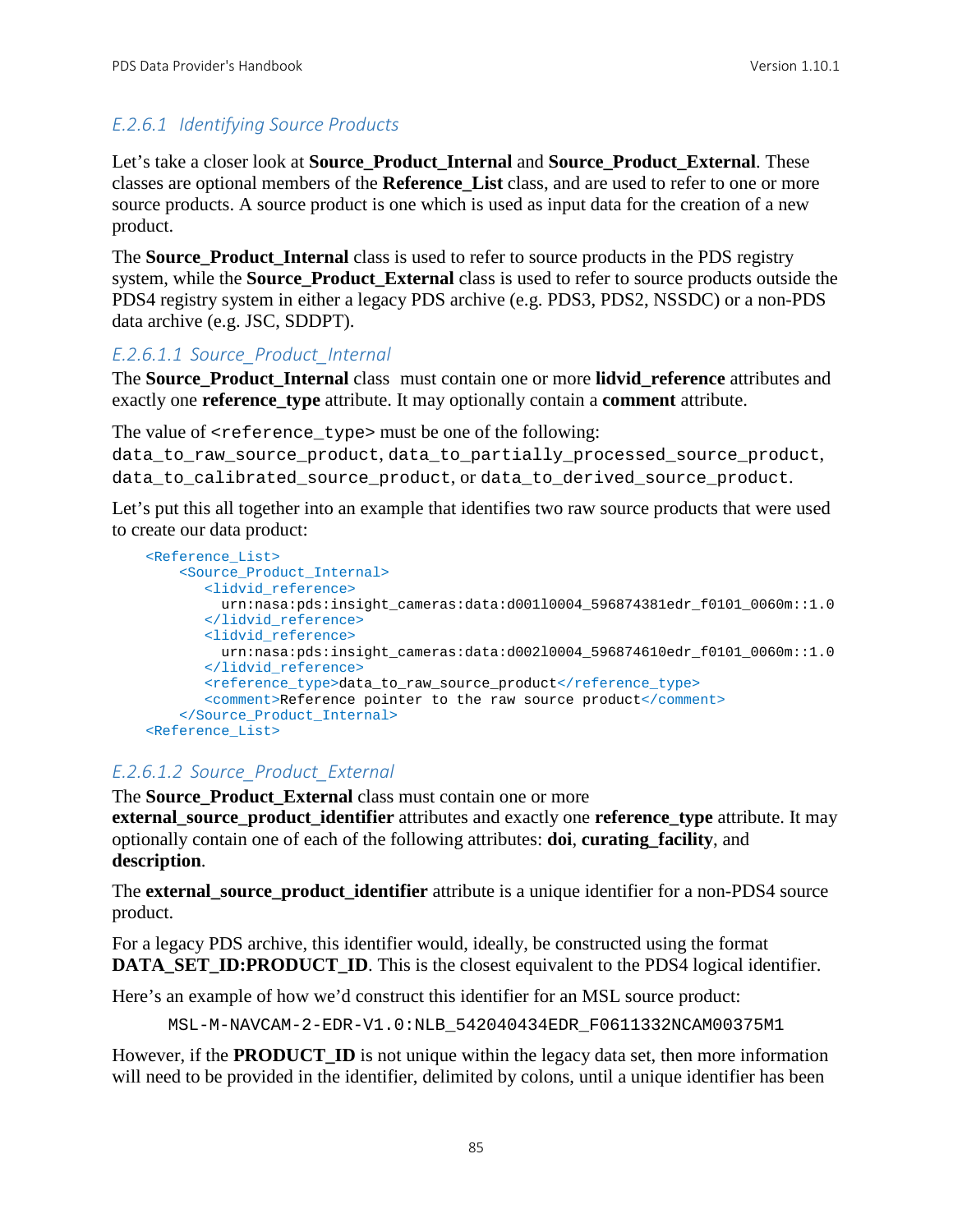### formed. For example, **DATA\_SET\_ID:PRODUCT\_ID:FILE\_NAME** or **DATA\_SET\_ID:VOLUME\_ROOT:DIRECTORY\_PATH:PRODUCT\_ID**.

Let's examine a specific example of an identifier constructed in this way, for a Galileo product that does not have a unique **PRODUCT\_ID**.

Using these legacy PDS archive keywords and values:

```
DATA_SET_ID: GO-J/JSA-SSI-2-REDR-V1.0
DIRECTORY_PATH: go_0017/c3/callisto/c036831/
```
**FILE\_NAME**: 7400r.img

the resulting external\_source\_product\_identifier would be:

GO-J/JSA-SSI-2-REDR-V1.0:go\_0017/c3/callisto/c036831/:7400r.img.

For a non-PDS data archive, the **external\_source\_product\_identifier** should be constructed in a similar format using a unique data set identifier and product identifier, where possible, and adding additional information until the identifier is unique within the data set. If unclear, contact PDS node personnel for assistance with generating this identifier.

The **curating\_facility** attribute provides the name or identifier of the curating facility or PDS node which is currently maintaining the data set or volume and which is responsible for maintaining catalog information.

Let's put this all together into a simple **Source\_Product\_External** example, using our MSL product identifier from above.

```
 <Reference_List>
    <Source_Product_External>
      <external_source_product_identifier>
          MSL-M-NAVCAM-2-EDR-V1.0:NLB_542035319EDR_F0611332NCAM00276M1
      </external_source_product_identifier>
       <reference_type>data_to_raw_source_product</reference_type>
       <curating_facility>IMG</curating_facility>
       <description>Reference pointer to MSL EDR source product</description>
    </Source_Product_External>
 <Reference_List>
```
#### E.3 Editing the XML Prolog and Root Tag

This section addresses how the XML prolog and root tag of an XML label are formed. Both are always found at the beginning of a PDS4 XML label. Here again is our example label with all tags below the root tag closed up.

```
<?xml version="1.0" encoding="UTF-8"?>
<Product_Observational xmlns="http://pds.nasa.gov/pds4/pds/v1"
xmlns:xsi="http://www.w3.org/2001/XMLSchema-instance"
xsi:schemaLocation="http://pds.nasa.gov/pds4/pds/v1 
file:/Z:/stage/pds4/schema/pds/v1/PDS4_PDS_1700.xsd">
     <Identification_Area>
     <Observation_Area>
     <Reference_List>
     <File_Area_Observational>
     <File_Area_Observational_Supplemental>
</Product_Observational>
```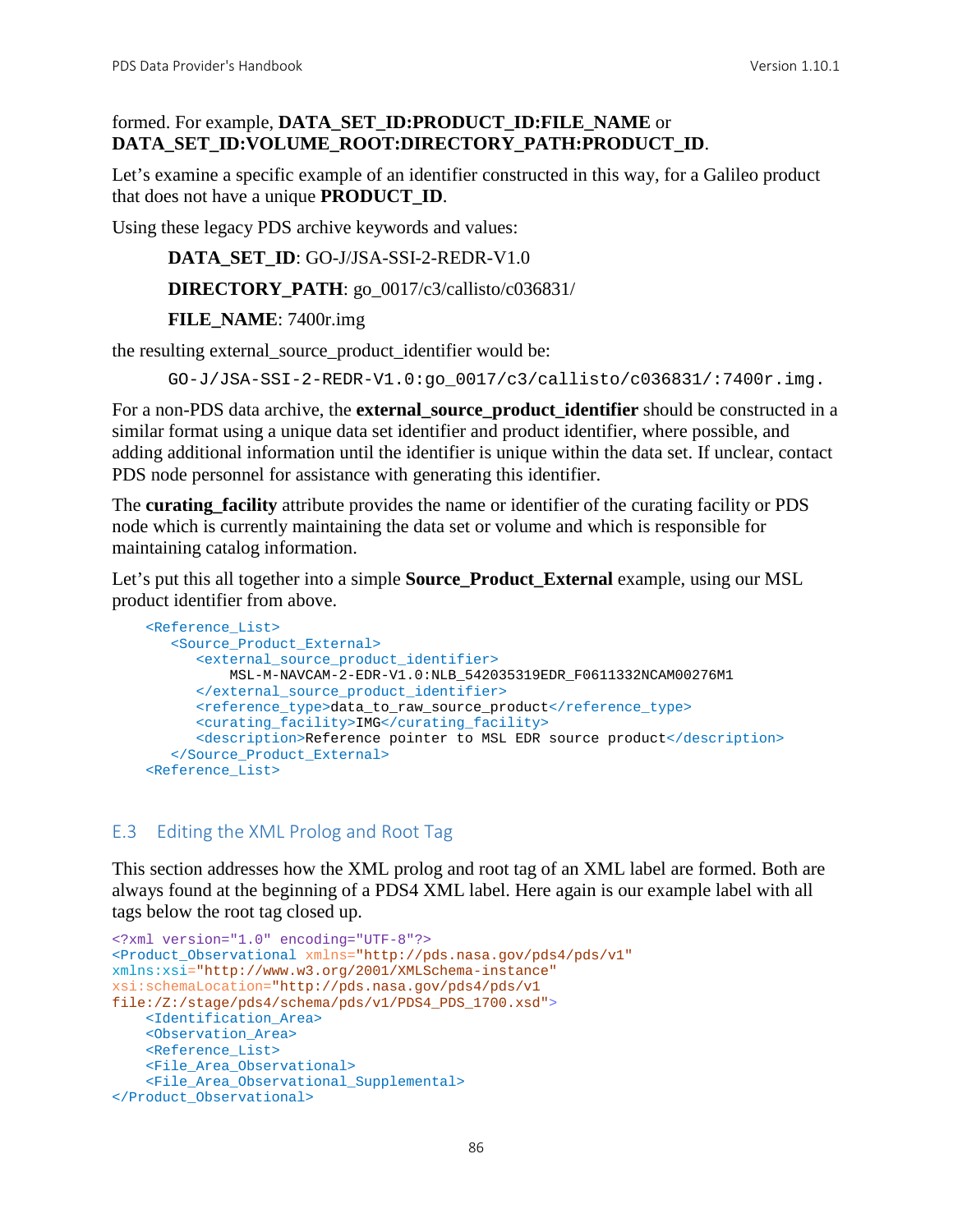#### E.3.1 XML Declaration Statement

The first XML tag in our label declares the version and encoding of the XML document; it is required, and is created automatically from the PDS4 common schema (PDS4\_PDS\_nnnn.xsd), if the label has been generated by an XML-aware editor. Typically, it looks like this:

<?xml version="1.0" encoding="UTF-8">

#### E.3.2 Schematron References

Now we have to add an XML tag manually to tell the label-reading software how to locate the PDS4 common Schematron file. Enter this just after the first XML tag.

<?xml-model href="https://pds.nasa.gov/pds4/pds/v1/PDS4\_PDS\_1700.sch" schematypens="http://purl.oclc.org/dsdl/schematron"?>

The href XML attribute points to the PDS4 common Schematron file (the **.sch** file). Use the latest released version of the Schematron file unless you have a particular reason not to.

If the label will use any Local Data Dictionaries (LDDs), then their associated Schematron files must be referenced using similar notation. These XML tags must be added immediately after the common Schematron XML tag. Our example label for a reflectance spectrum does not use any LDDs, but suppose we were labeling an image data product and we needed to use classes and attributes from the PDS Cartography and Imaging Sciences Node Local Data Dictionary. In that case we would add a third XML tag to specify the Schematron file for that LDD:

```
<?xml-model href="https://pds.nasa.gov/pds4/img/v1/PDS4_IMG_1100.sch"
schematypens="http://purl.oclc.org/dsdl/schematron"?>
```
All currently available PDS4 schemas and Schematron files can be found online at [https://pds.nasa.gov/pds4/schema/released/.](https://pds.nasa.gov/pds4/schema/released/)

Another resource for information on the XML Prolog is [http://sbndev.astro.umd.edu/wiki/Anatomy\\_of\\_the\\_XML\\_Prolog](http://sbndev.astro.umd.edu/wiki/Anatomy_of_the_XML_Prolog) at the PDS Small Bodies Node.

Now that we have added the location of the PDS4 common Schematron rules, the XML editor will apply the rules to the label. If any of the rules are not being followed, the editor will flag this part of the label as an error. In the case of our example label, notice that after adding the xmlmodel tag for the PDS common Schematron, the green box in the oXygen editor changes to red, and another red mark in the right margin shows the location of the error. Clicking on that red mark highlights the  $\leq$ Identification Area> tag, and this error message appears.

E [ISO Schematron] The value of the attribute logical\_identifier must only contain lower-case letters

This is a PDS4 Schematron rule. We can correct the error by changing

```
<logical_identifier>
    urn:nasa:pds:examples:tables:Table_Character_Example</logical_identifier>
```
to

```
<logical_identifier>
    urn:nasa:pds:examples:tables:table_character_example</logical_identifier>
```
With this change the error message disappears and the box color changes back to green.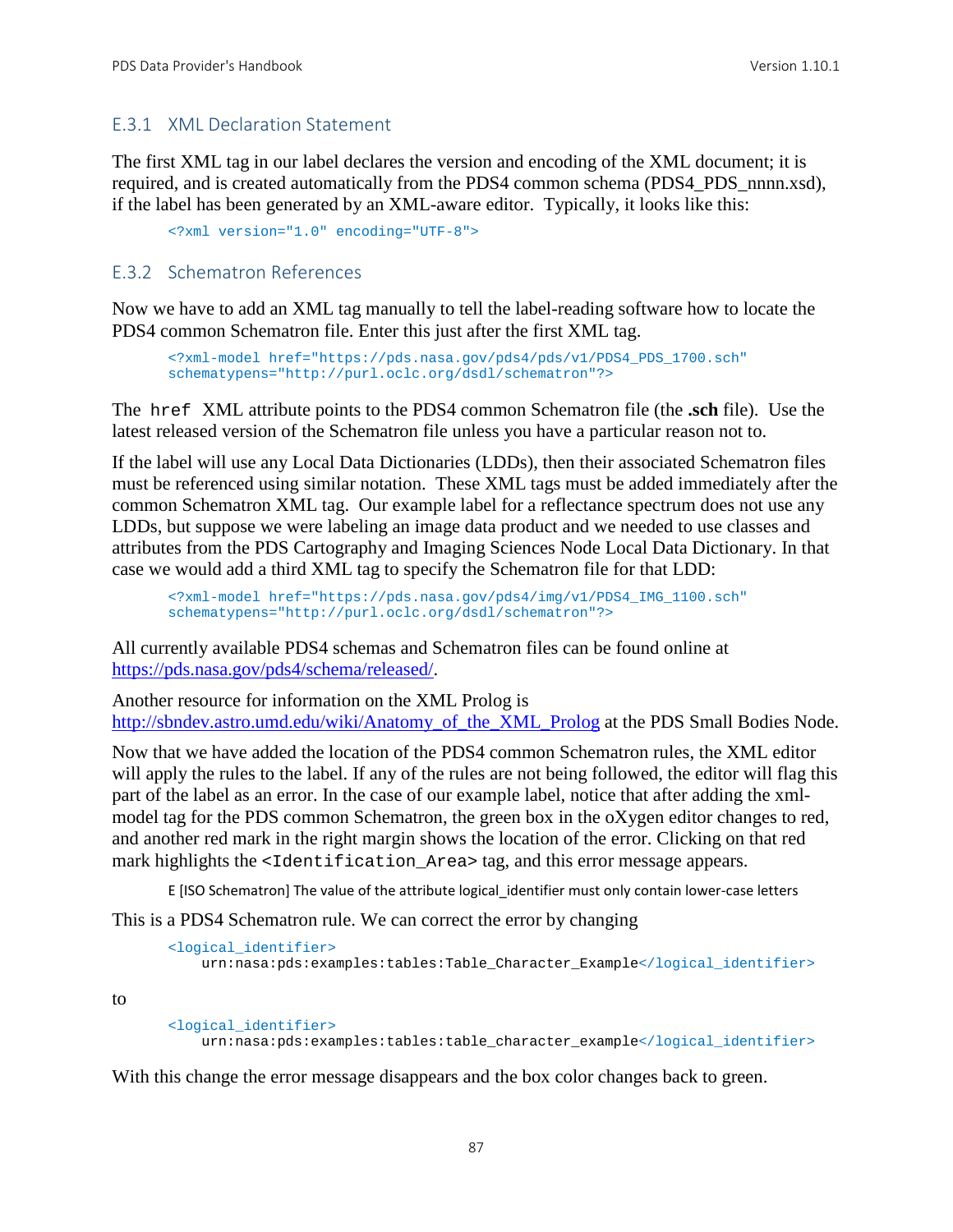## E.3.3 Local File References and Catalog Files

Both of the above Schematron references point to an online location where the Schematron file is found. It is possible to point to a file on your local system instead. Reasons why you might want to do that include:

- 1. You are working offline.
- 2. You want to use a development version of a Schematron file that is available locally but not yet online.
- 3. Your XML-aware editor does not recognize an online reference.<sup>[12](#page-94-0)</sup>

In the end, when you deliver your labels to PDS they must use online references to both schemas and Schematron files. It would be cumbersome to edit every label each time you switched back and forth from local to online access during your label development. To get around this, an XML *catalog file* may be used to map the permanent location listed in the label to a working location on your file system. A catalog file is used only by an XML-aware editor when opening an XML file; the catalog file is not part of the PDS archive. Both oXygen and Eclipse editors support XML catalog files. See Appendix H for instructions on setting up a catalog file.

## E.3.4 Product Type and Namespaces in the Root Tag

The next statement in the label is the root tag for **Product\_Observational**.

```
<Product_Observational xmlns="http://pds.nasa.gov/pds4/pds/v1"
xmlns:xsi="http://www.w3.org/2001/XMLSchema-instance"
xsi:schemaLocation="http://pds.nasa.gov/pds4/pds/v1 
file:/Z:/stage/pds4/schema/pds/v1/PDS4_PDS_1700.xsd">
```
This statement was generated automatically by oXygen when it was created using the procedure in Section E.3. In step 2.e, **Product\_Observational** was selected as the root element.

Inside this <product observational>tag are two namespace references, which begin with xmlns, and one schema location reference, which begins with xsi:schemaLocation.

The reference xmlns="http://pds.nasa.gov/pds4/pds/v1" specifies the default namespace for the label, the PDS namespace. All PDS4 labels should have the default namespace set in this way.

If we needed to include any Local Data Dictionary components in our label, we would add a reference for each LDD namespace after the PDS namespace. (Only namespaces that are registered in the Namespace Registry may be used in PDS4 labels

[\(https://pds.nasa.gov/pds4/schema/pds-namespace-registry.pdf\)](https://pds.nasa.gov/pds4/schema/pds-namespace-registry.pdf).) For example, if we were using the Cartography and Imaging Sciences Node Local Data Dictionary, we would add the **img** namespace, and the root tag would then look like this:

```
<Product_Observational xmlns=https://pds.nasa.gov/pds4/pds/v1
xmlns:img="http://pds.nasa.gov/pds4/img/v1"
xmlns:xsi="http://www.w3.org/2001/XMLSchema-instance"
xsi:schemaLocation="http://pds.nasa.gov/pds4/pds/v1 
file:/Z:/stage/pds4/schema/pds/v1/PDS4_PDS_1700.xsd">
```
<span id="page-94-0"></span><sup>&</sup>lt;sup>12</sup> The oXygen editor does recognize online references. Some versions of the Eclipse editor do not.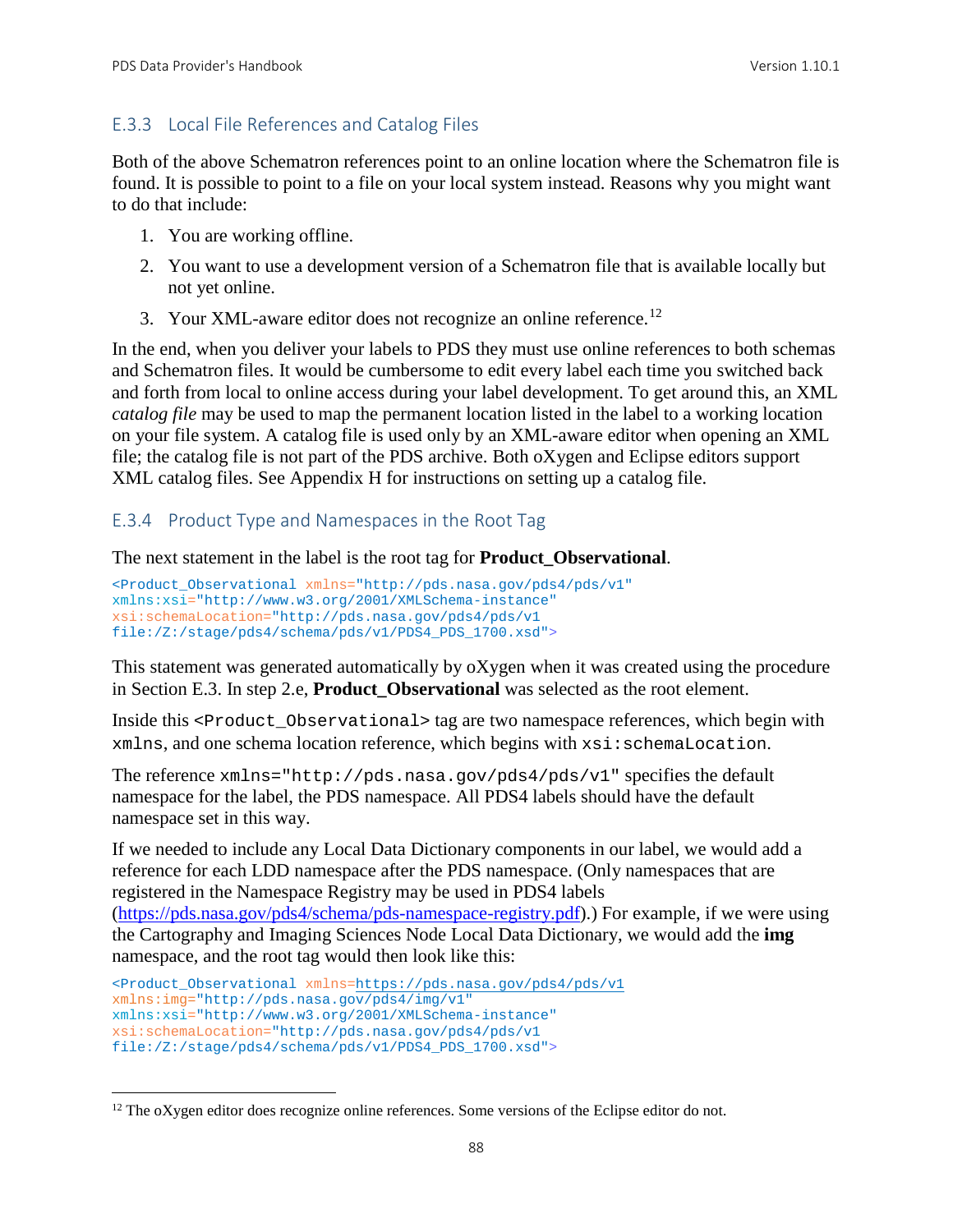The next namespace reference, xmlns:xsi="http://www.w3.org/2001/XMLSchemainstance", specifies the XML Schema Instance namespace **xsi**, which helps the label reading software interpret the schemas used in the label. This is a bit of boilerplate that should be present in every PDS4 XML label.

#### E.3.5 Schema Locations in the Root Tag

#### The reference

```
xsi:schemaLocation="http://pds.nasa.gov/pds4/pds/v1 
file:/Z:/stage/pds4/schema/pds/v1/PDS4_PDS_1700.xsd"
```
tells label-reading software where to look for the PDS4 common schema. The value of xsi:schemaLocation is always given as one or more pairs of character strings. The first string in the pair is a namespace – in this case, the PDS4 common namespace. The second string is the location of the schema file (the **.xsd** file) for that namespace. Notice that our label was created with a local file reference for the schema file (starting with file:). We could leave it that way for now, but let's change the local reference to the permanent online location of the PDS4 schema file. (The discussion in Section F.3.3 above about using an XML catalog file to tell your editor where to look for Schematron files applies to schema files as well.) Now we have

```
xsi:schemaLocation="http://pds.nasa.gov/pds4/pds/v1 
https://pds.nasa.gov/pds4/pds/v1/PDS4_PDS_1700.xsd"
```
The  $xsi:$  schemaLocation value may have several namespace-schema pairs, one pair for the PDS4 common schema and one pair for each Local Data Dictionary used in the label. If our label needed to use the Image Node Local Data Dictionary, we would include the **img** namespace and its location, like this:

```
xsi:schemaLocation="http://pds.nasa.gov/pds4/pds/v1
                    https://pds.nasa.gov/pds4/pds/v1/PDS4_PDS_1700.xsd
                    http:/pds.nasa.gov/pds4/img/v1
                    https://pds.nasa.gov/pds4/pds/v1/PDS4_IMG_1100.xsd"
```
Notice there is no punctuation between namespace names and schema file names, only white space. The white space can be arranged to make the pairs easier to read, as in the above example.

### *E.3.5.1 Use http or https?*

You may have noticed the use of both http and https in the above examples. It's confusing because the actual *name* of a namespace looks very much like the URI of a file location. In the above example,

```
http://pds.nasa.gov/pds4/pds/v1
```
is the fully-qualified name of the PDS4 common namespace, and

[https://pds.nasa.gov/pds4/pds/v1/PDS4\\_PDS\\_1700.xsd](https://pds.nasa.gov/pds4/pds/v1/PDS4_PDS_1700.xsd)

is the location of the schema file for the namespace, an actual URI. Namespace names in PDS generally start with http. File location URIs may start with either http or https depending on the server providing the file. File locations under pds.nasa.gov always start with https.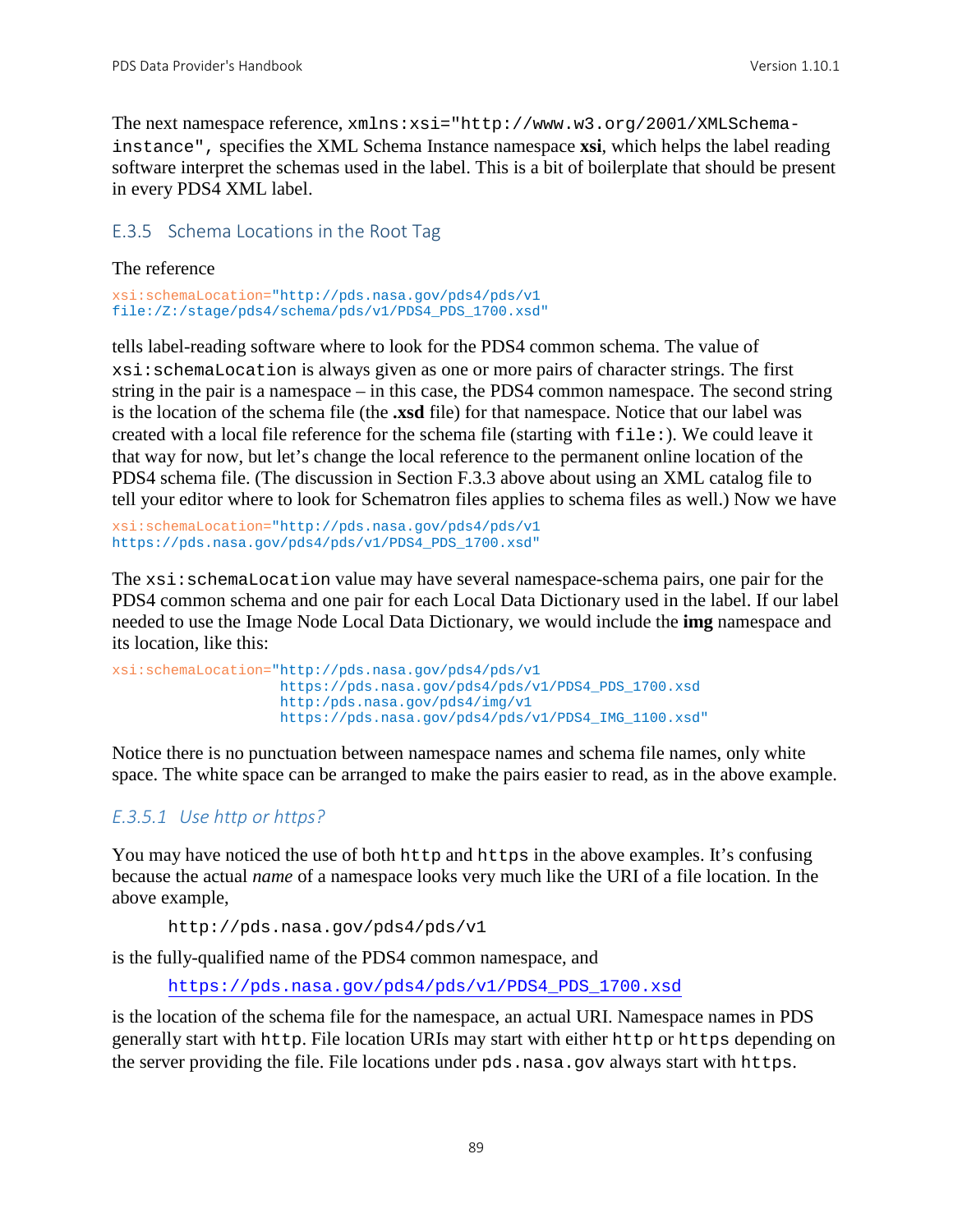## E.3.6 The End Tag

Finally, don't forget to end the <Product\_Observational> tag with its right angle bracket after the final schema location value, and end the entire label with the matching closing tag </Product\_Observational>. Our example label now looks like this, with all but the root tag closed up.

```
<?xml version="1.0" encoding="UTF-8"?>
<?xml-model href="https://pds.nasa.gov/pds4/pds/v1/PDS4_PDS_1700.sch"
schematypens="http://purl.oclc.org/dsdl/schematron"?>
<Product_Observational xmlns="http://pds.nasa.gov/pds4/pds/v1"
xmlns:xsi="http://www.w3.org/2001/XMLSchema-instance"
xsi:schemaLocation="http://pds.nasa.gov/pds4/pds/v1
                     https://pds.nasa.gov/pds4/pds/v1/PDS4_PDS_1700.xsd">
     <Identification_Area>
     <Observation_Area>
     <Reference_List>
    <File_Area_Observational>
     <File_Area_Observational_Supplemental>
</Product_Observational>
```
Both the original draft of the example label (**Table\_Character\_draft1.xml**) and the completed version (**Table\_Character\_Example**) can be found in the *DPH Examples* at [https://pds.nasa.gov/pds4/doc/examples/.](https://pds.nasa.gov/pds4/doc/examples/)

#### E.4 Turning a Label into a Label Template

Now that our example reflectance spectrum label is complete and valid based on the PDS4 schema and Schematron, we will use it as the basis for a label template.

Going through the label we can identify the attributes that we expect to have different values from one reflectance spectrum data file to the next. They are:

- <logical\_identifier>
- <title>
- <modification date>
- <start date time>
- <name> in <Target Identification>
- <type> in <Target\_Identification>
- <file\_name> in <File\_Area\_Observational>
- <file\_name> in <File\_Area\_Observational\_Supplemental>
- <creation\_date\_time>
- <records> in <File>
- <records> in <Table\_Character>

For each of these we will replace the value currently in the label with a placeholder value that has the name of the field delimited by character strings that software will recognize. For example, we'll replace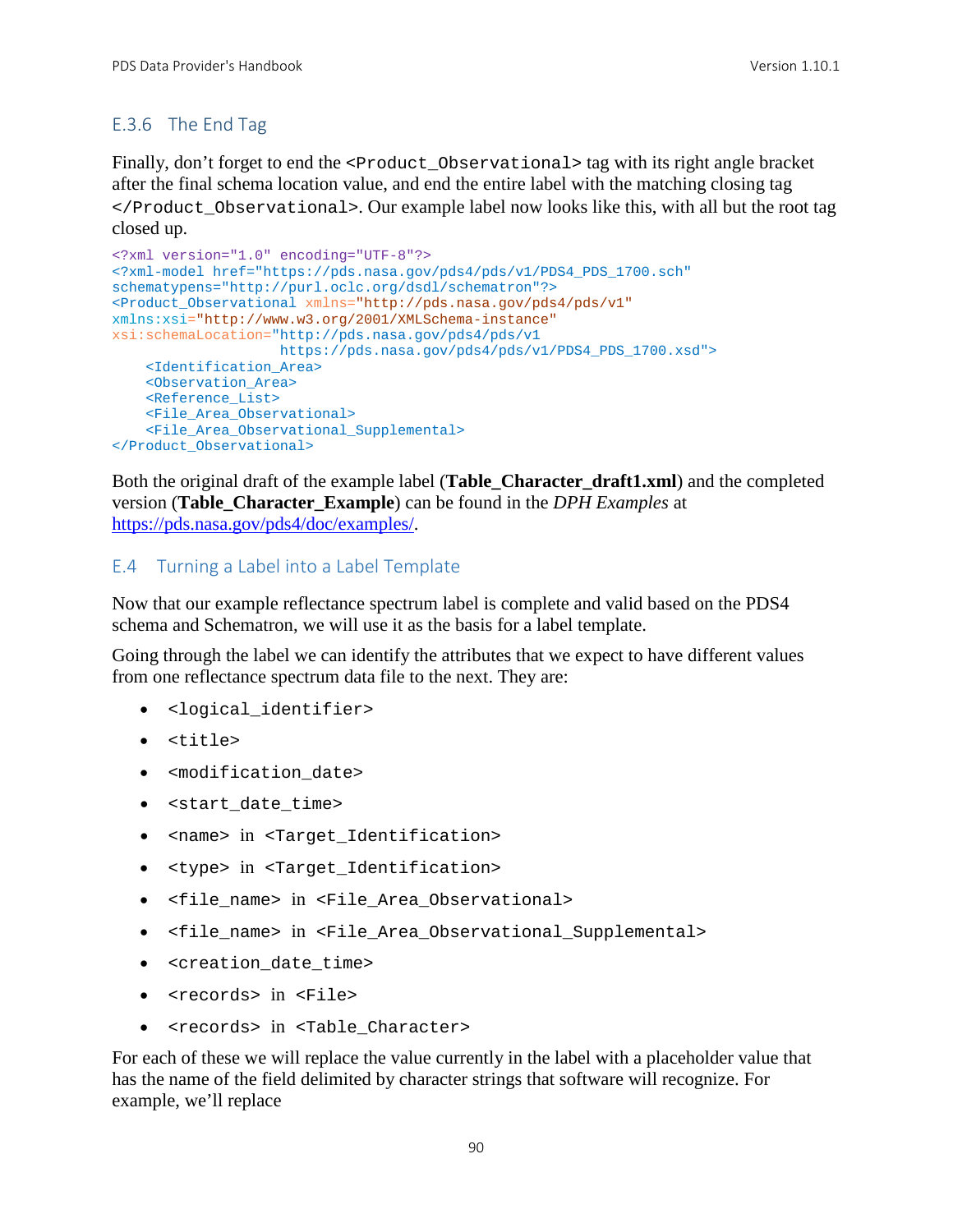```
<start_date_time>2016-04-19T12:01:33Z</start_date_time>
with
```

```
<start_date_time>${start_date_time}</start_date_time>.
```
A note on placeholders: the way you represent a placeholder in your label template will depend on the requirements of the software that is going to read it. We chose the delimiters  $\frac{1}{2}$  and  $\}$ , but there is no single correct way to do it. If you're planning to use an existing label generation tool, find out its requirements for placeholders. If you're writing your own label generation software you're free to choose a placeholder syntax. Be aware that inserting placeholders instead of actual values may cause your label template to appear invalid in the XML-aware editor. For instance, when we substitute the string  $\frac{1}{5}$  start date time in our example label, the editor will show this as a validation error because "\${start\_date\_time}" is not a valid date-time value.

The completed label template can be found in the *DPH Examples* as **Table\_Character\_Example\_template.xml**.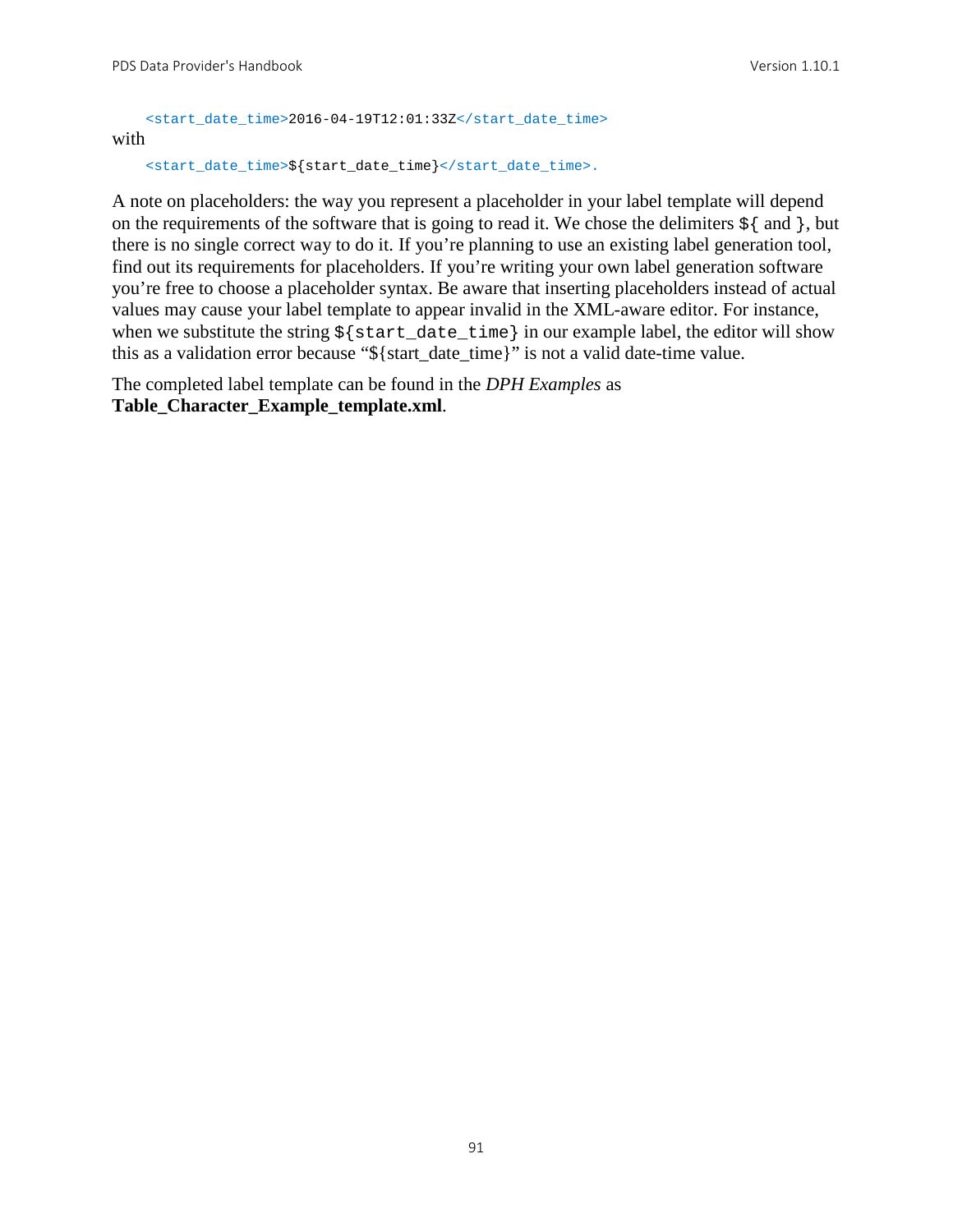# Appendix F Using Local Internal Reference and local identifier

The **Local\_Internal\_Reference** class and **local\_identifier** attribute allow one part of a label to refer to an object described in another part of the same label. (This is not to be confused with the **Internal\_Reference** class discussed in Section 8.3.) Many **Product\_Observational** subclasses include the optional attribute **local\_identifier**, which may be set to any name you choose, with the intent of using that name in another part of the label that needs to refer to the product. (The term "local" here means local within the label.)

A common use of **Local\_Internal\_Reference** and **local\_identifier** is in the Display Local Data Dictionary. For example, if you have an image product described as an **Array\_2D\_Image**, you need to indicate how the image should be displayed. The Display LDD includes the **Display\_Settings** class for this purpose. The relevant parts of the image label might look like the excerpt below.

```
<?xml version="1.0" encoding="UTF-8"?> 
<?xml-model href="https://pds.nasa.gov/pds4/pds/v1/PDS4_PDS_1700.sch" 
schematypens="http://purl.oclc.org/dsdl/schematron"?>
<?xml-model href="https://pds.nasa.gov/pds4/disp/v1/PDS4_DISP_1700.sch" 
schematypens="http://purl.oclc.org/dsdl/schematron"?>
<Product_Observational xmlns="http://pds.nasa.gov/pds4/pds/v1"
     xmlns:disp="http://pds.nasa.gov/pds4/disp/v1"
    xmlns:xsi="http://www.w3.org/2001/XMLSchema-instance"
    xsi:schemaLocation="
       http://pds.nasa.gov/pds4/pds/v1 
       https://pds.nasa.gov/pds4/pds/v1/PDS4_PDS_1700.xsd
        http://pds.nasa.gov/pds4/disp/v1
       https://pds.nasa.gov/pds4/disp/v1/PDS4_DISP_1700.xsd
...
     <Observation_Area>
...
         <Discipline_Area>
             <disp:Display_Settings>
                 <Local_Internal_Reference>
                     <local_identifier_reference>
                         Image_XYZ</local_identifier_reference>
                     <local_reference_type>
                         display_settings_to_array</local_reference_type>
                 </Local_Internal_Reference>
                 <disp:Display_Direction>
                      <disp:horizontal_display_axis>
                          Sample</disp:horizontal_display_axis>
                      <disp:horizontal_display_direction>
                        Left to Right</disp:horizontal_display_direction>
                      <disp:vertical_display_axis>
                         Line</disp:vertical_display_axis>
                     <disp:vertical_display_direction>
                         Top to Bottom</disp:vertical_display_direction>
                 </disp:Display_Direction>
             </disp:Display_Settings>
...
         </Discipline_Area>
    </Observation_Area>
     <File_Area_Observational>
...
         <Array_2D_Image>
             <name>Example Image</name>
```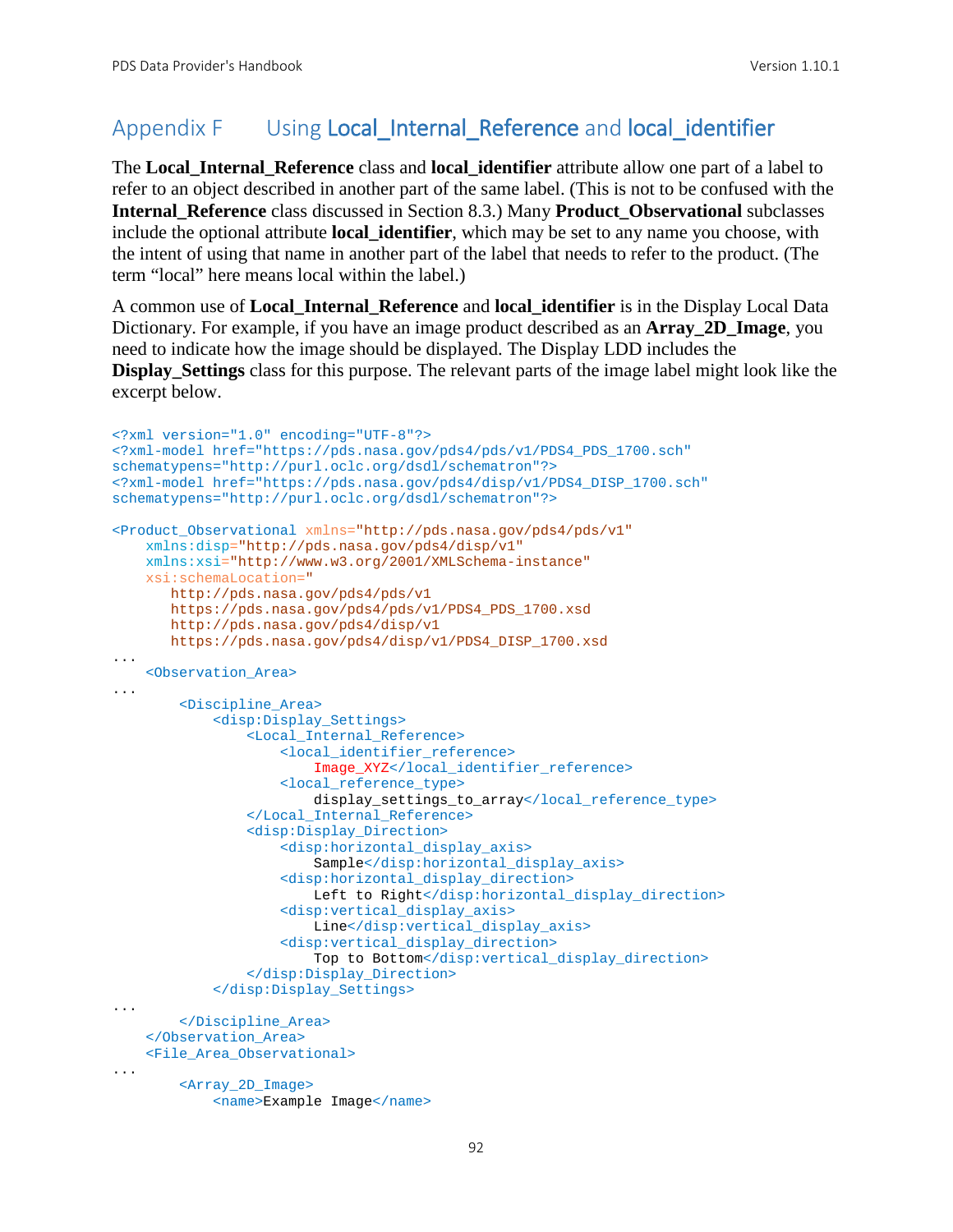```
 <local_identifier>Image_XYZ</local_identifier>
             <offset unit="byte">0</offset>
             <axes>2</axes>
            <axis_index_order>Last Index Fastest</axis_index_order>
             <Element_Array>
                 <data_type>IEEE754LSBSingle</data_type>
                 <unit>degree</unit>
             </Element_Array>
             <Axis_Array>
                 <axis_name>Line</axis_name>
                 <elements>3387</elements>
                 <sequence_number>1</sequence_number>
             </Axis_Array>
             <Axis_Array>
                 <axis_name>Sample</axis_name>
                 <elements>3387</elements>
                 <sequence_number>2</sequence_number>
             </Axis_Array>
         </Array_2D_Image>
     </File_Area_Observational>
</Product_Observational>
```
The Display LDD (namespace **disp**) is specified in the XML prolog and the <Product Observational> root tag, and its classes and attributes are used in the <Discipline\_Area> tag. The image is described in the <Array\_2D\_Image> tag. Notice that the image's **local identifier** attribute is set to "Image XYZ", and that this value also appears in the **local\_identifier\_reference** attribute of the **Local\_Internal\_Reference** class inside the **disp:Display\_Settings** class, as highlighted in red text. In English, this means the display settings of samples left to right, lines top to bottom apply to the image identified in the label as "Image\_XYZ". This is a simple example. Imagine a product consisting of multiple images that might require different display settings; using local identifiers it is possible to specify different settings for the different images.

The name chosen for local\_identifier and local\_identifier\_reference may be composed using upper or lower case letters, numerals, the dash, period, and underscore. Spaces are not allowed. The name must start with a letter or underscore (*SR* [2] Section 6D.1).

**Local\_Internal\_Reference** has two required attributes, **local\_identifier\_reference** and **local reference type** (and an optional **comment** attribute). The first is the value of a **local\_identifier** that appears somewhere else in the label. The second is the type of reference, in this example "display\_settings\_to\_array". Values for **local\_reference\_type** should be defined by the Schematron rules for the LDD.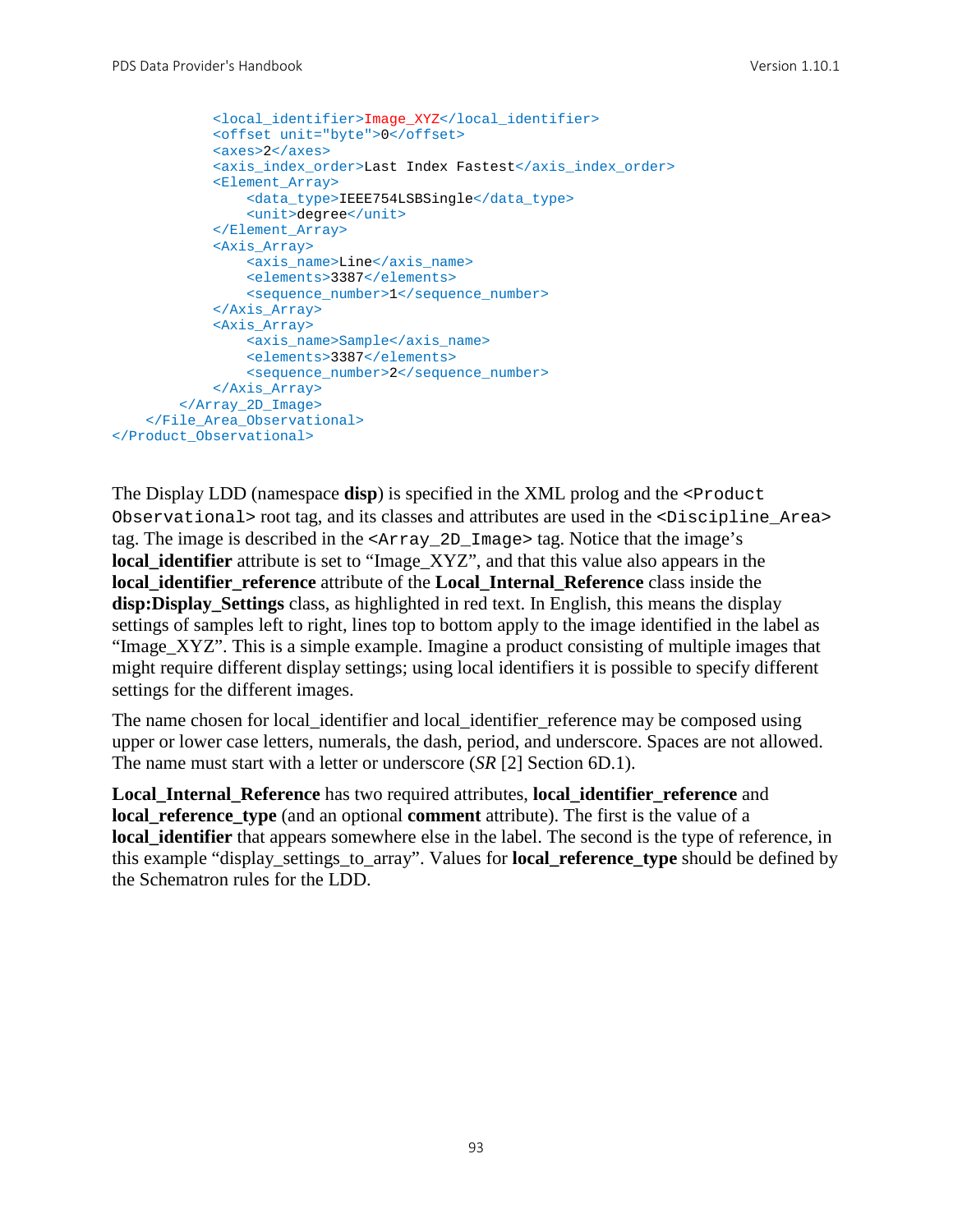# Appendix G Counting Fields and Groups in a Nested Structure

Section E.2.2.5 of Appendix E shows how to repeat a class or attribute in a label, using **Field\_Character** in a table as an example. It mentions that tables may have groups of fields that repeat, using the **Group\_Field\_Character, Group\_Field\_Delimited,** or **Group\_Field\_Binary** classes. In these cases it can be confusing to know how to count the byte offsets for fields and groups in order to enter the correct values for the **field\_location** and **field\_length** attributes. This appendix explains how to do that.

In a table with fixed-width columns (**Table\_Character** or **Table\_Binary**) it is possible to have a group of fields (i.e., columns) that repeats. It's also possible for a group to contain another group. With a nested structure like this it can be hard to figure out what to put in the label for the attributes **field\_location** (starting byte of a field) and **group\_location** (starting byte of a group) for each field in the table.

Figure G-1 illustrates how to count the bytes in a label for a table with nested groups. For simplicity, we have assumed that every field has length 4 bytes and that the Group\_Field\_Z1 begins at **group** location 1. The bullets below show the number of fields in the various groups; multiplication by 4 gives the number of bytes. Rather than numbers, the content of each XML element is given as an arithmetic expression for **field\_location**, **field\_length**, **group\_location**, and **group\_length**.

• Group\_Field\_Z1 has J fields plus B1 plus B2 repeated L times

 $= {J + B1 + B2}$ <sup>\*</sup>L total fields

 $= {J + W^*M + [N + (Q + T^*V)^*U]^*S}^*L$  total fields

• Group\_Field\_B1 has W fields repeated M times

 $=$  W<sup>\*</sup>M total fields

• Group\_Field\_B2 has N fields plus E1 repeated S times

 $= [N + E1]$ <sup>\*</sup>S total fields  $=[N + (Q + T^*V)^*U]^*S$  total fields

• Group\_Field\_E1 has Q fields plus G1 repeated U times

 $= (Q + G1)^*U$  total fields

$$
= (Q + T^*V)^*U
$$
 total fields

• Group\_Field\_G1 has T fields repeated V times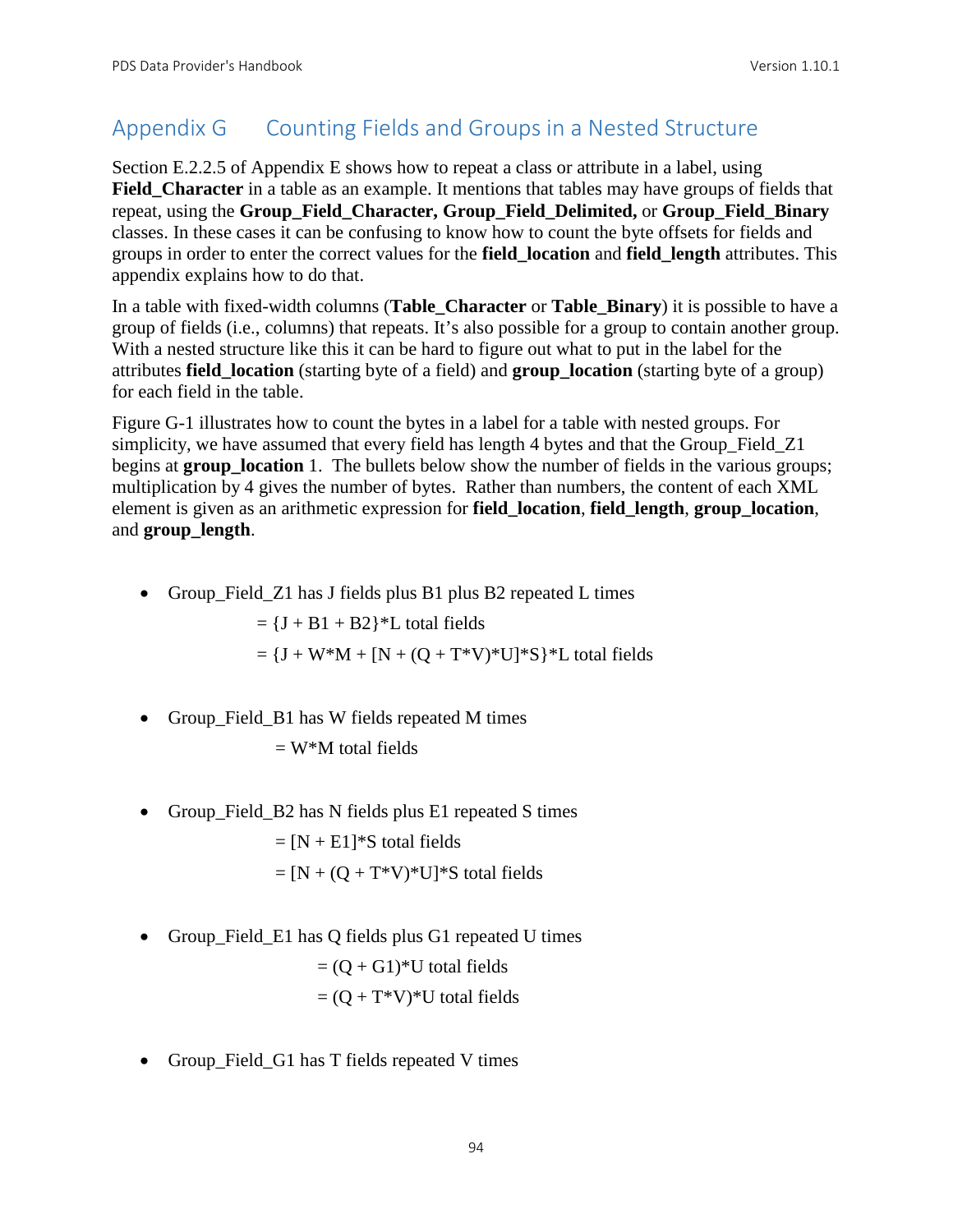# $= T^*V$  total fields

Note that the minimum value for  $\langle$  fields $\rangle$  is "0" and the sum  $\langle$  fields $\rangle$  +  $\langle$  groups $\rangle$  must be at least 1.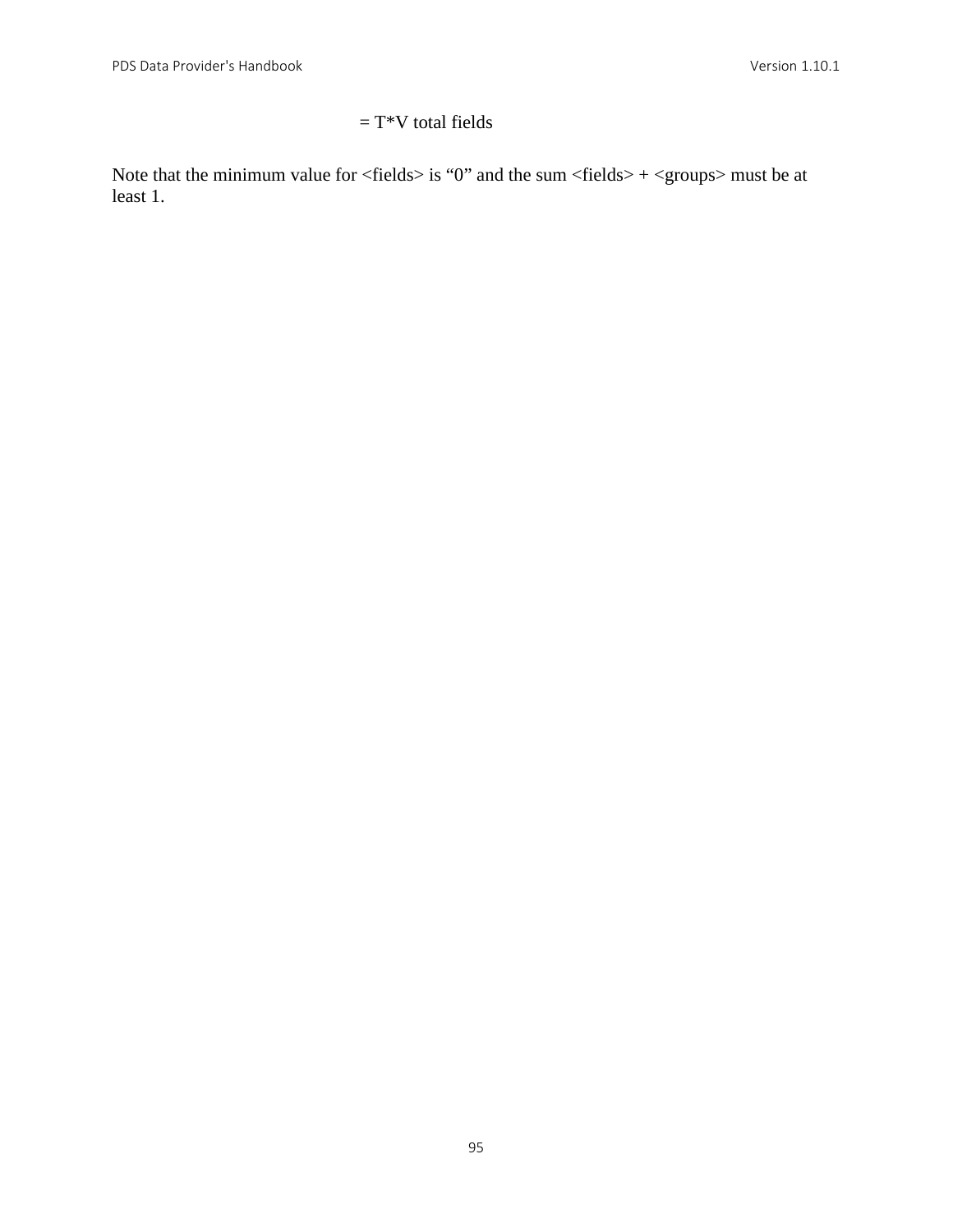```
<Group_Field_Z1>
```

```
<group_length>L{4J+4MW+[4N+4(VT+4Q)U]S}</group_length>
<group_location>1</group_location>
<fields>J</fields>
<groups>2</groups>
<Field_A1>
       <field_length>4</field_length>
       <field_location>1</field_location>
</Field_A1>
<Field_A2>
       <field_length>4</field_length>
       <field_location>5</field_location>
</Field_A2>
              ...
<Field_AJ>
       <field_length>4</field_length>
       <field_location>4(J-1)+1</field_location>
</Field_AJ>
<Group_Field_B1>
       <group_length>4MW</group_length>
       <group_location>4J+1</group_location>
       <fields>W</fields>
      <groups>0</groups>
      <Field_C1>
             <field_length>4</field_length>
             <field_location>1</field_location>
       </Field_C1>
       <Field_C2>
             <field_length>4</field_length>
             <field_location>5</field_location>
       </Field_C2>
                    ...
       <Field_CW>
             <field_length>4</field_length>
             <field_location>4(W-1)+1</field_location>
       </Field_CW>
       <repetitions>M</repetitions>
</Group_Field_B1>
<Group_Field_B2>
       <group_length>[4N+4(VT+4Q)U]S</group_length>
       <group_location>4J+4MW+1</group_location>
      <fields>N</fields>
      <groups>1</groups>
       <Field_D1>
             <field_length>4</field_length>
             <field_location>1</field_location>
       </Field_D1>
       <Field_D2>
             <field_length>4</field_length>
             <field_location>5</field_location>
      </Field_D2>
```

```
...
<Field_DN>
      <field_length>4</field_length>
```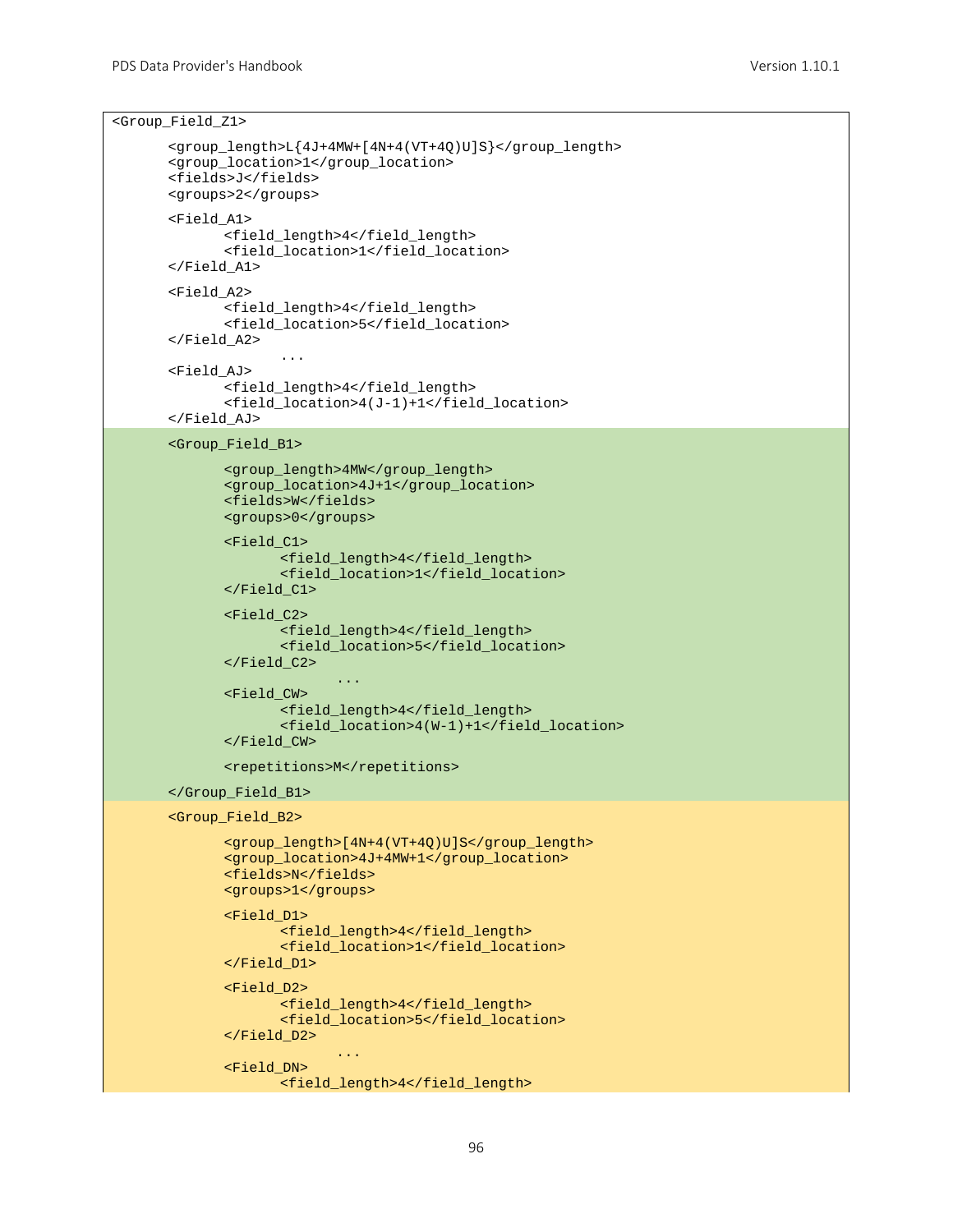```
<field_location>4(N-1)+1</field_location>
             </Field_DN>
             <Group_Field_E1>
                    <group_length>(4VT+4Q)U</group_length>
                    <group_location>4N+1</group_location>
                    <fields>Q</fields>
                    <groups>1</groups>
                    <Field_F1>
                           <field_length>4</field_length>
                           <field_location>1</field_location>
                    </Field_F1>
                    <Field_F2>
                           <field_length>4</field_length>
                           <field_location>5</field_location>
                    </Field_F2>
                                  ...
                    <Field_FQ>
                           <field_length>4</field_length>
                           <field_location>4(Q-1)+1</field_location>
                    </Field_FQ>
                    <Group_Field_G1>
                           <group_length>4VT</group_length>
                           <group_location>4Q+1</group_location>
                           <fields>T</fields>
                           <groups>0</groups>
                           <Field_H1>
                                  <field_length>4</field_length>
                                  <field_location>1</field_location>
                           </Field_H1>
                           <Field_H2>
                                  <field_length>4</field_length>
                                  <field_location>5</field_location>
                           </Field_H2>
                                         ...
                           <Field_HT>
                                  <field_length>4</field_length>
                                  <field_location>4(T-1)+1</field_location>
                           </Field_HT>
                           <repetitions>V</repetitions>
                    <Group_Field_G1>
                    <repetitions>U</repetitions>
             </Group_Field_E1>
             <repetitions>S</repetitions>
      </Group_Field_B2>
      <repetitions>L</repetitions>
</Group_Field_Z1>
```
*Figure G-1. Nested Groups and Fields in a Table Label*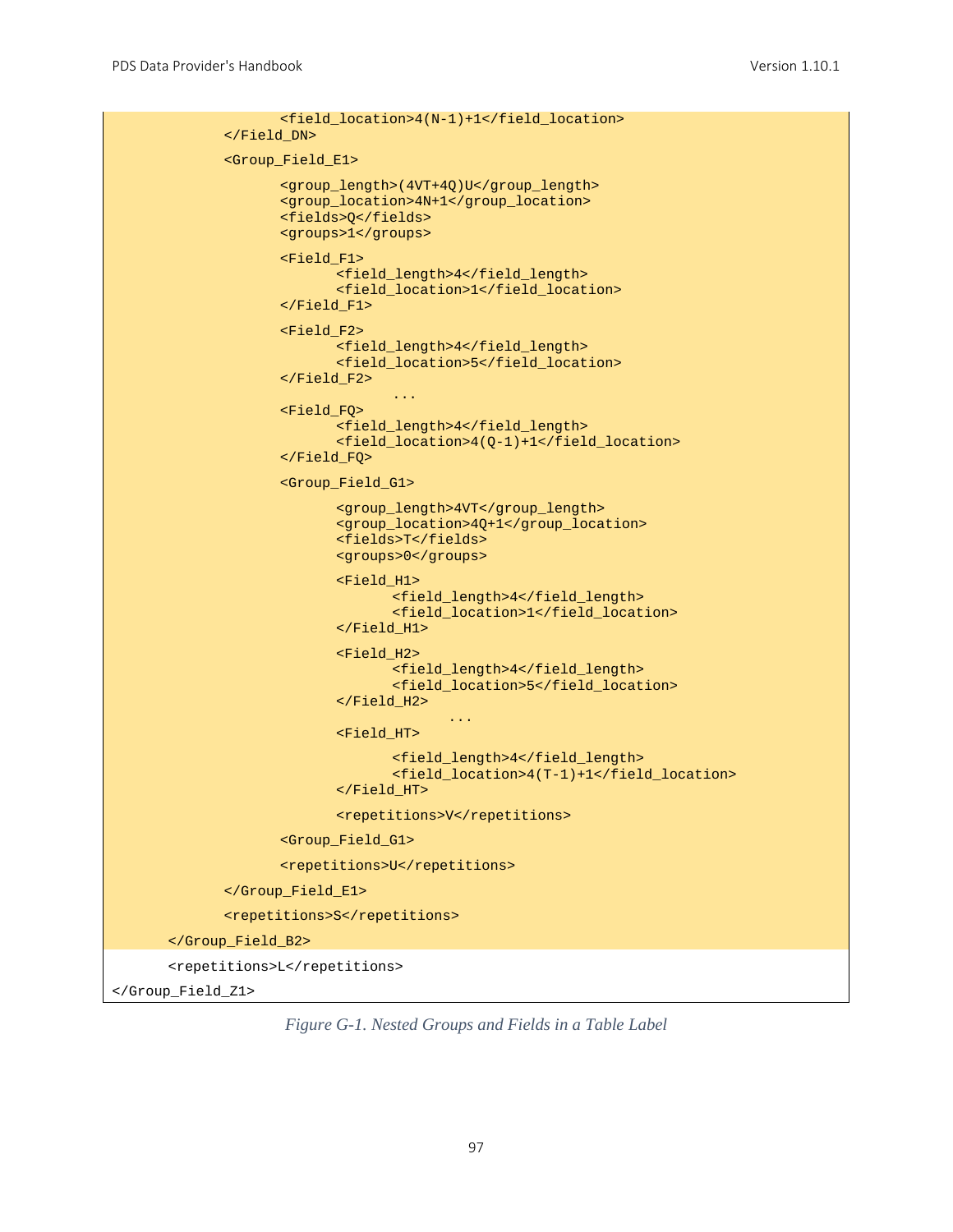# Appendix H Using XML Catalog Files to Locate Schema

As discussed in Section F.3, the **xsi:schemaLocation** attribute of the root tag contains pairs of values where the first value is a namespace and the second is the location of the XML schema for that namespace. For example:

```
xsi:schemaLocation="http://pds.nasa.gov/pds4/pds/v1 
                     https://pds.nasa.gov/pds4/pds/v1/PDS4_PDS_1700.xsd">
```
The location can be the path and file name of a schema on your local file system, or it can be a URI that leads to the schema on another system. The final, archived version of the label must use the official URIs for the PDS4 common schema and other schemas; no references to local files are permitted. But there are times during label development when you might want to use a local version of a schema; perhaps you are using the schema for a new LDD that is not yet published at PDS, or perhaps you are working offline. An XML catalog file provides a way for you to use a local schema even when your label specifies an official URI. These catalog files are used by some XML-aware editors, including oXygen and Eclipse, to translate the schema location specified in the label to a different location specified in the catalog file.

Here is an example of an XML catalog file that causes the editor to use local copies of the PDS common schema and Schematron files instead of the ones online at PDS.

```
<?xml version="1.0" encoding="UTF-8"?>
<catalog xmlns="urn:oasis:names:tc:entity:xmlns:xml:catalog">
    <uri name="https://pds.nasa.gov/pds4/pds/v1/PDS4_PDS_1700.xsd"
         uri="file:///Z:/stage/pds4/schema/pds/v1/PDS4_PDS_1700.xsd"/>
    <uri name="https://pds.nasa.gov/pds4/pds/v1/PDS4_PDS_1700.sch"
         uri="file:///Z:/stage/pds4/schema/pds/v1/PDS4_PDS_1700.sch"/>
</catalog>
```
When this catalog file has been registered in the XML-aware editor<sup>13</sup>, wherever the editor sees the schema location https://pds.nasa.gov/pds4/pds/v1/PDS4\_PDS\_1700.xsd in the label, it will substitute the schema location

file:///Z:/stage/pds4/schema/pds/v1/PDS4\_PDS\_1700.xsd. It will do the same for the location of the Schematron file

```
file:///Z:/stage/pds4/schema/pds/v1/PDS4_PDS_1700.sch.
```
Here is an even simpler method.

```
<?xml version="1.0" encoding="UTF-8"?>
<catalog xmlns="urn:oasis:names:tc:entity:xmlns:xml:catalog">
    <rewriteURI uriStartString="https://pds.nasa.gov/pds4" 
                rewritePrefix="file:///Z:/stage/pds4/schema"/>
</catalog>
```
With this catalog file, the editor will substitute the string file:///Z:/stage/pds4/schema where it finds the string https://pds.nasa.gov/pds4 in the label.

An XML catalog file may contain multiple uri and/or rewrite tags. When the editor is processing the file, it will stop at the first statement that matches, so they should be arranged in order from specific to general.

<span id="page-104-0"></span> $13$  In oXygen, select Options -> Preferences -> XML Catalog -> Add, and browse to the location of your catalog file.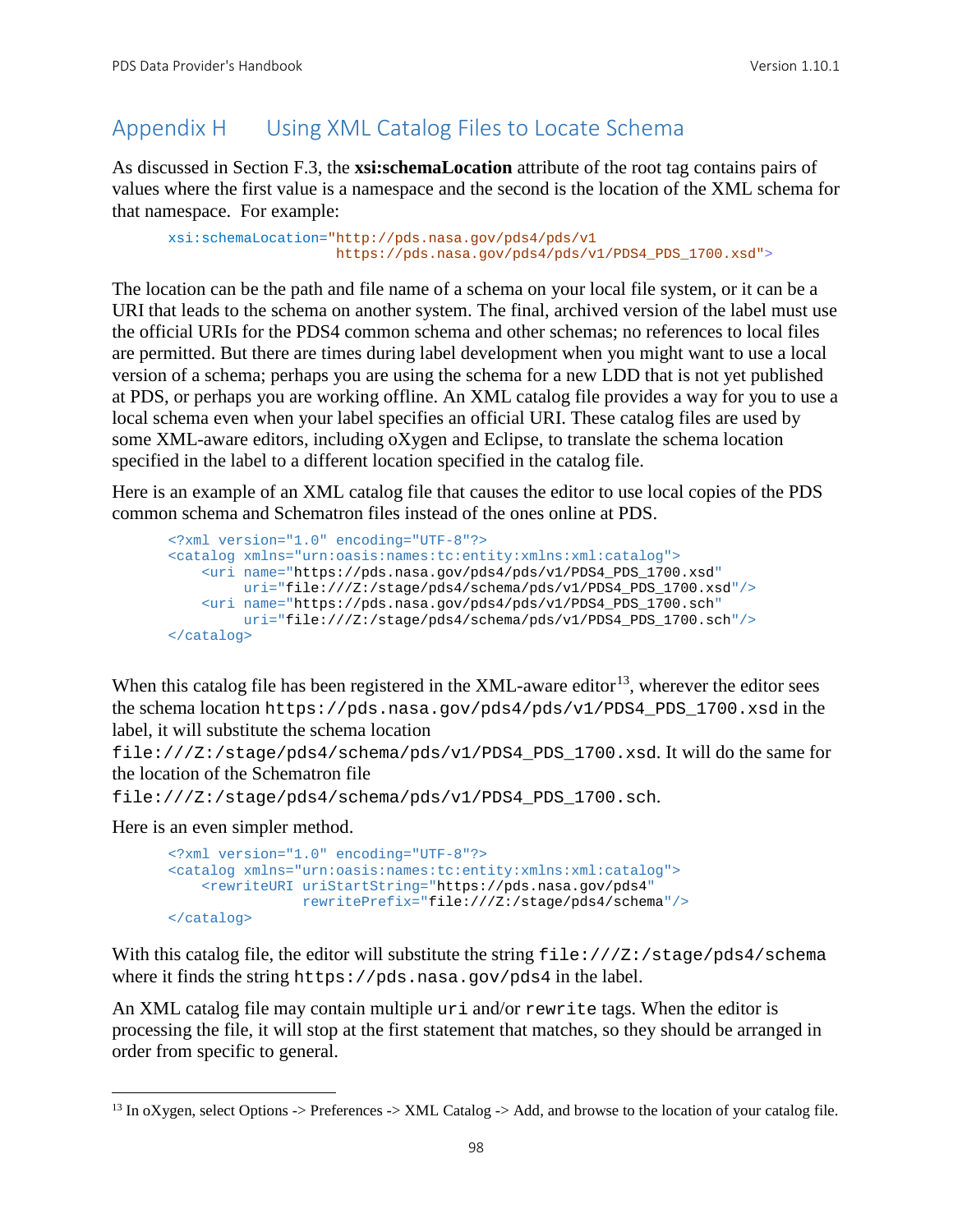There are others ways to use catalog files to redirect the editor, but these are two of the most common. See the PDS Small Bodies Node page *Understanding XML Catalog Files* at [http://sbndev.astro.umd.edu/wiki/Understanding\\_XML\\_Catalog\\_Files](http://sbndev.astro.umd.edu/wiki/Understanding_XML_Catalog_Files) for a fuller explanation.

Once the XML catalog file has been created, it will need to be registered with the XML-aware editor that you are using. (Note that not all XML-aware editors accommodate catalog files, and the ones that do may interact with them differently.) Once registered, you will also need to ensure that the XML catalog file is being referenced by your XML product labels, possibly by re-validating the product label, or closing and re-opening the label, or closing and re-opening the editor.

Remember that XML catalog files are only for use by your XML-aware editor when examining XML labels. They are not part of a PDS archive.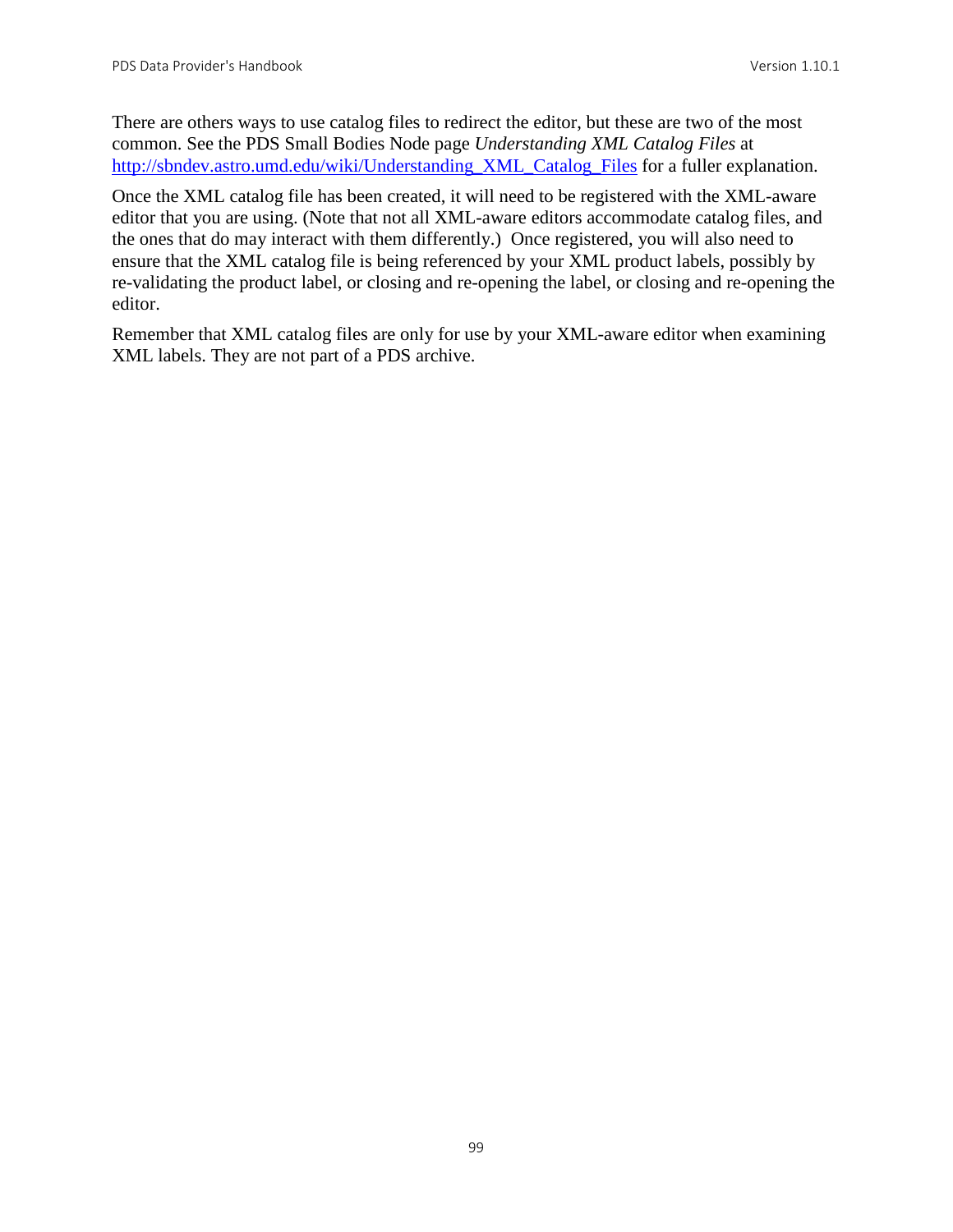# Appendix I Using Schematron Rules to Help Validate Labels

This appendix introduces the use of Schematron rules to help validate PDS4 labels. Section 11.1, Label Validation, refers to this appendix. Using Schematron rules is a rather advanced skill, so if you are new to this topic, ask for help from your consulting node.

In the field of markup languages, **Schematron** is a rule-based validation language for making assertions about the presence or absence of patterns in XML trees. It is a structural schema language expressed in XML using a small number of XML elements and XPath, which is a syntax for expressing the path to elements in an XML document [\(https://www.w3.org/TR/xpath-](https://www.w3.org/TR/xpath-30/) $30/$ ).

Schematron is capable of expressing constraints in ways that XML Schema cannot. For example, it can require that the content of an XML element be controlled by one of its siblings. Or it can require that the root element, regardless of what element that is, have specific attributes.

Constraints and content rules may be associated with plain English validation error messages, allowing translation of numeric Schematron error codes into meaningful user error messages.

One possible use of Schematron is to ensure that an optional class or attribute is included in the label. You can do this by adding a rule to a Schematron file. For example, the optional attribute **description** was omitted from the **Field\_Character** classes in the label exercise in Appendix E. If you wanted to ensure that **description** was always included in **Field\_Character** in your labels, you could create a Schematron rule, such as the one below, that would generate an error message if **description** were missing. In the example, the text in the  $\leq$ sch: assert> tag is the error message that would be displayed.

You would need to work with your consulting node to add this constraint to a Local Data Dictionary Schematron file, since you may not modify the PDS4 common Schematron file.

```
<sch:pattern>
      <sch:rule context="//pds:Field_Character">
             <sch:assert test="pds:description">
                   The description in Field_Character must exist.
             </sch:assert>
      </sch:rule>
</sch:pattern>
```
The following are good sources of additional information:

- Roger Costello has posted a good set of introductory tutorials. There is no need to run through all of the tutorials. But "Two Types of XML Validation", "Usage and Features", and "Overview" will set the stage for what Schematron is.
	- o <http://www.xfront.com/schematron/index.html>
- Miloslav Nic has posted a great set of starter examples and how-to information at:
	- o <http://zvon.org/xxl/SchematronTutorial/General/toc.html>
- You can download and walk through "A hands-on introduction to Schematron" by Uche Ogbuji from:
	- o [https://www6.software.ibm.com/developerworks/education/x](https://www6.software.ibm.com/developerworks/education/x-schematron/x-schematron-a4.pdf)[schematron/x-schematron-a4.pdf](https://www6.software.ibm.com/developerworks/education/x-schematron/x-schematron-a4.pdf)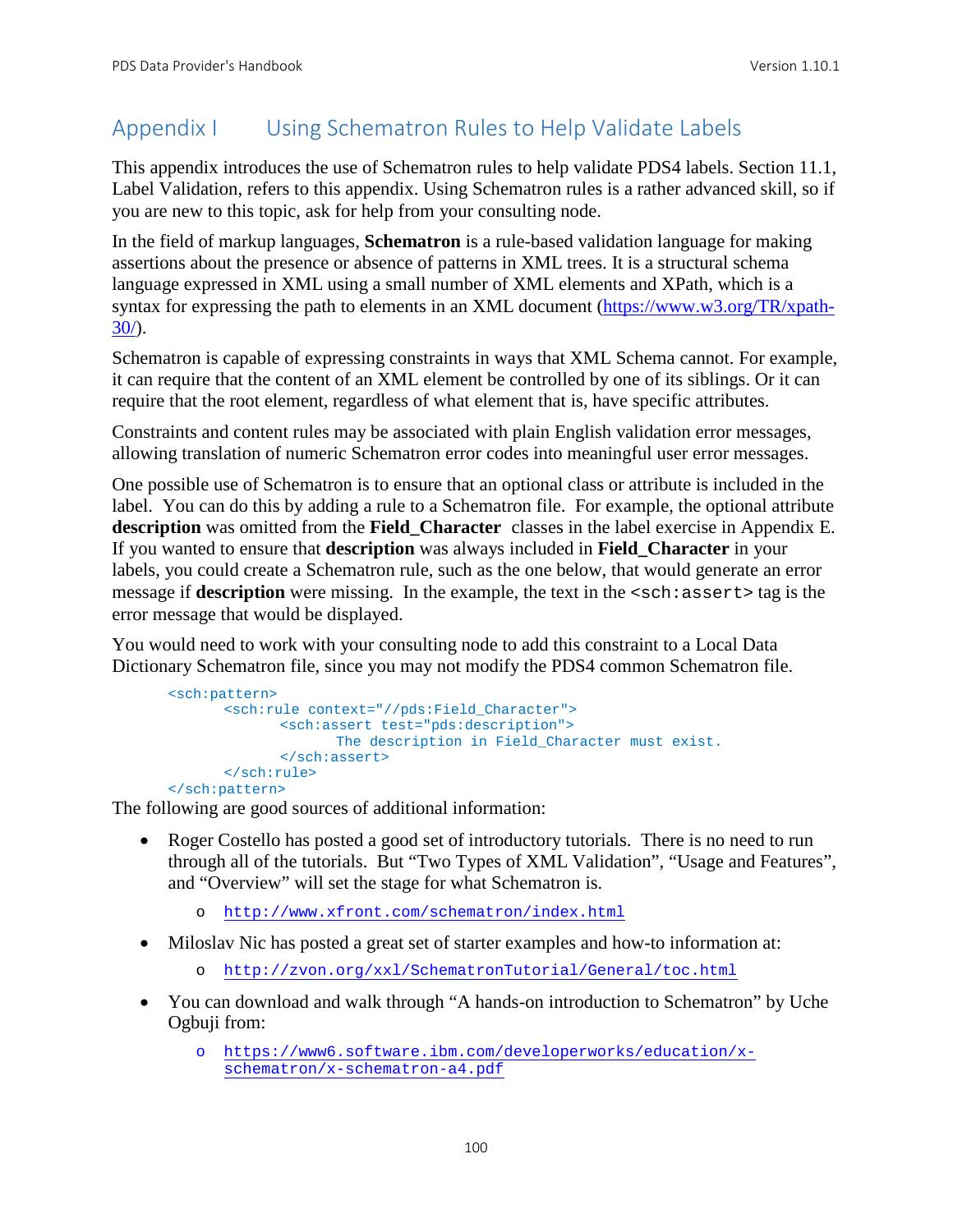# Appendix J Forming Logical Identifiers (LIDs) for Context Products

This appendix gives rules for forming unique Logical Identifiers (LIDs) for new PDS context products. See Section 5 for a discussion of LIDs and Section 9 for information about context products. Like all PDS products, context products must be assigned identifiers that are unique across PDS. If the data products you are providing are related to instruments, spacecraft, missions, etc., that do not already have PDS context products, then you will need to provide them. Your consulting discipline node will help determine what context products are needed.

A context product LID has the form **urn:nasa:pds:context:[1]:[2].[3]**. This follows the form for regular LIDs, bundle:collection:product. The bundle identifier is **context**. Field [1] is the collection identifier, and fields [2] and [3] form the product identifier.

Use the following table to choose values for fields [1], [2], and [3] for each context product you will create. To guarantee that the LIDs are unique, you or your consulting node should send them to the PDS Engineering Node data engineer who is responsible for approving new LIDs. The data engineer will either approve your choices or suggest better ones.

Notes:

Text in *italics* indicates an actual value to be used exactly as shown.

The delimiter between fields [2] and [3] is a period, not a colon.

Examples are shown with spaces between fields for clarity. Actual LIDs do not have any spaces.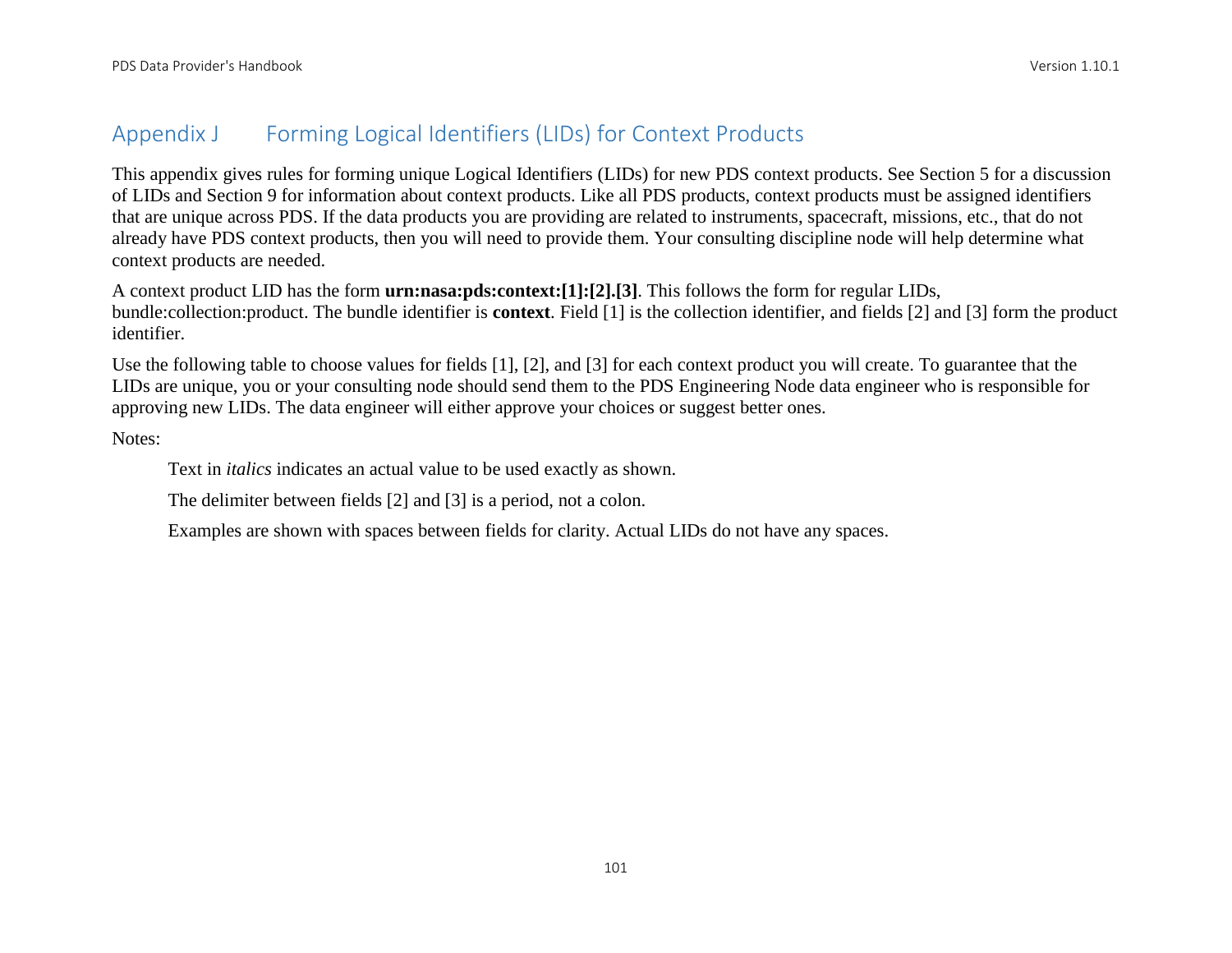# *Table K-1. LIDs for Context Products*

# *urn : nasa : pds : context :* **[1]** *:* **[2]** *.* **[3]**

| <b>Type of Context</b><br>Product      | Field [1]       | Field [2]                                                                                                     | Field [3]          |
|----------------------------------------|-----------------|---------------------------------------------------------------------------------------------------------------|--------------------|
| Investigation                          | investigation   | Type of investigation, one of:<br>mission<br>campaign<br>individual<br>other                                  | Investigation name |
| Example:                               |                 | urn : nasa : pds : context : investigation : mission . osiris-rex (OSIRIS-REx asteroid sample return mission) |                    |
| <b>Instrument Host</b><br>(spacecraft) | instrument_host | Spacecraft type, one of:<br>lander<br>rover<br>spacecraft                                                     | Spacecraft name    |
| Example:                               |                 | urn : nasa : pds : context : instrument_host : spacecraft . osiris-rex (OSIRIS-REx spacecraft)                |                    |
| <b>Facility</b><br>(not spacecraft)    | facility        | Facility type, one of:<br>laboratory<br>observatory                                                           | Facility name      |
| Example:                               |                 | urn : nasa : pds : context : facility : observatory . mcdonald (McDonald Observatory)                         |                    |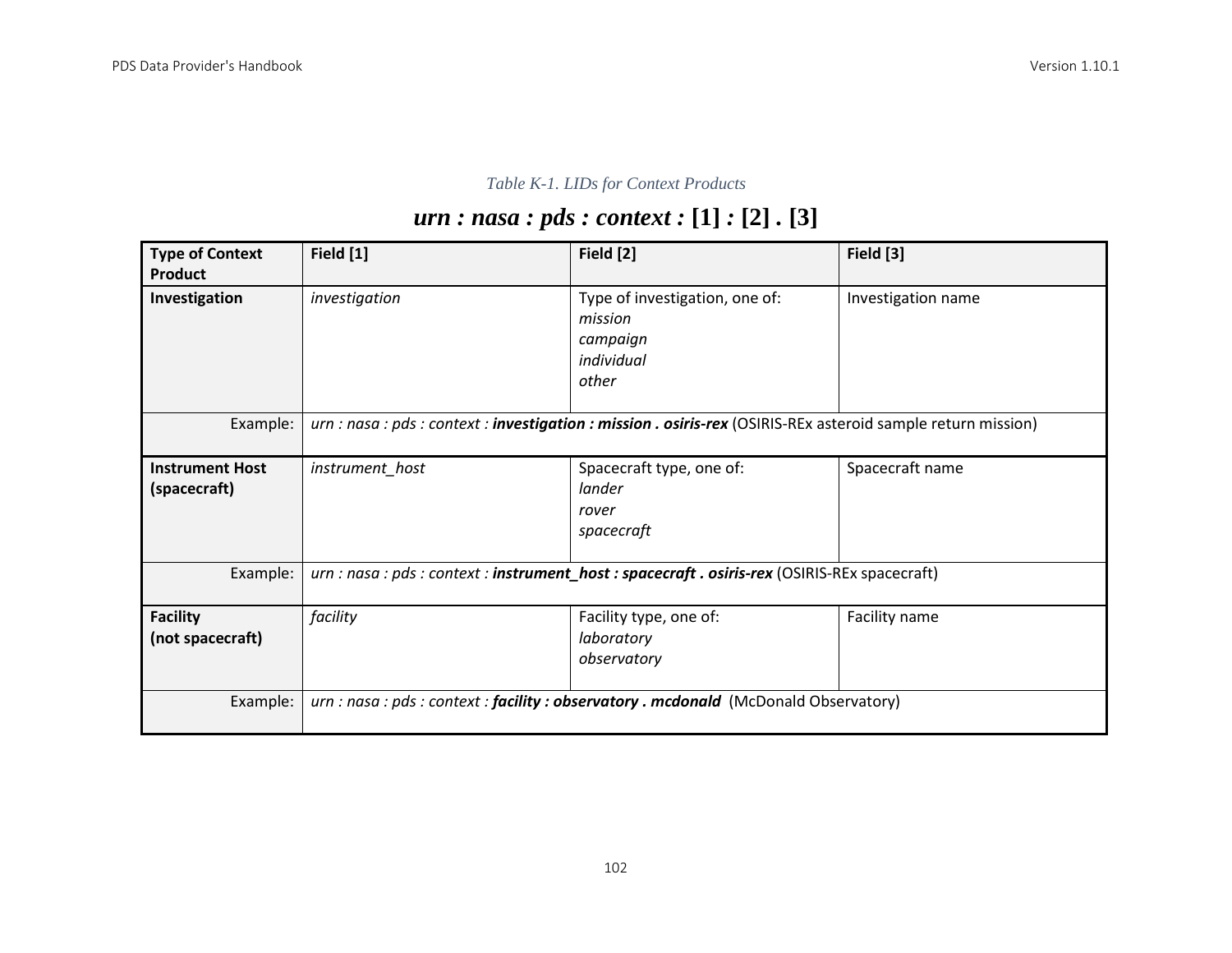| <b>Type of Context</b><br><b>Product</b>        | Field [1]                                                                | Field [2]                                                                                                                                                                                                                    | Field [3]                                                |
|-------------------------------------------------|--------------------------------------------------------------------------|------------------------------------------------------------------------------------------------------------------------------------------------------------------------------------------------------------------------------|----------------------------------------------------------|
| <b>Airborne observing</b><br>system<br>Example: | airborne                                                                 | Airborne observing system type,<br>one of:<br>aircraft<br>balloon<br>suborbital<br>urn : nasa : pds : context : airborne : balloon . bopps (Balloon Observation Platform for Planetary Science)                              | Observing system name                                    |
|                                                 |                                                                          |                                                                                                                                                                                                                              |                                                          |
| <b>Telescope</b>                                | telescope                                                                | Host of telescope                                                                                                                                                                                                            | Name of telescope                                        |
| Example:                                        |                                                                          | urn : nasa : pds : context : telescope : bopps . sto (Stratospheric Terahertz Observatory telescope on BOPPS)                                                                                                                |                                                          |
| Instrument on a<br>spacecraft                   | instrument                                                               | Instrument ID                                                                                                                                                                                                                | Spacecraft name                                          |
| Example:                                        |                                                                          | urn : nasa : pds : context : instrument : navcam . osiris-rex (Navcam instrument on OSIRIS-REx spacecraft)                                                                                                                   |                                                          |
| Instrument not on a<br>spacecraft               | instrument                                                               | A two-part field: instrument<br>provider type, followed by a period,<br>followed by instrument ID. Choose<br>one of:<br>facility.instrumentID<br>investigation.instrumentID<br>person.instrumentID<br>telescope.instrumentID | Name of facility, investigation,<br>person, or telescope |
| Example:                                        |                                                                          | urn : nasa : pds : context : instrument : telescope . birc . sto (BOPPS InfraRed Camera on the STO telescope)                                                                                                                |                                                          |
| <b>Resource</b>                                 | resource                                                                 | Resource                                                                                                                                                                                                                     | Name of resource                                         |
| Example:                                        | urn : nasa : pds : context : resource : resource . orbital_data_explorer |                                                                                                                                                                                                                              |                                                          |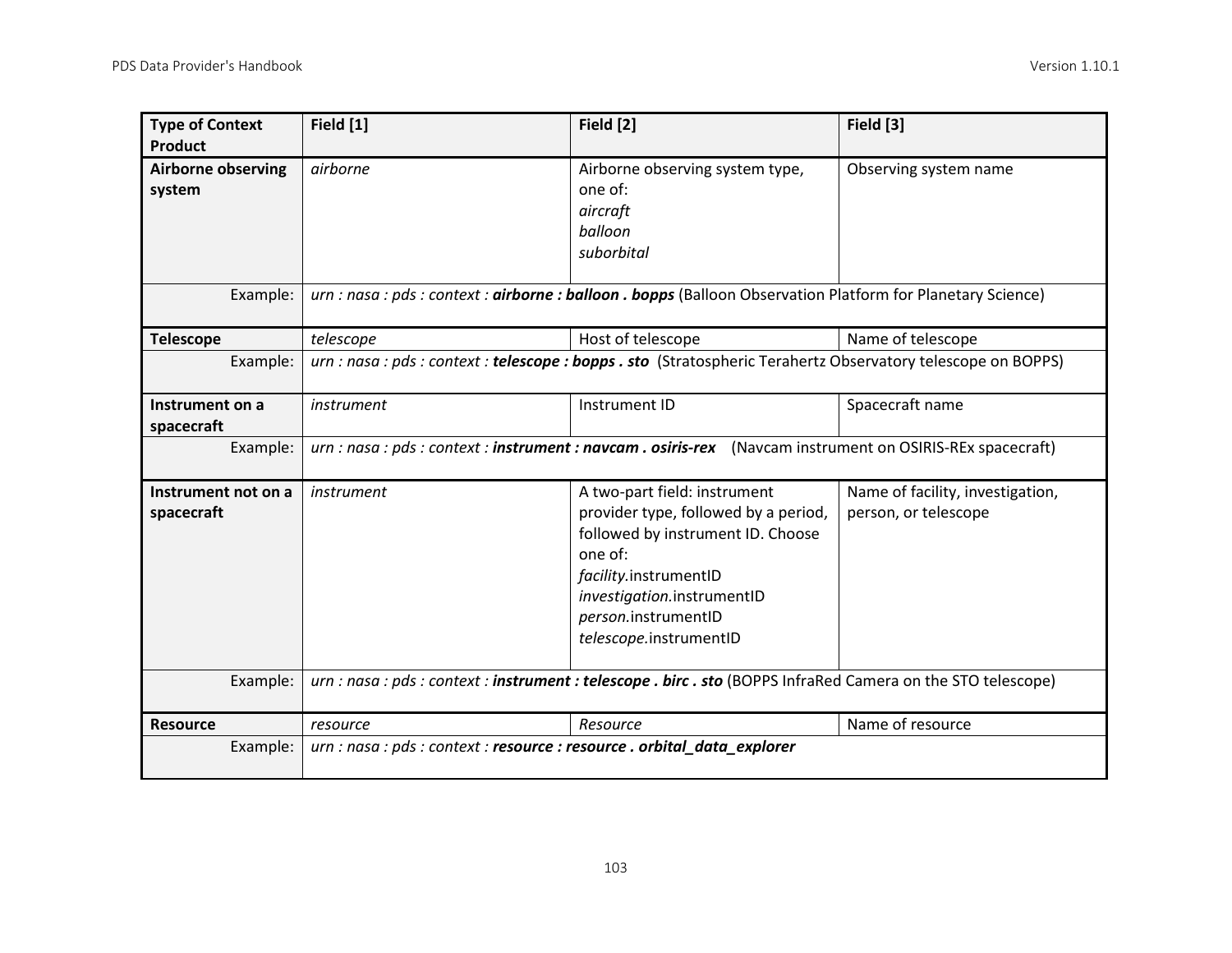| <b>Type of Context</b><br>Product           | Field [1]                                                         | Field [2] | Field [3]                                                                                |
|---------------------------------------------|-------------------------------------------------------------------|-----------|------------------------------------------------------------------------------------------|
| <b>PDS Affiliate or</b><br><b>PDS Guest</b> | personnel                                                         | Personnel | Person's given name or initial,<br>followed by an underscore,<br>followed by family name |
| Example:                                    | urn : nasa : pds : context : personnel : personnel . richard_chen |           |                                                                                          |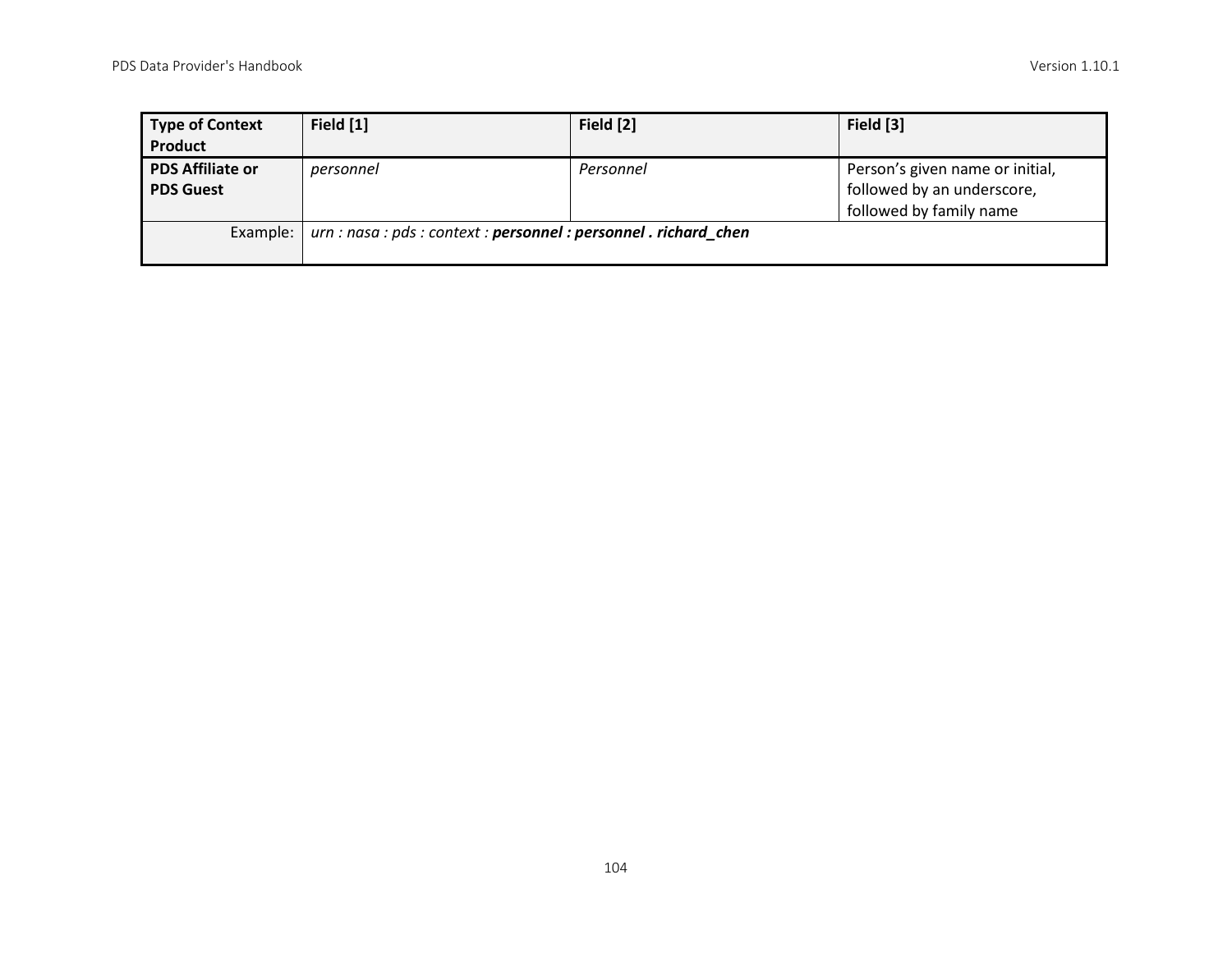| <b>Type of Context</b><br><b>Product</b> | Field [1]                                                  | Field [2]                                                                                                                                                                                                                                                                                                                                                                                                         | Field [3]      |
|------------------------------------------|------------------------------------------------------------|-------------------------------------------------------------------------------------------------------------------------------------------------------------------------------------------------------------------------------------------------------------------------------------------------------------------------------------------------------------------------------------------------------------------|----------------|
| <b>Target</b>                            | target                                                     | Type of target, one of:<br>asteroid<br>calibration_field<br>calibrator<br>comet<br>dust<br>dwarf_planet<br>equipment<br>galaxy<br>lunar_sample<br>meteorite<br>meteoroid<br>meteoroid_stream<br>nebula<br>planet<br>planetary_nebula<br>planetary_system<br>plasma_cloud<br>plasma_stream<br>ring<br>satellite<br>star<br>star_cluster<br>sun<br>synthetic_sample<br>terrestrial_sample<br>trans-neptunian_object | name of target |
| Example:                                 | urn : nasa : pds : context : target : satellite . amalthea |                                                                                                                                                                                                                                                                                                                                                                                                                   |                |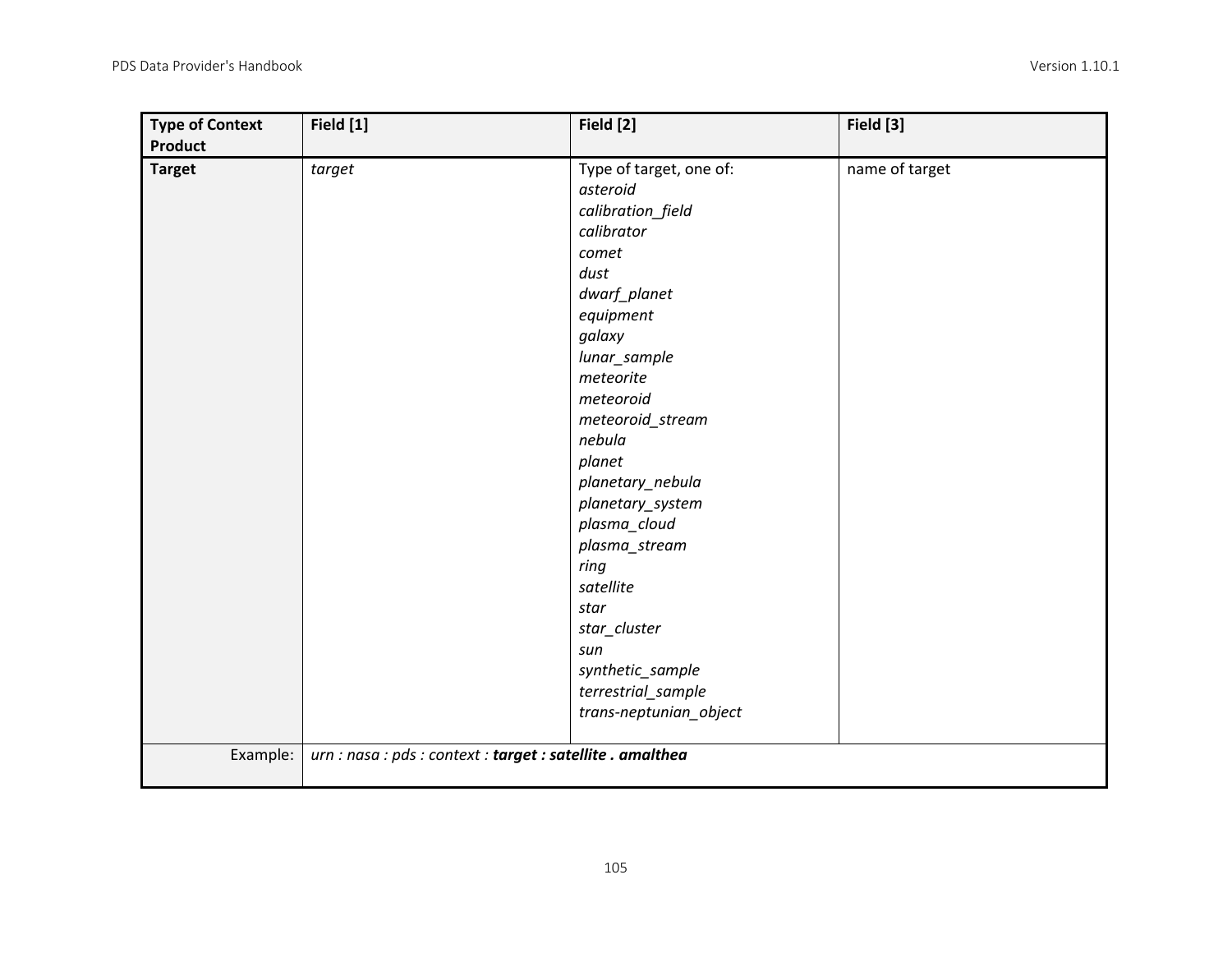| <b>Type of Context</b><br>Product | Field [1]                                          | Field [2] | Field [3]                                                                                                               |
|-----------------------------------|----------------------------------------------------|-----------|-------------------------------------------------------------------------------------------------------------------------|
| <b>Node</b>                       | node                                               | Node      | Node name, one of:<br>atmos<br>en<br>geosciences<br>imaging<br>naif<br>pds-mgt<br>ppi-ucla<br>psa<br>rings<br>rs<br>sbn |
| Example:                          | urn: nasa : pds : context : node : node . atmos    |           |                                                                                                                         |
| Agency                            | agency                                             | Agency    | Agency name, one of:<br>esa<br>jaxa<br>nasa<br>ros                                                                      |
| Example:                          | urn : nasa : pds : context : agency : agency . esa |           |                                                                                                                         |

Node and Agency context products are created and maintained by the PDS Engineering Node. Their LIDs are included here for completeness. It is unlikely that any data provider would need to create a new Node or Agency context product LID.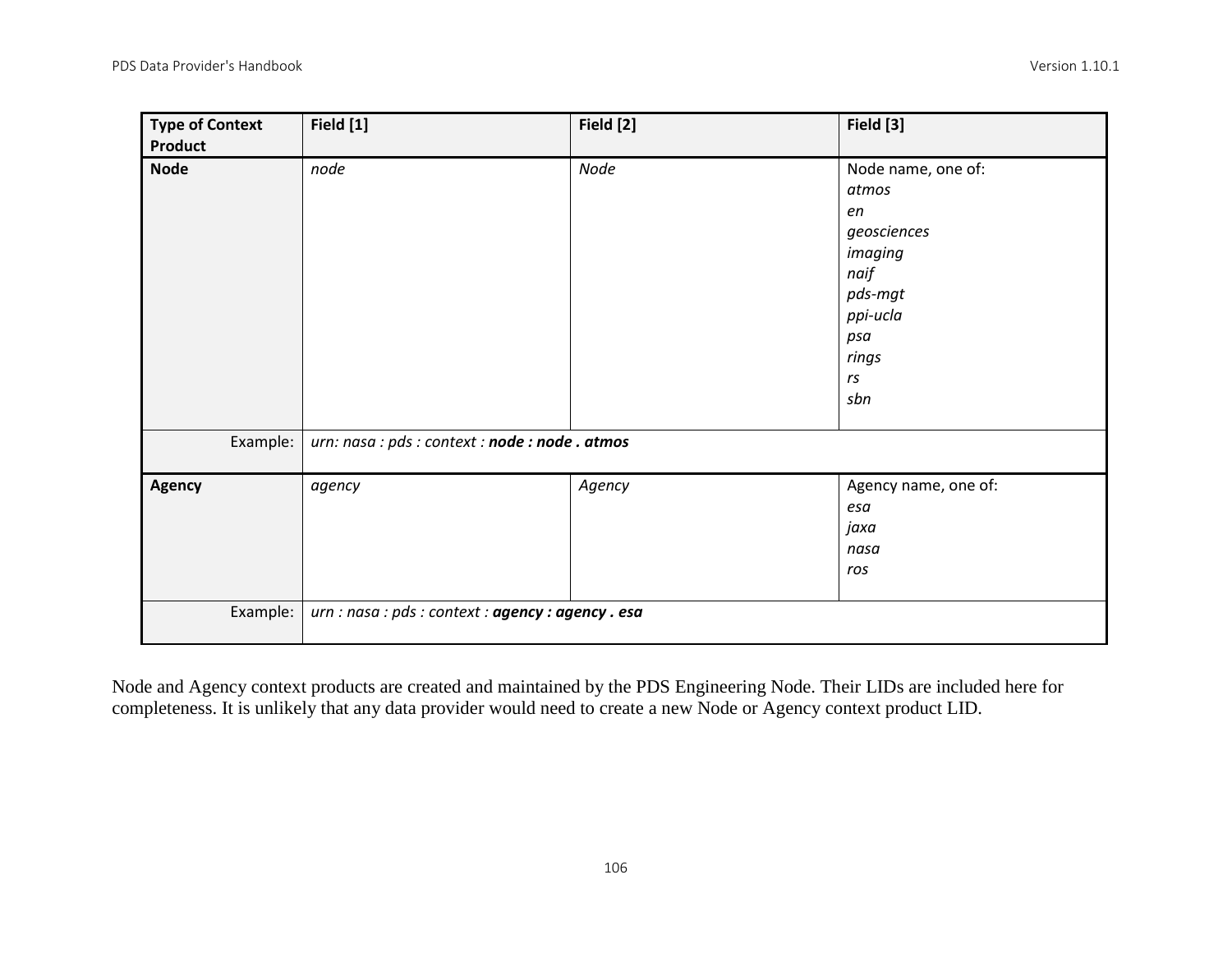# Appendix K Generating Labels for Collection Inventories and Bundles

This appendix gives instructions for creating labels for the two types of aggregate products, **Product Collection** and **Product Bundle**, which were introduced in Section 6.2.4.

# K.1 Product Collection

A **Product Collection** product defines a collection of basic products that are related in some way. It consists of an inventory of its member products and an accompanying label. Observational data, for example, may be gathered into one or more data collections, documents into a document collection, etc.

The mechanics of defining a collection are straightforward; you create an Inventory table, which is a delimited table with two fields. The first field identifies each member as either primary (P) or secondary (S), as defined in the following section. The second field lists the logical identifiers (LIDs or LIDVIDs) of all the products that are members of the collection.

You then create a label that describes the Inventory table. The Inventory label contains a logical identifier (LID) that uniquely identifies the collection. It also contains a version identifier (VID) that distinguishes among several versions of the collection product (if there is more than one).

If your collection meets the criteria for a Mission Science Data Collection as defined in Section 9C.3.1 of the *Standards Reference* [2], then its label must include the attributes listed in that section.

# K.1.1 Members of a Collection

The members of a collection are designated as being either primary (P) or secondary (S).

- Every product must be a primary member of one and only one collection.
	- o That collection is the one in which the product is first registered in the PDS.
- Products already registered in the PDS may be secondary members of other collections.
	- o For example, a collection of Saturn ring images from an imaging experiment may be created as secondary members because the full set of images from that experiment were previously registered in another collection.
- Primary members must be identified in the collection inventory using LIDVIDs.
- Secondary members may be identified in the collection inventory using either LIDs or LIDVIDs based on which is more appropriate for that collection and product (*Standards Reference* [2] Section 9C).

# K.1.2 Collection Inventory

As stated, the Inventory table is a two-field **Table\_Delimited** object where each row (or record) of the table describes one of the member products of the collection. The first field of each record specifies whether the product is a primary (P) or secondary (S) member of the collection. The second field specifies either the LID or LIDVID of the product. The only permitted delimiter between the two fields is a comma. The Inventory table file name should be of the form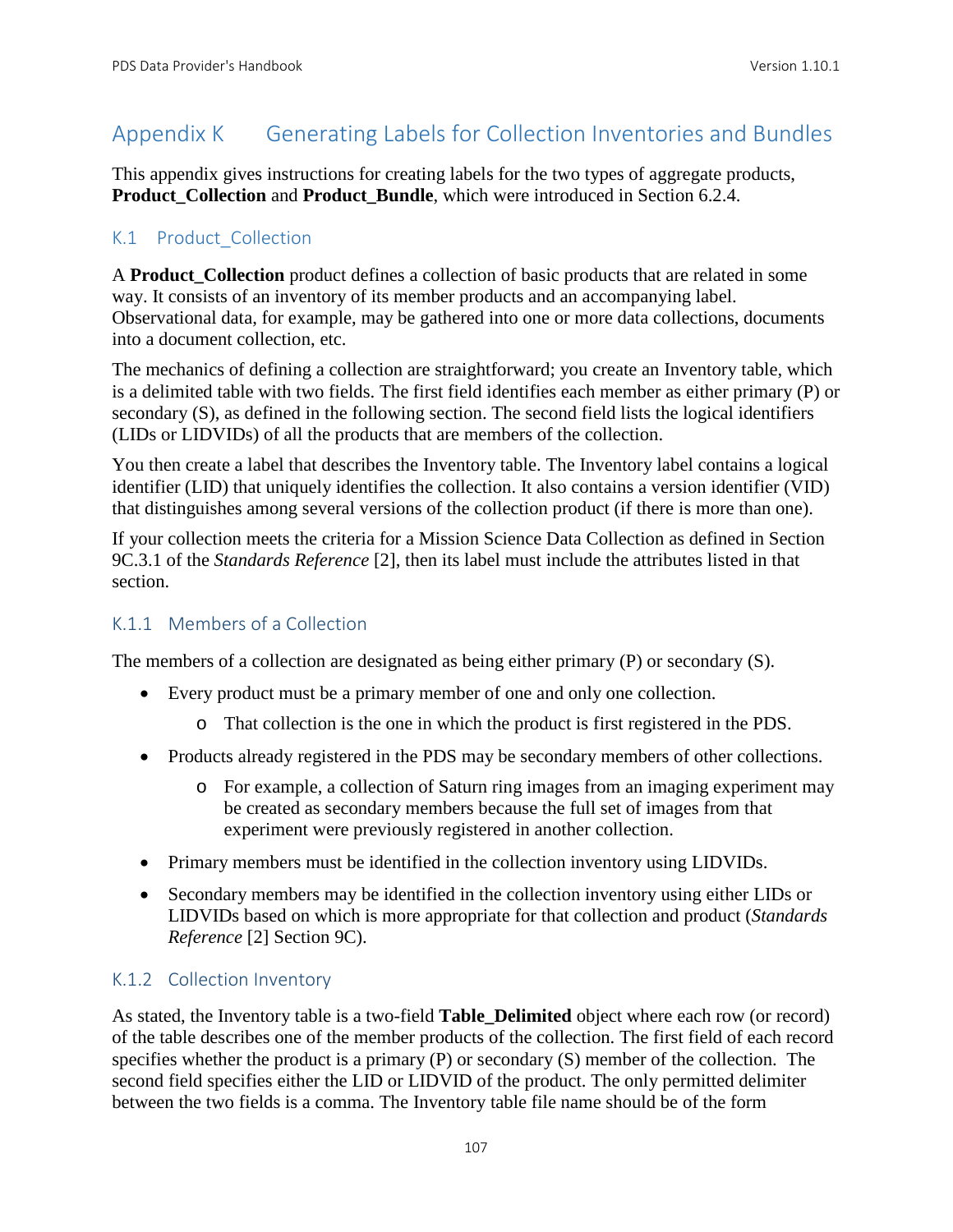**collection**  $*$ **].csv** where the optional base name extension can indicate the type of collection for example, **collection\_browse.csv** or **collection\_data\_raw.csv**.

Here is the Inventory table in the file **collection\_eetable\_inventory.csv** in the *DPH Examples*  [\(https://pds.nasa.gov/pds4/doc/examples/\)](https://pds.nasa.gov/pds4/doc/examples/).

```
P,urn:nasa:pds:izenberg_pdart14_meap:data_eetable:ele_evt_12hr_orbit_2011-2012::1.0
P,urn:nasa:pds:izenberg_pdart14_meap:data_eetable:ele_evt_8hr_orbit_2012-2013::1.0
P,urn:nasa:pds:izenberg_pdart14_meap:data_eetable:ele_evt_8hr_orbit_2014-2015::1.0
```
#### K.1.3 Generating and Populating a Product Collection Label

You may use the procedure described in Appendix D to create a draft **Product\_Collection** label and modify it using the information in this section. For an example, we will use the label for the Inventory table shown above. It looks like this with the lower-level tags closed up.

```
<?xml version="1.0" encoding="UTF-8"?>
<?xml-model href="http://pds.nasa.gov/pds4/pds/v1/PDS4_PDS_1700.sch" 
schematypens="http://purl.oclc.org/dsdl/schematron"?>
<Product_Collection xmlns="http://pds.nasa.gov/pds4/pds/v1"
xmlns:xsi="http://www.w3.org/2001/XMLSchema-instance"
xsi:schemaLocation="http://pds.nasa.gov/pds4/pds/v1 
http://pds.nasa.gov/pds4/pds/v1/PDS4_PDS_1700.xsd">
     <Identification_Area>
    <Context_Area>
    <Collection>
    <File_Area_Inventory>
</Product_Collection>
```
#### *K.1.3.1 Identification Area*

The **Identification\_Area** class includes the same subclasses that it did in the **Product Observational** label in Appendix E. The <logical identifier> tag is filled in with the LID for the collection as a whole (Section 5.2). The  $\lt$ title> also applies to the collection as a whole. The <Citation\_Information> is required if the collection is a Mission Science Data Collection (*Standards Reference* [2] Section 9C.3.1). Its **description** attribute should provide a terse (less than 5000 bytes) description of the contents of the collection suitable for display in a web browser.

Here is the **Identification\_Area** part of our example **Product\_Collection** label.

```
 <Identification_Area>
     <logical_identifier>
         urn:nasa:pds:izenberg_pdart14_meap:data_eetable
     </logical_identifier>
     <version_id>1.0</version_id>
    <sub>right</sub></sub>
        Izenberg PDART 2014 MESSENGER Advanced Products Energetic Electrons 
        Table Collection
    \frac{1}{2} <information_model_version>1.7.0.0</information_model_version>
     <product_class>Product_Collection</product_class>
```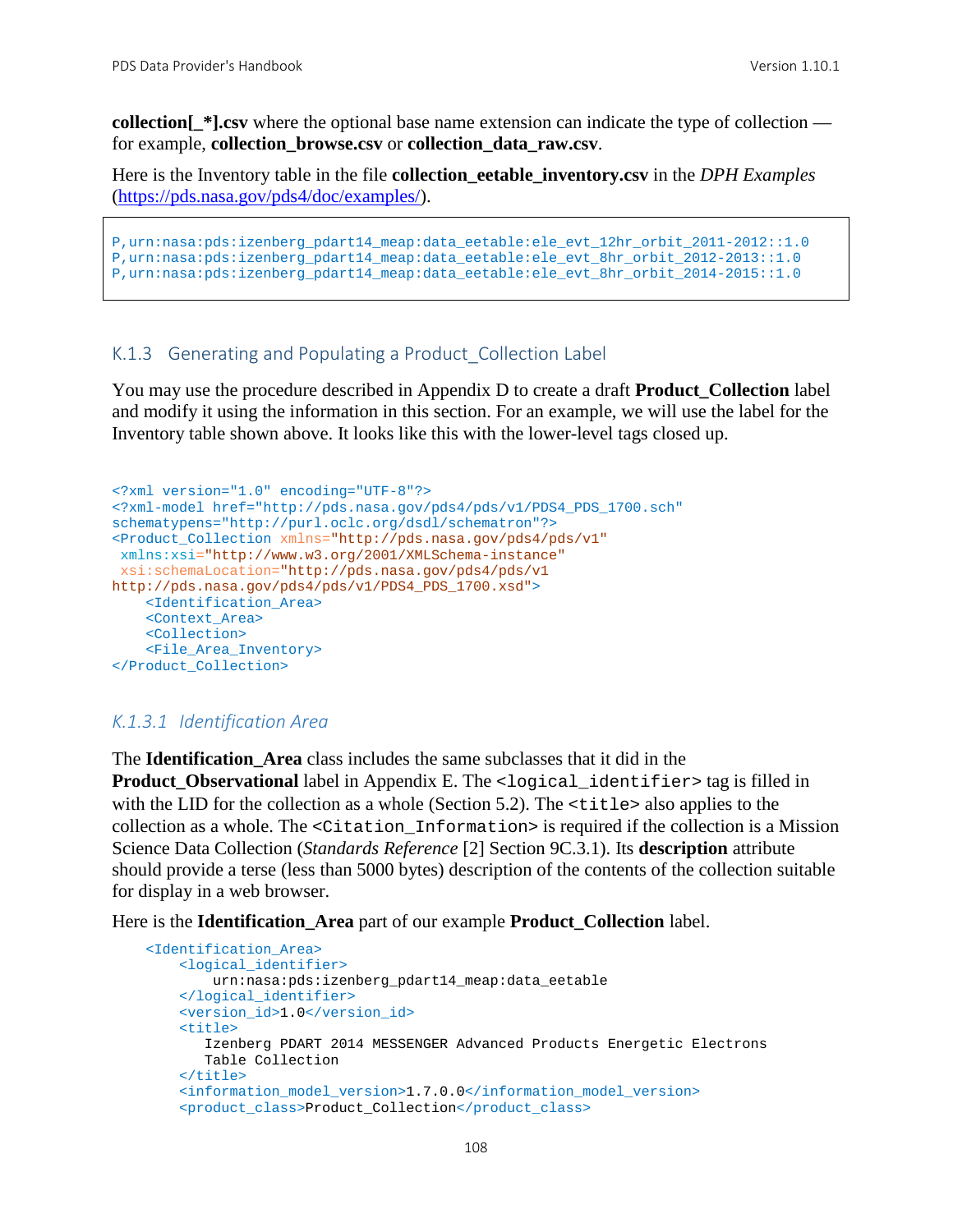```
 <Citation_Information>
         <author_list>N. Izenberg</author_list>
         <publication_year>2016</publication_year>
        <keyword>MESSENGER</keyword>
         <keyword>Neutron Spectrometer</keyword>
         <description>
            Izenberg PDART 2014 MESSENGER Advanced Products Energetic 
            Electrons Table Collection
    </description>
     </Citation_Information>
    <Modification_History>
         <Modification_Detail>
            <modification_date>2016-04-08</modification_date>
             <version_id>1.0</version_id>
             <description>Initial PDS4 version</description>
         </Modification_Detail>
     </Modification_History>
 </Identification_Area>
```
#### *K.1.3.1.1 Citation Information*

The **Citation\_Information** subclass in the **Identification\_Area** provides information that can be used when citing the collection in journal articles, abstract services, and other reference contexts. This class contains attributes that are used in searching for PDS4 collections. A typical use of **Citation\_Information** looks like this:

```
 <Citation_Information>
    <author_list>J. Caesar</author_list>
    <editor_list>A. Smith</editor_list>
    <publication_year>2014</publication_year>
    <keyword>Astrometry</keyword>
   <keyword>Gamma Ray</keyword>
   <keyword>Magnetosphere</keyword>
   <keyword>Voyager</keyword>
   <keyword>Jupiter</keyword>
   <keyword>ppi-ucla</keyword>
    <description>
          Collection of browse products in the PPI VG2PLS archive.
    </description>
 </Citation_Information>
```
The **description** and **publication\_year** attributes are required; the others are optional but highly recommended because their inclusion improves the PDS4 search process. The **keyword** attribute is especially useful for listing individual terms that may satisfy search criteria.

#### *K.1.3.2 Context Area*

The **Product\_Collection** label may include a **Context\_Area** class, something that is not present in a **Product\_Observational** label. **Context\_Area** contains attributes that are used in searching for PDS4 products. This is where you provide reference information that describes the collection and links other PDS4 products to the collection. Although it is optional, it is recommended that you include it to help users who are searching for data products like yours.

**Context** Area consists of the following optional<sup>[14](#page-115-0)</sup> subclasses:

• **Time\_Coordinates** – start and stop times for the collection

<span id="page-115-0"></span> <sup>14</sup> Some of these are required for Mission Science Data Collections. See *Standards Reference* [2] 9C.3.1.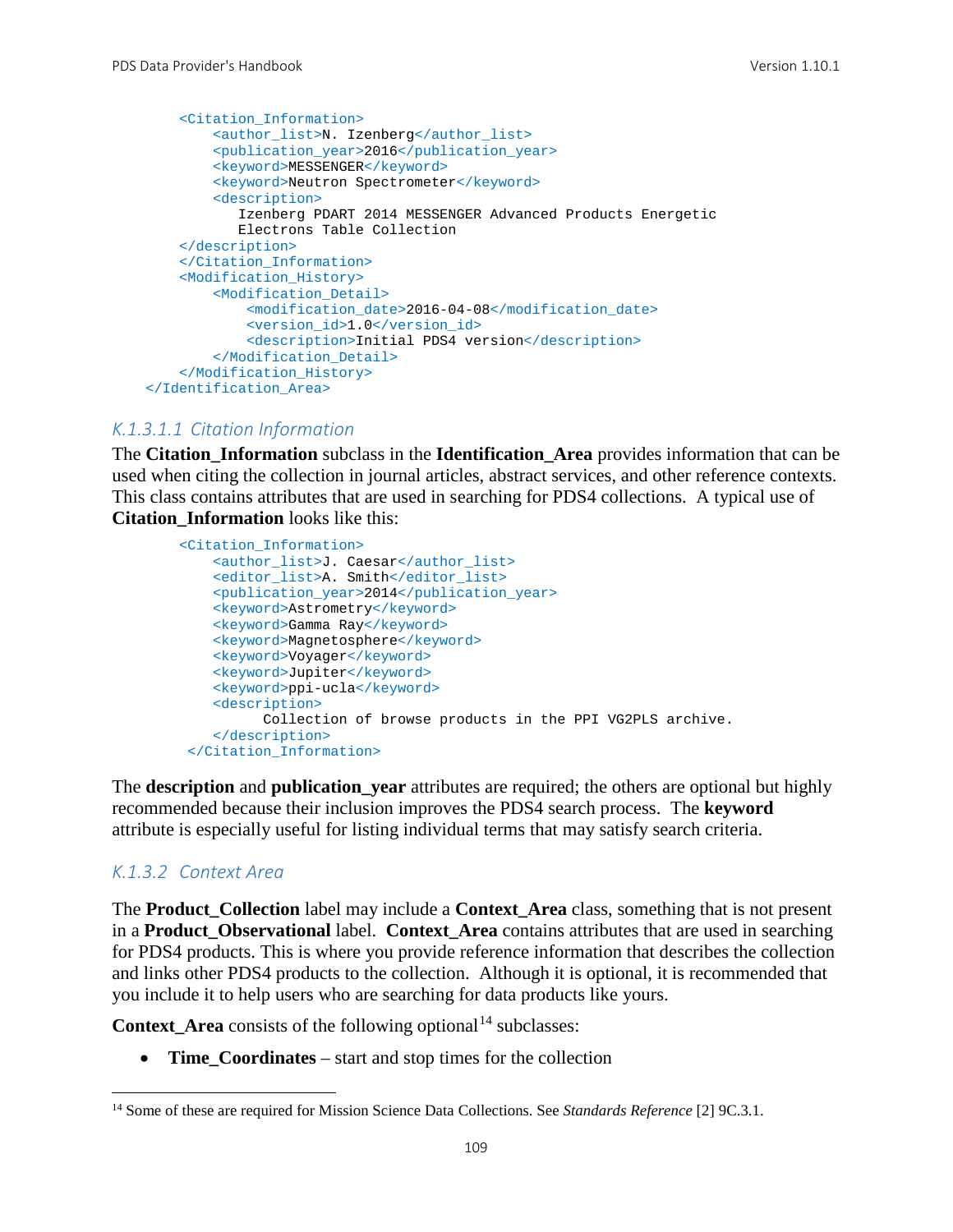- **Primary\_Result\_Summary** high-level description of the types of products in the collection
- **Investigation\_Area** information about the mission or data collection effort (similar to **Investigation\_Area** in **Product\_Observational**)
- **Observing\_System** information about the instrumentation used to acquire the products in the collection (similar to **Observing\_System** in **Product\_Observational**)
- **Target Identification** information about the target(s) of the observations in the collection (similar to **Target\_Identification** in **Product\_Observational**)
- **Mission\_Area** a place for classes and attributes from a mission Local Data Dictionary
- **Discipline Area** a place for classes and attributes from node or discipline Local Data Dictionaries.

Here is the **Context\_Area** part of our example Inventory label.

```
 <Context_Area>
    <Time_Coordinates>
         <start_date_time>2011-03-25Z</start_date_time>
         <stop_date_time>2015-04-30Z</stop_date_time>
     </Time_Coordinates>
     <Primary_Result_Summary>
         <purpose>Science</purpose>
         <processing_level>Derived</processing_level>
     </Primary_Result_Summary>
     <Investigation_Area>
         <name>MESSENGER</name>
         <type>Mission</type>
         <Internal_Reference>
             <lid_reference>
                 urn:nasa:pds:context:investigation:mission.messenger
             </lid_reference>
             <reference_type>collection_to_investigation</reference_type>
         </Internal_Reference>
     </Investigation_Area>
     <Observing_System>
        <name>MESSENGER</name>
         <Observing_System_Component>
             <name>MESSENGER</name>
             <type>Spacecraft</type>
             <Internal_Reference>
                 <lid_reference>
                     urn:nasa:pds:context:instrument_host:spacecraft.mess
                 </lid_reference>
                <reference_type>is_instrument_host</reference_type>
             </Internal_Reference>
         </Observing_System_Component>
          <Observing_System_Component>
             <name>NS</name>
             <type>Instrument</type>
             <Internal_Reference>
                 <lid_reference>
                     urn:nasa:pds:context:instrument:ns.mess
                 </lid_reference>
                <reference_type>is_instrument</reference_type>
             </Internal_Reference>
         </Observing_System_Component>
     </Observing_System>
```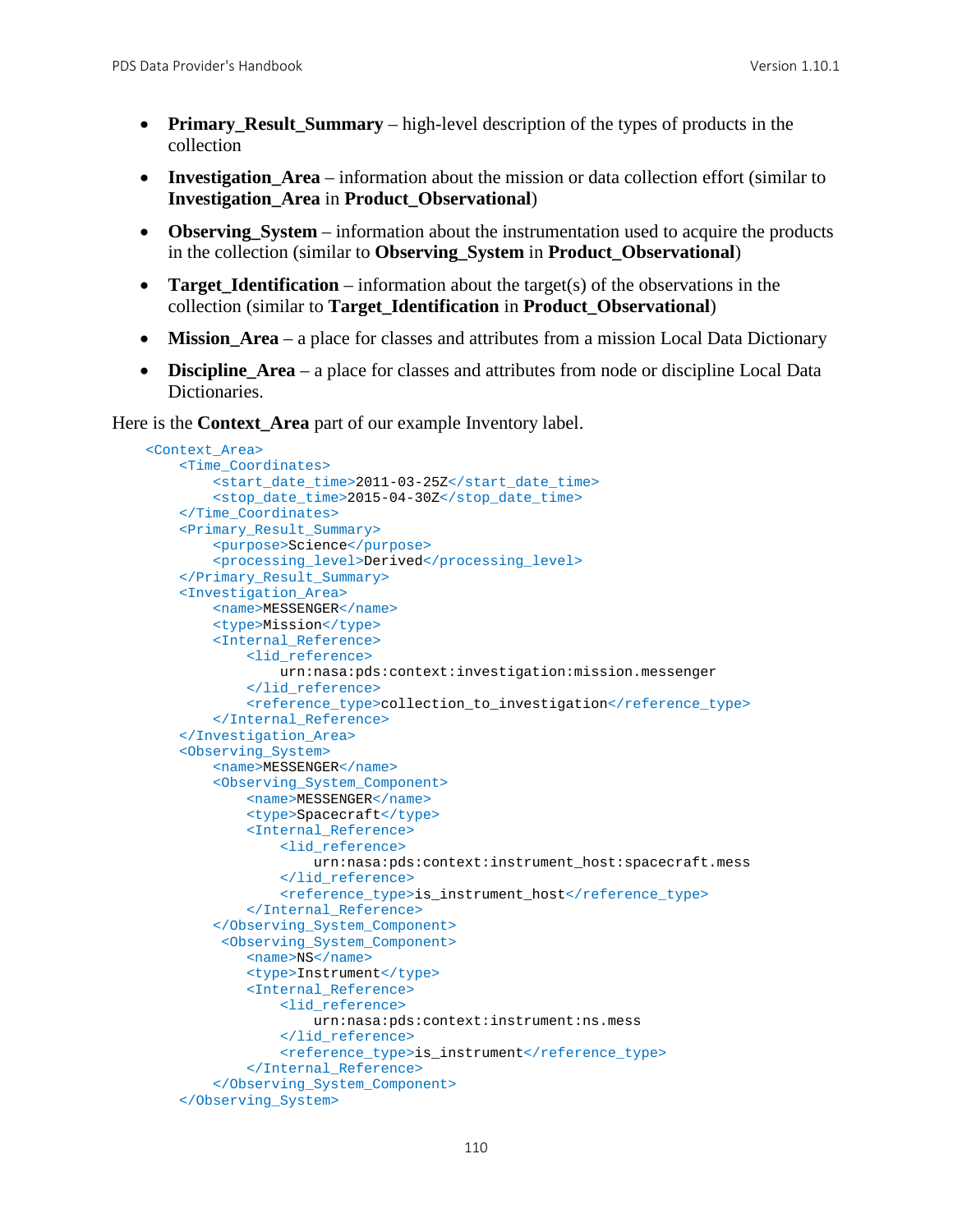```
 <Target_Identification>
        <name>Mercury</name>
         <type>Planet</type>
         <Internal_Reference>
             <lid_reference>
                 urn:nasa:pds:context:target:planet.mercury
             </lid_reference>
             <reference_type>collection_to_target</reference_type>
         </Internal_Reference>
     </Target_Identification>
 </Context_Area>
```
### *K.1.3.3 Collection Area*

The **Collection** area contains two attributes – **description**, which is optional, and **collection\_type**, which is required. The **collection\_type** attribute must have one of the following values:

- Browse
- Calibration
- Context
- Data
- Document
- Geometry
- Miscellaneous
- SPICE Kernel
- XML Schema

Here is the **Collection\_Area** part of our example Inventory label.

```
 <Collection>
    <collection_type>Data</collection_type>
 </Collection>
```
#### *K.1.3.4 File\_Area\_Inventory*

**File\_Area\_Inventory** is similar in structure to **File\_Area\_Observational** described in F.2.2, with constraints specific to inventory tables. It has a **File** subclass and an **Inventory** subclass. Both are required.

Here is the **File\_Area\_Inventory** part of our example Inventory label. It includes the required attributes and a few, but not all, of the optional attributes. In most labels **File\_Area\_Inventory** will look exactly like this except for the values of **file\_name**, **creation\_date\_time**, and **records**.

```
 <File_Area_Inventory>
    <File>
         <file_name>collection_eetable_inventory.csv</file_name>
         <creation_date_time>2016-04-08</creation_date_time>
```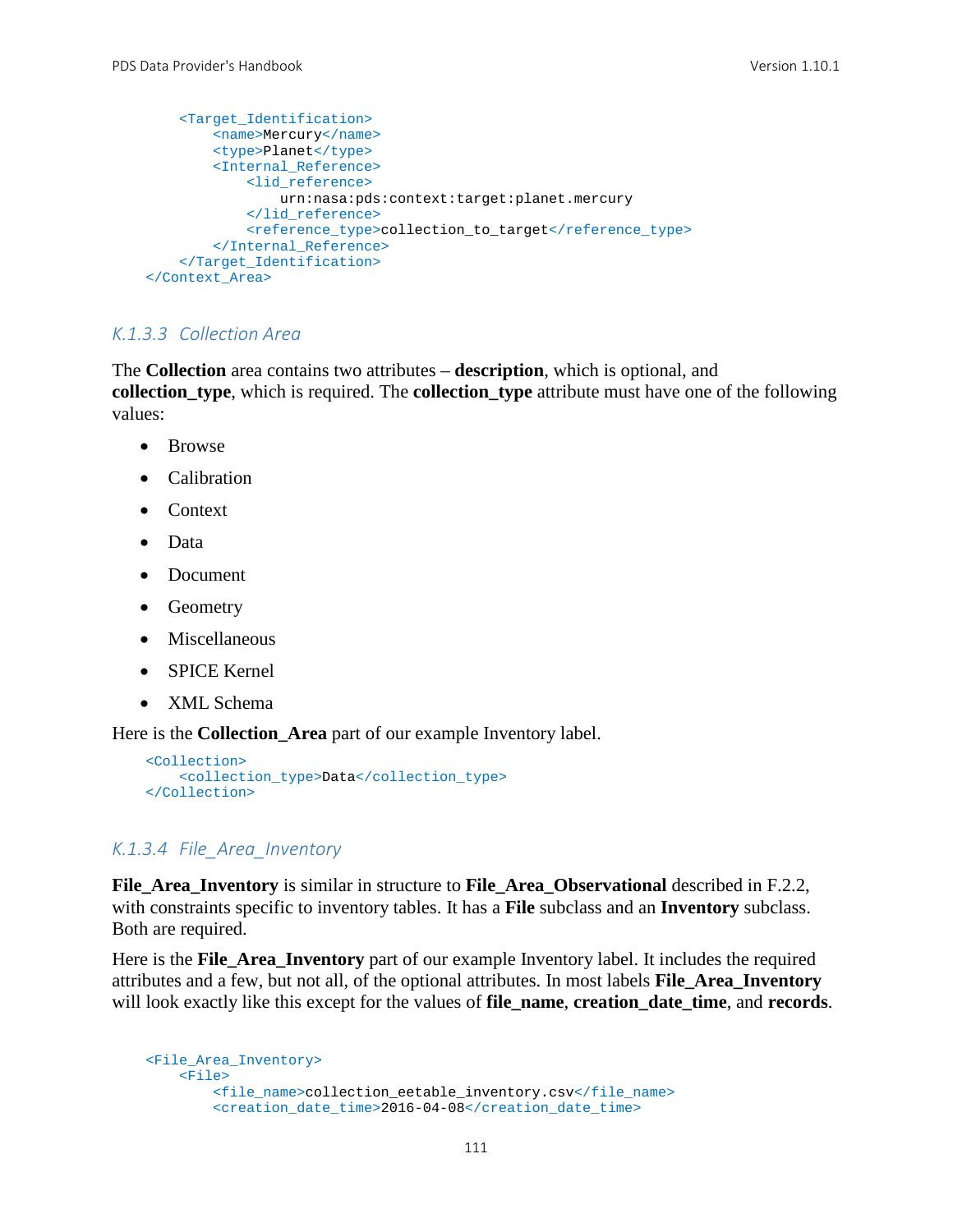```
 </File>
     <Inventory>
        <offset unit="byte">0</offset>
        <parsing_standard_id>PDS DSV 1</parsing_standard_id>
         <records>3</records>
        <record_delimiter>Carriage-Return Line-Feed</record_delimiter>
         <field_delimiter>Comma</field_delimiter>
         <Record_Delimited>
             <fields>2</fields>
             <groups>0</groups>
             <Field_Delimited>
                 <name>Member Status</name>
                <field_number>1</field_number>
                <data_type>ASCII_String</data_type>
                <maximum_field_length unit="byte">1</maximum_field_length>
                 <description>
                    P indicates primary member of the collection
                   S indicates secondary member of the collection
                 </description>
             </Field_Delimited>
             <Field_Delimited>
                 <name>LIDVID_LID</name>
                <field_number>2</field_number>
                <data_type>ASCII_LIDVID_LID</data_type>
                <maximum_field_length unit="byte">255</maximum_field_length>
                 <description>
                     The LID or LIDVID of a product that is a member
                    of the collection.
                 </description> 
             </Field_Delimited>
         </Record_Delimited>
         <reference_type>inventory_has_member_product</reference_type>
    </Inventory>
 </File_Area_Inventory>
```
For further discussion regarding collection products, see the *SBN PDS4 Wiki* or Section 9C of the *Standards Reference* [2].

# K.2 Product\_Bundle

Like collections, bundles are aggregate products. A bundle is a set of related collections. PDS does not impose requirements on bundles except that (1) bundle LIDs must be distinct within the overall holdings of PDS, (2) each bundle must be approved by a PDS peer review, and (3) if a bundle meets the criteria for a Mission Science Archive Bundle as defined in Section 9D.3.1 of the *Standards Reference* [2], then its label must include the attributes listed in that section. As part of the design discussion with your consulting DN data engineer (Section 4.3 of this document), you should have determined which collections will be included in your bundle.

A **Product Bundle** identifies all of its member collections. Unlike collection products, which consist of a label and an inventory table, a bundle product consists of a label only. The inventory is embedded within the label because there is usually only a small number of collections in a bundle. A **Product\_Bundle** may optionally refer to a separate **readme** file.

# K.2.1 Generating and Populating a Product Bundle Label

You may use the procedure described in Appendix D to create a draft **Product\_Bundle** label and modify it using the information in this section. As an example, we will use the label for the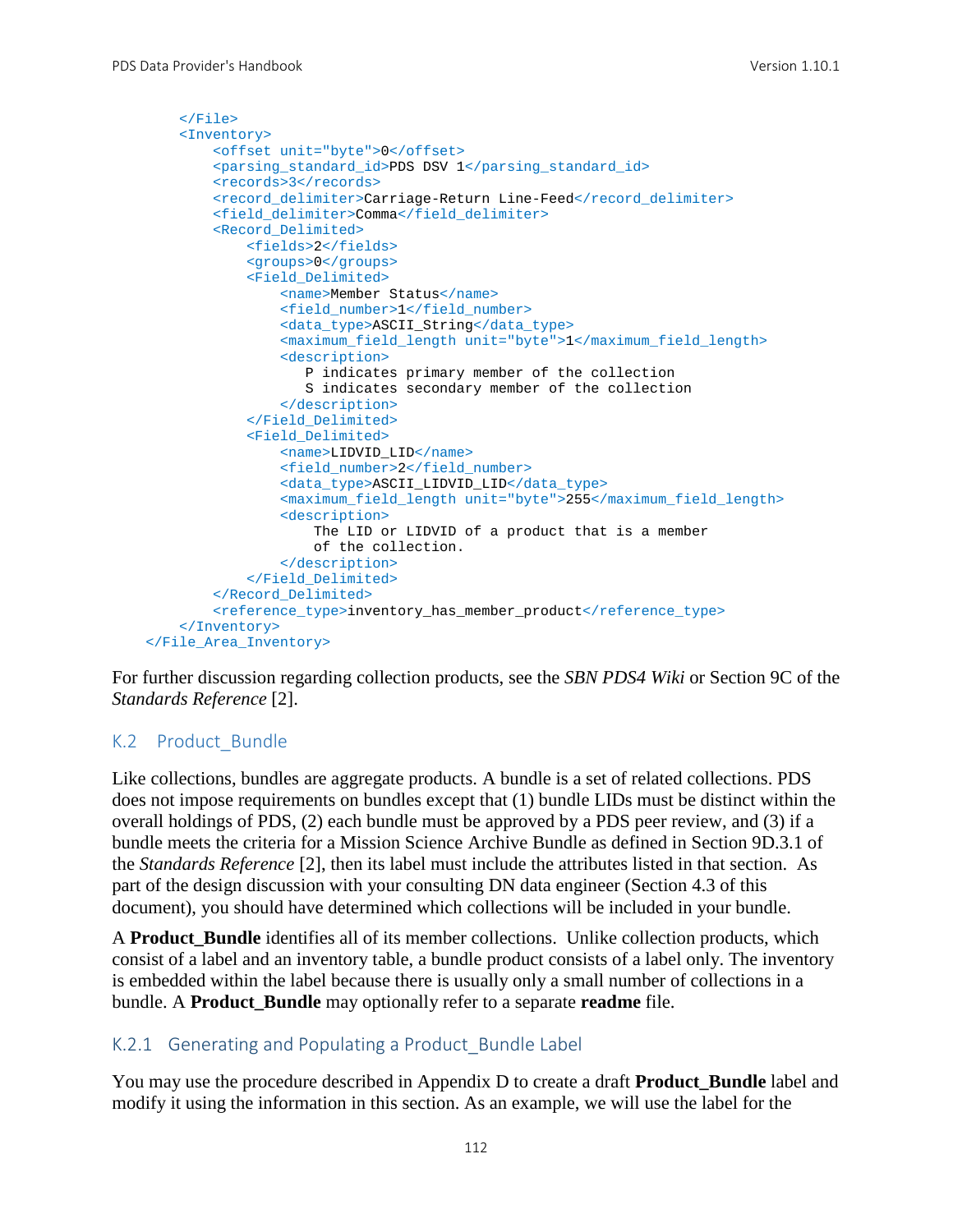### bundle **izenberg\_pdart\_meap** in the online *DPH Examples*

[\(https://pds.nasa.gov/pds4/doc/examples/\)](https://pds.nasa.gov/pds4/doc/examples/). It looks like this with the lower-level tags closed up. This bundle contains four collections.

```
<?xml version="1.0" encoding="UTF-8"?>
<?xml-model href="https://pds.nasa.gov/pds4/pds/v1/PDS4_PDS_1700.sch" 
schematypens="http://purl.oclc.org/dsdl/schematron"?>
<Product_Bundle xmlns="http://pds.nasa.gov/pds4/pds/v1"
xmlns:xsi="http://www.w3.org/2001/XMLSchema-instance"
xsi:schemaLocation="http://pds.nasa.gov/pds4/pds/v1 
https://pds.nasa.gov/pds4/pds/v1/PDS4_PDS_1700.xsd">
     <Identification_Area>
     <Context_Area>
    <Bundle>
    <Bundle_Member_Entry>
    <Bundle_Member_Entry>
    <Bundle_Member_Entry>
    <Bundle_Member_Entry>
</Product_Bundle>
```
### *K.2.1.1 Identification\_Area*

The **Identification\_Area** class includes the same subclasses that it did in the **Product\_Collection** label in Section L.1.3.1 above and in the **Product\_Observational** label in Appendix E. The  $\leq$ logical\_identifier > tag is filled in with the LID for the bundle as a whole (Section 5.2). The <title> also applies to the bundle as a whole. The <Citation\_Information> and <Modification\_History> tags are not required but are shown as examples. The description in  $\leq$  Citation Information> should be a summary of the bundle contents suitable for display in a web browser.

Here is the **Identification\_Area** part of our example **Product\_Bundle** label.

```
 <Identification_Area>
     <logical_identifier>urn:nasa:pds:izenberg_pdart14_meap</logical_identifier>
     <version_id>1.0</version_id>
     <title>Izenberg PDART 2014 MESSENGER Advanced Products Bundle</title>
    <information_model_version>1.7.0.0</information_model_version>
     <product_class>Product_Bundle</product_class>
     <Citation_Information>
         <author_list>Izenberg, Noam</author_list>
         <publication_year>2016</publication_year>
         <description>
             MESSENGER Advanced Products (MEAP) by Noam Izenberg, PDART 2014
         </description>
     </Citation_Information>
     <Modification_History>
         <Modification_Detail>
             <modification_date>2017-02-09</modification_date>
             <version_id>1.0</version_id>
             <description>
                Peer reviewed version of the Izenberg PDART 2014 MEAP bundle
             </description>
         </Modification_Detail>
     </Modification_History>
 </Identification_Area>
```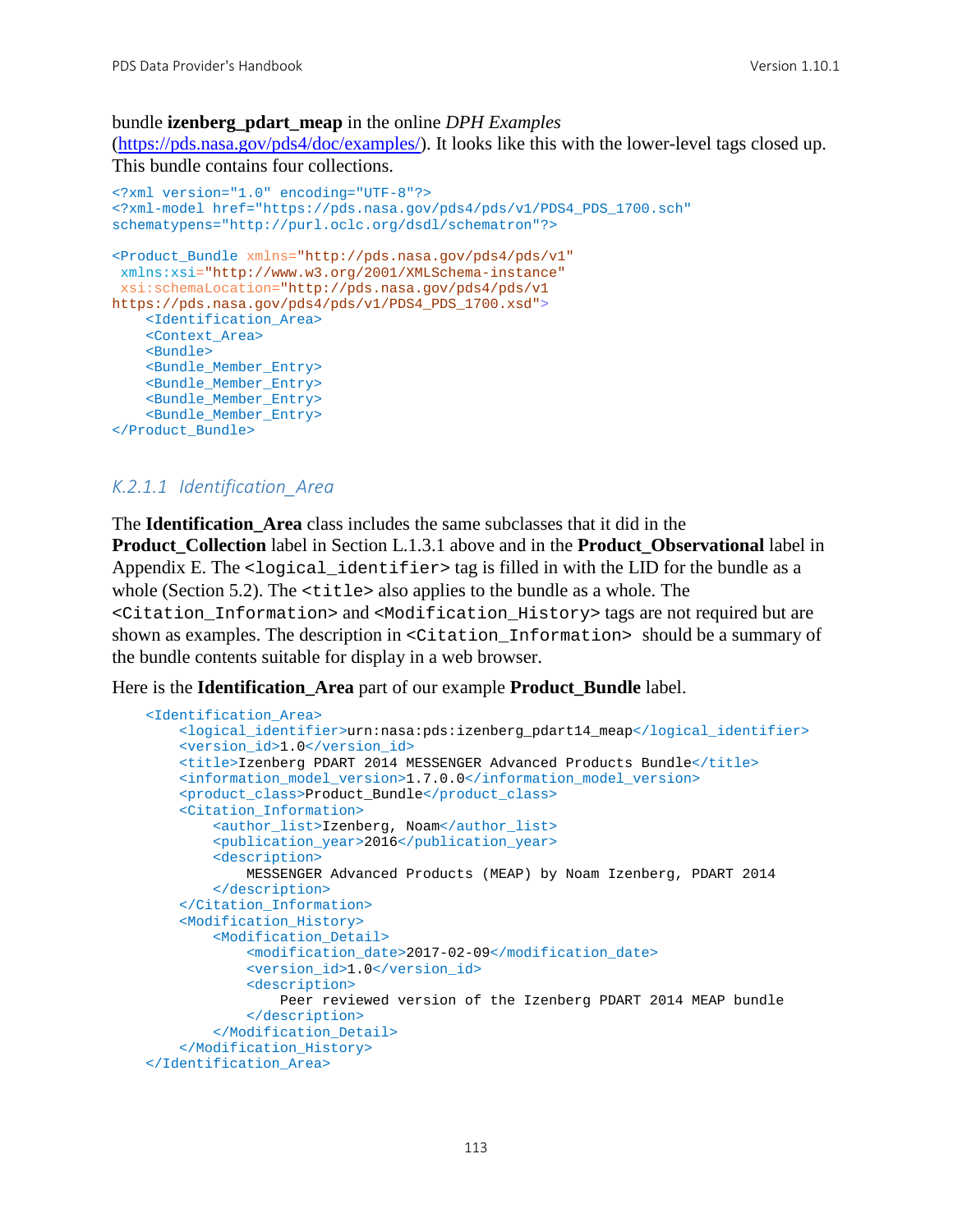# *K.2.1.2 Context\_Area*

The **Context\_Area** is optional in a **Product\_Bundle** label, but its use is recommended because it contains attributes that are used in searching for PDS4 products. Filling in accurate values for these attributes will help users who are searching for data products like yours. The components of **Context\_Area** are the same as those described above in Section L.1.3.2. They are all optional.

Here is the **Context\_Area** part of our example **Product\_Bundle** label.

```
 <Context_Area>
    <Time_Coordinates>
         <start_date_time>2004-08-13Z</start_date_time>
         <stop_date_time>2015-04-30Z</stop_date_time>
     </Time_Coordinates>
     <Primary_Result_Summary>
         <purpose>Science</purpose>
         <processing_level>Derived</processing_level>
     </Primary_Result_Summary>
     <Investigation_Area>
         <name>MESSENGER</name>
         <type>Mission</type>
         <Internal_Reference>
             <lid_reference>
                 urn:nasa:pds:context:investigation:mission.messenger
             </lid_reference>
            <reference_type>bundle_to_investigation</reference_type>
         </Internal_Reference>
     </Investigation_Area>
     <Observing_System>
         <name>MESSENGER</name>
         <Observing_System_Component>
             <name>MESSENGER</name>
             <type>Spacecraft</type>
             <Internal_Reference>
                 <lid_reference>
                     urn:nasa:pds:context:instrument_host:spacecraft.mess
                 </lid_reference>
                <reference_type>is_instrument_host</reference_type>
             </Internal_Reference>
         </Observing_System_Component>
         <Observing_System_Component>
             <name>MASCS</name>
             <type>Instrument</type>
             <Internal_Reference>
                 <lid_reference>
                     urn:nasa:pds:context:instrument:mascs.mess
                 </lid_reference>
                <reference_type>is_instrument</reference_type>
             </Internal_Reference>
         </Observing_System_Component>
         <Observing_System_Component>
             <name>GRS</name>
            <type>Instrument</type>
             <Internal_Reference>
                 <lid_reference>
                     urn:nasa:pds:context:instrument:grs.mess
                 </lid_reference>
                <reference_type>is_instrument</reference_type>
             </Internal_Reference>
         </Observing_System_Component>
         <Observing_System_Component>
             <name>NS</name>
```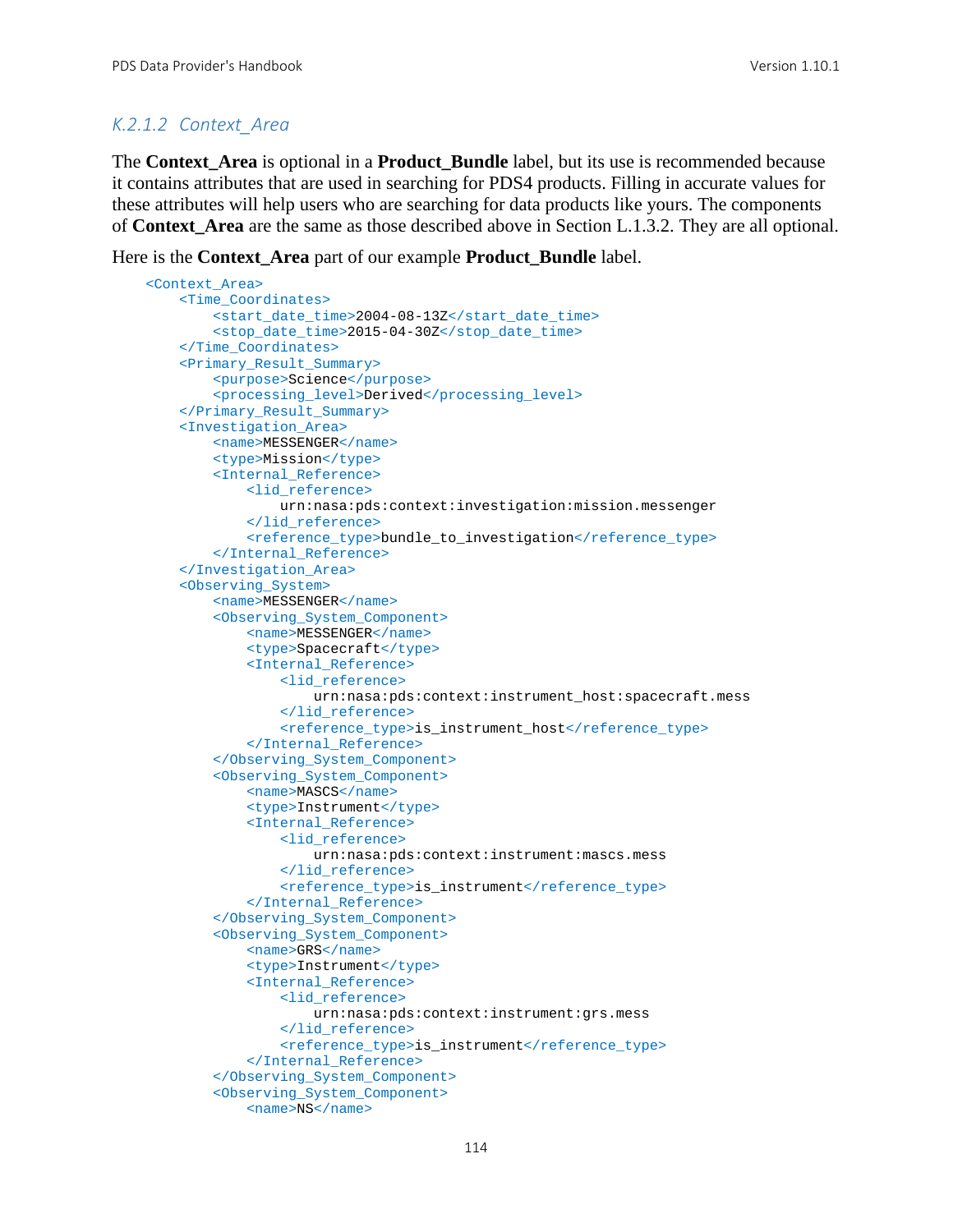```
 <type>Instrument</type>
             <Internal_Reference>
                 <lid_reference>
                     urn:nasa:pds:context:instrument:ns.mess
                 </lid_reference>
                <reference_type>is_instrument</reference_type>
             </Internal_Reference>
         </Observing_System_Component>
     </Observing_System>
     <Target_Identification>
         <name>Mercury</name>
         <type>Planet</type>
         <Internal_Reference>
             <lid_reference>
                 urn:nasa:pds:context:target:planet.mercury
             </lid_reference>
             <reference_type>data_to_target</reference_type>
         </Internal_Reference>
     </Target_Identification>
 </Context_Area>
```
#### *K.2.1.3 Reference\_List*

The **Reference\_List** class is optional in the **Product\_Bundle** label. Here you may put any number of internal or external references relevant to the bundle. See Section 8, Documenting the Archive, for an explanation of internal and external references, and see Appendix E.2.6. for instructions on modifying **Reference\_List**. Our example label omits this class.

#### *K.2.1.4 Bundle*

The **Bundle** class contains two attributes – **bundle\_type** and **description**. If you are creating a bundle that includes a data collection, set **bundle\_type** to "Archive". If there is no data collection, set **bundle\_type** to "Supplemental". The **description** attribute is optional.

Here is the **Bundle** part of our example label.

```
 <Bundle>
     <bundle_type>Archive</bundle_type>
 </Bundle>
```
### *K.2.1.5 File\_Area\_Text*

The **File\_Area\_Text** class is used if an optional **readme** file is included in the bundle. If there is no **readme** file, **File\_Area\_Text** should be omitted.[15](#page-121-0)

Our example bundle in the *DPH Example Archives* does not have a **readme** file, but here is an example of how you would use **File\_Area\_Text** to describe a **readme** file:

```
 <File_Area_Text>
      <File>
          <file_name>readme.txt</file_name>
          <local_identifier>README.FILE</local_identifier>
          <creation_date_time>2010-03-12T11:59:04</creation_date_time>
          <file_size unit="byte">22875</file_size>
```
<span id="page-121-0"></span><sup>&</sup>lt;sup>15</sup> A **readme** file should give the reader a high-level overview of the bundle contents and structure.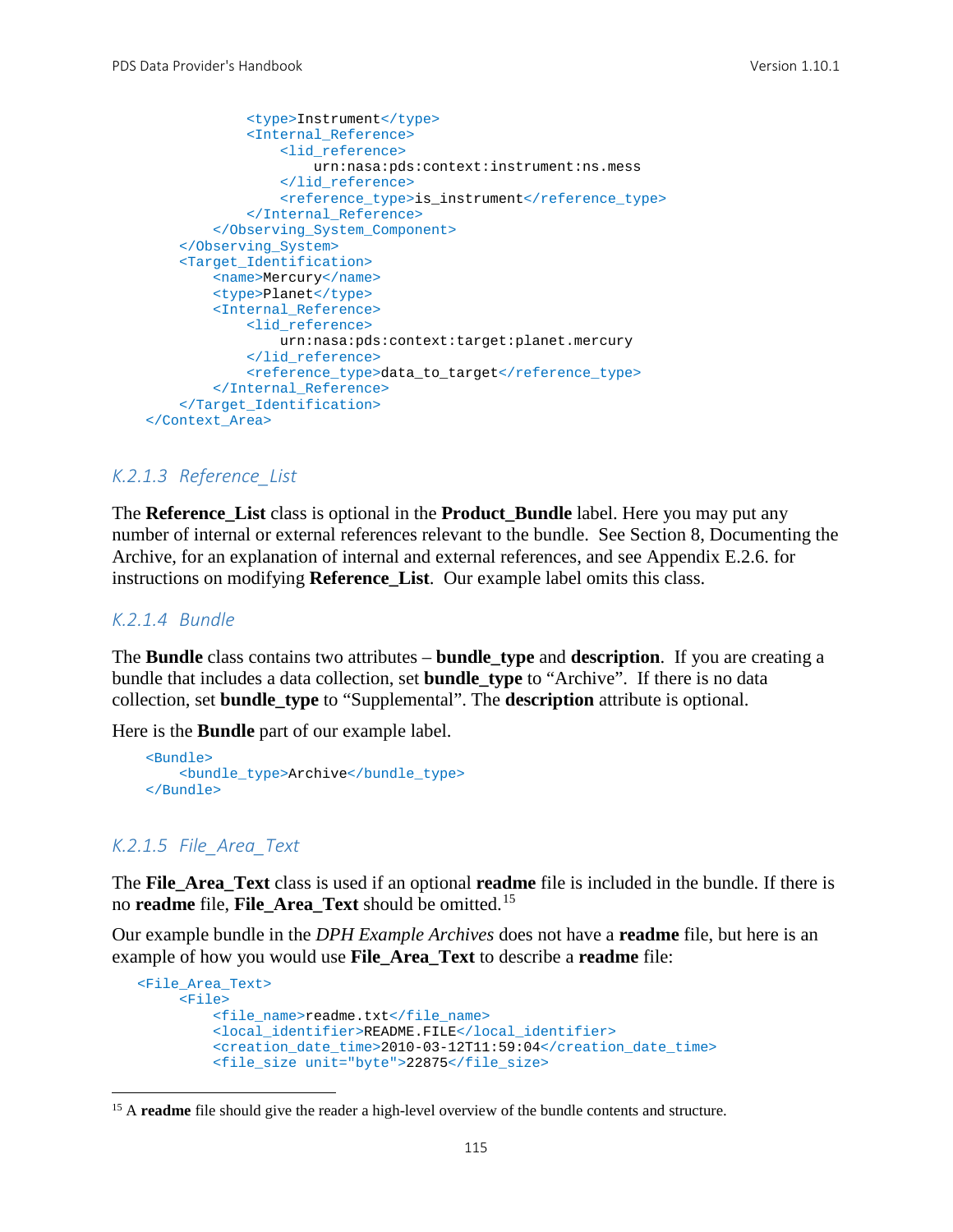```
 <md5_checksum>5ef7af310b99d8189e670830c954a290</md5_checksum>
          <comment>Introduction to the bundle</comment>
      </File>
      <Stream_Text>
          <name>VG2 Jupiter plasma bundle</name>
          <local_identifier>BUNDLE.DESCRIPTION</local_identifier>
          <offset unit="byte">0</offset>
          <parsing_standard_id>7-Bit ASCII Text</parsing_standard_id>
          <description>
              Voyager 2 Jupiter plasma bundle description in ASCII text.
          </description>
          <record_delimiter>Carriage-Return Line-Feed</record_delimiter>
      </Stream_Text> 
 </File_Area_Text>
```
**File\_Area\_Text** has two subclasses, both of which are required: **File** and **Stream\_Text**.

The **File** subclass describes the actual readme file. Only the **file\_name** attribute is required.

The **Stream Text** subclass describes how the text in the readme file can be found and extracted. The **offset**, **parsing\_standard\_id**, and **record\_delimiter** attributes are required. The **offset** attribute is the offset of the text from the beginning of the file (in bytes in this example). If the text starts at the beginning of the file, **offset** is 0. The **parsing\_standard\_id** attribute provides the name of the standard used for extracting the text from the byte stream in the file (see Table 4-1 for possible values). The **record\_delimiter** attribute gives the delimiter that separate lines in the text. Currently the only acceptable value is "Carriage-Return Line-Feed".

#### *K.2.1.6 Bundle\_Member\_Entry*

The members of a bundle are specified using the **Bundle\_Member\_Entry** class. The **Bundle Member Entry** class is repeated for each collection product in the bundle. This class must occur at least once in the **Product\_Bundle** label.

Our example bundle contains four collections, including the collection we labeled in Section M.1.3 above. Here are the **Bundle\_Member\_Entry** parts of our example label.

```
 <Bundle_Member_Entry>
     <lid_reference>
        urn:nasa:pds:izenberg_pdart14_meap:data_imagecube
     </lid_reference>
     <member_status>Primary</member_status>
     <reference_type>bundle_has_data_collection</reference_type>
 </Bundle_Member_Entry>
 <Bundle_Member_Entry>
     <lid_reference>
        urn:nasa:pds:izenberg_pdart14_meap:data_eetable
     </lid_reference>
     <member_status>Primary</member_status>
     <reference_type>bundle_has_data_collection</reference_type>
 </Bundle_Member_Entry>
 <Bundle_Member_Entry>
     <lid_reference>
         urn:nasa:pds:izenberg_pdart14_meap:data_tnmap
     </lid_reference>
    <member_status>Primary</member_status>
    <reference_type>bundle_has_data_collection</reference_type>
 </Bundle_Member_Entry>
 <Bundle_Member_Entry>
     <lid_reference>
```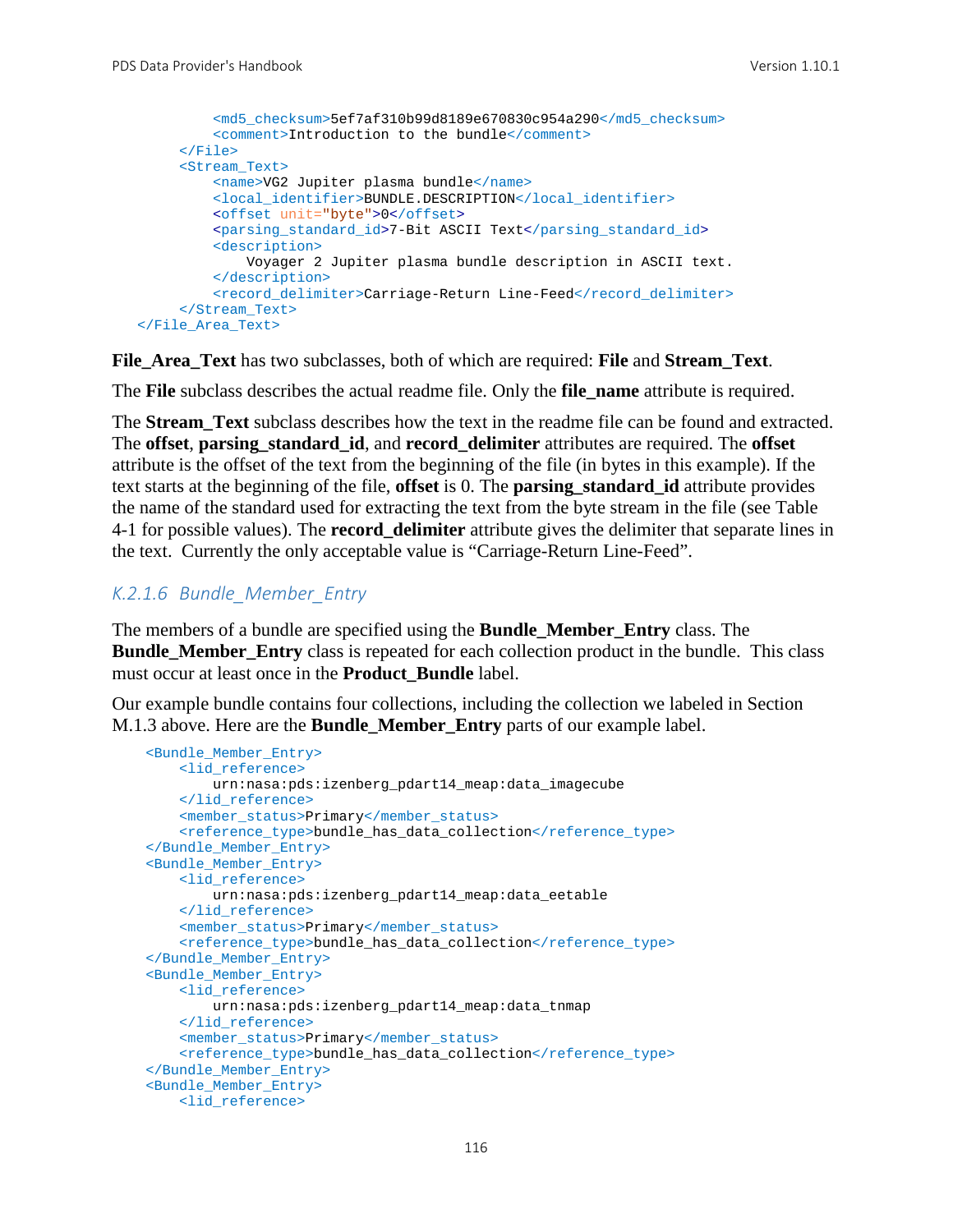```
 urn:nasa:pds:izenberg_pdart14_meap:document
     </lid_reference>
     <member_status>Primary</member_status>
    <reference_type>bundle_has_document_collection</reference_type>
 </Bundle_Member_Entry>
```
In the **Bundle\_Member\_Entry** class:

- You must use either the **lid\_reference** or the **lidvid\_reference** attribute for each member collection. Collections which are primary members of the bundle may be specified by either a LID or LIDVID depending on which is more appropriate for the particular bundle. Discuss which option to use with your consulting node.
- The value for **reference\_type** depends on the type of collection. It must be one of the following:

| <b>Collection Type</b> | Value for reference type           |
|------------------------|------------------------------------|
| <b>Browse</b>          | bundle has browse collection       |
| Calibration            | bundle has calibration collection  |
| Context                | bundle_has_context_collection      |
| Data                   | bundle has data collection         |
| Document               | bundle_has_document_collection     |
| Geometry               | bundle has geometry collection     |
| Miscellaneous          | bundle has member collection       |
| <b>SPICE Kernel</b>    | bundle has spice kernel collection |
| Schema                 | bundle_has_schema_collection       |

• The value for the **member\_status** attribute — "Primary" or "Secondary" — specifies whether the collection is a primary or secondary member of the bundle, respectively (see Section L.1.1).

The complete **Product\_Bundle** label used in our example is online in the *DPH Examples* [https://pds.nasa.gov/pds4/doc/examples/.](https://pds.nasa.gov/pds4/doc/examples/)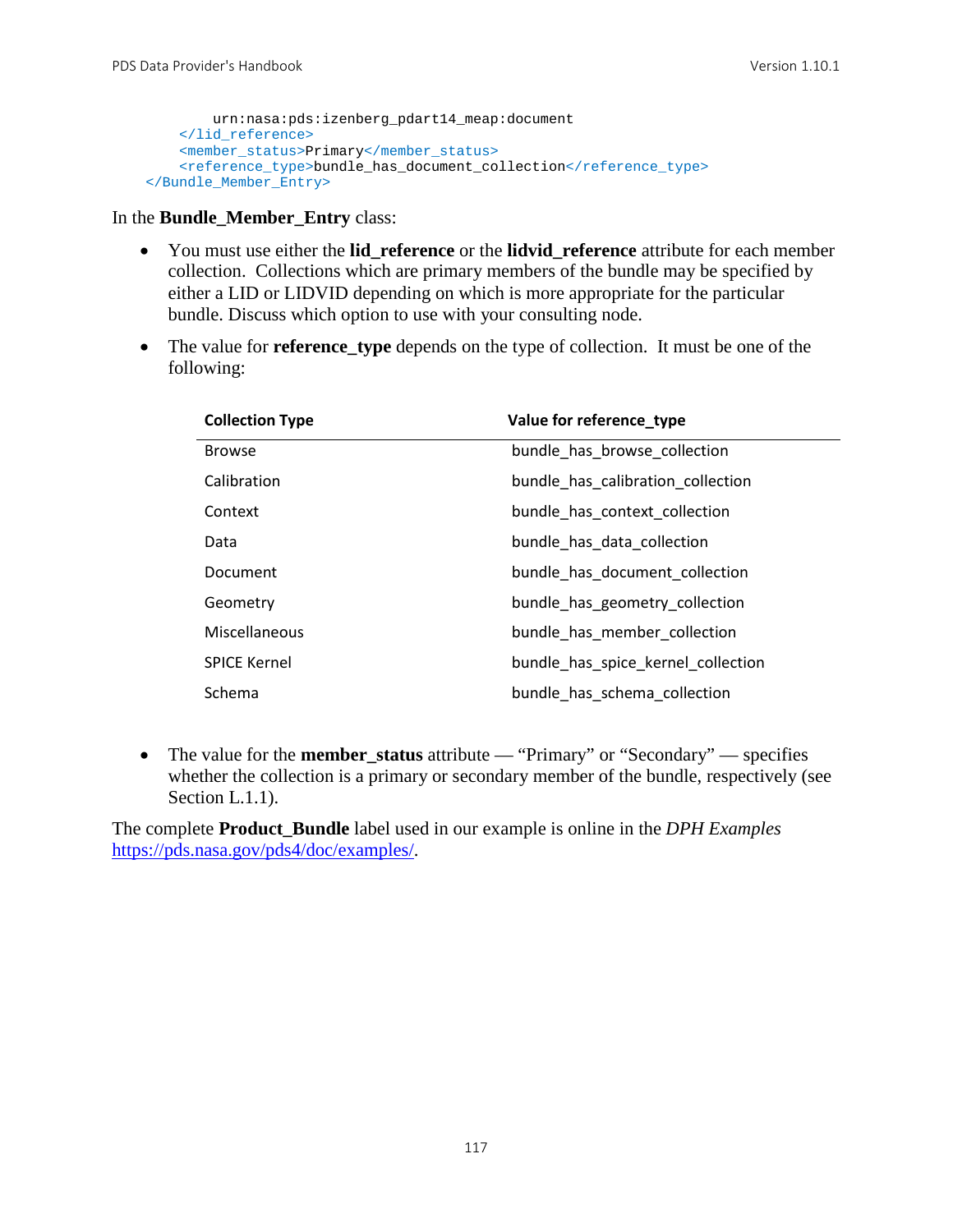# Change Log

| <b>Revision</b> | <b>Date</b>      | <b>Description</b>                                                                | <b>Author</b>                          |
|-----------------|------------------|-----------------------------------------------------------------------------------|----------------------------------------|
| 0.1             | Mar 30, 2009     | Initial draft based on information collected by the<br>Data System Working Group. | R. Joyner                              |
| 0.2             | Aug 6, 2009      | Updated versions of all Classes                                                   | R. Joyner                              |
| 0.2.1           | 2010-08-31       | Complete overhaul, but only partly successful<br>through page 25                  | R. Simpson                             |
| 0.22            | Aug 31, 2010     | Integrate Simpson and Joyner docs                                                 | R. Joyner etal                         |
| 0.22.1          | 2010-09-22       | Edits through Section 3, except Section 2                                         | Simpson                                |
| 0.22.2          | 2010-09-24       | Added comments from Mitch Gordon                                                  | Simpson                                |
| 0.22.2          | 2010-10-01       | Significant edits to Section 4                                                    | Simpson                                |
| 0.22.3          | 2010-10-25       | Significant edits to Sections 1,3-6                                               | Simpson                                |
| 0.3             | 2011-04-15       | Significant edits addressing Build 1b comments                                    | M.Gordon etal                          |
| 0.3.1           | 2011-04-21       | Additional content added                                                          | M.Gordon etal                          |
| 0.3.2           | 2011-05-02       | Significant reorganization, additional edits                                      | M.Gordon etal                          |
| 0.3.3           | 2011-06-29       | Make Sections 1-2 more user friendly                                              | R. Simpson, M.<br>Gordon               |
| 0.3.4           | 2011-09-06       | Major changes Sections 2, 3, 8,14                                                 | M. Gordon, R.<br>Joyner                |
| 0.3.5           | $2011 - 10 - 31$ | Updates for schema 0.5.00g                                                        | M. Gordon, R.<br>Joyner                |
| 0.3.6           | 2012-01-31       | Updates for schema 0.7.0.0.j                                                      | M. Gordon, R.<br>Joyner                |
| 0.3.7           | 2012-03-28       | Updates for schema $0.7.0.0$ j                                                    | M. Gordon, R.<br>Joyner                |
| 0.3.8           | 2012-05-28       | Updates for schema 0.8.0.0.k                                                      | M. Gordon, R.<br>Joyner                |
| 0.3.9           | 2012-10-01       | Updates for schema 0.3.0.0a                                                       | M. Gordon, R.<br>Joyner                |
| 0.3.10          | 2013-04-01       | Major changes for schema 0.3.1.0b                                                 | M. Gordon, R.<br>Joyner, R.<br>Simpson |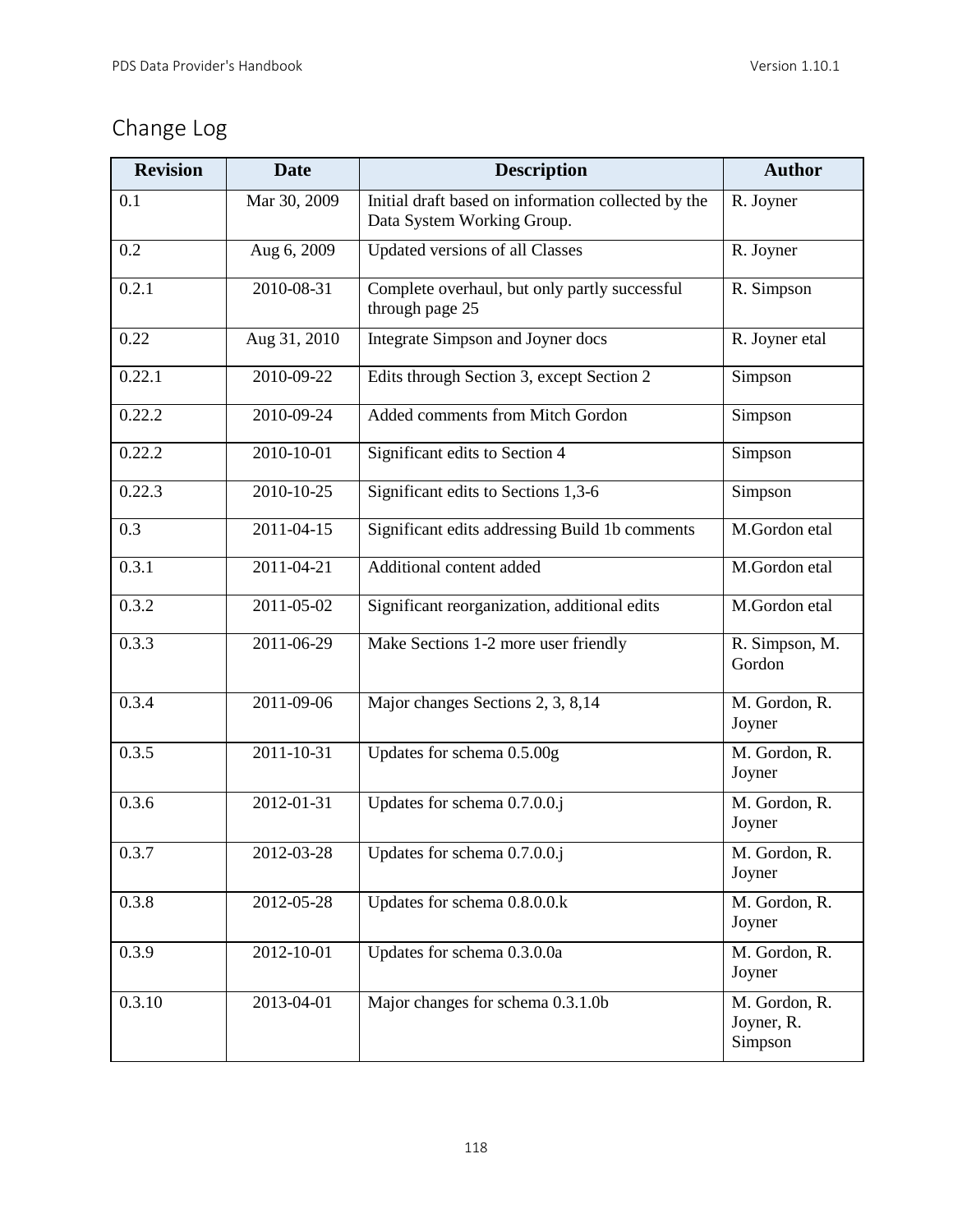| 1.0.0 | $2013 - 05 - 01$            | Changes for compliance with schema 1.0.0.0                                                                                                                                                                                          | M. Gordon, R.<br>Joyner, R.<br>Simpson |
|-------|-----------------------------|-------------------------------------------------------------------------------------------------------------------------------------------------------------------------------------------------------------------------------------|----------------------------------------|
| 1.2.0 | $2014 - \overline{07 - 01}$ | Changes for compliance with schema 1.2.0.0                                                                                                                                                                                          | M. Gordon, R.<br>Joyner, R.<br>Simpson |
| 1.3.0 | 2014-09-01                  | Changes for compliance with schema 1.3.0.0                                                                                                                                                                                          | M. Gordon, R.<br>Joyner, R.<br>Simpson |
| 1.4.0 | 2015-04-15                  | Changes for compliance with schema 1.4.0.0                                                                                                                                                                                          | M. Gordon, R.<br>Joyner, R.<br>Simpson |
| 1.4.0 | 2015-06-28                  | Standardized use of "schema" and "Schematron<br>files" in various places (such as footnote 2 in<br>Section 1.3)                                                                                                                     | Simpson                                |
| 1.4.0 | 2015-06-28                  | Moved [2] and [4] to Section 1.5.2; per the CCB<br>charter and other documents, the SR and CD are<br>as much controlling as the IM spec.                                                                                            | Simpson                                |
| 1.4.0 | $2015 - 06 - 28$            | Changed "supporting node" to "consulting node"<br>per terminology in PDS4 Concepts.                                                                                                                                                 | Simpson                                |
| 1.4.0 | 2015-06-30                  | Simplified Section 4 by removing references to<br>VG2 PLS example data.                                                                                                                                                             | Simpson                                |
| 1.4.0 | 2015-07-02                  | Rewrote Appendix D, because it didn't work                                                                                                                                                                                          | Simpson                                |
| 1.4.0 | 2015-07-25                  | Rewrote 6.1 to include product selection<br>guidelines driven by CCB-111                                                                                                                                                            | Simpson                                |
| 1.4.0 | 2015-08-10                  | Revised and simplified Section 7 for consistency<br>across oXygen and Eclipse XAEs and PDS<br>validation software.                                                                                                                  | Simpson                                |
| 1.4.0 | 2015-08-20                  | Reorganized Sections 10-11 to consolidate topics<br>and reduce repetition.                                                                                                                                                          | Simpson                                |
| 1.4.0 | 2015-08-20                  | Streamlined and reorganized Section 12.<br>Expanded and corrected examples in 12.1.<br>Removed most references to restricted documents<br>from the original Section 12; then added 12.2<br>specifically about restricted documents. | Simpson                                |
| 1.4.0 | 2015-08-27                  | Change "section" to upper case when referring to<br>a numbered section.                                                                                                                                                             | Simpson                                |
| 1.4.0 | 2015-08-28                  | Rewrote Section 3.0 to make it an introduction to<br>labels and XML rather than a cookbook of how to<br>manipulate templates (already in Section 7)                                                                                 | Simpson                                |
| 1.4.0 | 2015-09-24                  | Added Appendices F, G, and H                                                                                                                                                                                                        | Simpson                                |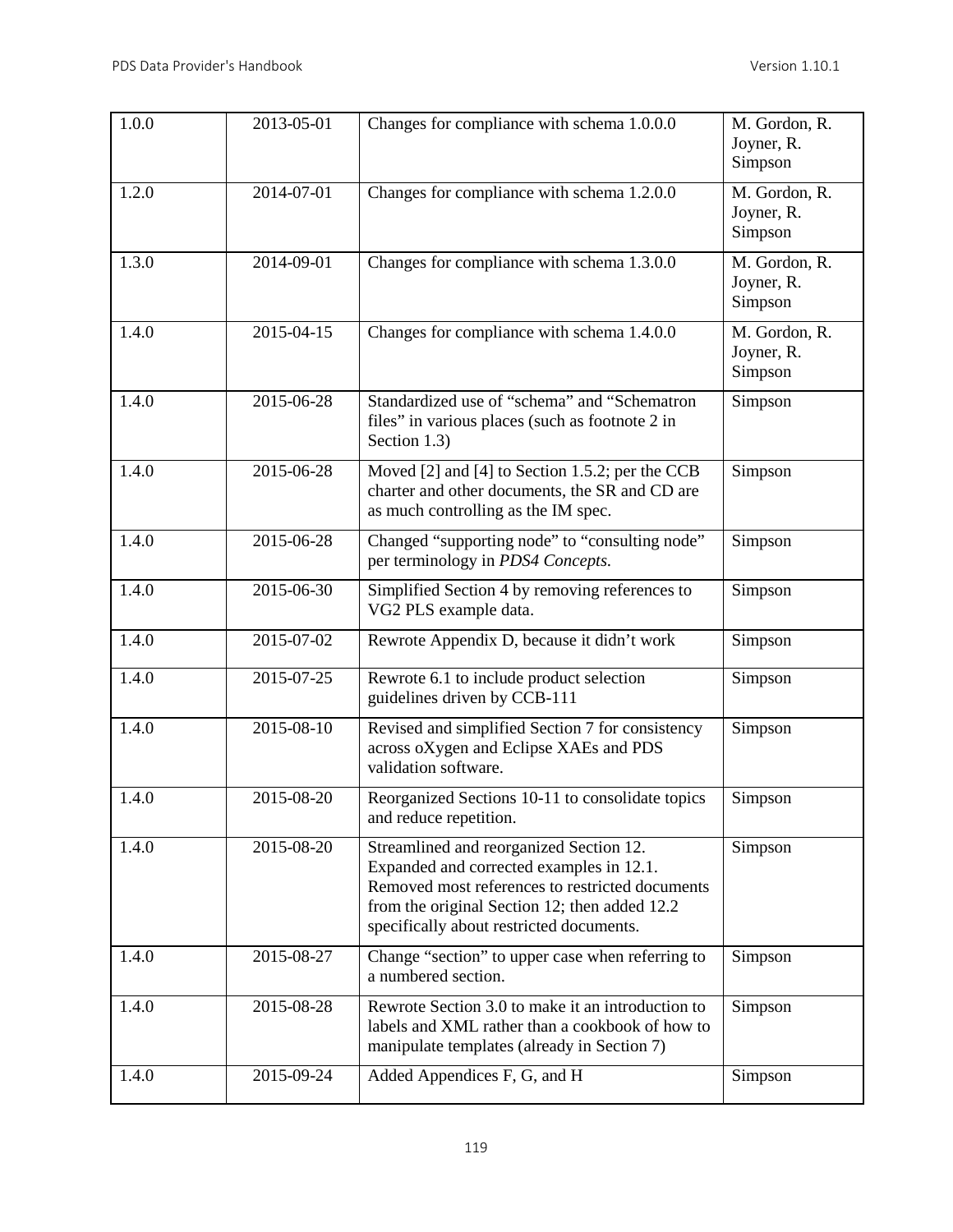| 1.4.0 | 2015-10-06 | Removed Section 14 and references thereto (the<br>examples are outdated and have many errors).<br>The section may be revised and returned in a later<br>edition.                               | Simpson,<br>R. Joyner |
|-------|------------|------------------------------------------------------------------------------------------------------------------------------------------------------------------------------------------------|-----------------------|
| 1.4.0 | 2015-10-06 | There have been many other changes since DPH<br>v1.3.0. The Change Log entries above should be<br>considered representative. In many ways $v1.4.0$ is<br>a new document.                       | Simpson,<br>R. Joyner |
| 1.4.1 | 2016-02-23 | Changed date and version number on cover;<br>updated Table of Contents.                                                                                                                        | Simpson               |
| 1.4.1 | 2016-02-23 | Substituted period for comma at the bottom of<br>page 13; corrected misspelling of "array" on page<br>18, line -6. Added missing close parenthesis in<br>'blue' text in the middle of page 23. | Simpson               |
| 1.4.1 | 2016-02-23 | Replaced smart quotes by regular quotes in<br>example labels.                                                                                                                                  | Simpson               |
| 1.4.1 | 2016-02-23 | Removed hyperlink notation from example labels                                                                                                                                                 | Simpson               |

# Version 1.7.0

Version 1.7.0 of the Data Provider's Handbook incorporates changes made in the Information Model versions 1.5.0, 1.6.0, and 1.7.0. There are no corresponding versions 1.5.0 and 1.6.0 of the Data Provider's Handbook because of a delay in updating the document. To keep the Data Provider's Handbook version synchronized with the Information Model version, the Data Provider's Handbook version was incremented from 1.4.0 to 1.7.0.

Version 1.7.0 is a complete rewrite of the previous version. The sections and appendices have been re-ordered and much of the content revised, based on comments from PDS personnel and the judgment of the PDS Document Authors Team. The goal has been to make the flow of information more logical in order of presentation and in level of detail for the reader who is not a PDS expert.

| <b>Revision</b> | <b>Date</b> | <b>Description</b>                                                                                                                         | Author  |
|-----------------|-------------|--------------------------------------------------------------------------------------------------------------------------------------------|---------|
| 1.7.0           | 2016-12-08  | Reorganization of sections and appendices                                                                                                  | Slavney |
| 1.7.0           | 2016-12-12  | CCB-98: Choose most specific class available to<br>describe an object. Added statement to end of<br>section 6.3.1, to match SR section 9F. | Slavney |
| 1.7.0           | 2016-12-13  | CCB-146 and CCB-160: Added "ros" and "jaxa"<br>as valid agencies in Appx K, Forming LIDs for<br><b>Context Products.</b>                   | Slavney |
| 1.7.0           | 2016-12-15  | Incorporated comments from Ed Guinness, Matt<br>Tiscareno, Santa Martinez, Lev Nagdimunov,<br>Dick Simpson, Ron Joyner, and Richard Chen   | Slavney |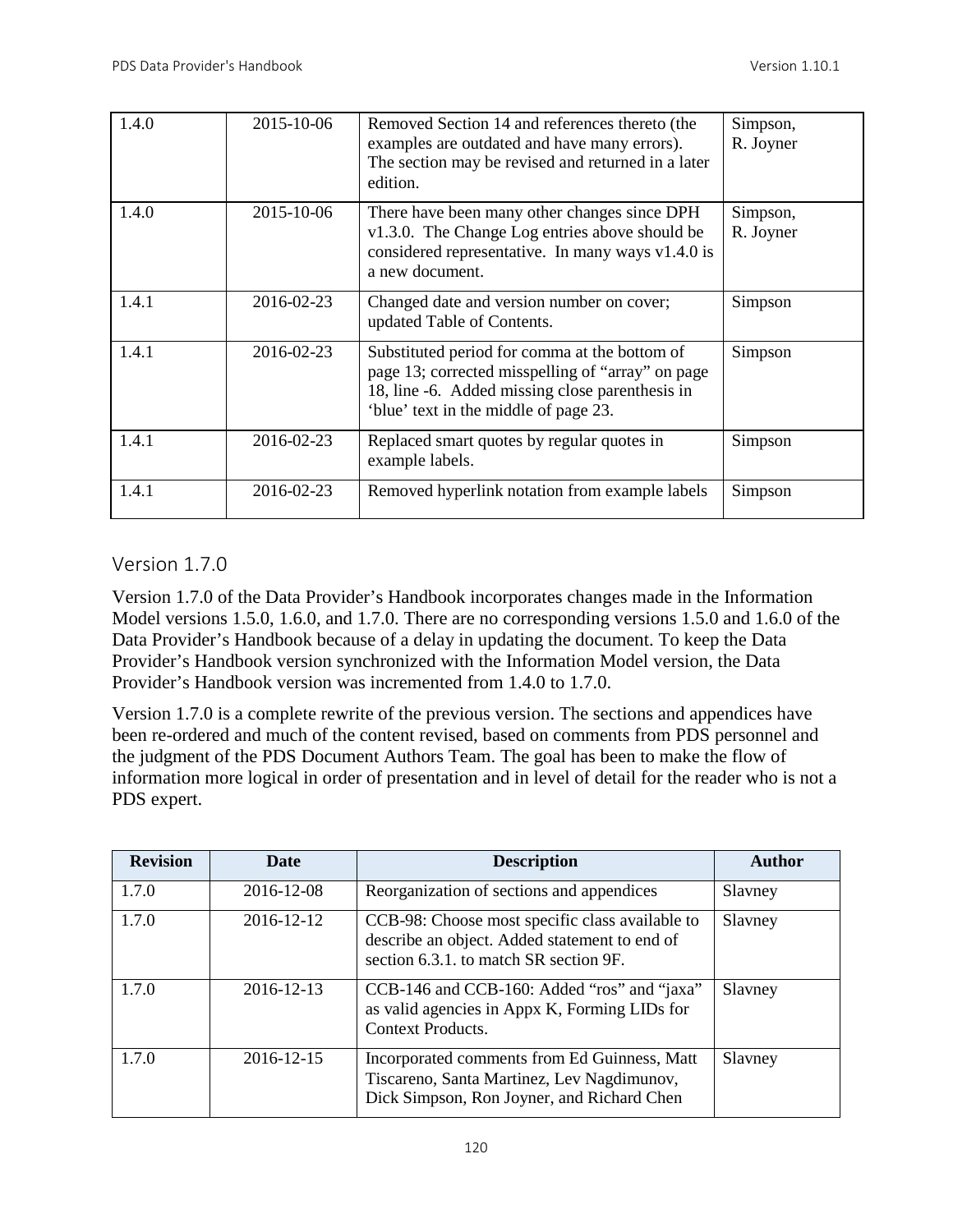| 1.7.0 | 2017-02-03 | Revised text throughout                                                                                                                                                | Slavney |
|-------|------------|------------------------------------------------------------------------------------------------------------------------------------------------------------------------|---------|
| 1.7.0 | 2017-02-28 | Revisions throughout, mostly minor                                                                                                                                     | Simpson |
| 1.7.0 | 2017-04-01 | Revised appendices, except for Appendix J,<br>Creating and Using Local Data Dictionaries.                                                                              | Slavney |
| 1.7.0 | 2017-05-03 | Applied comments from Document Review<br>Team and from Jenn Ward, Geosciences Node.<br>Jenn was asked to review because she is new to<br>PDS4, unlike other reviewers. | Slavney |
| 1.7.0 | 2017-05-17 | Section 13.1.2, Changed *inventory.tab to<br>*inventory.csv, in response to CCB-117.                                                                                   | Slavney |

# Version 1.9.0

Version 1.9.0 of the Data Provider's Handbook incorporates changes made in the Information Model version 1.9.0. There is no version 1.8.0 of the Data Provider's Handbook because none of the changes in IM 1.8.0 required an update to this document. To keep the Data Provider's Handbook version synchronized with the Information Model version, the Data Provider's Handbook version was incremented from 1.7.0 to 1.9.0.

| <b>Revision</b> | <b>Date</b> | Section(s)                    | <b>Description</b>                                                                                                                                                                                                                                                                                                                        | <b>Author</b>       |
|-----------------|-------------|-------------------------------|-------------------------------------------------------------------------------------------------------------------------------------------------------------------------------------------------------------------------------------------------------------------------------------------------------------------------------------------|---------------------|
| 1.9.0           | 2017-08-09  | E.3.2, E.3.4                  | CCB-176. Changed "Imaging Node"<br>to "Cartography and Imaging Sciences"<br>Node".                                                                                                                                                                                                                                                        | Slavney             |
| 1.9.0           | 2017-08-09  | Appendix F                    | CCB-178. Added "The name chosen<br>for local_identifier and<br>local_identifier_reference may be<br>composed using upper or lower case<br>letters, numerals, the dash, period, and<br>underscore. Spaces are not allowed.<br>The name must start with a letter or<br>underscore $(SR [2]$ Section 6D.1)."<br>Updated example accordingly. | Slavney             |
| 1.9.0           | 2017-08-10  | 6.1, 6.2.2.2,<br>6.3.1, E.3.4 | CCB-180. Added text stating that only<br>namespaces in the Namespace Registry<br>may be used in PDS4 labels.                                                                                                                                                                                                                              | Slavney             |
| 1.9.0           | 2017-08-10  | 6.2.5                         | CCB-182. Added section about use of<br>the XML CDATA construct in labels.                                                                                                                                                                                                                                                                 | Slavney             |
| 1.9.0           | 2017-08-10  | Appendix G                    | Revised text and figure to show that<br>group_location is counted starting at 1,<br>not 0.                                                                                                                                                                                                                                                | Simpson,<br>Slavney |
| 1.9.0           | 2017-08-22  | 4.2.2                         | CCB-172. Added MPEG-4 as<br>supplemental documentation format.                                                                                                                                                                                                                                                                            | Slavney             |